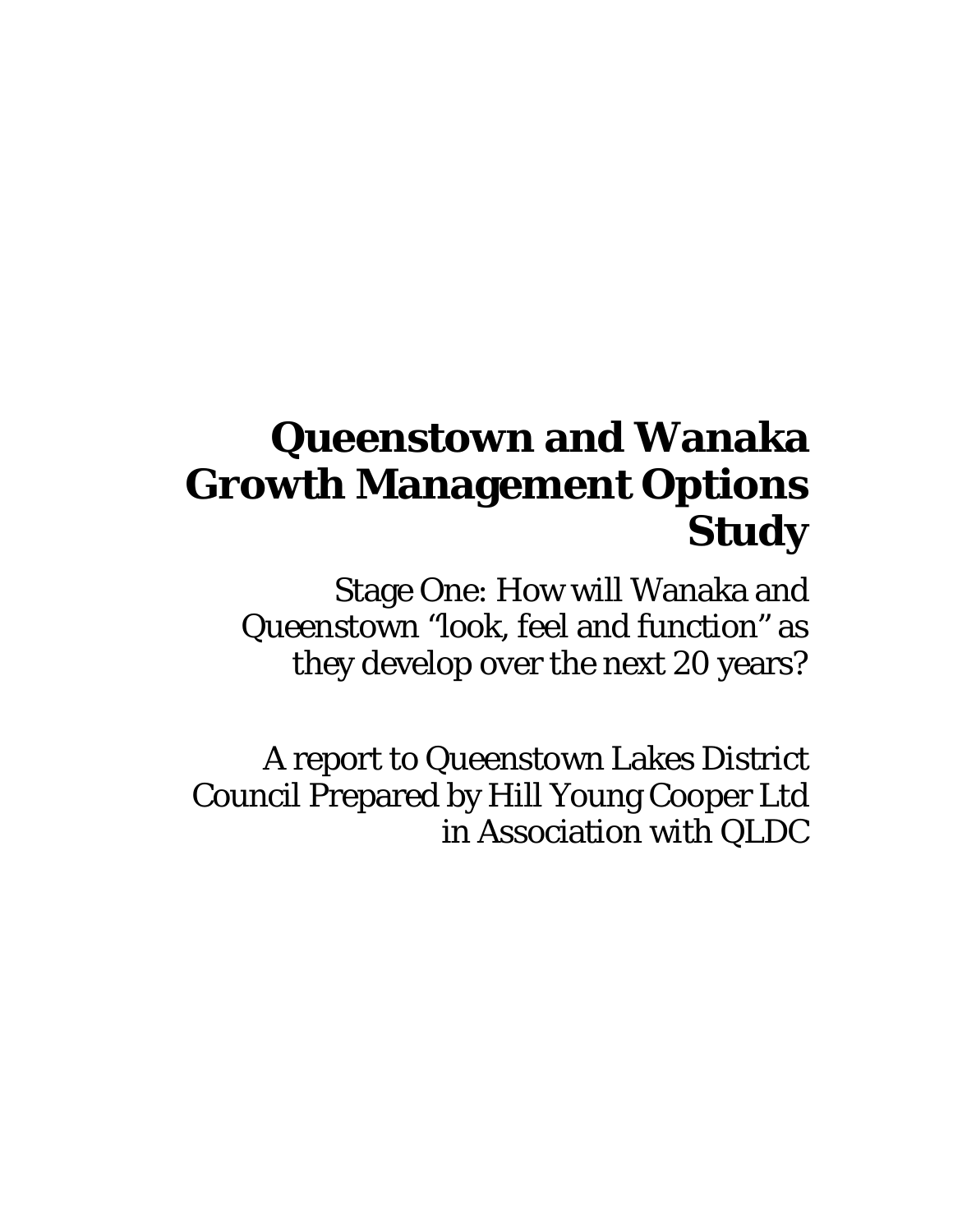| Document reference:          | Z:\DM Current Docs\QT\Docs 14October\Feb Report.doc |
|------------------------------|-----------------------------------------------------|
| Date of this version:        | 6 February 2004                                     |
| Status of report:            | Final draft                                         |
| This report was prepared by: | David Mead, Hill Young Cooper Ltd, BTP, MNZPI       |

Hill Young Cooper Ltd PO Box 99847 Newmarket, Auckland p: 09 529 2684 f: 09 520 4685 email: d.mead @hyc.co.nz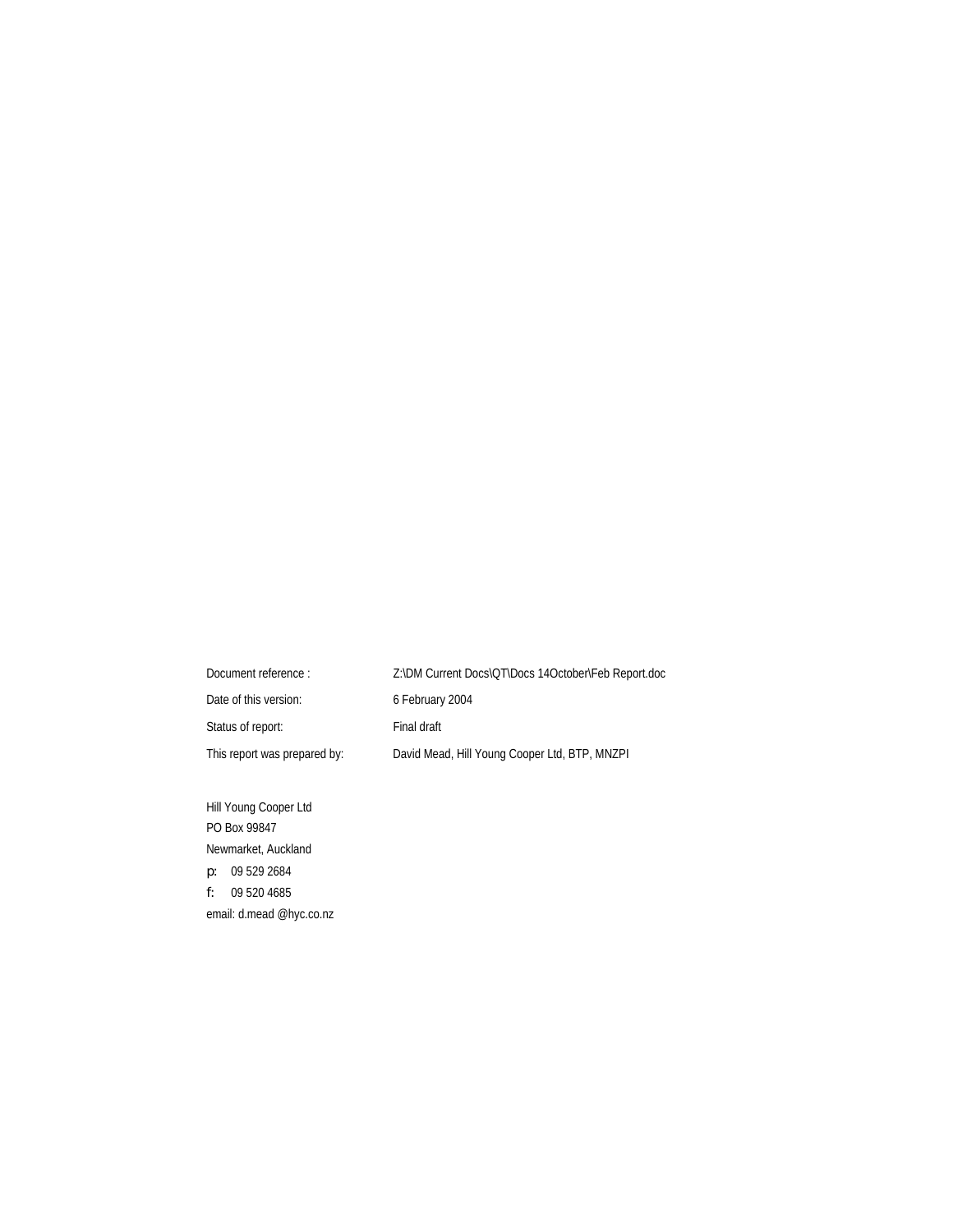## **Table of Contents**

| $\mathbf{1}$   |       |                                                            |  |
|----------------|-------|------------------------------------------------------------|--|
|                | 1.1   |                                                            |  |
|                | 1.2   |                                                            |  |
|                | 1.3   |                                                            |  |
|                | 1.4   |                                                            |  |
| $\overline{2}$ |       |                                                            |  |
|                | 2.1   |                                                            |  |
|                | 2.2   | QUEENSTOWN - CURRENT STATE AND EXPECTED GROWTH PRESSURES 9 |  |
|                | 2.3   |                                                            |  |
|                | 2.4   |                                                            |  |
|                | 2.5   |                                                            |  |
|                | 2.5.1 |                                                            |  |
|                | 2.6   |                                                            |  |
|                | 2.6.1 |                                                            |  |
|                | 2.7   |                                                            |  |
|                | 2.7.1 |                                                            |  |
|                | 2.7.2 |                                                            |  |
|                | 2.7.3 |                                                            |  |
|                | 2.7.4 |                                                            |  |
|                | 2.7.5 |                                                            |  |
|                | 2.7.6 |                                                            |  |
|                | 2.7.7 |                                                            |  |
|                | 2.7.8 |                                                            |  |
|                | 2.8   |                                                            |  |
|                | 2.9   |                                                            |  |
|                | 2.9.1 |                                                            |  |
|                | 2.9.2 |                                                            |  |
|                | 2.9.3 |                                                            |  |
|                | 2.9.4 |                                                            |  |
|                | 2.9.5 |                                                            |  |
|                | 2.10  |                                                            |  |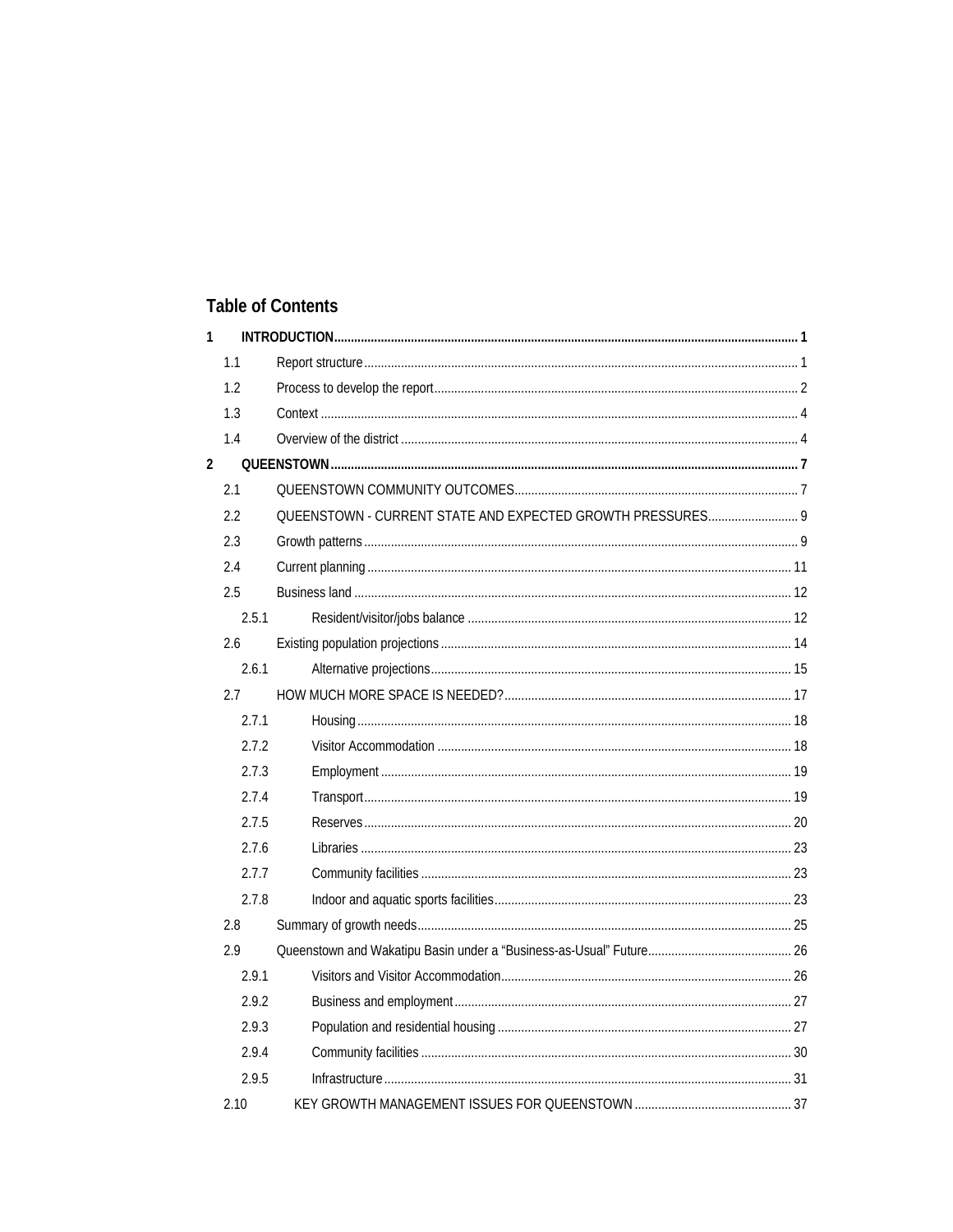|   | 2.10.1 |                                                                          |  |
|---|--------|--------------------------------------------------------------------------|--|
|   | 2.10.2 | POSSIBLE STRATEGIES to MANAGE the CONSEQUENCES to URBAN FORM 40          |  |
|   | 2.10.3 | Consequence: role and function of Queenstown CBD and surrounding area 49 |  |
|   | 2.10.4 |                                                                          |  |
|   | 2.11   |                                                                          |  |
|   | 2.11.1 |                                                                          |  |
|   | 2.11.2 |                                                                          |  |
|   | 2.11.3 |                                                                          |  |
| 3 |        |                                                                          |  |
|   | 3.1    |                                                                          |  |
|   | 3.2    |                                                                          |  |
|   | 3.2.1  |                                                                          |  |
|   | 3.2.2  |                                                                          |  |
|   | 3.2.3  |                                                                          |  |
|   | 3.2.4  |                                                                          |  |
|   | 3.2.5  |                                                                          |  |
|   | 3.2.6  |                                                                          |  |
|   | 3.2.7  |                                                                          |  |
|   | 3.2.8  |                                                                          |  |
|   | 3.2.9  |                                                                          |  |
|   | 3.2.10 |                                                                          |  |
|   |        |                                                                          |  |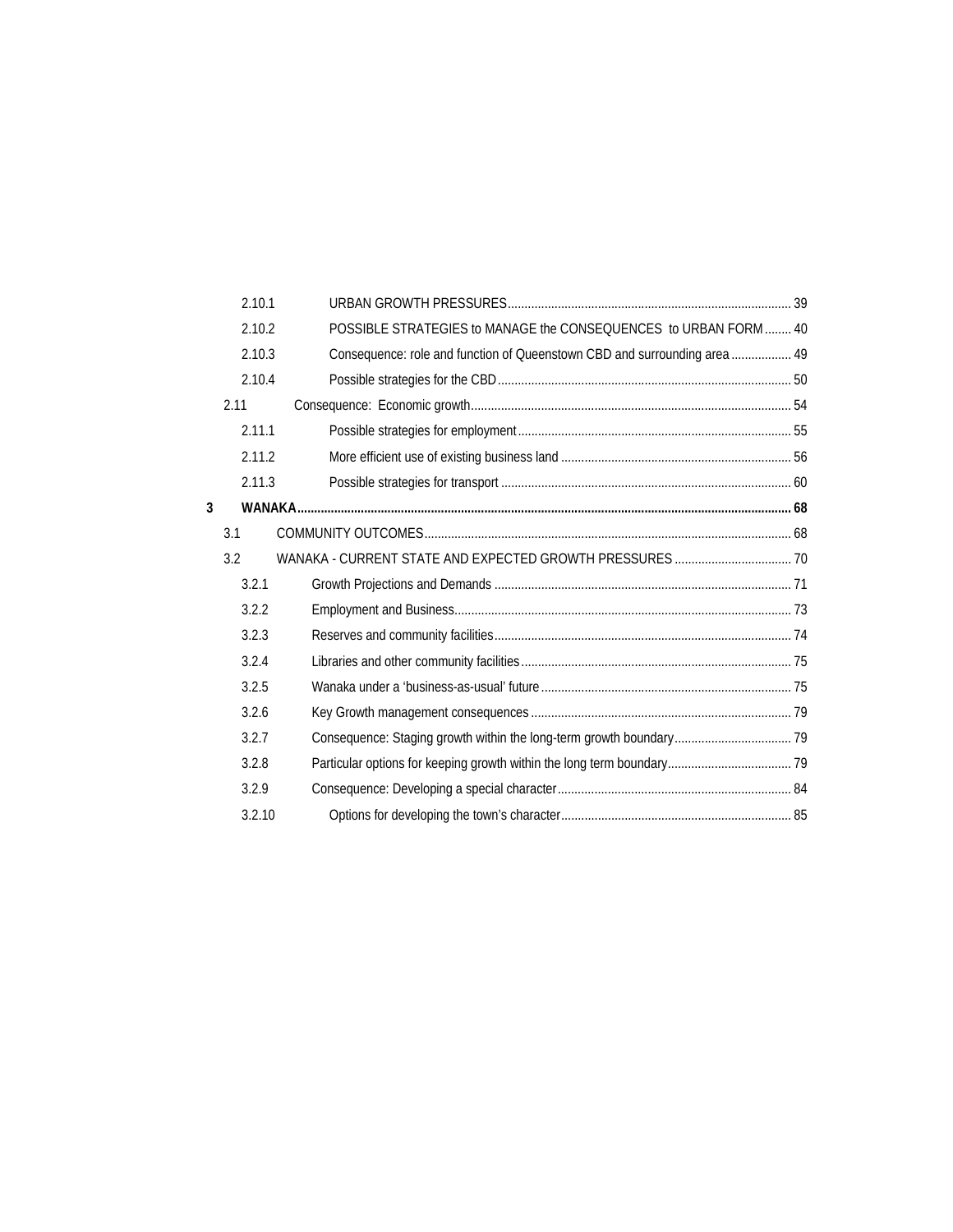## **1 INTRODUCTION**

What will Queenstown and Wanaka look and feel like in 20 or 30 years' time given current growth pressures and trends? This is the picture that Queenstown Lakes District Council (QLDC) wishes to describe and illustrate for both Queenstown and Wanaka. In particular:

- How built up might the central business districts be?
- How busy will Frankton Road get in Queenstown? The state highway into Wanaka?
- What about housing and industry? Where will new housing be built and what form will it take: stand-alone housing; terraced housing or apartments?
- How many visitors are there likely to be in town and what will their need be for accommodation, services and activities?
- What will be the demands of the residents and visitors on community, recreational, open space and social services?

Based on this information, the council wishes to consult the community about the future direction of growth, and the advantages and disadvantages of taking different approaches to how growth might be managed.

#### **1.1 Report structure**

To help answer questions about the future shape of the district in a way that is useful for community debate, this report sets out the following material for Queenstown, then Wanaka: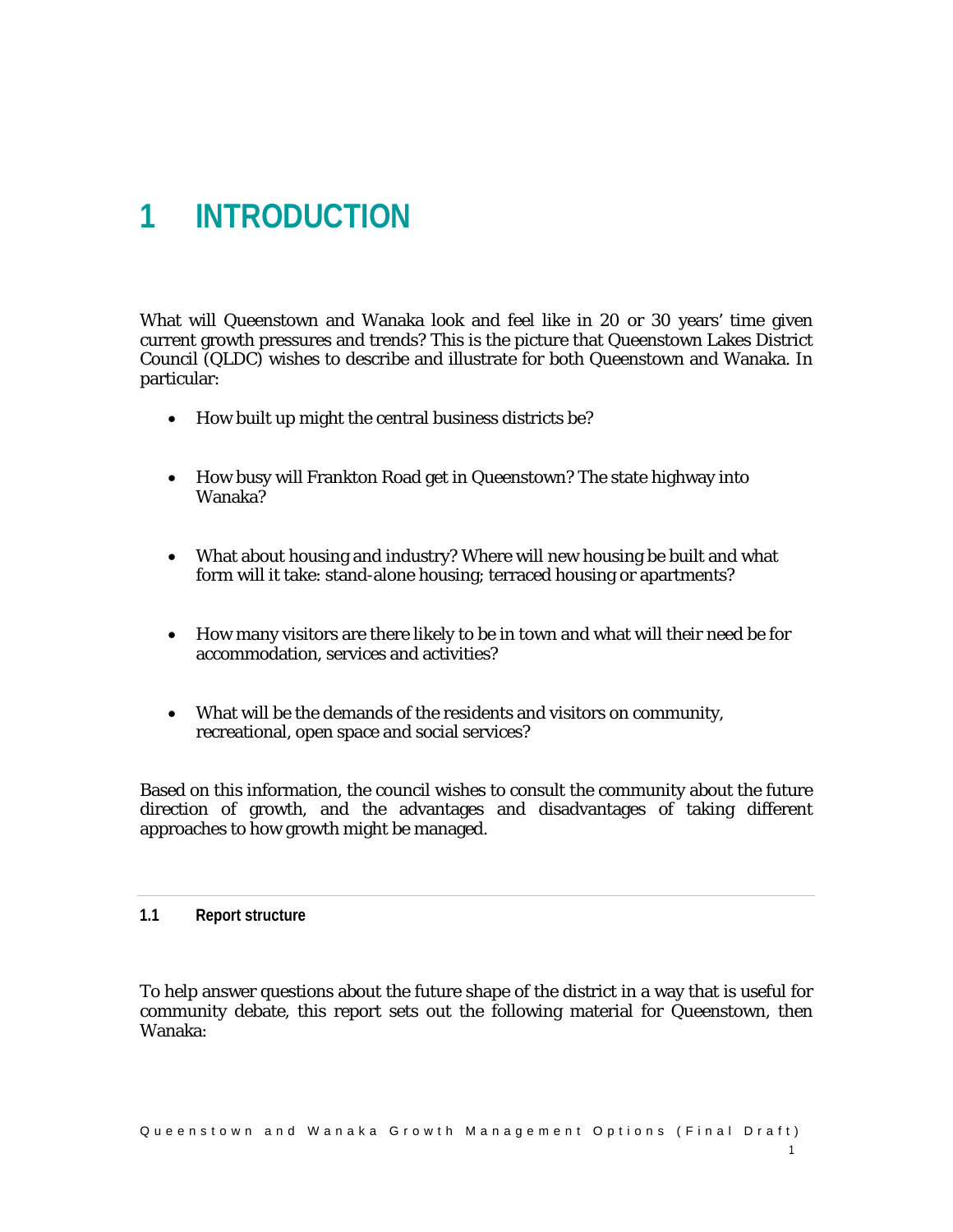- Community outcomes.
- Existing conditions, growth pressures and forecasts and the assumptions behind them.
- What the town is likely to look like in 20 years' time under a "business-as-usual" approach.
- What the key consequences of this approach are likely to be. In particular is there likely to be a miss-match between the 20 year picture and important community outcomes?
- What techniques could be used to ensure a closer match between future growth patterns and community outcomes? That is, what can the council do to ensure that the desired community outcomes are achieved over time?

The discussion of growth management techniques – how they might work, and their advantages and disadvantages – is not exhaustive. At this stage, a range of techniques are discussed to provide a flavour of the actions that the council could take to better meet community outcomes. Subsequent stages of the project will involve public workshops on the different techniques and the development of a preferred package of actions by the council. This study sets the scene for this work.

**1.2 Process to develop the report** 

The diagram below shows the process followed to develop this report: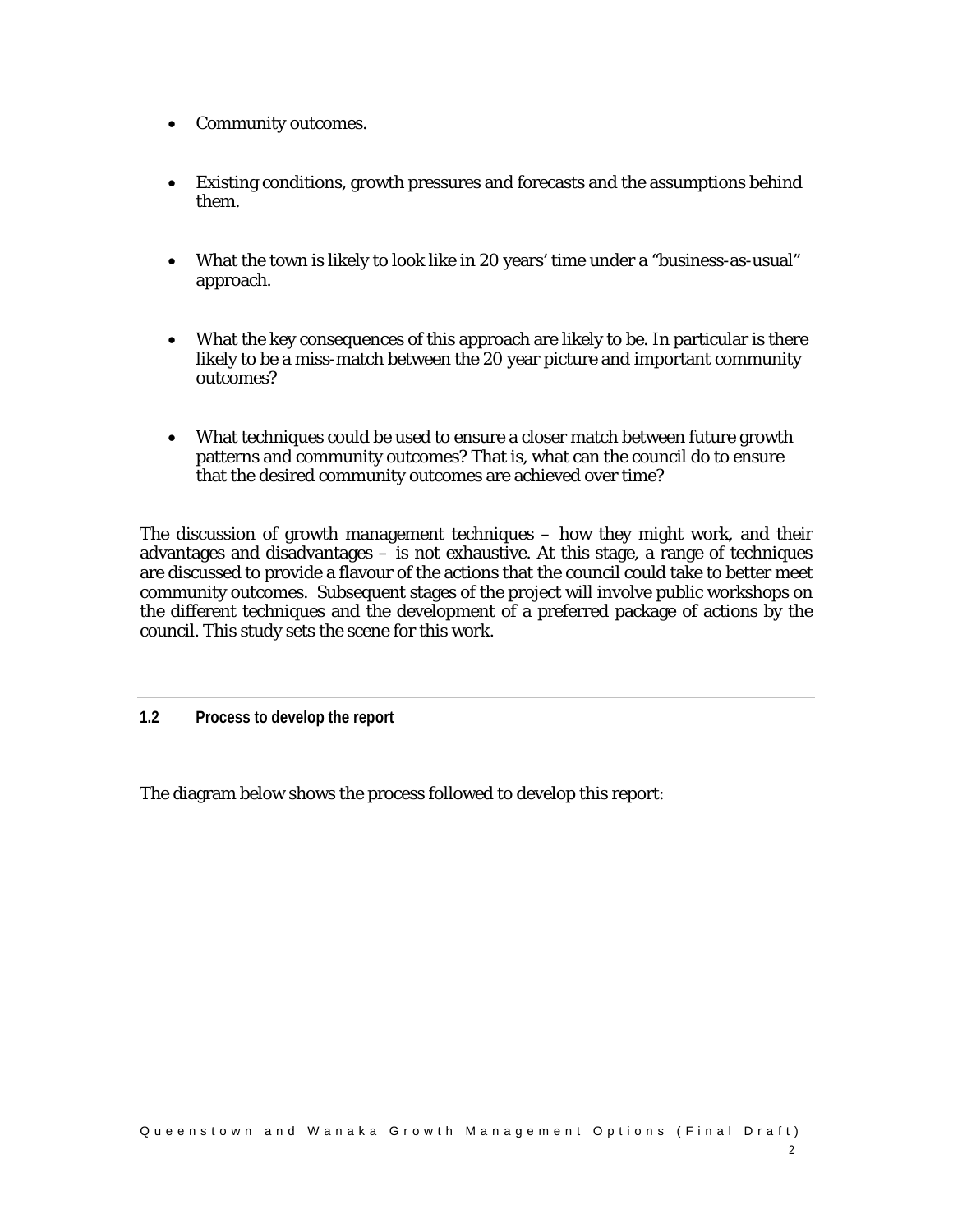

The following appendices are attached to this report:

- Appendix One: People and organisations consulted during the project.
- Appendix Two: Further data and assumptions related to the growth projections set out in this report.
- Appendix Three: A working paper looking at the specific issues associated with techniques to slow growth rates.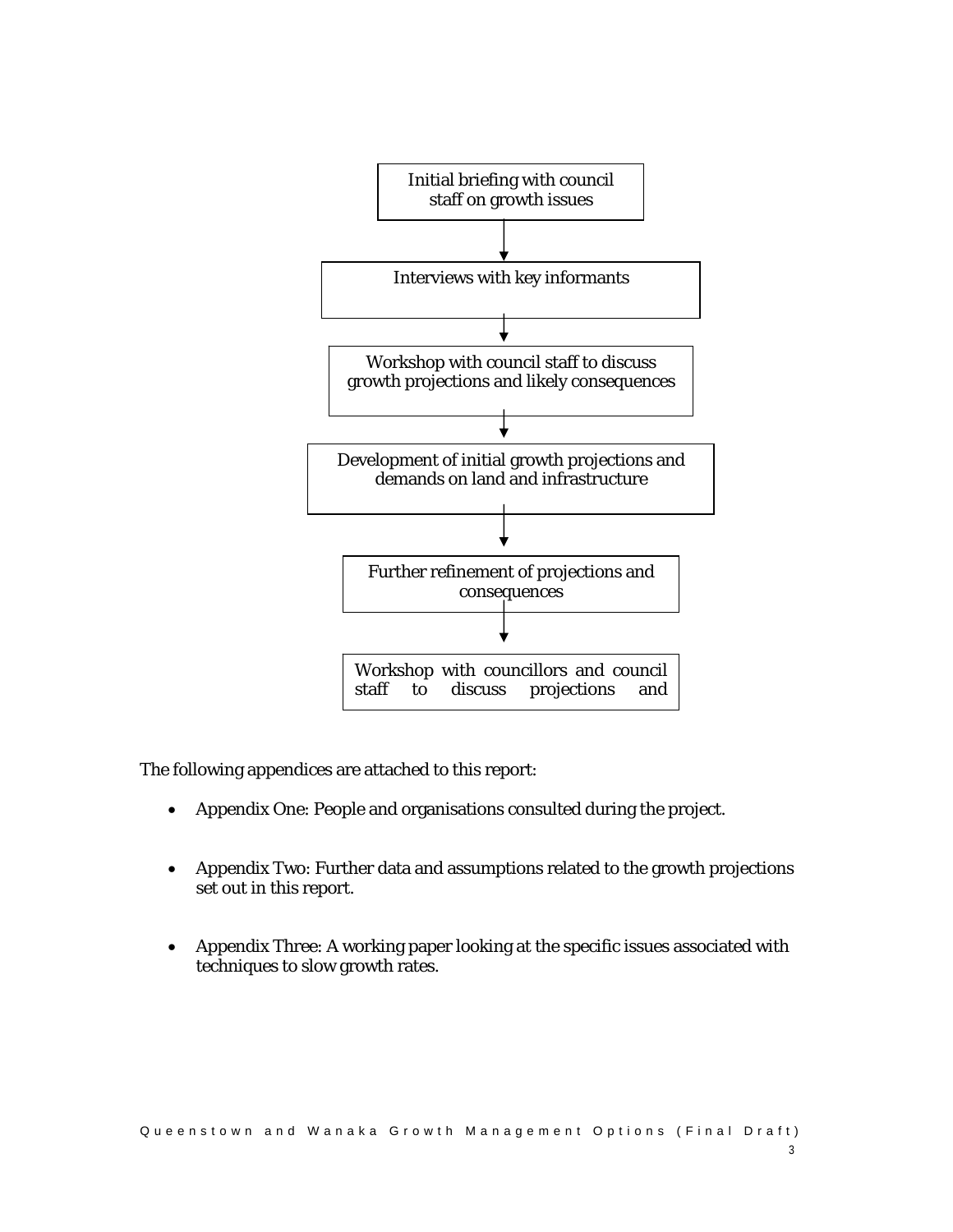## **1.3 Context**

In 2002, the district council ran community-based workshops in both Queenstown and Wanaka to debate growth directions. Both communities expressed a strong desire to better plan for and manage growth. They didn't want to stop it altogether, but wanted to put in place policies and actions to ensure the special qualities of Queenstown and Wanaka are protected and to ensure growth helps to make the district a better place to live. The community outcomes developed in these workshops form the basis of this project. They are set out later in the document.

Based on the growth pressures facing the two towns, it is important to consider whether current plans and policies, perhaps with some minor adjustments, are sufficient to shape growth in a way that meets these community outcomes. This is what you might call taking a "business as usual" approach to growth management. Once there is an understanding of the consequences of the business as usual approach, the need to change policies can be identified.

#### **Business-as-usual**

Current planning (as expressed in the Proposed District Plan) emphasises to the following principles:

**Protect the natural environment.** The protection of natural resources and outstanding landscapes and features is of fundamental importance. This is achieved by limiting development in these areas.

**Provide for growth.** The plan seeks to enable a range of living and working environments. The importance of visitor accommodation is recognised by limiting the rules which apply to this sector.

**Mitigate adverse effects.** New development is managed so that adverse effects on existing activities and the environment are minimised.

In Queenstown, higher density growth is encouraged around the Queenstown Bay area. Lower density development is provided for in Kelvin Heights. At Frankton Flats a variety of densities are possible. In the basin, there are a range of special areas, resorts and rural-residential areas where growth is possible.

In Wanaka, the emphasis is on the expansion of the current suburban pattern, with some higher density development close to the centre, and some possible infill.

## **1.4 Overview of the district**

The growth of the district's population has been fast over the five years between 1996 and 2001. The usually resident population (the number of people living permanently in the area) is now close to 20,000 people for the whole district. Figure 1 shows the growth trend since 1991.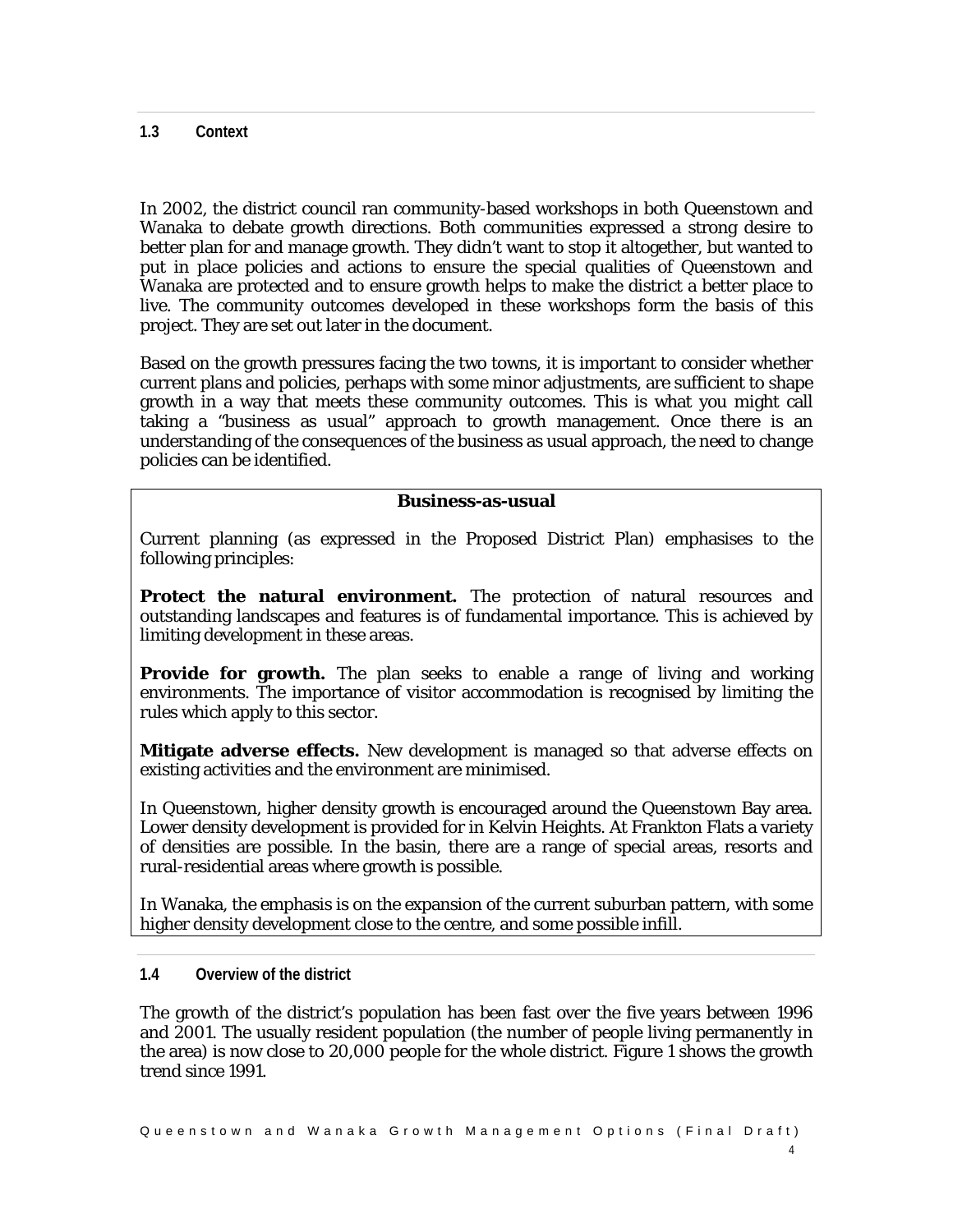It can be seen from Figure 1 how the population has roughly doubled in this period. Growth was fast in the first part of the 1990s, slowed down in the middle part and then accelerated again in the past few years.



**Figure 1: Queenstown Lakes District Population Growth 1991-2002** 

Source: Statistics New Zealand

Wanaka has been taking an increasing share of this growth. In 1991, the Queenstown urban area accounted for 52% of the district's population, and Wanaka accounted for just 19%. By 2001, these figures were  $50\%$  and  $20\%$  respectively. The District has a number of smaller settlements such as Glenorchy and Hawea. These settlements are also growing, but overall they represent only a small proportion of the total population of the district.

The number of people moving into the district is the largest source of growth. About 80% of total growth is accounted for by inward migration. In Auckland it is more like 30 to 35%. Obviously growth has been very fast over the past few years. It is possible that growth rates will slow in the medium term, as they did in the mid to late 1990s, as the economy moves through a cycle of growth followed by a period of flatter growth, or rates may possibly decline. However, the long-term underlying rate of growth is expected to remain positive.

In terms of visitor numbers, Figure 2 shows the number of guest nights as recorded by Statistics New Zealand for the whole of the district. This data only covers people staying in commercial accommodation, not with family or friends. What can be seen from the graph is the steady rise in visitor numbers, as well as the strong seasonal trend with a dual peak based around the summer and winter seasons.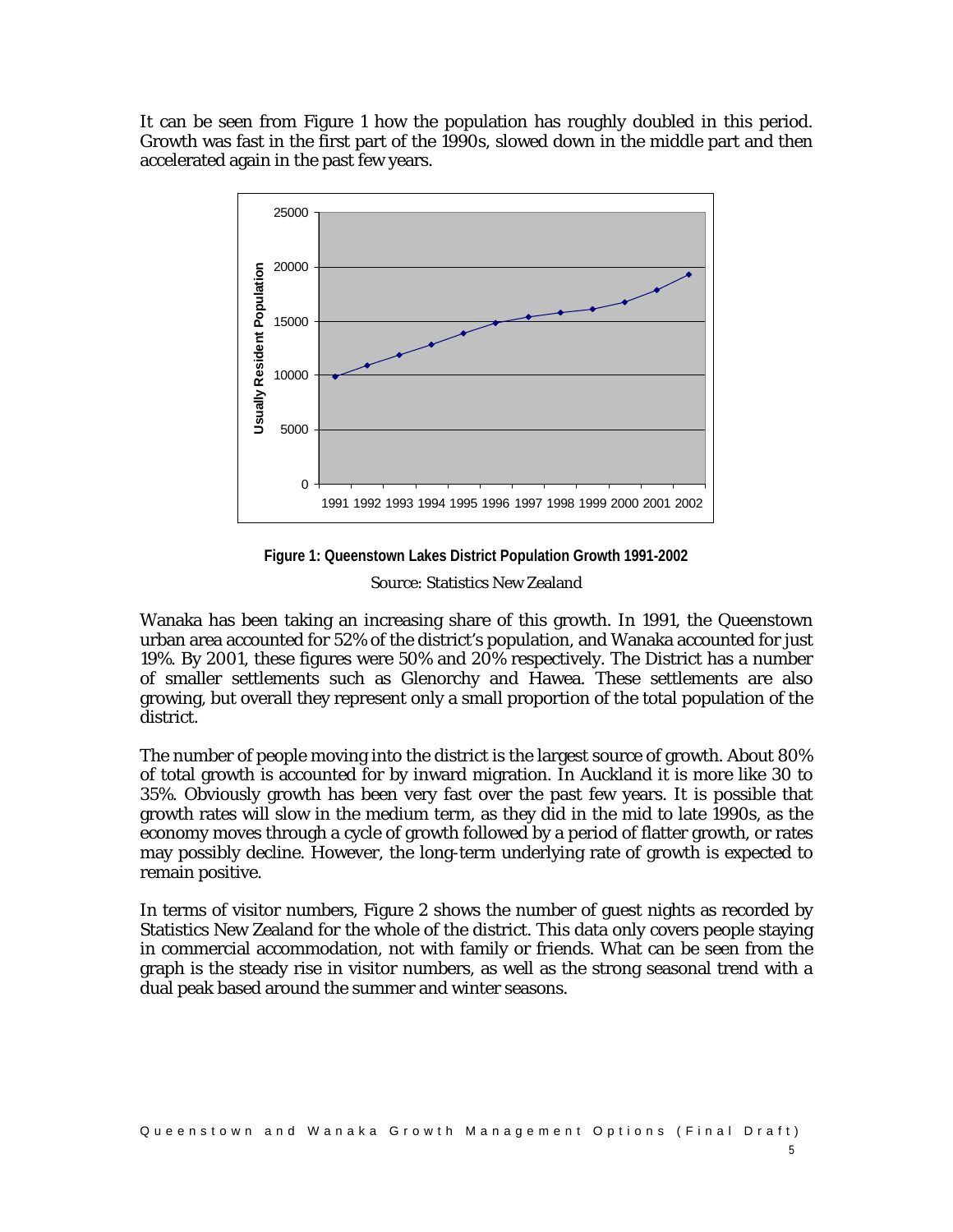

**Figure 2: Visitor accommodation – guest nights for Queenstown Lakes District Council area**  Source: Statistics New Zealand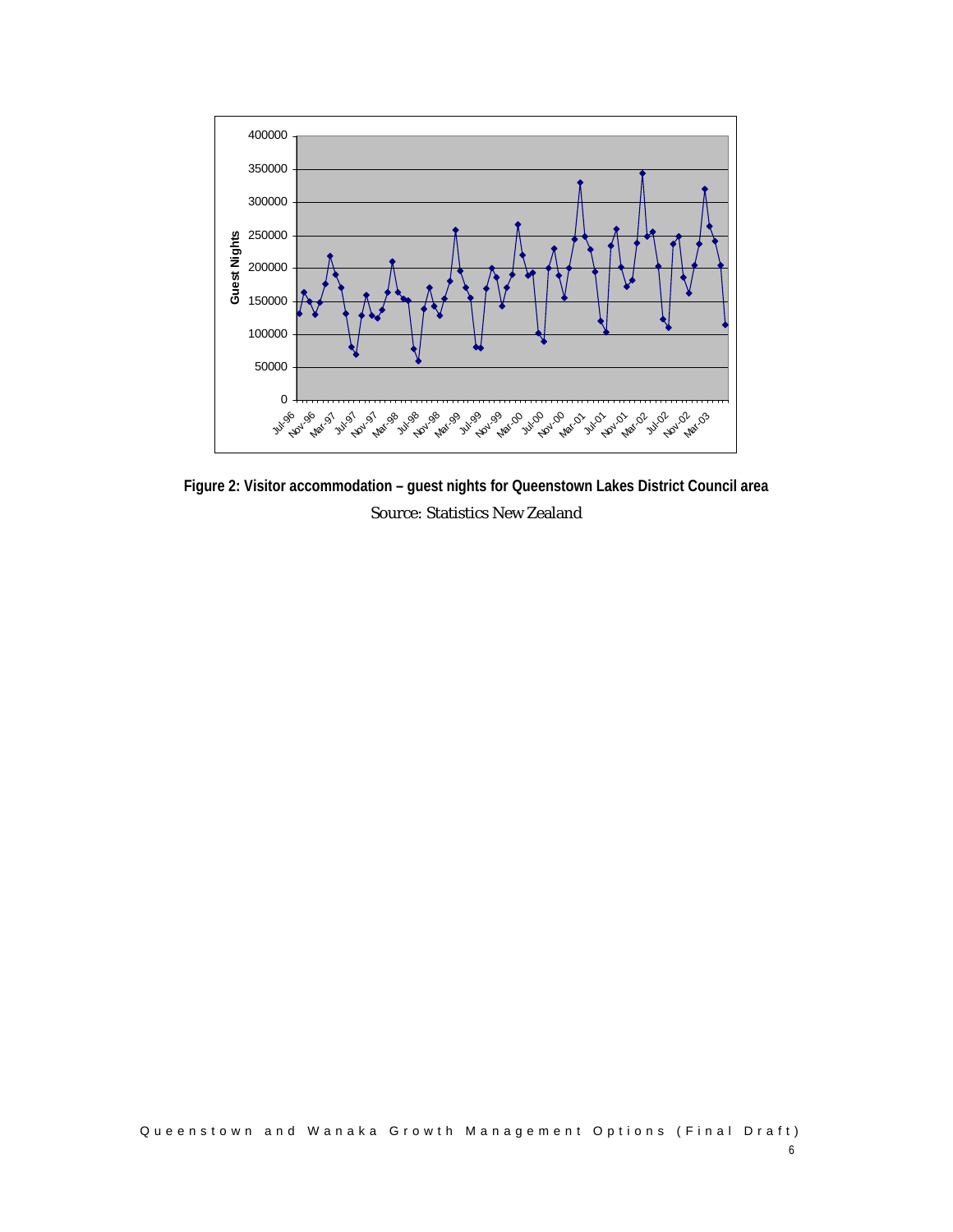## **2 QUEENSTOWN**

This part of the report looks at the growth management issues facing Queenstown and the Wakatipu Basin over the next 20 years, and what is likely to happen under a "business-as-usual" approach. Key growth management choices are highlighted, and a number of options for how the community might respond to these choices are presented.

The study area is the Queenstown urban areas, as well as Arrowtown and the Wakatipu Basin (see Figure 3). Gibbston Valley is not included due to its physical differences and separation from the main areas of activity around Queenstown.



**Figure 3: Queenstown study area** 

#### **2.1 QUEENSTOWN COMMUNITY OUTCOMES**

The outcomes listed below were developed at the Tomorrow's Queenstown community workshops. Outcomes are a statement about how the community would like the environment and community to be in the future. They are a goal or aspiration which the council and community can work towards together over time.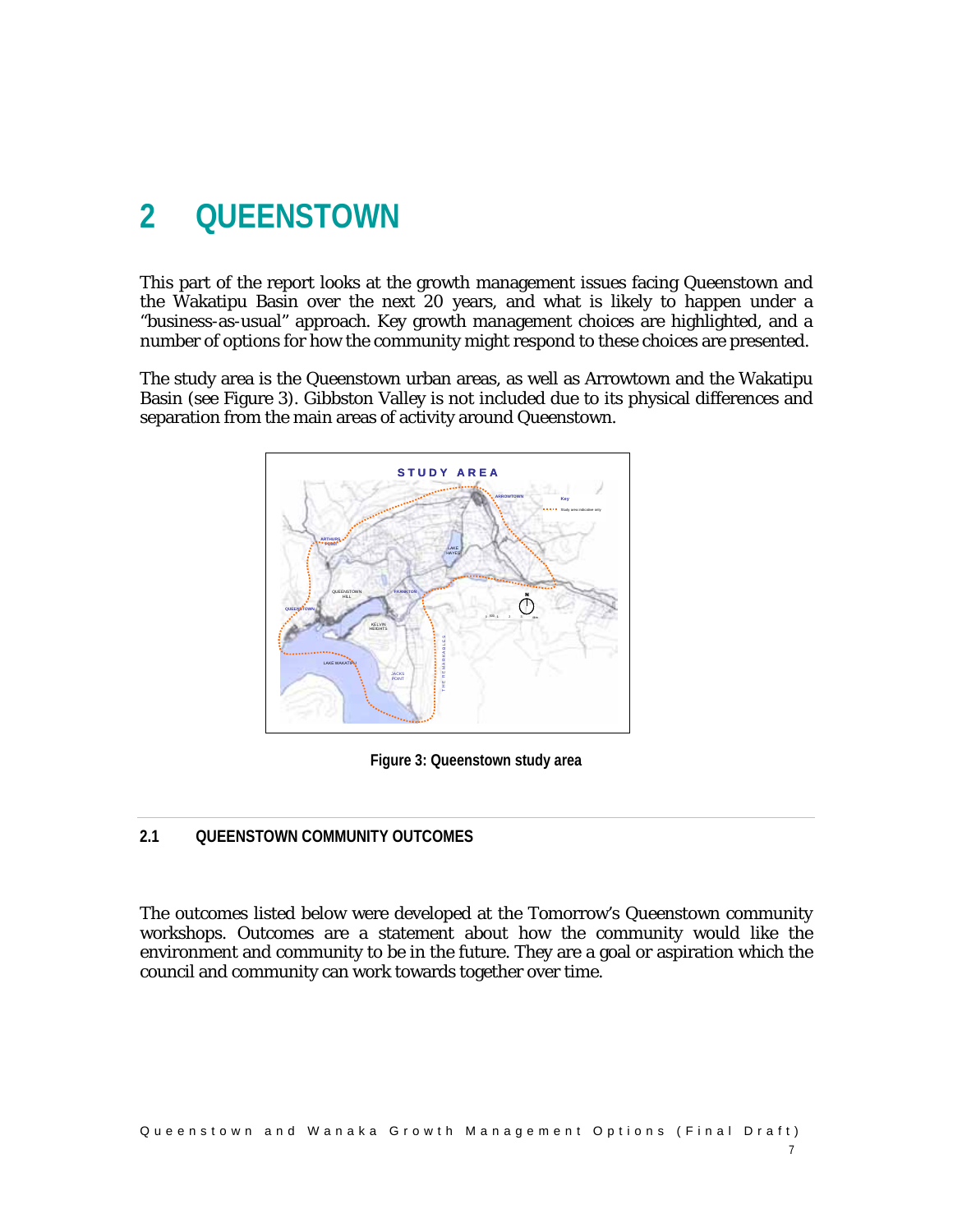## Queenstown – community outcomes

#### *Manage growth in a way that is sustainable*

- Landscapes should be a key determining factor in deciding the edge and location of urban development.
- Contain urban growth to long-term certain boundaries.
- Stage new urban growth areas.
- No further opportunities for rural development beyond those now in the district plan.
- Increase the achievable density of large areas within the existing and new greenfield urban areas.
- Concentrate high-density development and visitor accommodation transport routes to support higher frequency public transport.

#### *Respect the dominance of our magnificent mountain, lake and rural environment*

- Improve the ecological values of outstanding landscape areas.
- Protect iconic views and vistas.
- Protect the character of rural areas.
- Extend the green and trails network to add amenity, ecological and transport utility.

## *Build a strong, diverse and inclusive community for people of all ages*

- The Queenstown CBD is the heart of the community so the distance and connectivity of new urban areas to the CBD is a key consideration.
- Frankton should be the other (but not competing) hub transport, health and sports, with local community facilities and schools.
- Development of affordable housing is needed to support a stable workforce and balanced community.

## *Improve access to and through rural and urban areas with good roads, the green network, walkways and public transport*

- Provide good roading links between neighbourhoods including an alternative to Frankton Road.
- Plan for improved public transport services in association with plans for higher density development.
- Retain and protect the existing airport resource.

## *Create high-quality urban environments where safe community life can flourish*

- High quality urban developments to be encouraged through design guides and controls.
- Upgrade and improve open spaces.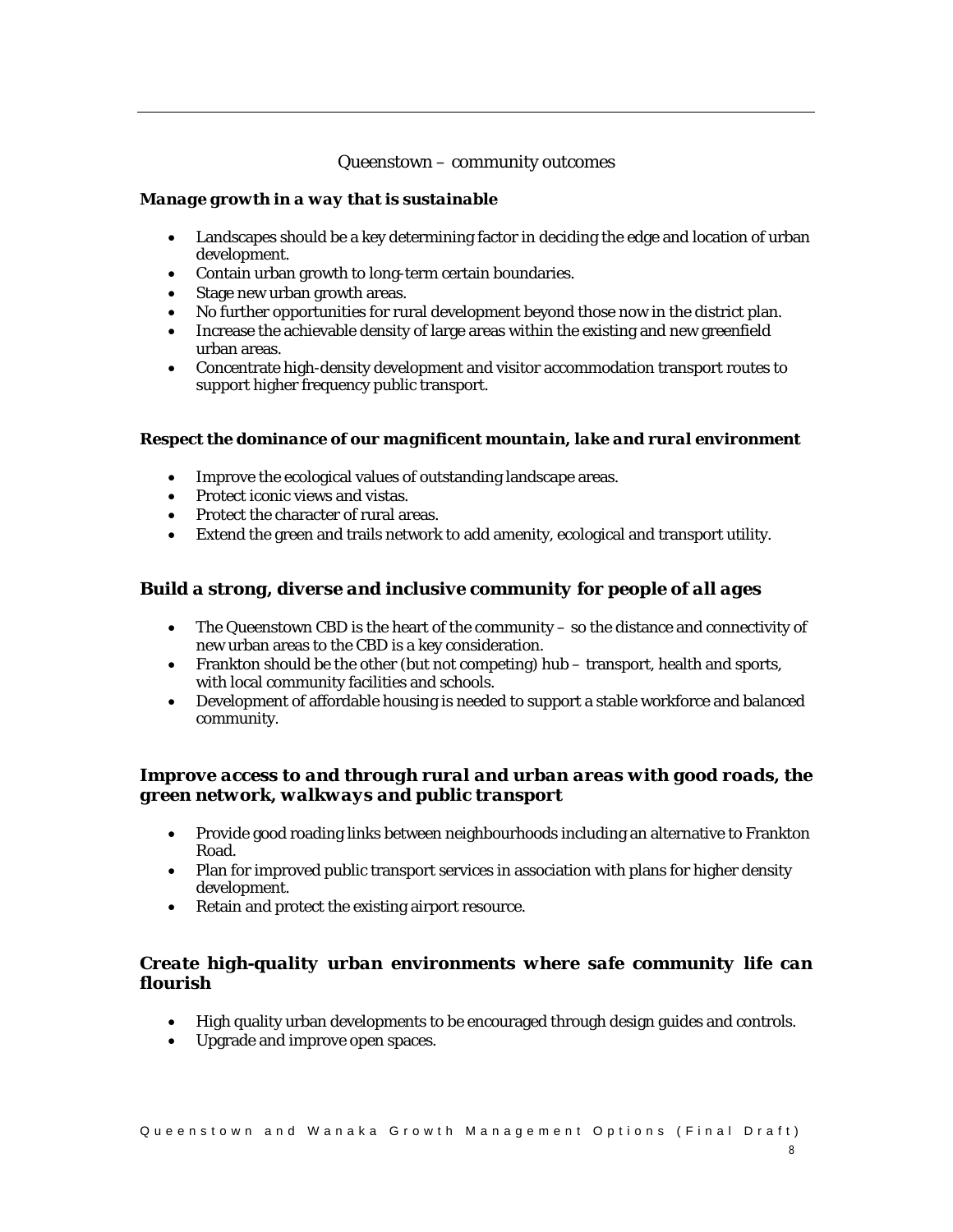## *Provide infrastructure for a growing population*

- New development must be supported by appropriate infrastructure. Plan ahead.
- Aim for sustainable systems for water and wastewater management.

## *Grow the strength of our economy*

- Less is more for tourism. More higher yield visitors with smoothing of seasonal troughs.
- Diversify the economy with other economic activity suited to a lifestyle location (film, IT, education).
- Ensure adequate provision of business land (in a constrained land market).

## **2.2 QUEENSTOWN - CURRENT STATE AND EXPECTED GROWTH PRESSURES**

In 2001, in the Queenstown study area:

- There were 12,000 permanent residents in Queenstown and the Wakatipu Basin, living in 4,800 dwellings. In addition to these occupied dwellings, there were also around 1,800 dwellings that were not occupied on a permanent basis, such as holiday homes and second homes.
- There were 7,300 full-time equivalent jobs in the area (full-time and parttime jobs added together). Just over 2,000 of these jobs were located in the CBD. Included in this number would be around 800 to 1,000 short-term or casual workers, many of them from overseas, who would not be counted as permanent residents.
- On an average day there were likely to be around 8,000 visitors in town. About 5,000 of these people stay at commercial accommodation, with the balance staying in private homes. The commercial accommodation sector has a capacity of around 6,000 beds per night.
- Each day during winter there were around 200 airplane movements at the airport (take offs and landings) and around 2,800 passengers passed through the airport.

During busy periods (summer and winter) the numbers of visitors would grow by at least 50%. So at the height of summer there may be more than 25,000 to 30,000 people (residents and visitors) in and around the settlement.

#### **2.3 Growth patterns**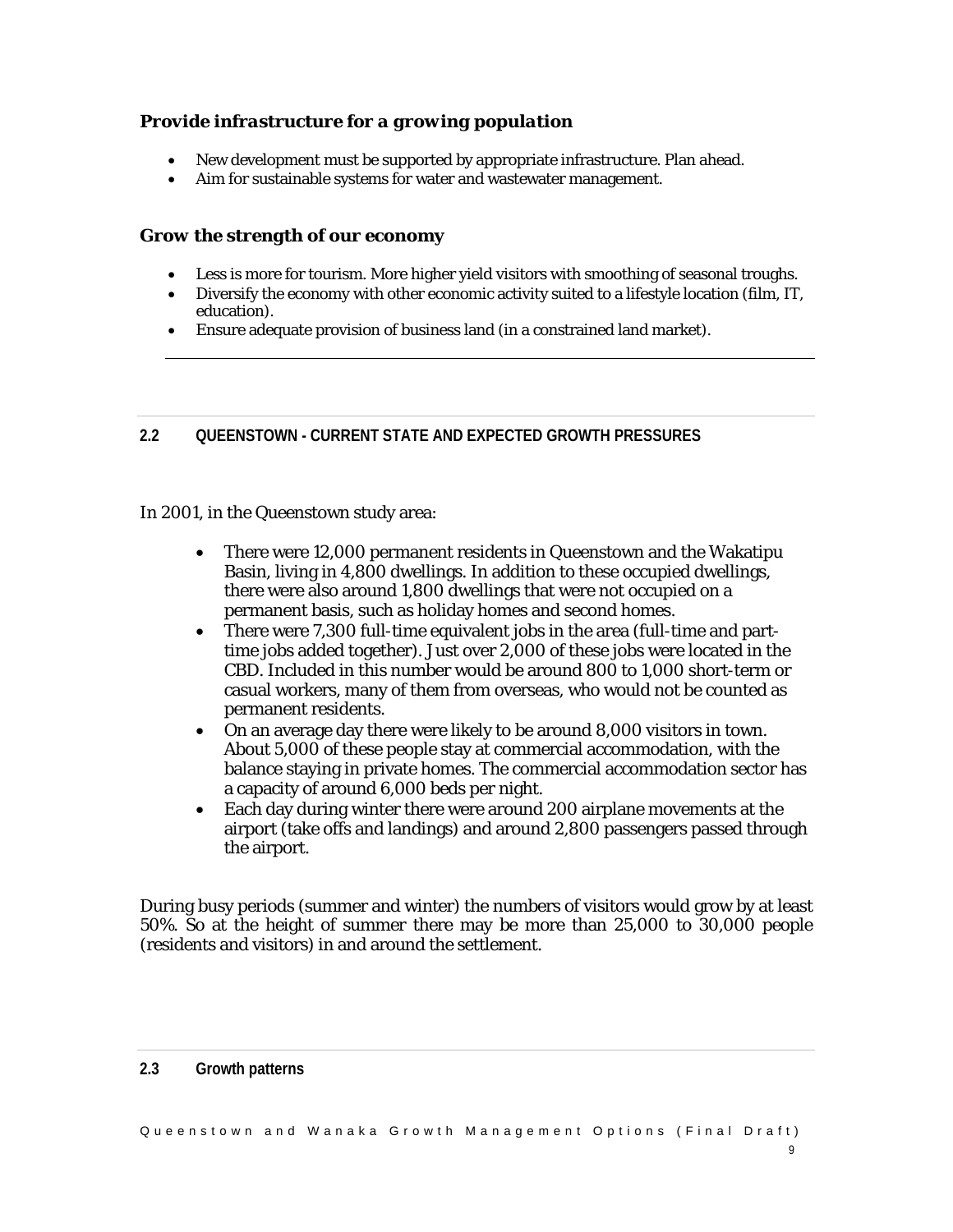Over the past five years between 1996-2001, in the Queenstown study area:

- Visitor numbers (domestic and international) grew by  $8\%$  per year<sup>1</sup>
- Employment grew by 8.5% per year<sup>2</sup>
- The usually resident (permanent) population grew by 3% per year<sup>3</sup>.

Like other coastal and mountain-lake areas (Nelson, Taupo, Tauranga) Queenstown is growing faster than the rest of the country. In the case of Queenstown, however, it is apparent that a lot of this growth is being driven by tourism, rather than people shifting to the area for lifestyle reasons. The growth rates for visitors and jobs are very similar. This suggests that the increasing numbers of visitors to the area is attracting more people in search of jobs and business opportunities.

Most of the growth in visitor accommodation has occurred in and around the CBD. Accommodation for tourists is increasingly in the form of 'rentable' apartments (apartments rented for short-term stays). Industry commentators suggest there may be only one large hotel in the future. There are proposals for 600 to 700 more apartment units to be built. Much of this development is beginning to extend along Frankton Road.

For the permanent population, Census 2001 data shows the focus of growth over the five years between 1996 and 2001 has been on the fringe areas of Kelvin Heights and Frankton and the Sunshine Bay/Fernhill area. The number of permanent residents in the core, the Queenstown Bay area, was fairly stable between 1996 and 2001. Meanwhile, the population of Arrowtown, and the basin in general, has also increased.

In terms of the age and composition of the population, census data shows the average age of people living in the Queenstown Bay area is dropping as younger people move in. For the outer suburbs and the basin, the population profile is more focused on people in the 40 to 60 year age group.

In terms of commercial land, there are a number of developments proposed for the fringes of the CBD. However, overall the number of jobs in the CBD has been fairly static over the past few years, indicating most growth in employment is occurring outside the CBD, such as in the accommodation and construction sectors, and increasingly in Frankton. Yet the CBD is still the favoured location for business and professional services. There is space for further retail activities at Frankton Flats. The retail centres which are possible in this area could be, when added together, larger than the CBD.

There is little land remaining for services and light industry. The Gorge Road industrial area is heavily developed while the industrial area at Frankton is rapidly filling up. Land uses in Gorge Road and Industrial Place are becoming more orientated towards service and commercial activities, rather than industrial activities, in keeping with the areas'

l

 $1$  Based on Accommodation Survey – doesn't include people staying with family or friends. The long-run

growth rate is around 5% per year. 2 Based on Statistics New Zealand Business Demography data

<sup>&</sup>lt;sup>3</sup> Census data.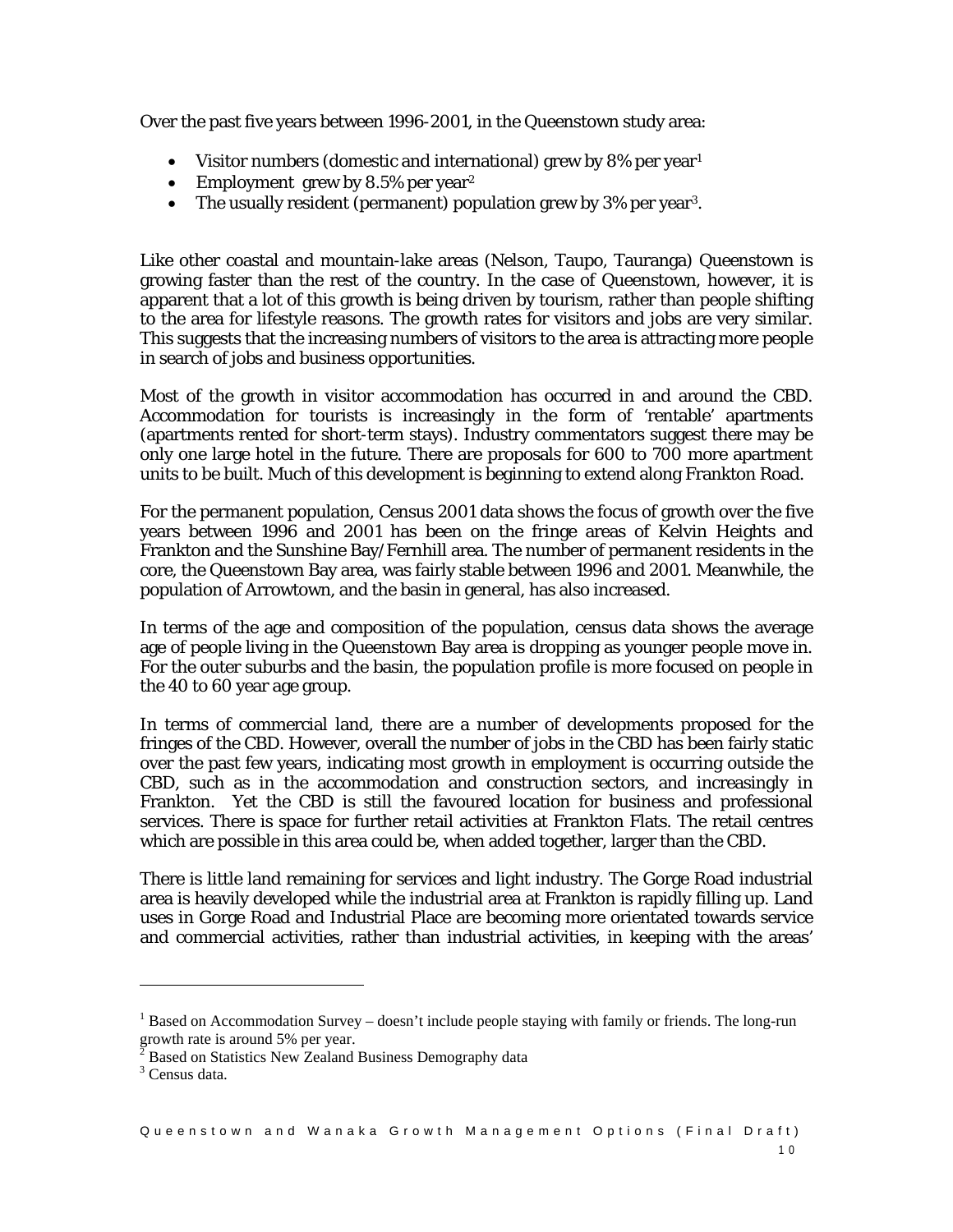business zoning. While there is still some business land at the airport, the use of the land is restricted to activities compatible with the airport location.

## **2.4 Current planning**

The shape of future growth is dependent upon current planning and what growth is possible under these plans. The council estimates under current plans there is room for another 13,000 dwelling units spread across the urban area of Queenstown, as well as the Wakatipu Basin and Arrowtown. On the face of it, this is a large capacity, but it is available to be taken-up by rentable apartments and other forms of visitor accommodation. Holiday homes and second homes will also take up part of this capacity.



**Figure 3: Capacity for Additional Dwelling Units**  Source: Queenstown Lakes District Council

The Wakatipu area includes all areas outside the main urban area: Jacks Point, Arthur's Point, Millbrook, Meadow Park and Lakes Hayes Estate, as well as rural-residential and rural lifestyle areas.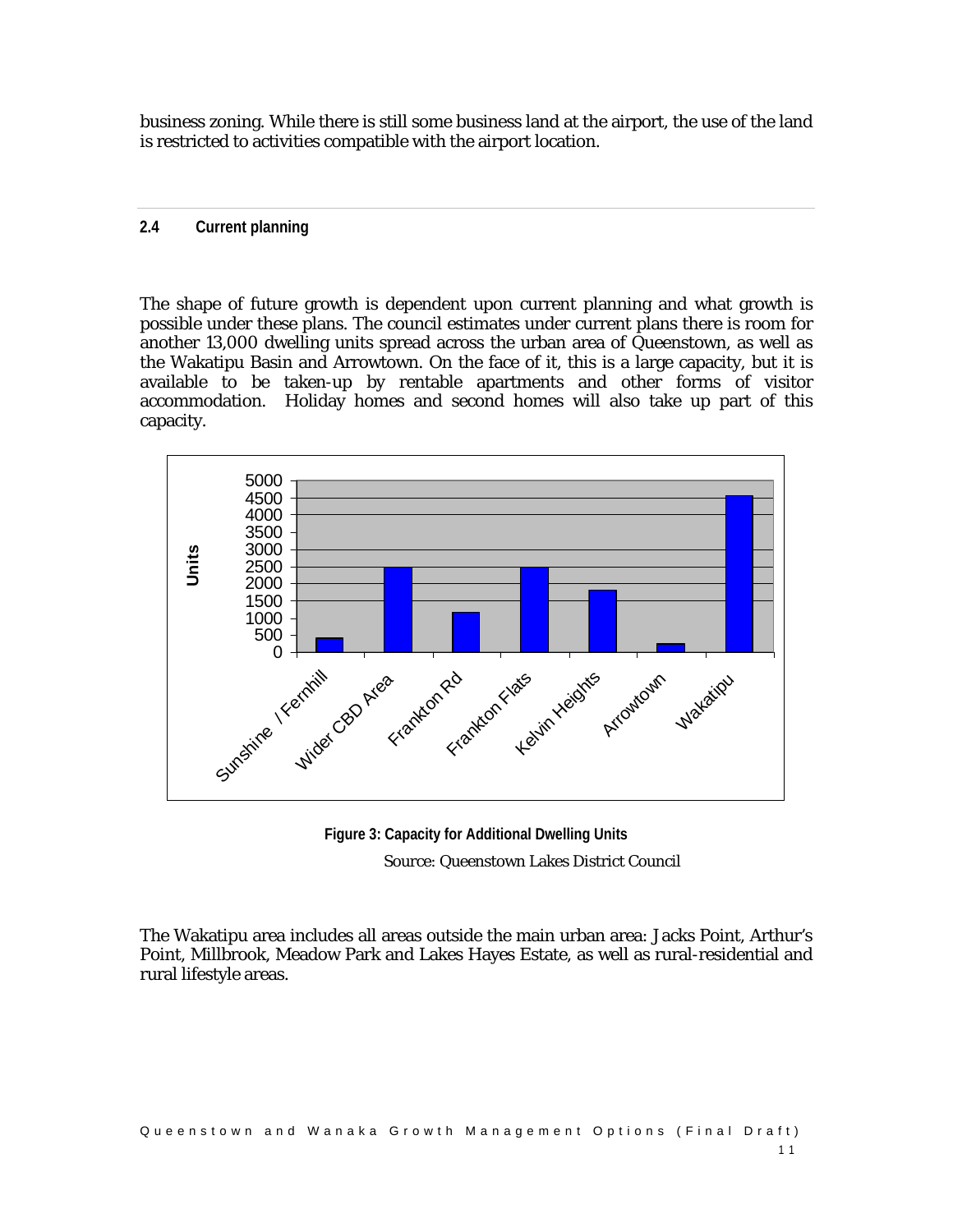#### **2.5 Business land**

There are 87 ha of commercial and industrial land, enough to accommodate around 6,800 jobs, based on standard employment to land ratios. It is estimated there are 3,600 (fte) jobs located in industrial and commercial areas, leaving a capacity for another 3,200 jobs. Most of this capacity is in the Frankton area and associated with commercial rather than industrial areas (the airport land and at Remarkables Park). There is also a lot of employment in residential areas.

| <b>Business area</b>                | Area<br>(Ha) | Capacity<br>(ftes/ha) | <b>Total ftes</b> | Current<br>ftes<br>(estimated) | <b>Estimated spare</b><br>capacity (ftes) |
|-------------------------------------|--------------|-----------------------|-------------------|--------------------------------|-------------------------------------------|
| Queenstown<br><b>CBD</b>            | 9.3          | 275                   | 2,556             | 2,000                          | 556                                       |
| Gorge Road                          | 10.4         | 50                    | 522               | 500                            | 22                                        |
| Frankton<br>industrial              | 16.5         | 50                    | 827               | 500                            | 327                                       |
| Airport                             | 27.7         | 30                    | 831               | 250                            | 581                                       |
| <b>Frankton Flats</b><br>commercial | 20           | 100                   | 2000              | 300                            | 1700                                      |
| Arrowtown<br>industrial             | 3.5          | 30                    | 105               | 100                            | 5                                         |
| Total                               | 87.5         |                       | 6,841             | 3,650                          | 3,191                                     |

**Table 1: Business land availability** 

#### **2.5.1 Resident/visitor/jobs balance**

The balance between local residents, visitors and jobs provides a guide to how the place looks and feels, as well as the extent to which the area can provide for its own needs.

In terms of the balance between residents and visitors, many more visitors than residents may make a place feel as though it no longer has a community. This will affect the sense of identity and belonging of people living in the area.

In the Frankton area, residents make up the greatest number of people, but in the Queenstown Bay area there is more of a mix of residents and visitors.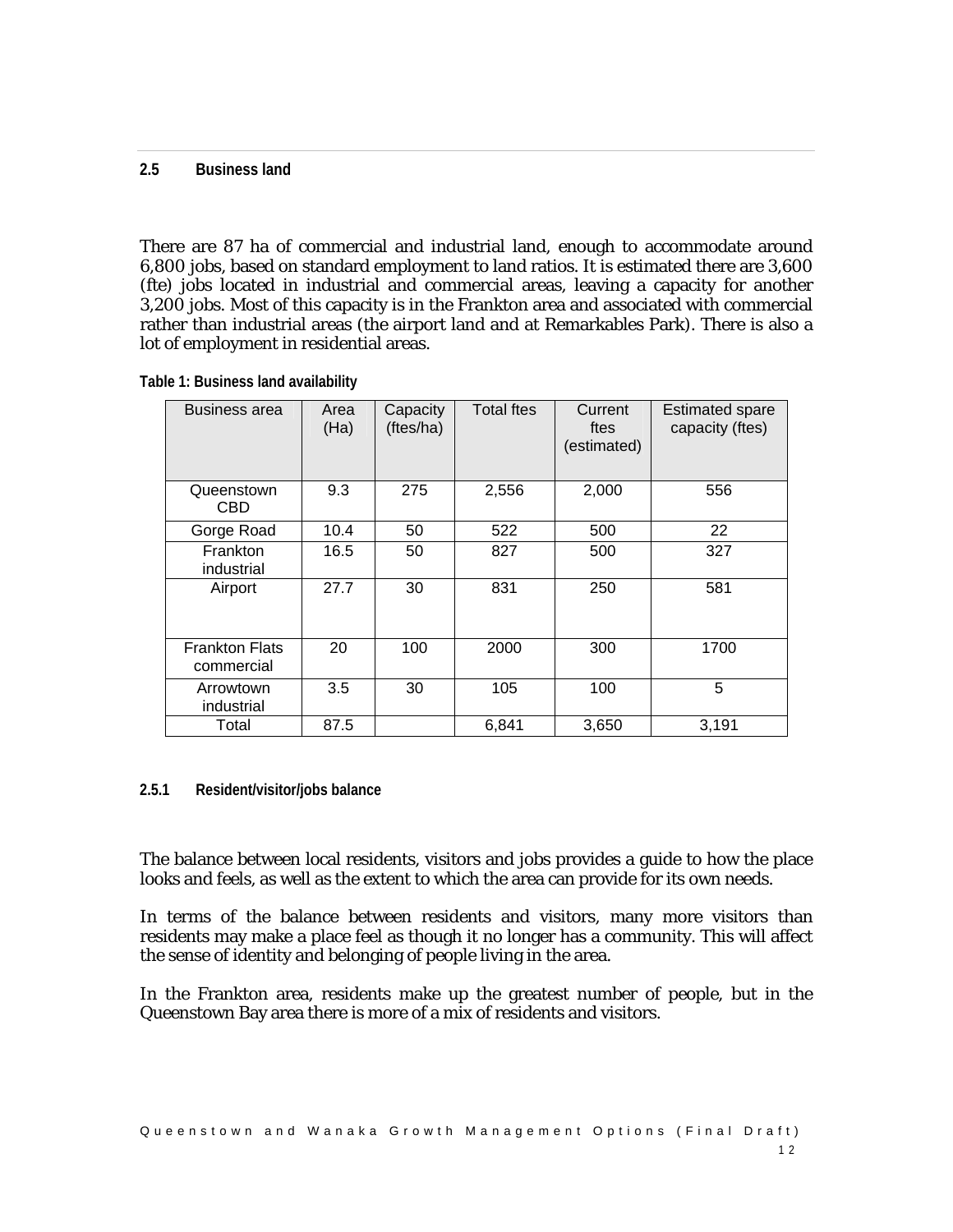| Number of People                                       | Wider | <b>CBD</b>  Frankton area |
|--------------------------------------------------------|-------|---------------------------|
|                                                        | area  |                           |
|                                                        |       |                           |
| <b>Usual residents</b>                                 | 5,639 | 3,362                     |
| Visitors staying in area<br>(estimated) on average day | 5,683 | 757                       |

**Table 2: Residents / visitor balance 2001** 

In terms of the balance between jobs and people (both residents and visitors), the Queenstown Bay area has more residents and visitors and a larger town centre, compared to Frankton. Comparison of the basic ratio between town centre-based jobs and the number of residents and visitors in the surrounding area suggests Frankton could sustain a larger retail centre. In the Queenstown Bay area, more people and visitors implies the need to expand the town centre, but growth of the centre is constrained by land use zonings.

**Table 3: 2001 Jobs / People Balance** 

| Number of people                   | Wider<br><b>CBD</b><br>area | Frankton<br>area |
|------------------------------------|-----------------------------|------------------|
| Residents<br>$\ddot{}$<br>visitors | 11,322                      | 4,119            |
| Town<br>centre<br>workers          | 2,000                       | 300              |
| Ratio                              | 0.18                        | 0.07             |

The balance between residents and jobs also affects travel to work patterns. Census travel to work data shows there is a high proportion of people who walk or cycle into the Queenstown CBD area. This is related to the close proximity of the residential area to the CBD, as well as the large number of jobs in the area. In contrast, fewer people and longer distances see more people drive to workplaces in Frankton.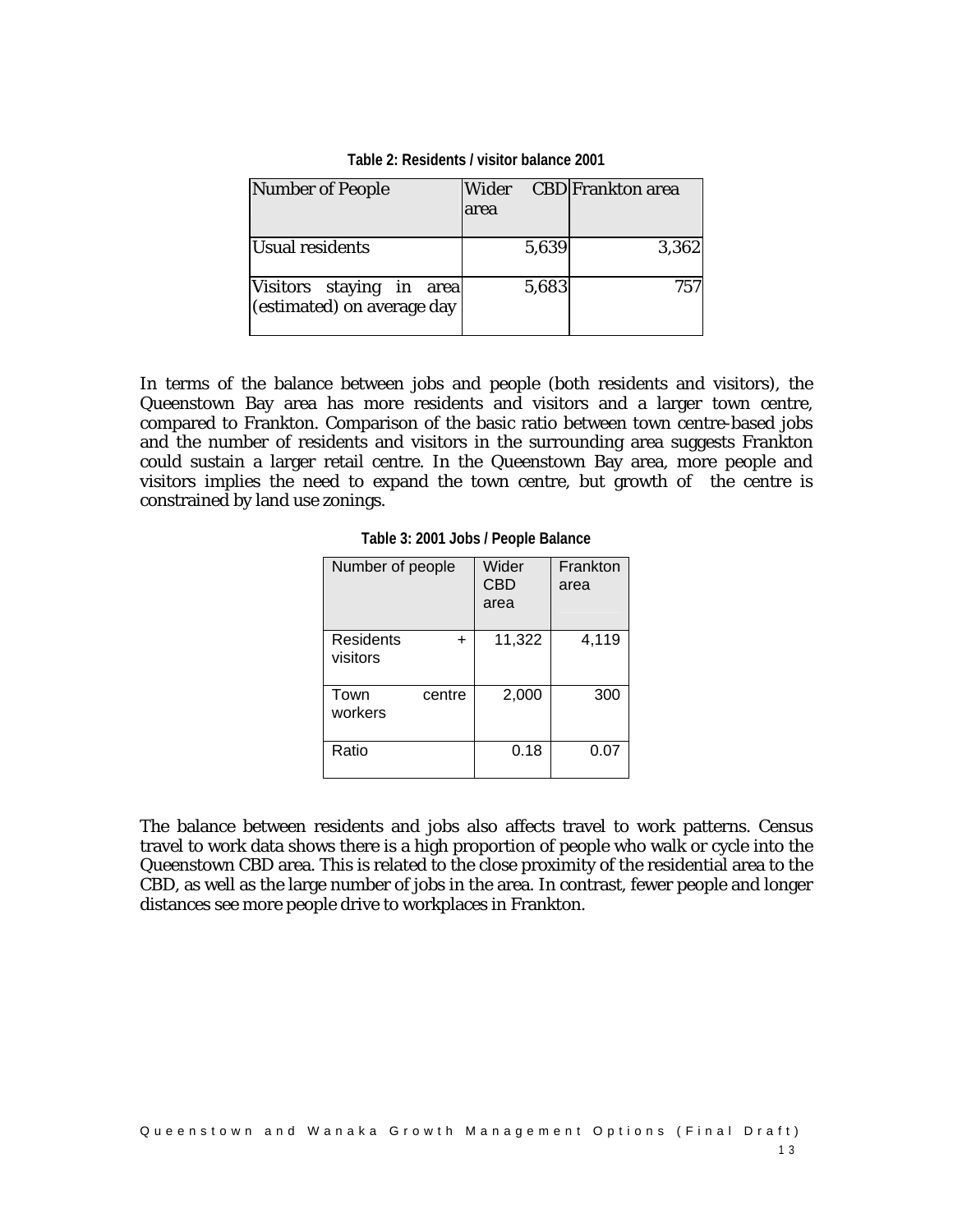**Table 4: Travel to work - 2001** 

| Employment<br>area | employment area | Percentage who walk   Percentage who take the car<br>cycle / bus to to employment area |
|--------------------|-----------------|----------------------------------------------------------------------------------------|
| CBD                | <b>26%</b>      | 74%                                                                                    |
| Frankton           | 20%             | 80%                                                                                    |

#### **2.6 Existing population projections**

This project requires an assessment of future growth pressures. All projections about growth have to make assumptions about what may drive population growth in the future and therefore involve a degree of uncertainty. Statistics New Zealand regularly produces projections of population growth for cities and districts in the country. Under the high growth projection developed by Statistics New Zealand for the Queenstown Lakes District Council area<sup>4</sup>, the permanent population of the Queenstown study area will reach 22,000 people by 2021, up around 10,000 people from 2001. This projection is based on assumptions about natural increase and the number of people who may shift into the area. Statistics New Zealand suggest the annual average rate of growth will fall from 3.8% in 2001 to 2.1% by 2021. Is this realistic?

Inward migration is the main driver of population growth. The rate of inward migration is obviously dependent upon economic conditions and whether there are jobs in the area. The recent past has seen the number of tourists grow quickly, fuelling economic growth, and with it population growth. All the indications are that visitor numbers will continue to rapidly increase into the future, especially under a "business-as-usual" approach.

Also influencing the number of people moving into the area is the holiday and second home market. Many people appear to be buying homes as a retirement option – renting them out or leasing them to an accommodation supplier in the short-term, with the intention of living permanently in the area once they retire. For the second home market, better transport links mean that some people can spend part of their working time in Queenstown and part in other main business centres. These factors mean the population of the area could rapidly grow in the future as more people come to live permanently in the area, even if the growth in tourist numbers levels off.

l

<sup>4</sup> Produced by Statistics NZ November 2002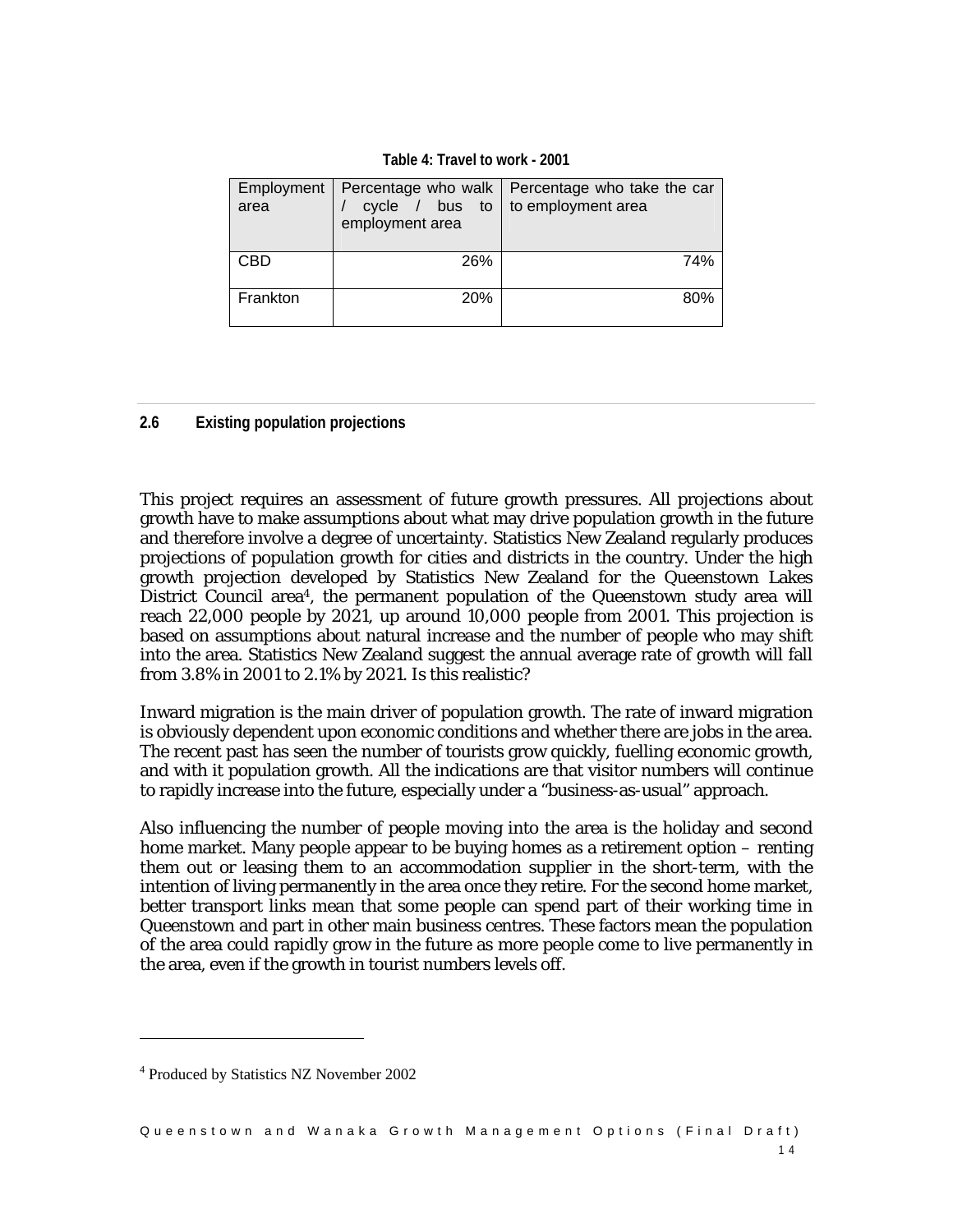#### **2.6.1 Alternative projections**

In planning ahead it is useful to consider a future in which growth continues at a fast pace. This is not because the council or community wants Queenstown to grow rapidly. Projecting forward fast growth rates helps highlight choices and tests the robustness of different approaches to growth management – can a strategy cope with a range of growth rates, whether the growth is fast or slow, for example?

The high-level projections developed for this project assume that tourism will continue to be the main driver of growth in the area. As tourist numbers grow, more people need to be employed in the industry and so more people will be attracted to the area.

If current trends continue (a long-run annual average rate of growth of visitor numbers of about 4.5% to 5%), then by 2021, the number of visitors in the Queenstown area on any given day could reach 19,000, up 11,000 from the current 8,000. If this happens, then employment could grow to around 17,000 to 18,000 full-time equivalent jobs, up from the current 7,300. The permanent population would not grow as quickly, but still might reach 29,000 to 30,000 people by 2021. This is more than that estimated by Statistics New Zealand but not unrealistic given current growth rates. See Figure 4.

The Statistics New Zealand projections are its recent high growth projection, but they assume a lowering of inward migration rates after 2006. Unless the economy slows considerably, this seems unlikely. The alternative projections therefore continue with fast population growth into the medium term.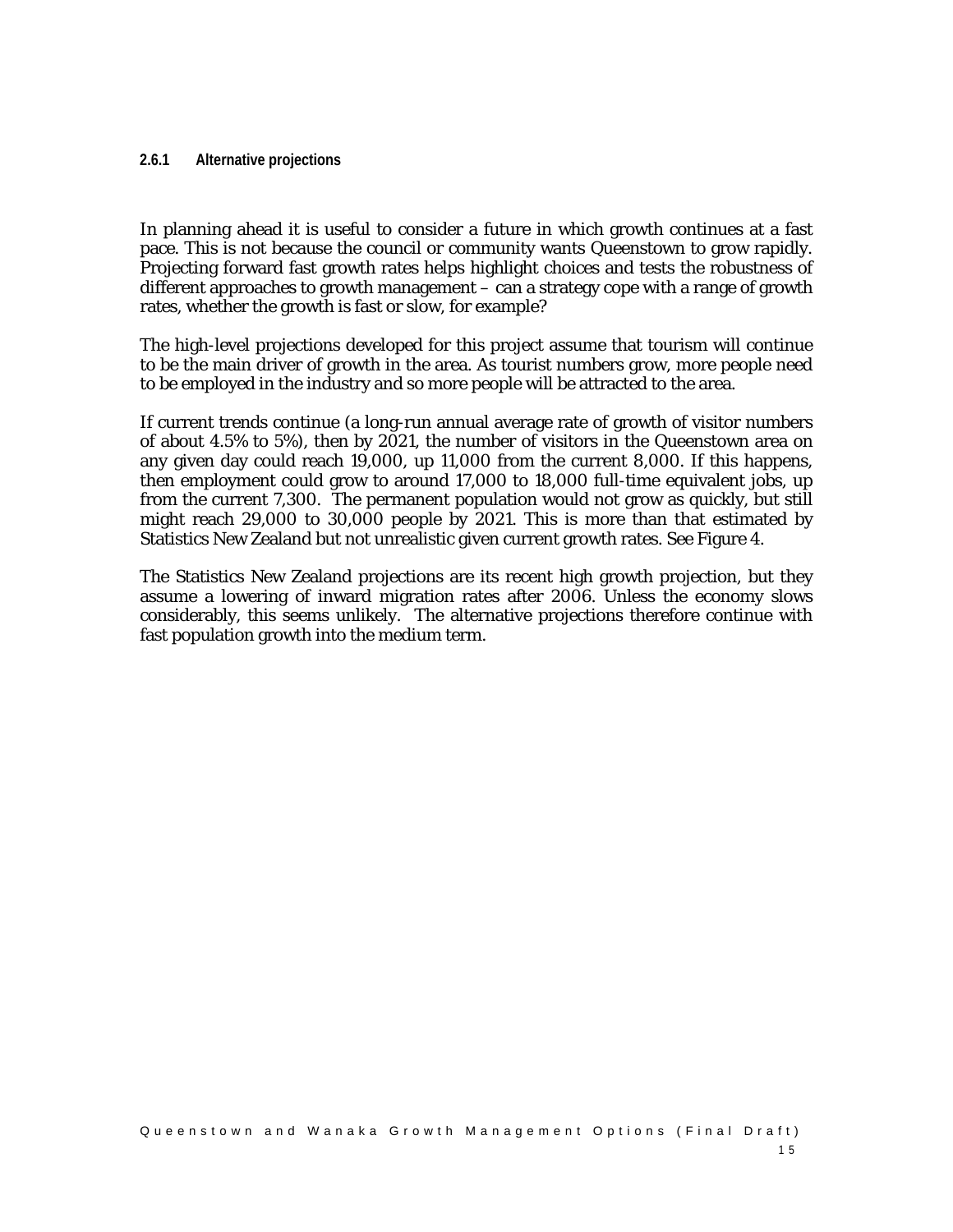

**Figure 4: Projections for population, visitors and employment** 

|                                                              | 2001   | 2006   | 2011   | 2016    | 2021   |
|--------------------------------------------------------------|--------|--------|--------|---------|--------|
| <b>Stats</b><br><b>New</b><br>Zealand resident<br>population | 11,970 | 16,240 | 18,410 | 20,,560 | 22,670 |
| Revised resident<br>population<br>estimate                   | 11,970 | 14,963 | 18,996 | 23,830  | 29,826 |
| <b>Visitors</b>                                              | 8,067  | 10,174 | 12,678 | 15,611  | 18,993 |
| FTEs (jobs)                                                  | 7,295  | 9,095  | 11,429 | 14,191  | 17,580 |

**Table 5: Projected growth** 

Are these numbers realistic – is there enough space to house these people and accommodate all the visitors? Will the place get too crowded? Will infrastructure like roads and sewerage systems become overloaded, dampening growth?

On the face of it, there is the potential for this growth to occur in the short to medium term at least:

• The council estimates that under the current District Plan there is room for another 13,000 dwellings in the Queenstown/Wakatipu area, which could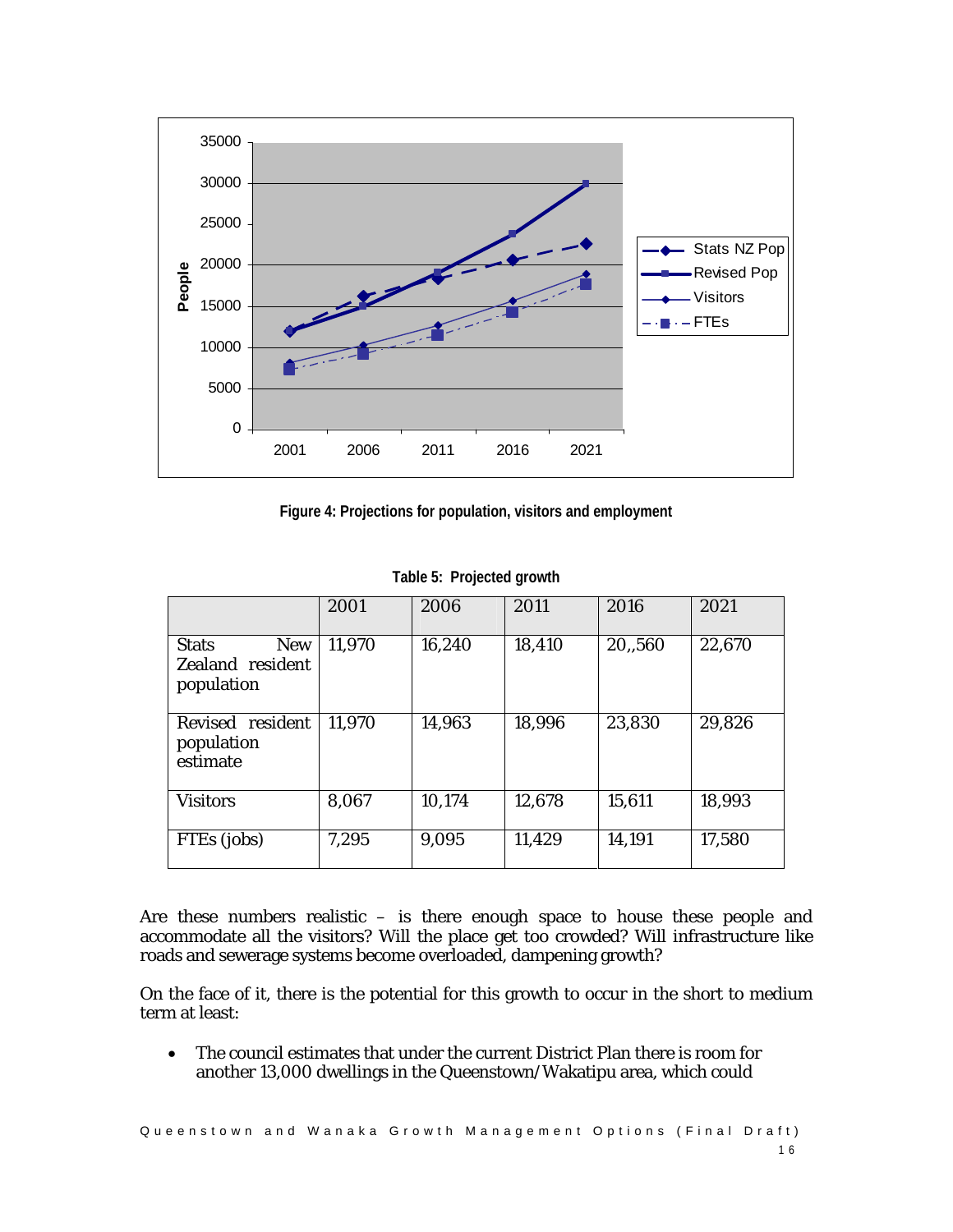accommodate a further 25,000 to 30,000 permanent residents, although an allowance needs to be made for visitor units and second homes.

- Tourism operators say there are no inherent capacity constraints on the number of people they can serve – but they may need to better manage activities and spread peak loads, for example, in the future.
- In terms of infrastructure, growth can be planned for. The wastewater plant can be extended and additional water reservoirs built. One constraint on growth may be the road into Queenstown (Frankton Road), but this constraint may just mean that growth locates elsewhere, such as Frankton Flats, or that other options such as public transport become more viable.
- More visitors in town will make the place feel busier, but open spaces and public areas can be upgraded to cope with this, such as making better use of Queenstown Gardens to help spread people around the foreshore.
- One possible constraint on growth, as discussed later, is the capacity of the airport. However, even if the number of tourists arriving by aircraft levels off at some point, the numbers arriving by road can increase.

What do these numbers mean for the total number of people in the area? By 2021, there could be over 50,000 visitors and residents in the town on an average day, a settlement the size of Invercargill today. During busy periods the number would be higher still – around 65,000 to 70,000 people. But how the place is developed will mean that it could be quite a different place from any other New Zealand town of 50,000 people. Figure 6 shows the total number of people in the Queenstown/Wakatipu area on an average day in 2001 and 2021, and on a peak day in the middle of winter or summer when there are a lot more tourists and visitors in town and the surrounding area.





## **2.7 HOW MUCH MORE SPACE IS NEEDED?**

Queenstown and Wanaka Growth Man agement Options (Final Draft) 1 7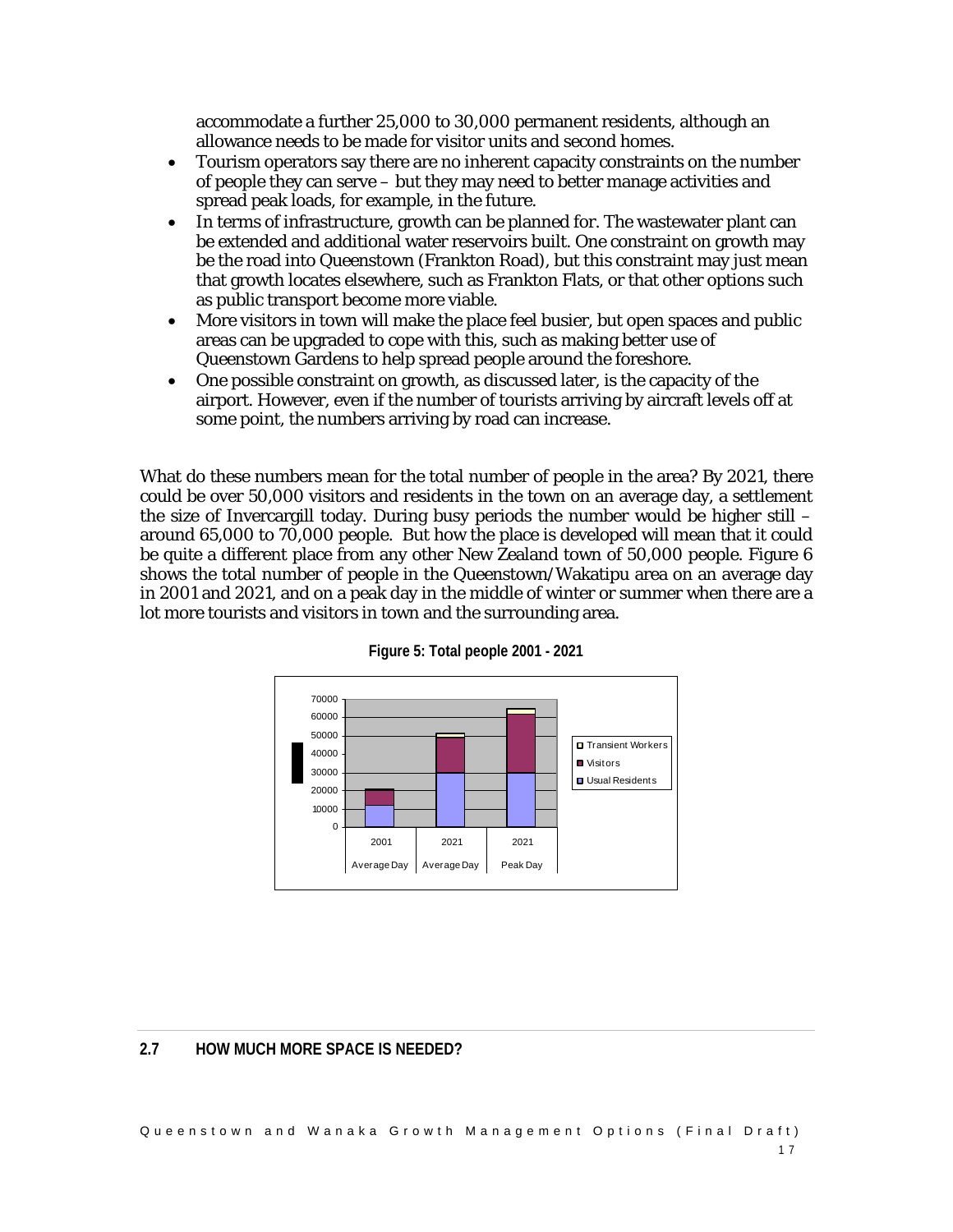How much more space would be needed to fit in this number of people – how many more homes, visitor accommodation units and how much more land for businesses?

Estimates of future demands for space for activities can be made based on current ratios of people to homes, visitors to accommodation units and jobs to business land. This section briefly describes how the above projections of people, visitors and employment numbers can be translated into estimates of future demand for land and space for activities.

#### **2.7.1 Housing**

In 2001, the 12,000 permanent residents in the Queenstown area lived in 4,800 occupied dwellings. On average, there were 2.49 people per household. In 1996 the average number of people per household was 2.56. In addition to the 4,800 permanently occupied dwellings, there were also 1,800 dwellings occupied some of the time, for example, holiday or second homes. Put another way, for every 10 permanently occupied dwellings, there were 3.7 dwellings occupied for some of the time. This ratio between permanent and holiday homes has been declining over time as the size of the permanent population increased.

By 2021, it is assumed the average occupancy rate will be around 2.3 people per household, and for every 10 permanent households there will be 2.5 holiday or second homes. This means the expected 2021 usually resident population of 30,000 people will need to be housed in 13,000 permanently occupied homes, while there is likely to be around 3,000 holiday and second homes. This is a total of 16,000 dwellings or a demand for another 9,500 dwelling units between 2001 and 2021.

#### **2.7.2 Visitor Accommodation**

There are around 6,000 beds in commercial accommodation in the Queenstown Area, serving, on an average day, 5,000 tourists (domestic and international) who wish to stat in commercial accommodation. Added to this are people staying with family or friends or renting a home for a short period.

By 2021, if annual average growth rates remain at around 4% to 5% per year, then there are likely to be around 12,500 tourists looking to stay in commercial accommodation, not including camping grounds. As most visitor beds in commercial accommodation will be provided in the future in the form of rentable apartments, this means there will be demand for around 4,000 apartment type units between 2001 and 2021. A further 6,500 visitors will be staying with family, friends or in other forms of accommodation. The total stock of visitor beds will be around 16,000.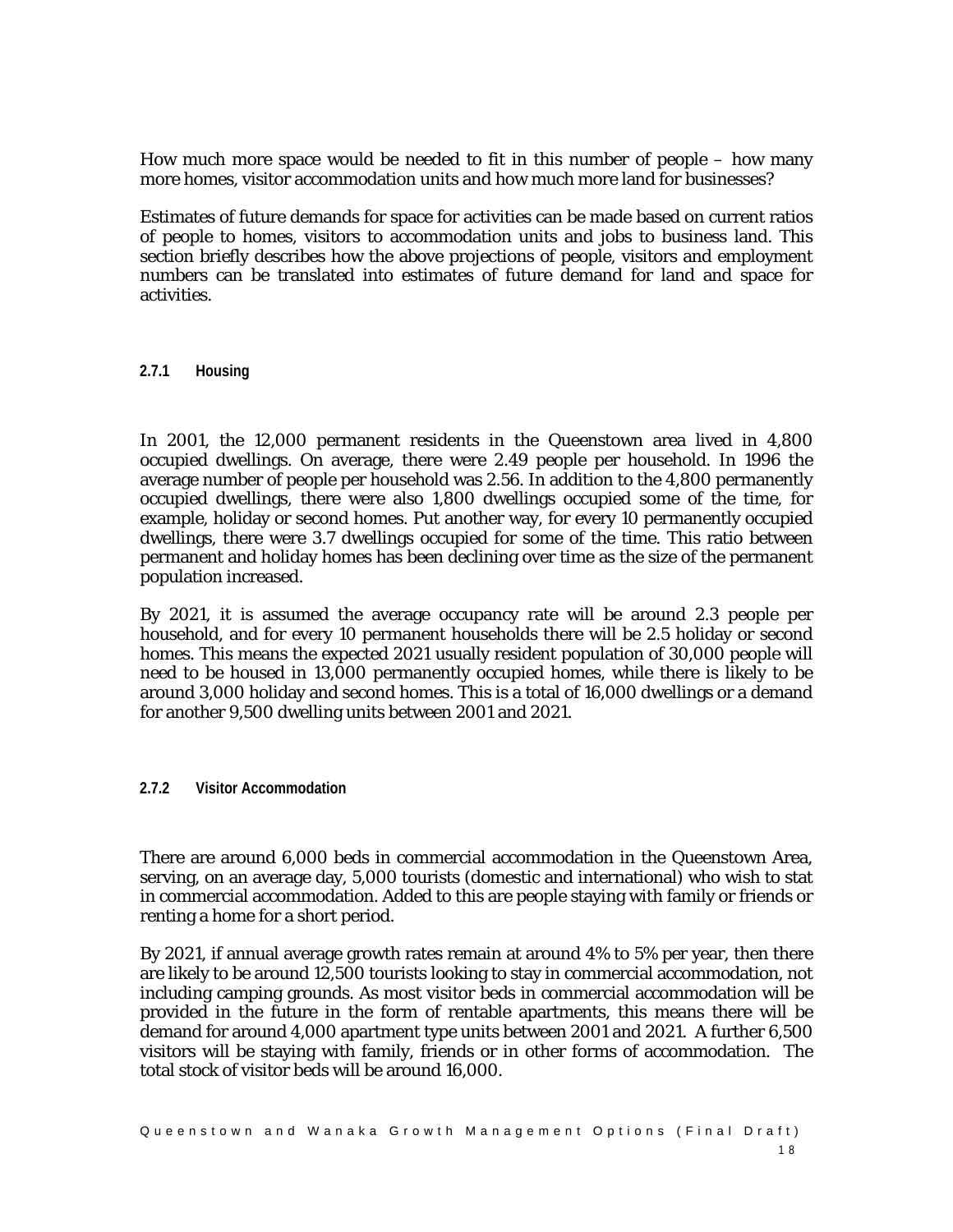#### **2.7.3 Employment**

In 2002, roughly 50% of people worked in business and commercial areas, while 50% worked in residential areas, or at least had their business address listed as a residential address (for example builders and other tradespeople ). The percentage of employment in residential areas is higher than in other towns, but this reflects the large number of hotels and other visitor accommodation activities, as well as the high number of tradespeople working in the area. Most tradespeople have their home address as their work address, but spend most of their time at construction sites.

Based on Statistics New Zealand data relating to job location, of the 50% of people working in business and commercial areas, it is estimated about 30% work in the Queenstown CBD and commercial areas in Frankton, while the other 20% work in light industrial areas on Gorge Road, Frankton Flats and the airport.

By 2021, there could be up to 20,000 jobs in the area if the economy grows fast. For these projections a slightly lower figure of 17,500 full-time equivalent jobs in the area is used, an increase of 10,000 jobs. If it is assumed that 50% of these additional workers will continue to work in residential areas, or at least be based there, the other 50% will need to have workplaces in business areas. If it is assumed that of this 50%, half will work in town centres in offices, shops and other commercial activities, this equals another 2,500 workers in these areas. These workers are likely to need around 100,000 square metres of floorspace, based on between 35 to 40 square metres of floorspace per person. There is space for about another 80,000 square metres of floorspace to be built in the commercial areas of the CBD and Frankton Flats, with most in Frankton Flats.

For people working in light industrial areas, 2,500 to 3,000 more people are likely to work there. There is space for about another 900 jobs in existing light industrial areas, leaving an unmet demand for about 50 to 60 ha of land for light industrial and service activities.

## **2.7.4 Transport**

Future transport needs are hard to assess. Typically, each new household generates an additional 10 car trips per day. With just under 10,000 more households expected between 2001 and 2021, that equals another 100,000 vehicle trips in the area on a busy day. Some of these trips are for short distances, others are trips to the CBD, school or for work. More businesses and visitors in the area will add further traffic.

Currently 12,000 vehicles use Frankton Road per day near the CBD, with perhaps up to 20,000 vehicles on the more congested stretches of the State Highway network near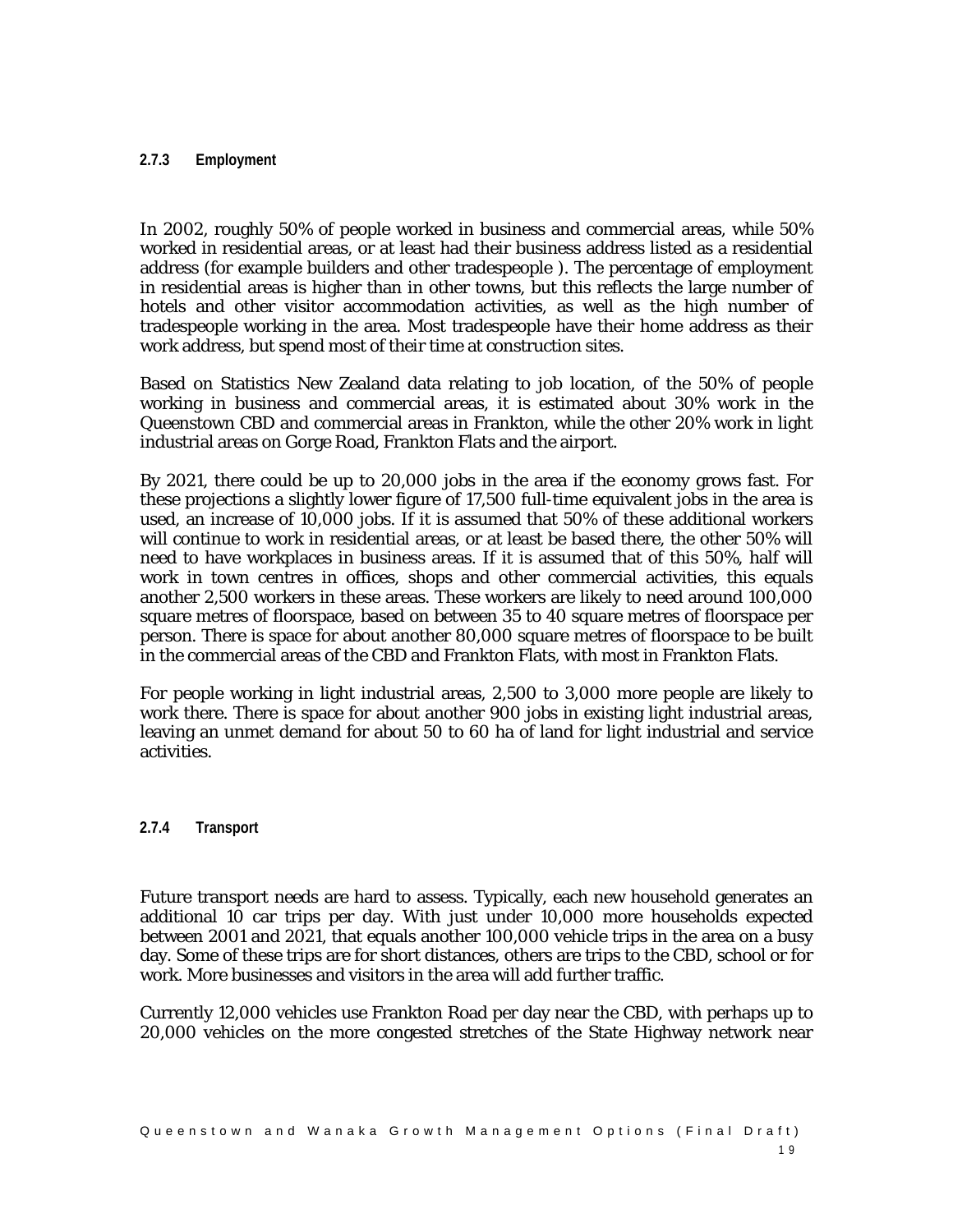Frankton during busy periods<sup>5</sup>. This is an average of around 16,000 vehicles. If current travel patterns continue, by 2021 the road capacity (around 26,000 vehicles per day) will be exceeded. Travel times will increase substantially and there will be significant delays at intersections. This raises issues about the capacity of the CBD area, as well as the future for passenger transport. Demand for walking, cycling and buses will also rise. Taking the journey to work as an example, in 2001, 1,000 people cycled or walked to work. By 2021, up to 2,500 people may walk and cycle each day.

In the Queenstown CBD there are around 1,100 car parks, on the road as well as in offstreet public and private car parks. This is about 1 car park per 70 sqm of floorspace, or 1 park per 1.8 workers.

Queenstown airport records around 2,800 passenger movements per day during busy periods. By 2023 this could climb to around 6,500 passengers. The airport has the capacity to roughly double passenger numbers before the current limits of the air noise boundary around the airport are met. The air noise boundary establishes a "bucket" of noise that can be gradually filled up as more and more planes fly into and out of the airport. Once the bucket is full - the air noise limit is reached - either the noise boundary needs to be pushed outwards to cover more land, making the "bucket" bigger, or bigger planes and/or quieter planes are needed to extend the capacity of the airport within the noise limits. This limit on the capacity of the airport may affect tourist numbers and with it economic growth rates. It is estimated that between 20 and 25% of visitors currently arrive via the airport. The airport is therefore a possible constraint on growth in tourism numbers.

#### **2.7.5 Reserves**

As the population grows there will be increased demand for reserves and community facilities. In terms of the total area of reserve land, Queenstown is generally well served at present, but there is a wide variance in the provision of different types of reserves. Overall, the Queenstown area currently has around 102 hectares of open space per 1,000 usually resident population (this only counts council reserves – if DoC reserves were added, this figure would be much higher). If no new land is acquired, then this figure is predicted to drop to around 41ha/1,000 by 2021. Whilst these figures look healthy, they are boosted greatly by the large areas of open space with limited recreation opportunities, such as Arrowtown Plantation (forest) and Ben Lomond scenic reserve. Whilst these areas are a valuable part of the reserve network, other types of reserves are also needed to cater for different needs, such as sports grounds, local playgrounds and community buildings.

The table below outlines the current level of service (hectares per thousand people) in the Queenstown area, as well as the future level of service in 2021 if no new land is acquired.

l

<sup>5</sup> Transit NZ data.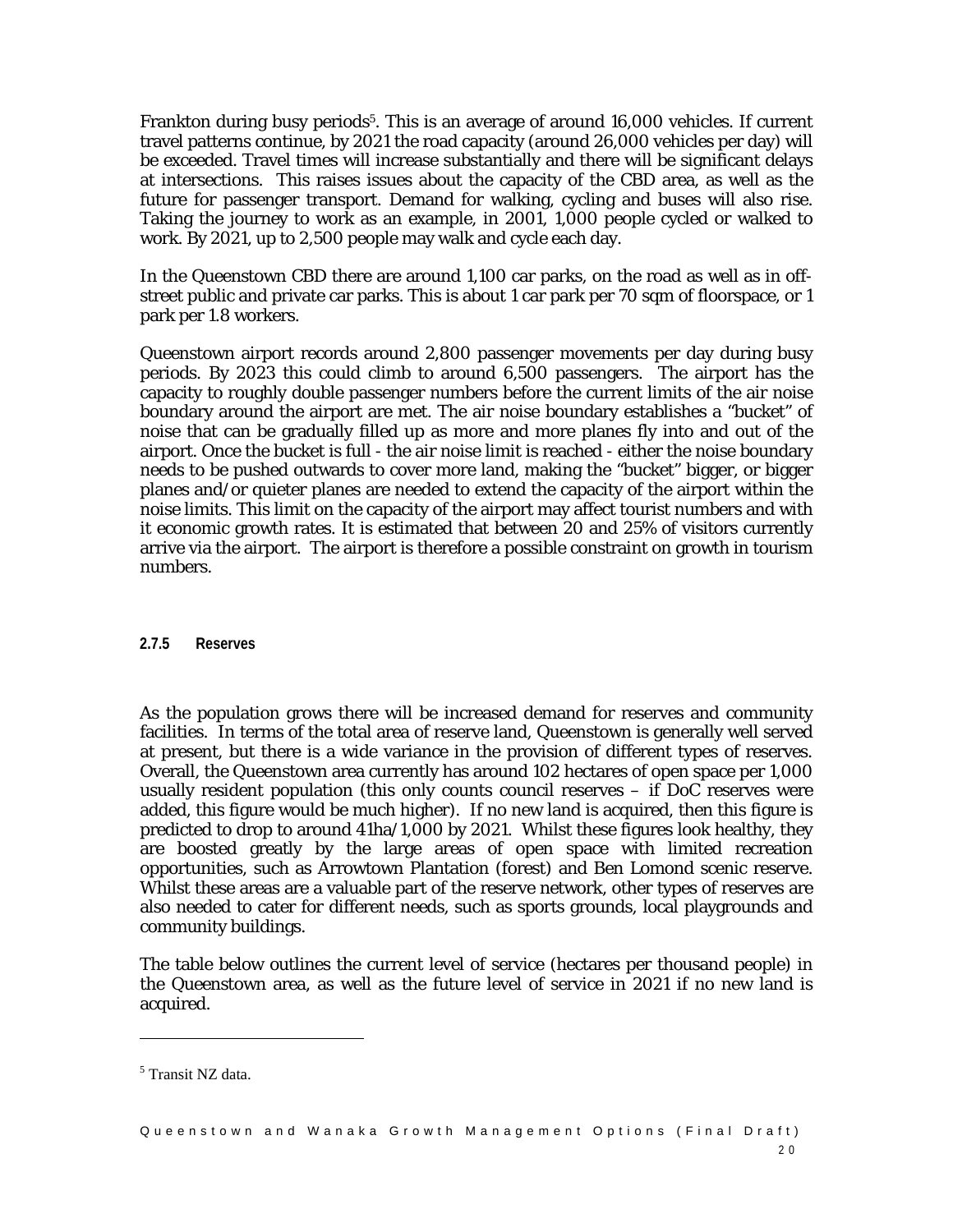| <b>Reserve type</b>            | Ha/1000 2001 | Ha/1000 2021 |
|--------------------------------|--------------|--------------|
| <b>District reserves</b>       | 1.5          | 0.6          |
| Local & neighbourhood reserves | 4.2          | 17           |
| Open space passive reserves    | 44.3         | 17.7         |
| Sports ground mixed use        | 2.5          | 1.0          |
| <b>Other</b>                   | 49.3         | 19.8         |

#### **Table 6 Reserve needs**

These reserves meet different needs:

- "District reserves" are high quality reserves in attractive locations with a high level of facilities and landscaping, highly used by locals and visitors alike (e.g. Queenstown Gardens). The visitor impact on these reserves is significant and will increase in the future as these reserves are quite small, often close to the CBD and other high use areas, and there are limited opportunities to acquire new land in this category.
- "Local reserves" and "neighbourhood reserves" are similar in that they are smaller reserves in residential areas and provide mainly for use by local residents. Neighbourhood reserves are more developed than local reserves, and include facilities such as playgrounds, seating, paths and amenity lighting. There is some visitor pressure on these reserves, particularly when they are located in areas with a high proportion of holiday homes.
- Sports reserves are self-explanatory and provide land for sportsfields and other formal sporting uses such as tennis and netball courts. The traditional New Zealand standard for the provision of these reserves is 1.8 hectares per 1,000 population. The table above shows the Queenstown area will drop well below this standard by 2021 if no additional land is acquired.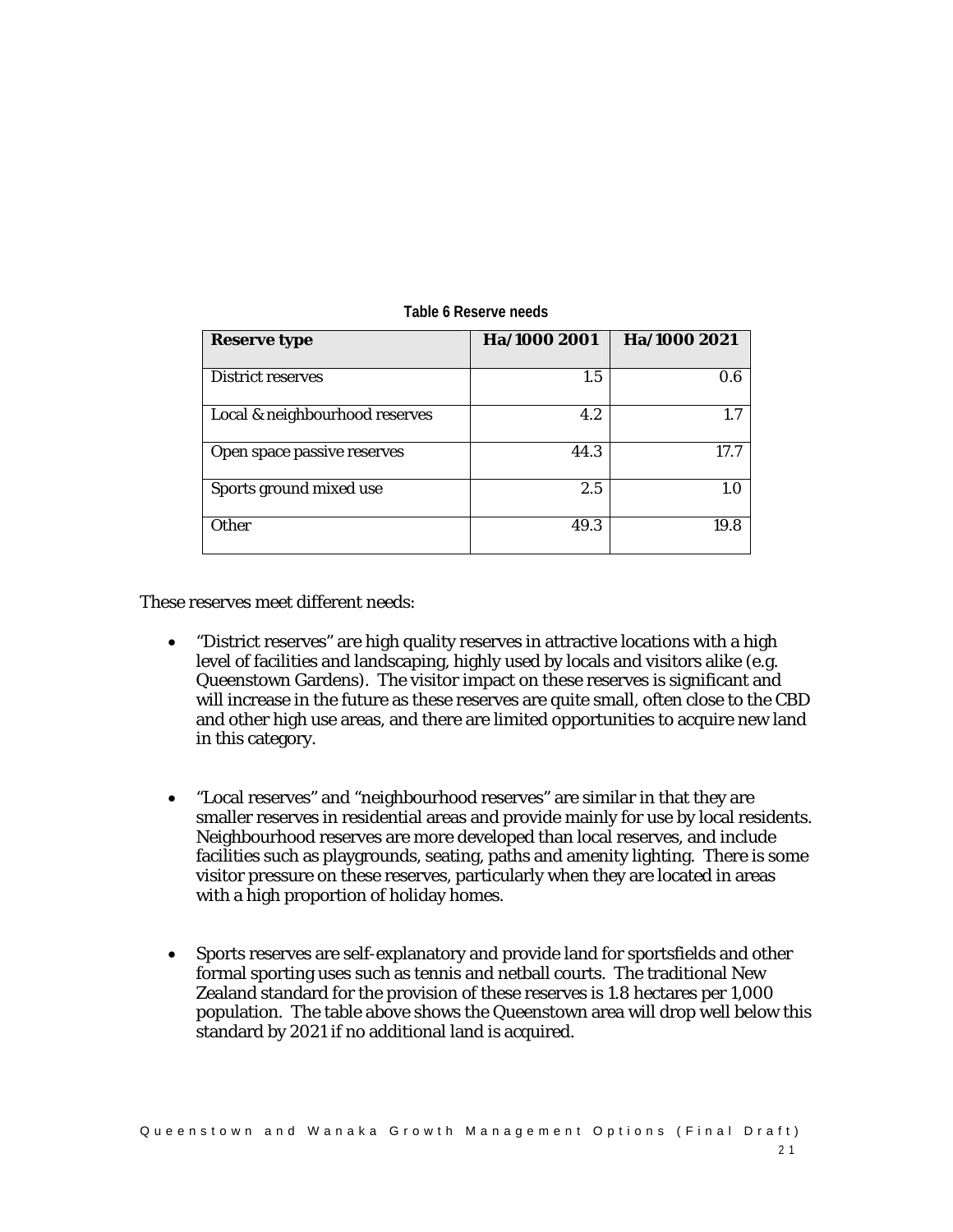- "Open space passive reserves" typically consist of large reserves that provide for informal leisure experiences, such as walking around the lake edge. These reserves are often hilly and usually have basic facilities such as walkways, an informal carpark and perhaps toilets.
- "Other" reserves includes exclusive-use land such as golf courses, as well as cemeteries, forestry areas, undeveloped road reserves, buffer areas and other undeveloped land parcels. These reserves provide some visual amenity value in terms of a sense of open space but are of limited recreational use.

Taking the main urban reserves (district, local, neighbourhood and sports fields) the current level of provision is 8 ha per 1000 people. With more growth, particular pressures are likely to be faced in the supply of local and neighbourhood reserves, although these pressures differ somewhat for different geographic parts of the Queenstown area. Table 7 below summarises the current level of service broken down by area. These figures can be compared to the traditional New Zealand standards for reserve provision to provide an indication of how the level of service will decline in future if no additional reserve land is acquired.

| Area                                    | Ha/1,000<br>year<br>2001 | Ha/1,000 year 2021<br>(if no further land is<br>acquired) | <b>Traditional NZ standard for</b><br>local and neighbourhood<br>reserve provision |
|-----------------------------------------|--------------------------|-----------------------------------------------------------|------------------------------------------------------------------------------------|
| <b>Queenstown Bay</b>                   | 1.158                    | 0.702                                                     | $1.8$ ha/ $1,000$                                                                  |
| Frankton and Kelvin   11.714<br>Heights |                          | 3.723                                                     | $1.8$ ha/ $1,000$                                                                  |

**Table 7 : Local and neighbourhood reserve provision** 

The figures indicate the Frankton and Kelvin Heights area is well served for neighbourhood reserves, although this is skewed by the large area of Jardine Park. This park has potential to be developed into a district reserve, perhaps to take some pressure off Queenstown Gardens. If Jardine Park is taken out of the equation, the Frankton/Kelvin Heights level of service drops to 2.3ha/1,000 in 2001 and 0.74 ha/1,000 in 2021. This indicates that new neighbourhood reserves will be required as the Frankton/Kelvin Heights area is developed.

The Queenstown Bay area is currently under-provided with neighbourhood and local reserves. This situation is expected to deteriorate in the future if no new land is acquired.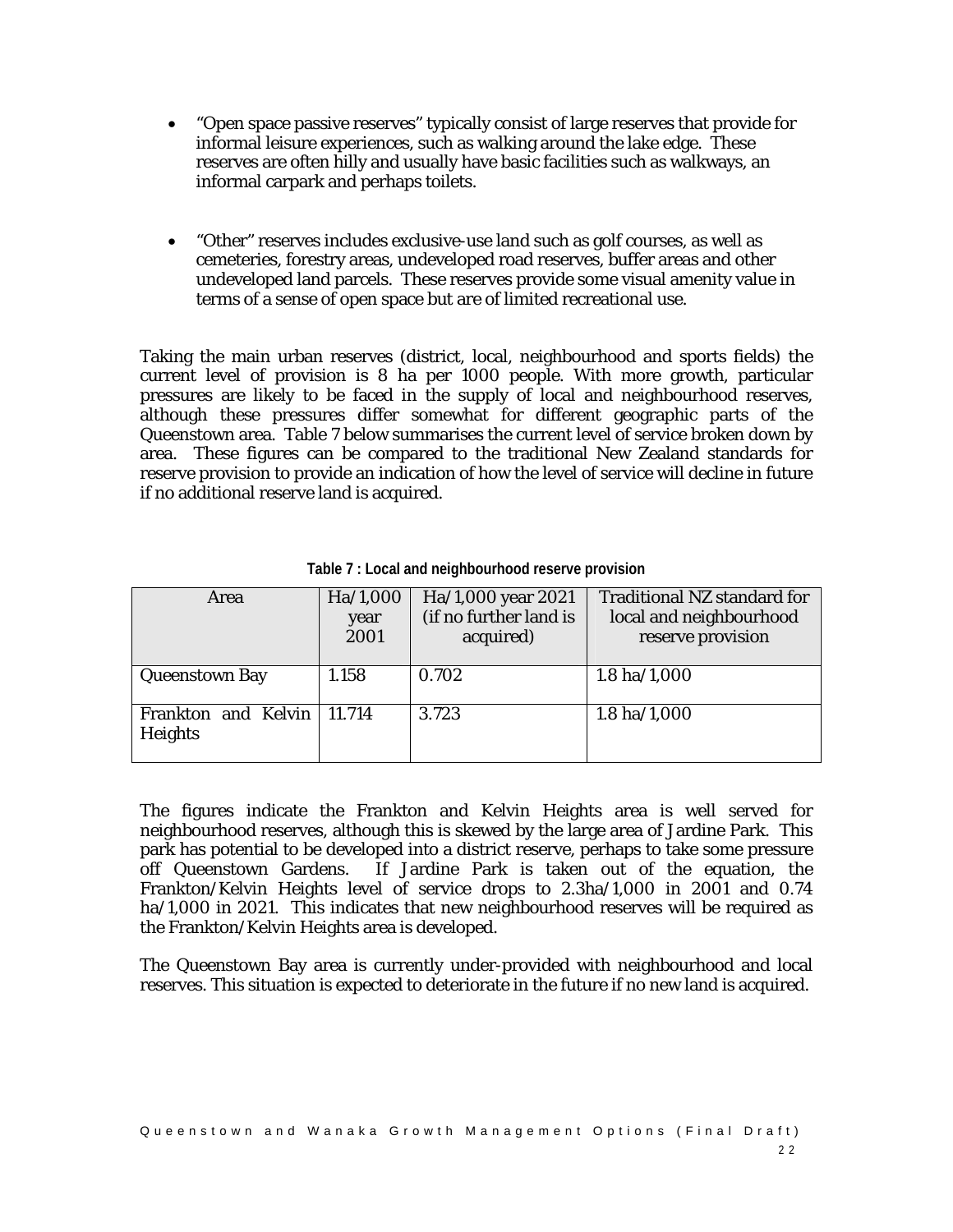#### **2.7.6 Libraries**

The wider Queenstown area has two libraries: one in the CBD (around 900m<sup>2</sup> floor area) and one in Arrowtown (around  $200m^2$ ). Given the future population growth, these facilities (particularly the main Queenstown library) will begin to get crowded and cramped. The Library and Information Association of New Zealand Aotearoa (LIANZA) publishes the Standards for New Zealand Public Libraries (1995). These standards recommend a level of service of  $70m^2$  of library space per 1,000 population. The current level of service in the Queenstown area as a whole (Queenstown and Arrowtown) is around 90m2 per 1,000 population. If there is no expansion of library facilities this will drop to around 36m2 per 1,000 population, meaning Queenstown will go from being above the national standard to around half the recommended national standard in terms of library provision.

To maintain Queenstown's current level of service for library provision, an additional 1600m2 of library space would be required by 2021. However, the recommended national standard could be maintained with an additional 1,000m<sup>2</sup> of library space.

#### **2.7.7 Community facilities**

Future population growth will place additional pressure on community facilities such as halls and meeting rooms. The current facilities in the CBD are already under pressure, and there is demand for more modern facilities. The current proposal for a new community centre is designed to meet that demand, as well as provide for future growth. The Frankton area has very few community facilities, and needs are largely met through the church hall.

Given the predicted growth in the Frankton/Kelvin Heights/Jacks Point and Wakatipu Basin areas, a new community facility at Frankton is expected to be needed before 2021. This would ideally be integrated with a new library, and would provide some smaller meeting rooms as well as a larger space. This facility could provide for a range of community needs, such as yoga and exercise classes, meeting spaces, music classes and other community activities. This facility could also be provided as part of a joint facility shared with a school in Frankton.

The Southland District Health Board foresees the need to expand services at the hospital between 2006 and 2011. This will involve more community-based and more out-patient services. There is room on the existing site to accommodate this expansion.

**2.7.8 Indoor and aquatic sports facilities**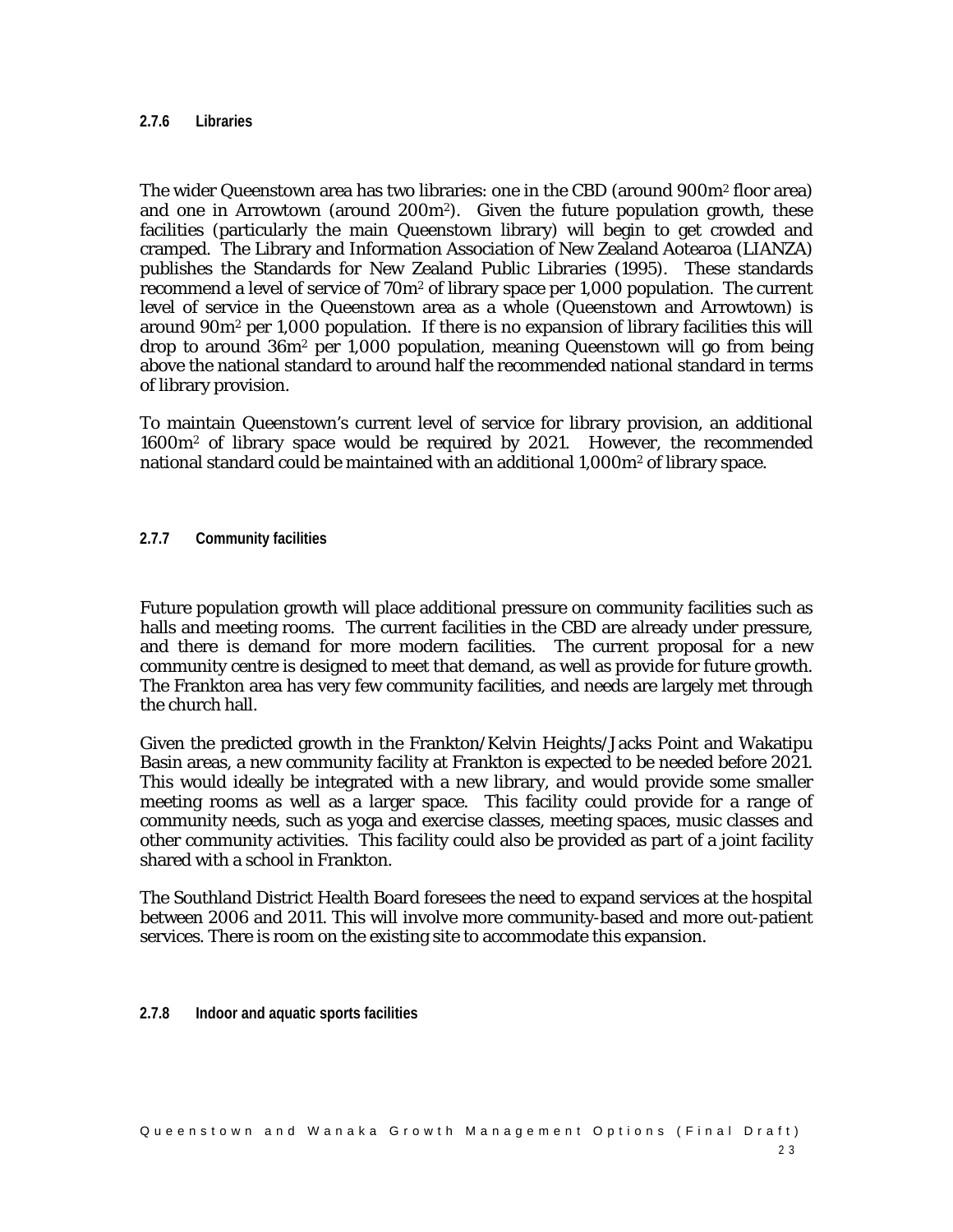The Queenstown Events Centre is an excellent indoor sports facility for a town of Queenstown's size. It is expected to meet the community's need for indoor sports facilities until at least 2021. School gymnasiums are also available to supplement this facility. A new aquatic centre is being planned and is expected to meet the needs of a growing community until at least 2021.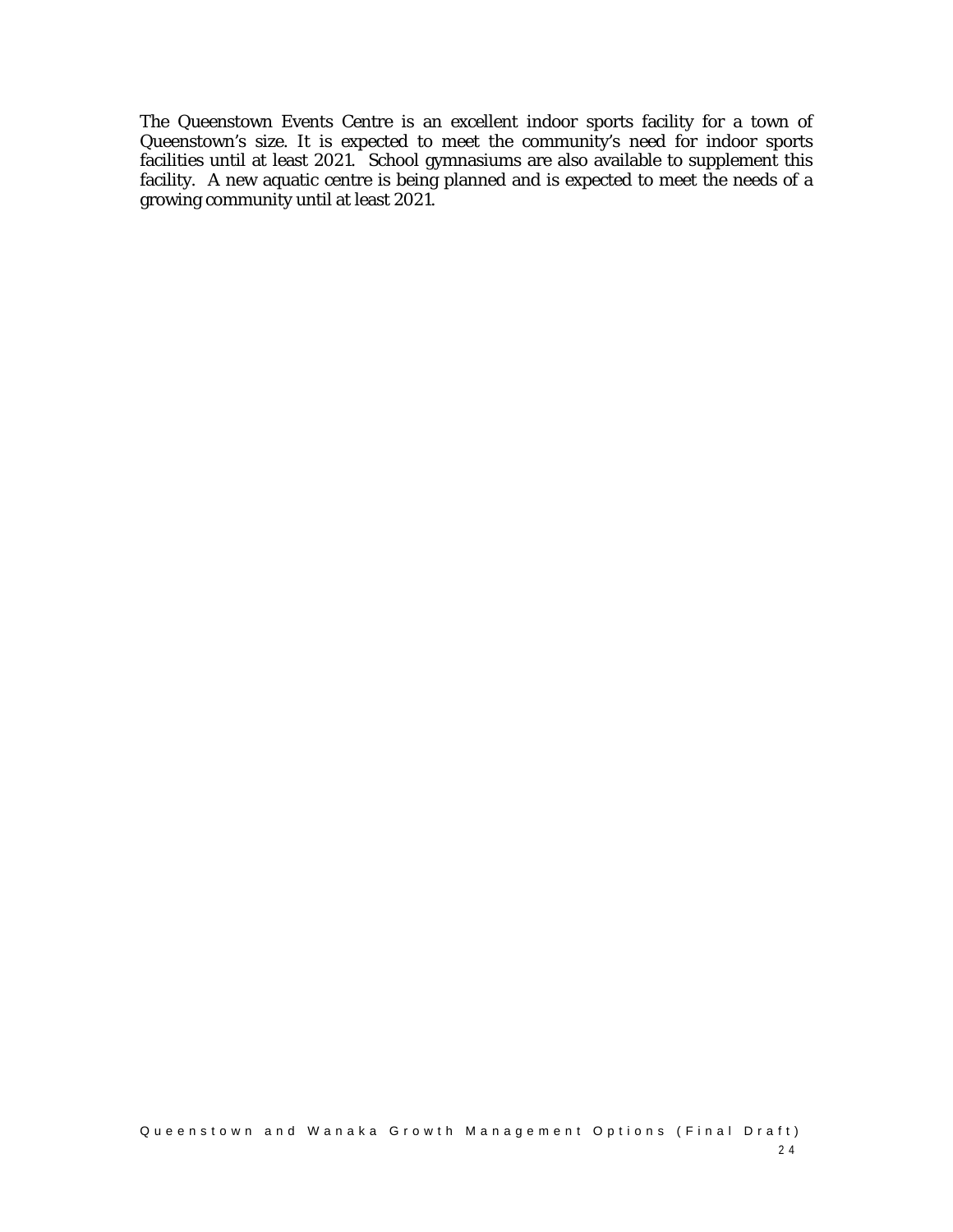**2.8 Summary of growth needs** 

## **First 10 Years 2001-2011**

| <b>Additional</b><br>residents | <b>Additional visitors</b><br>(average) | <b>Additional</b> jobs                                                                         | <b>Additional community</b><br>assets                                                                                 |
|--------------------------------|-----------------------------------------|------------------------------------------------------------------------------------------------|-----------------------------------------------------------------------------------------------------------------------|
| 7,000                          | 4,600                                   | 4,000                                                                                          |                                                                                                                       |
| <b>Additional houses</b>       | <b>Additional visitor</b><br>units      | <b>Additional business</b><br>land                                                             |                                                                                                                       |
| 4,500 houses                   | 1,400                                   | 30,000 to 40,000 sqm<br>of commercial<br>floorspace, and 10 to<br>15 ha of industrial land     | 60 ha of reserve land<br>Larger hospital                                                                              |
|                                | <b>Second Ten Years 2011 - 2021</b>     |                                                                                                |                                                                                                                       |
| <b>Additional residents</b>    | <b>Additional visitors</b><br>(average) | <b>Additional jobs</b>                                                                         | <b>Additional community</b><br>assets                                                                                 |
| 11,000                         | 6,300                                   | 5,200                                                                                          |                                                                                                                       |
| <b>Additional houses</b>       | <b>Additional visitor</b><br>units      | <b>Additional business</b><br>land                                                             |                                                                                                                       |
| <b>5,500 houses</b>            | 2,500                                   | 50,000 to 60,000<br>sqm of commercial<br>floor space, and 40<br>to 50 ha of<br>industrial land | 90 ha of reserve land<br>New library and<br>community facility at<br>Frankton. Another<br>primary and high<br>school? |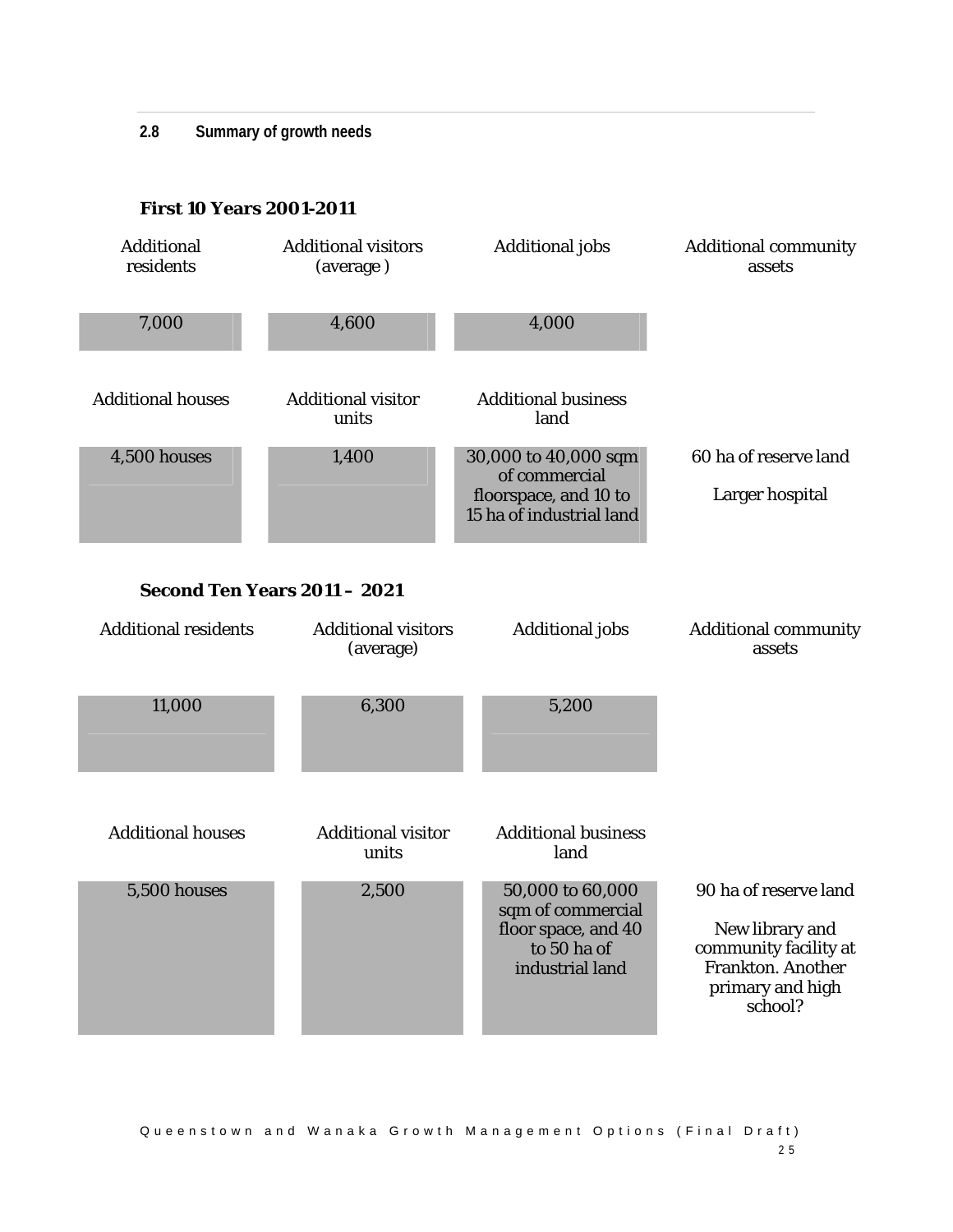**2.9 Queenstown and Wakatipu Basin under a "business-as-usual" future** 

This section of the report looks at what is likely to happen under a "business-as-usual" future. The twenty year period between 2001 and 2021 is broken down into two ten-year steps.

**2.9.1 Visitors and Visitor Accommodation** 

2001-2011

- Most new visitor accommodation will be built in and around the CBD in the form of rentable apartments, along with some new units along Frankton Road. Up to another 1,000 visitor units are likely to be added.
- Visitor accommodation is also likely to be provided at Jacks Point, Remarkables Park and in selected areas in the Wakatipu Basin, say a further 500 units.
- Tourist facilities and shops will continue to cluster in and around the CBD, expanding the edges of the centre but within the existing commercial zoning. Rents and land values in the CBD will continue to increase.

- Visitor accommodation will continue to grow in and around the CBD along with significant growth along Frankton Road. Space is needed for a further 1,500 visitor units. This growth will displace some permanent residents and means that tourists will outnumber permanent residents in the CBD area.
- The balance of the demand for visitor accommodation units (1,000) will be met by further growth at Frankton Flats and in areas already zoned for accommodation in the Wakatipu Basin.
- High rents and land values in the CBD will also start to displace local retail and commercial activities (e.g. banks) out of the core of the CBD. The CBD will increasingly become devoted to serving the needs of tourists and become less of the "heart" of the community.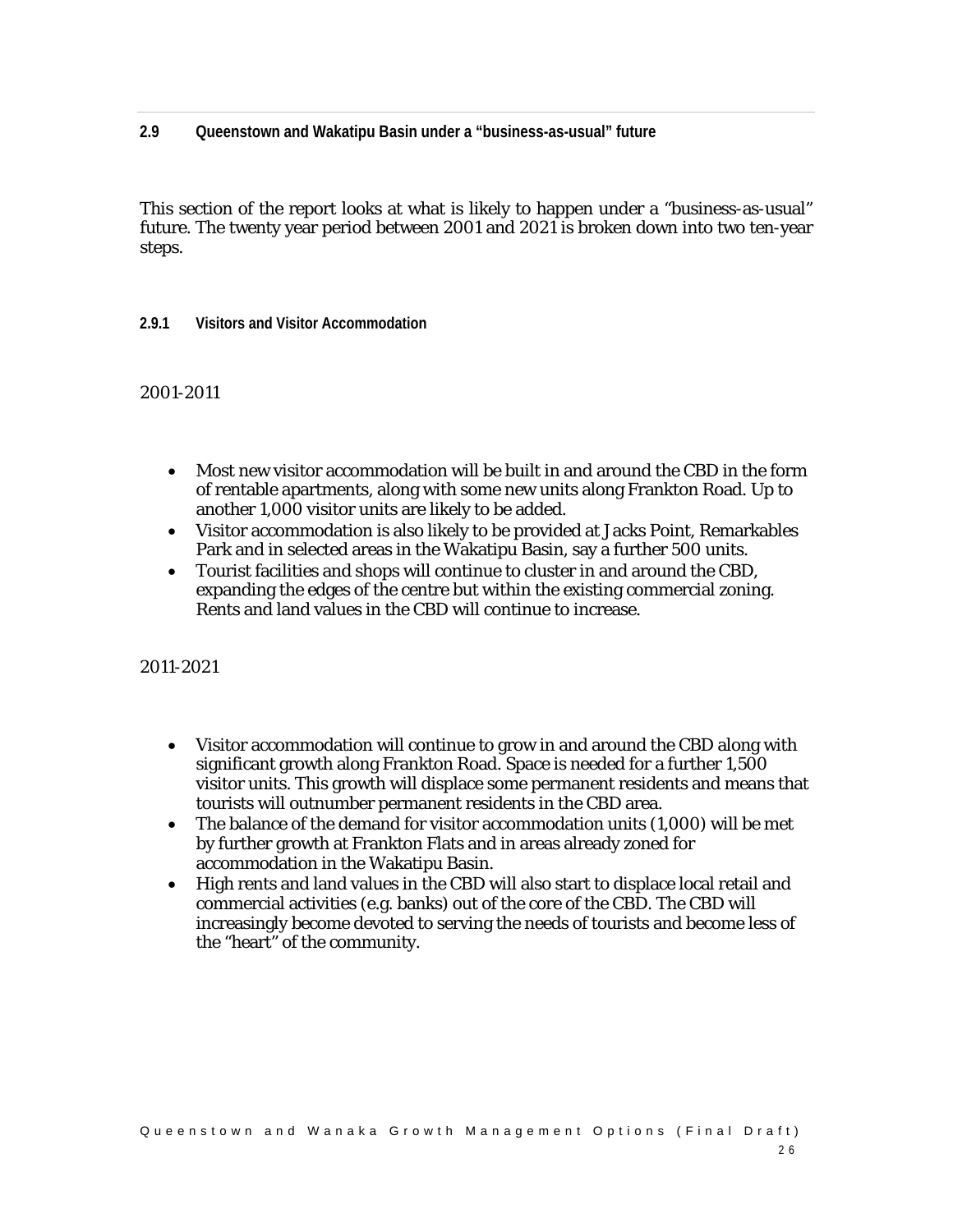#### **2.9.2 Business and employment**

#### 2001-2011

- Existing industrial areas will fill up.
- Further retail development will start at Remarkables Park and Frankton Flats around 20,000 sqm of commercial floorspace may be added to areas already identified for commercial activities.
- Further business (office) and tourist-related retail development will occur on the fringes of the CBD, including the Gorge Road and Industrial Place areas, in accordance with their zoning. Around 10,000 to 20,000 sqm of floorspace needs to be added. This can occur within the current commercial zone.

## 2011-2021

- There is little further development in the CBD's commercial zone as it will have nearly reached its capacity. There is demand for at least a further 15,000 to 20,000 sqm of floorspace to be added to this area – floorspace that cannot be accommodated in the CBD under current bulk and location rules.
- Pressure will mount to expand the current town centre. This process eats into the residential areas, creating concerns about loss of housing, as well as adverse effects on amenity. This would require relatively new (less than 20 year old) apartments to be demolished to make way for commercial expansion which will push up development costs.
- More industry is likely to be forced out of the Gorge Road area as pressure mounts for more commercial-related activities to locate in this area.
- A larger shopping area serving the day-to-day needs of the wider community is likely to develop at Frankton. Perhaps another 40,000 to 50,000 sqm of commercial floor space is likely to be added.
- Some businesses may begin to shift out of the CBD to Frankton in search of better parking and easier access.
- By the end of the period there is likely to be a severe shortage of industrial land. Approximately 40 to 50 ha of land is needed to meet demand, with no prospect of finding such an area within the current urban limits. The lack of industrial land may put a brake on economic growth. The costs of goods and services are likely to increase significantly as most goods will have to be trucked in.

#### **2.9.3 Population and residential housing**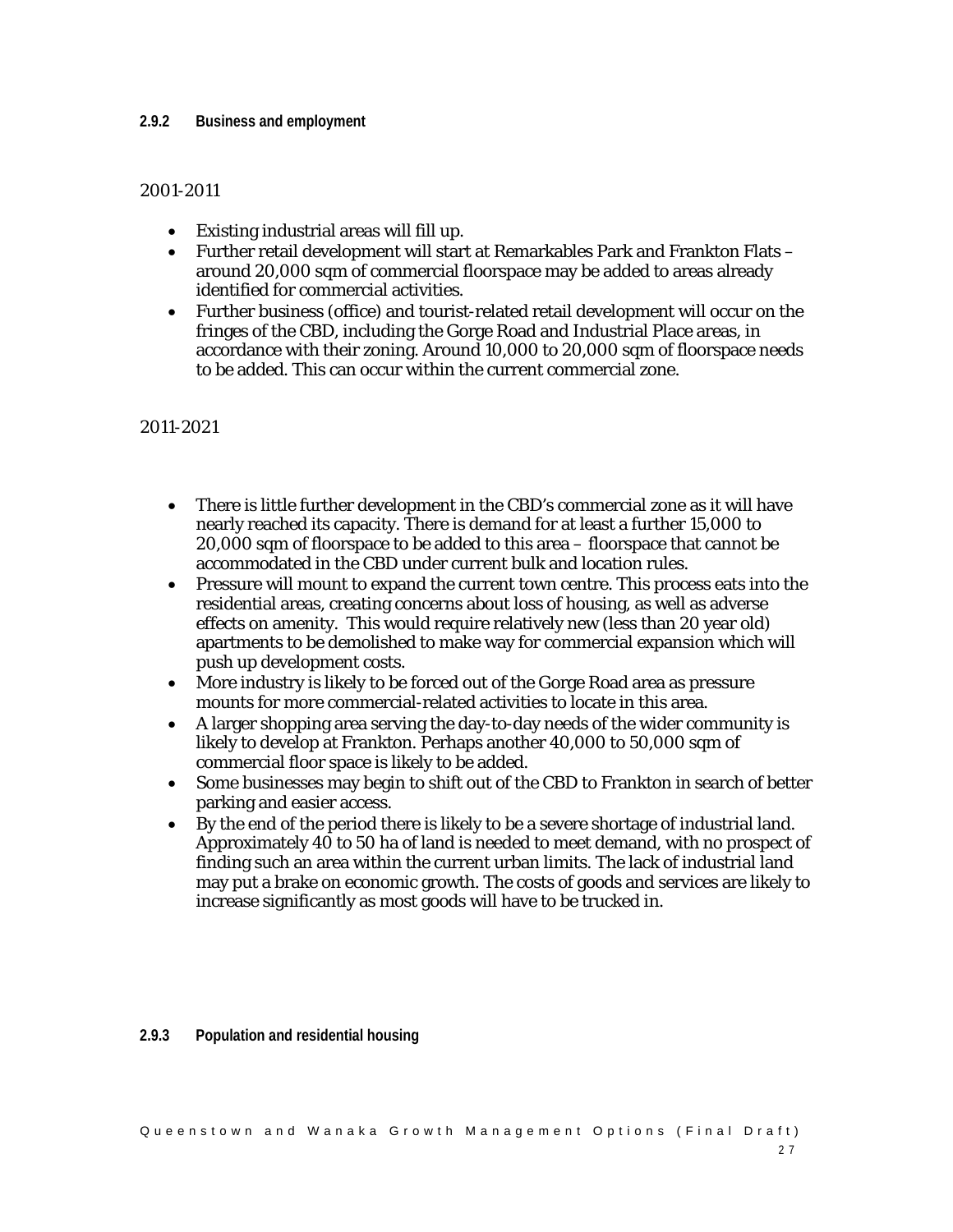#### 2001 – 2011

- Frankton Flats will continue to be a popular housing area, along with Kelvin Heights, as people seek sunny, more open sites.
- Arrowtown will reach capacity and growth of the resorts, settlements and ruralresidential areas in the wider Basin will remain fast.
- Housing in the Queenstown Bay area does not grow much, as current trends favour housing for residents on the periphery of the settlement. What housing growth occurs is likely to be focused on rental accommodation, including some accommodation for short term workers.

- Frankton Flats, Frankton Road and Sunshine Bay/Fernhill areas are likely to reach capacity.
- Kelvin Heights will continue to grow at a steady rate, with most sections in the 800 to 1000 sqm range.
- Growth of the settlements in the wider basin remains fast (within current special zoned areas, e.g. resort zones) but costs will rise as land becomes more scarce.
- Growth in residential units occurs in Queenstown Bay as it is one of the few areas left with spare capacity. All development is in the form of apartments and terrace housing. There is a shift towards units that meet the demand from families for housing. There will be pressure to increase the height of development. More housing in the area will put pressure on public spaces and assets in the area.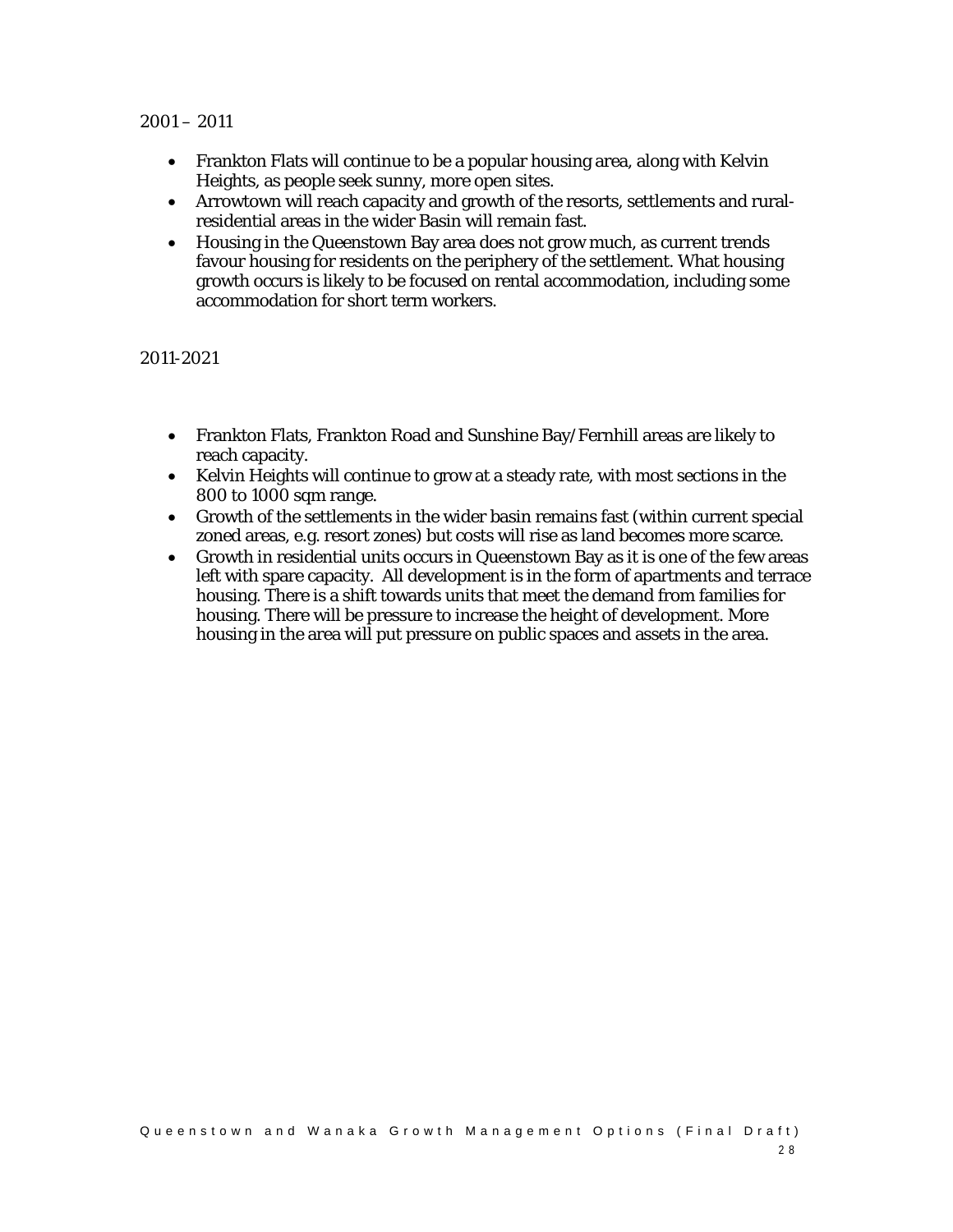

**Figure 6: Housing by suburb 2001-2021** 

Wakatipu includes Jacks Point and other resort areas and townships in the basin.

- Figure 7 shows predicted housing growth by suburb between 2001 and 2021. It can be seen how for some suburbs, such as Frankton Road and Arrowtown, there is little growth as there are few development opportunities available. In contrast places like Queenstown Bay and Kelvin Heights continue to grow as there is room for more housing in these areas.
- Between 2016 and 2021 the supply of land for more housing will become restricted. Affordable accommodation for workers and residents will become an even more significant issue than it is today. There is a lack of opportunity for this type of housing in all areas due to rising land values. Possible locations, such as Queenstown Bay and Frankton Flats, are likely to become uneconomic due to the growth of the visitor accommodation sector in these areas.
- There is likely to be some displacement of growth to outer lying settlements such as Glenorchy and Kingston, but the numbers are not likely to be great due to the distances involved, and will mainly include moderate to low income households. Increased travelling costs erode the affordability of living in the outlying townships.
- As capacity within the existing urban area is rapidly taken up, pressure will build for a new settlement to be developed in the Wakatipu Basin, perhaps adding to the current development at Lake Hayes Estates (Carolina) or in another location. The principal issue is where such a settlement would have least visual impact, rather than transport, socio-economic or wider growth management issues.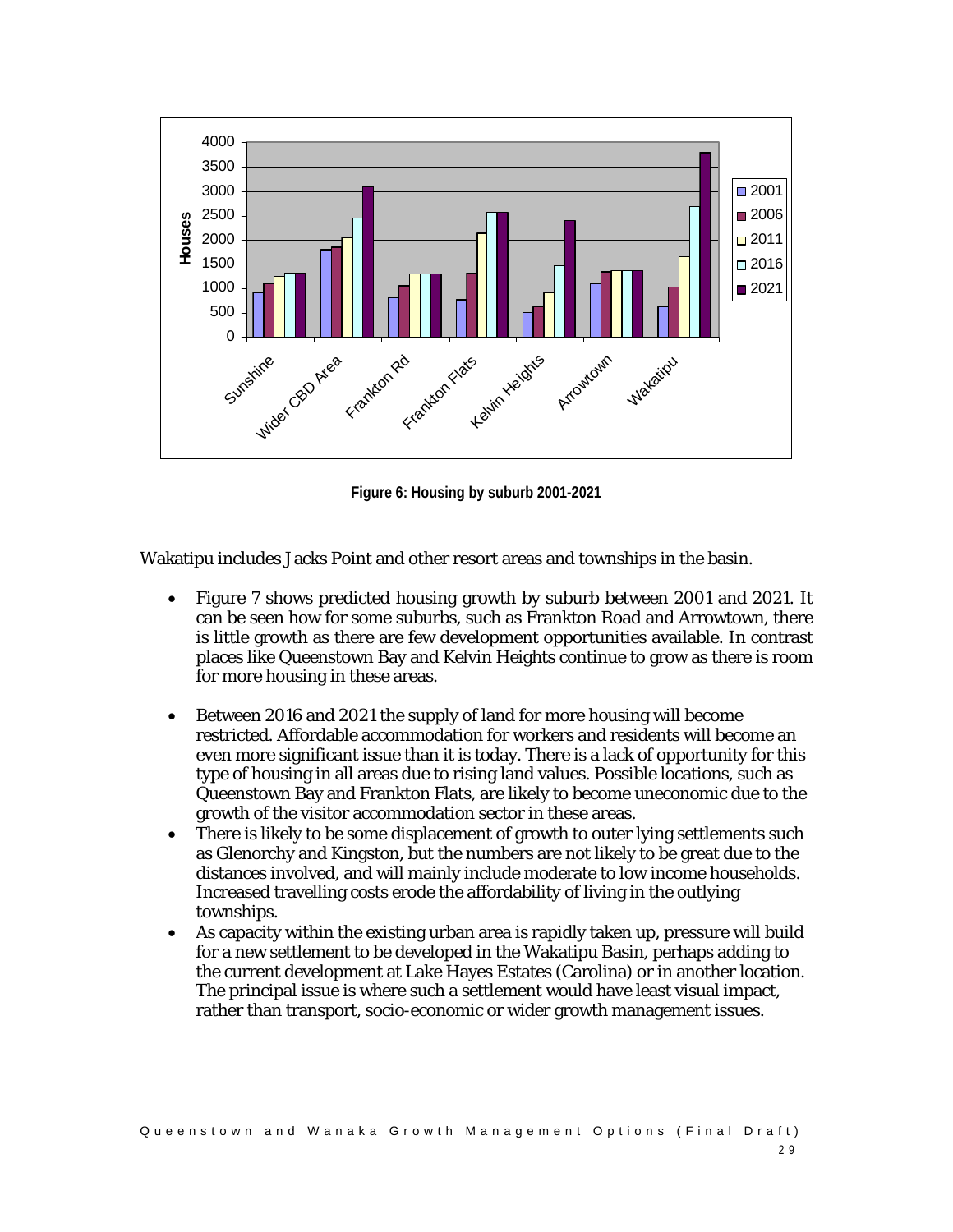

**Figure 7: Take-up of total housing capacity – 2001 to 2021** 

Figure 8 shows, under a fast growth future, how after 2016 most of the capacity for additional houses provided for under current growth plans gets taken up. At about 80% capacity, land markets become very inefficient. A restricted supply of opportunities for housing means that land values start to rise very quickly. This may have the effect of slowing growth rates, or it may mean pressure builds for new housing areas to be identified. This is discussed later in the report.

**2.9.4 Community facilities** 

- A new primary school will be built at Frankton Flats.
- The high school expands on its current site, offering more courses and attracting more staff.
- Expansion of health services and facilities is likely to occur on the Frankton hospital site. A greater number of GPs offering more choice for residents is also likely.
- Additional sportsfields will be developed at Frankton Flats.
- Demand will grow for more neighbourhood reserves in the Queenstown Bay area but land values mean it is very expensive to add to current stock. Some reserves will need to be upgraded instead.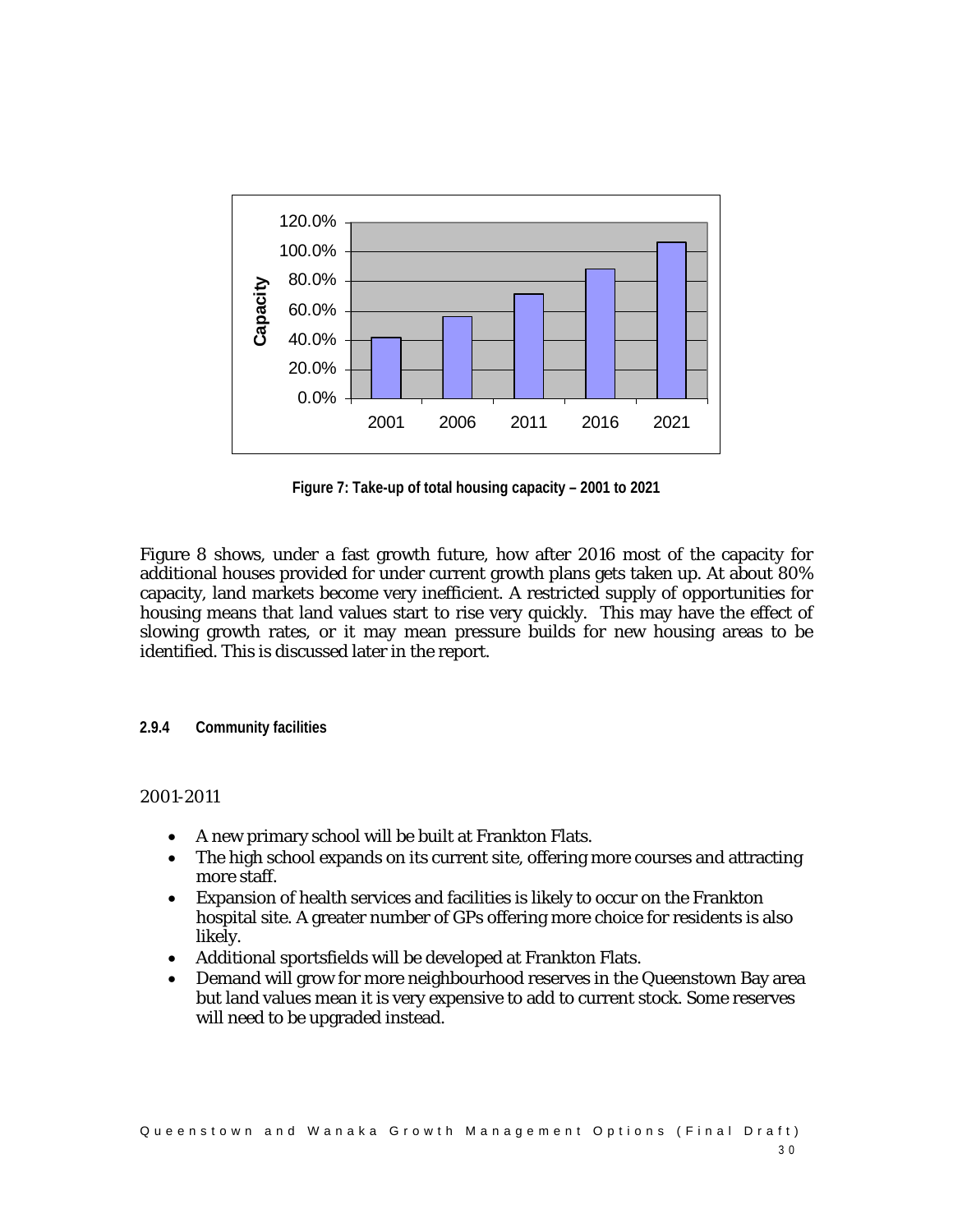- Council is likely to have to invest substantially in Queenstown Gardens to help spread the visitor load on the waterfront, but few locals like to visit the CBD and the surrounding amenities.
- An aquatic centre will be built in Frankton, developing the role of Frankton as an important community hub.

## 2011-2021

- Pressure starts to build for a new high school as the existing school is likely to reach capacity on its current site, but there is limited land for this new school and no site has been reserved. Options include Frankton Flats or somewhere in the basin.
- Expansion of health services and facilities is likely to continue on the current Frankton site. It is possible that a private health care provider may also set up.
- Further sportsfields will be developed in Frankton Flats
- Demands on neighbourhood reserves in the Queenstown Bay area are now acute, but land values mean it is now very expensive to add to current stock. The inability to expand the stock of reserves reduces the quality of the area.
- Growth in the Frankton / Kelvin Heights area, coupled with increased travelling times into the CBD will create the need for a new branch library and community facility in the Frankton area.
- The newly commissioned civic facility in Queenstown CBD may only partly serve local needs because most community activity and shopping for locals is now in and around Frankton.
- The Queenstown Events Centre and Remarkables Community Centre will become increasingly economically viable and less reliant on commercial operations such as conferences.
- There is a need for better quality neighbourhood reserves in the Frankton area, as the population of the area grows. Jardine Park will need to be developed.
- **2.9.5 Infrastructure**

- Levels of service (free flow of traffic) on Frankton Road (currently 16,000 vehicles per day on a busy day) are likely to start to decline between 2006-2011 (at around 20,000 vpd). Average travel times will increase from around 12 minutes to perhaps 18 to 20 minutes during the day, and be unpredictable in the peak period.
- Bus services are likely to increase but travel times will also slow and become more unreliable as they get caught in the congestion.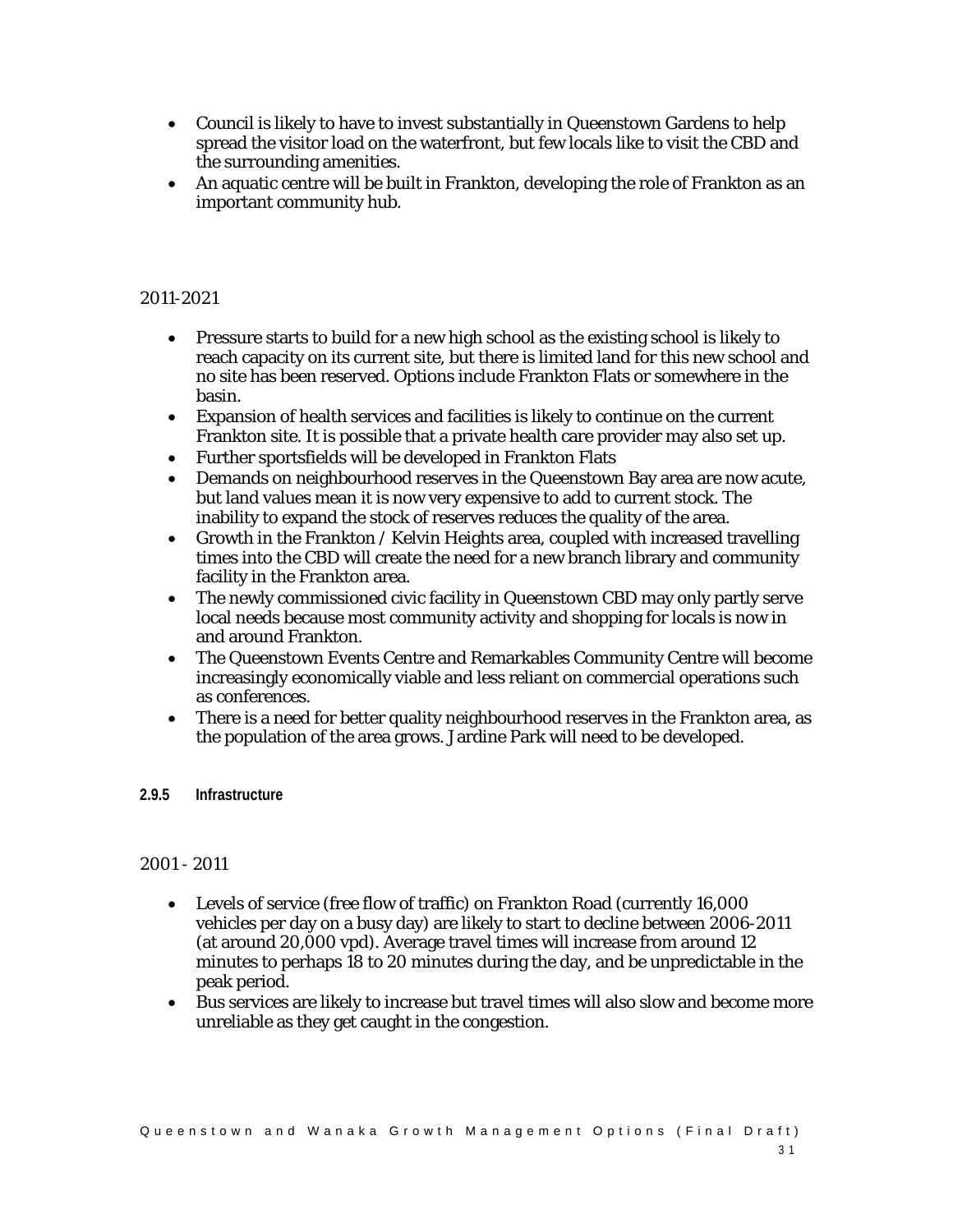- Reverse direction traffic flows between Queenstown CBD and Frankton are likely to grow as people travel to workplaces, shops and community facilities in Frankton.
- Carparking demands in the CBD will increase substantially. There is likely to be a growing spill-over of parking into residential areas as parking in and around the CBD becomes harder to find.

- Frankton Road will reach capacity after 2011. Average travel times could be over 30 minutes and will be unpredictable during the whole day.
- Bus services will also become unreliable as buses get caught in the congestion.
- An infrequent ferry service may begin between Frankton and Queenstown, principally supported by the growing number of visitors accommodated in the Frankton area, but numbers are unlikely to be sufficient to support a comprehensive service.
- Growth in and around Queenstown Bay expected in this period will not necessarily help reduce congestion (i.e. people walking to work and the CBD, rather than driving). The inability to expand the town centre means most people commute to jobs in the Frankton area.
- Further private carparking operators are likely to enter the CBD market, helping to redress some parking issues, but also inducing more traffic to travel to the CBD.
- The airport is likely to reach capacity after 2015. Either the current air noise boundary needs to be enlarged (i.e. it covers more properties) or growth in the number pf passengers will be dependent upon bigger and quieter planes.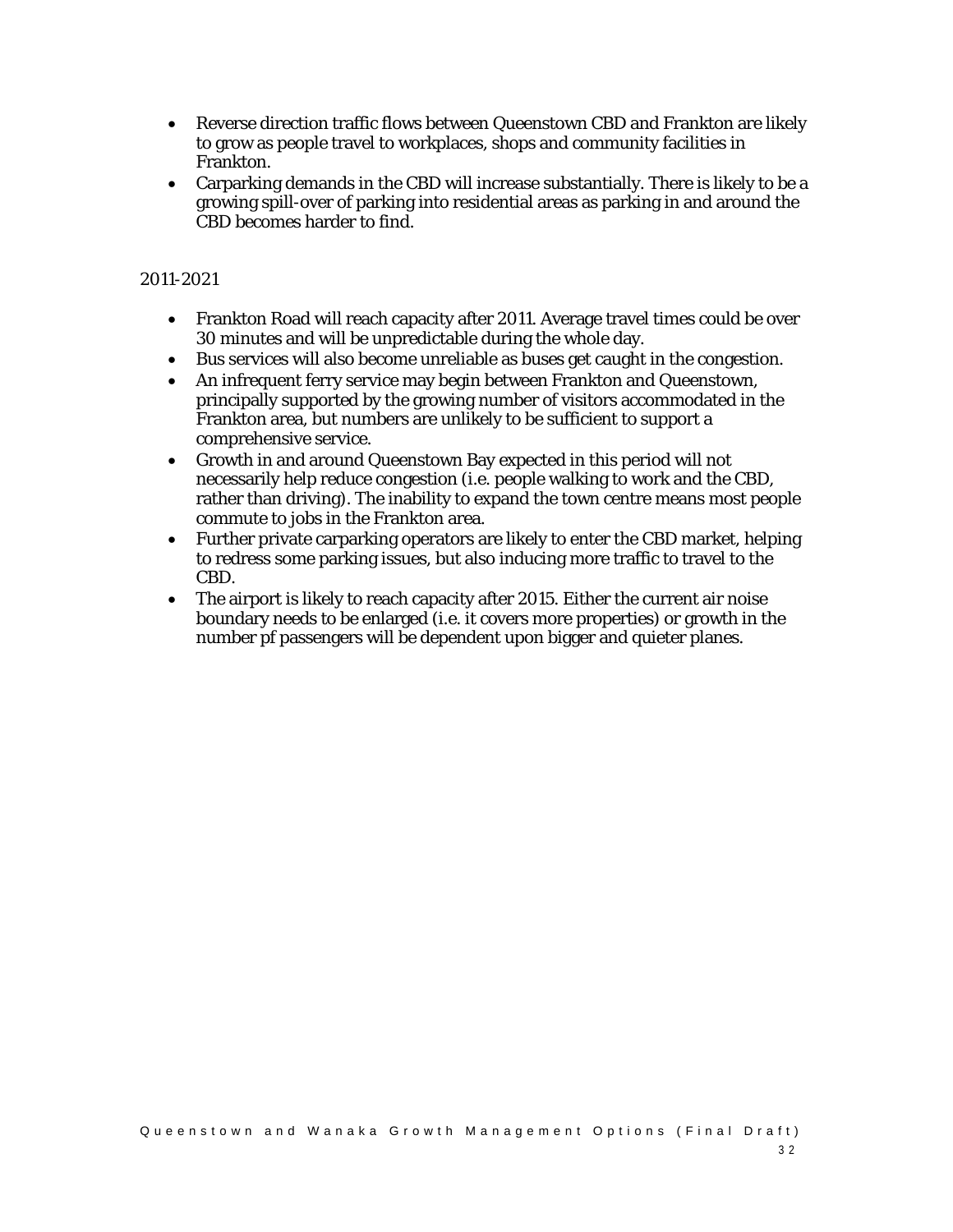Having sketched the growth pressures that the Queenstown/Wakatipu area faces over the next 20 years, and the consequences of these growth pressures given current growth plans, this section of the report highlights four key growth management issues that need to be addressed. These are:

- Long-term urban growth pressures.
- Role and function of the Queenstown CBD.
- Economic growth.
- Transport.

For each of these issues, there is a short discussion of the importance of the issue to the community outcomes set out in the first part of the report. Following this, a range of possible growth management techniques are outlined for discussion. The possible methods are listed in the table on the following page.

In general, the council can use five sets of tools to manage growth. These sets of tools relate to:

- Reducing the rate of growth.
- Internalising (changing) the cost of development.
- Managing the location of development.
- Influencing the type of development.
- Improving the quality of development.

The council already uses a number of different tools under these general headings. All of these techniques affect the nature, scale and timing of growth. Obviously growth management techniques that aim to reduce growth rates have more influence on the timing of growth pressures than, say, techniques which aim to improve the quality of development. Many resort communities focus their attention on influencing the balance between different land uses in their community, and the location, character and form of growth, rather than focusing on the rate of growth. This is because reducing rates of growth is difficult to achieve and usually highly contentious. There are also a number of major legal limitations to the use of growth management techniques that seek to overtly slow growth. Appendix Two contains a discussion of slow growth management techniques.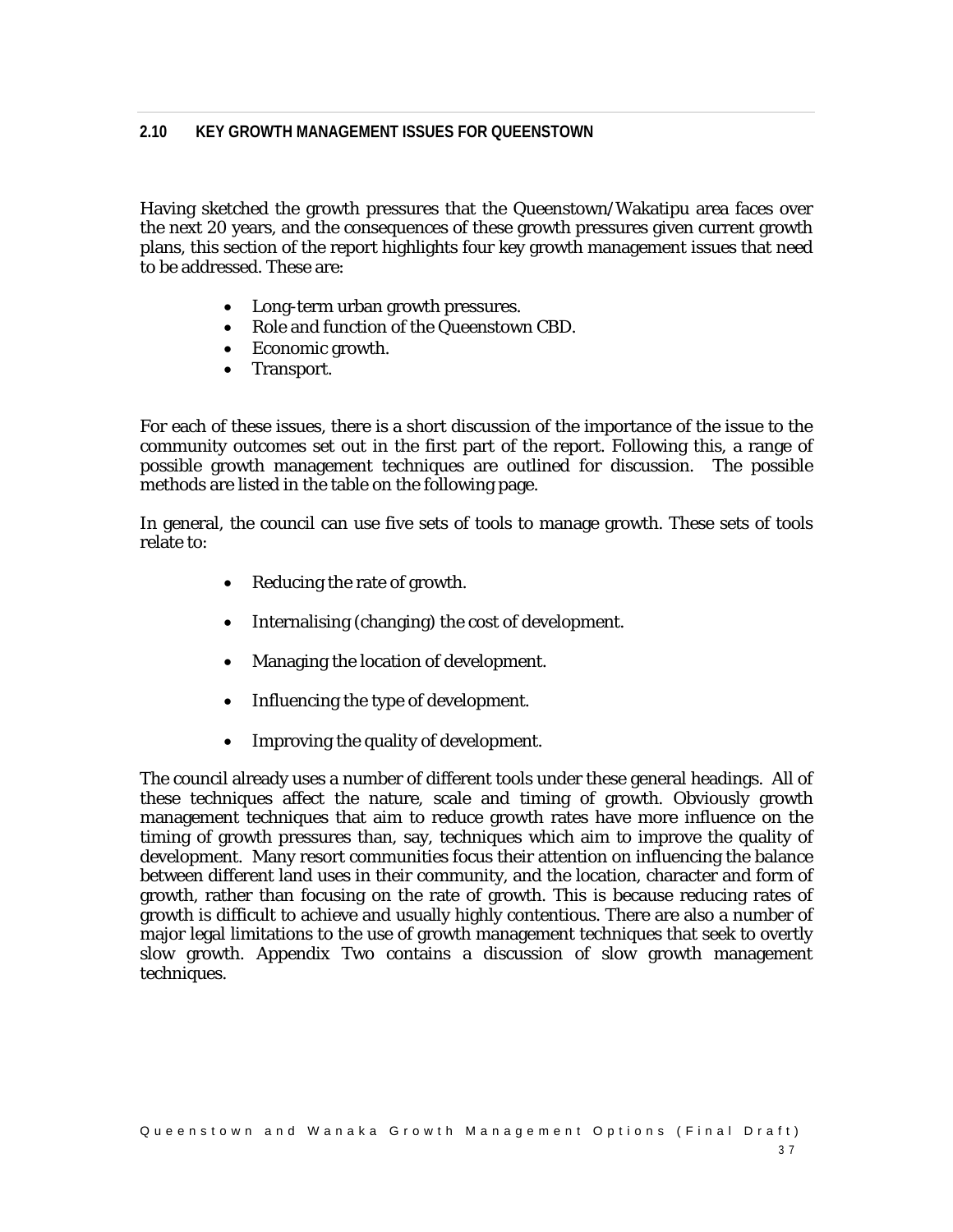| Consequence                                                 | Possible methods                                                                           |
|-------------------------------------------------------------|--------------------------------------------------------------------------------------------|
| urban growth<br>Long-term<br>pressures                      | Slow the growth                                                                            |
|                                                             | Satellite/township development                                                             |
|                                                             | Internalise development costs                                                              |
|                                                             | Urban growth boundaries and more<br>compact growth                                         |
| Role and function of the<br><b>CBD</b> and surrounding area | Manage growth pressures (growth<br>caps, control the location of visitor<br>accommodation) |
|                                                             | Develop Frankton as second centre                                                          |
|                                                             | Improve open spaces and the quality<br>of design                                           |
| Economic growth                                             | Slow the growth                                                                            |
|                                                             | More efficient use of existing business<br>land                                            |
|                                                             | Add to the stock of business land                                                          |
|                                                             | <b>Affordable housing</b>                                                                  |
| <b>Transport</b>                                            | Take a "hands off" approach<br>٠                                                           |
|                                                             | Slow the growth                                                                            |
|                                                             | Better traffic management                                                                  |
|                                                             | Create alternative road routes                                                             |
|                                                             | <b>Internalise costs</b>                                                                   |
|                                                             | More public transport, walking and<br>cycling                                              |
|                                                             | Integration of land use and transport                                                      |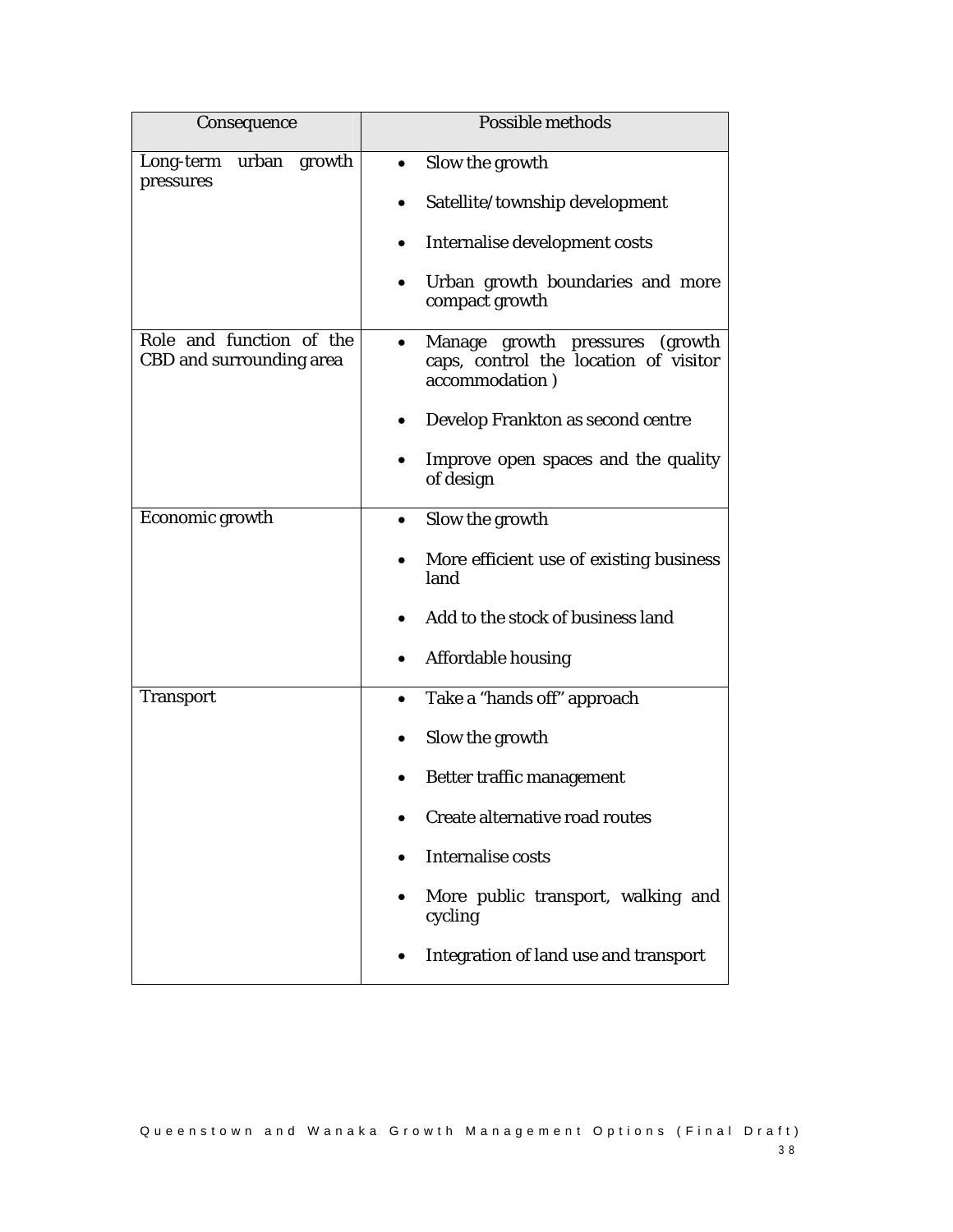#### **2.10.1 URBAN GROWTH PRESSURES**

## *Relevant community outcomes*

This issue is associated with all of the community outcomes:

- 1. Managing growth in a way that is sustainable.
- 2. Respect the dominance of our magnificent mountain, lake and rural environment.
- 3. Build a strong, diverse and inclusive community for people of all ages.
- 4. Create high quality urban environments where safe community life can flourish.
- 5. Provide infrastructure for a growing population.
- 6. Improve access to and through rural and urban areas with good roads, the green network, walkways and public transport.
- 7. Grow the strength of our economy.

Under a "business-as-usual" approach, and given a high growth rate, all existing residential capacity is likely to be taken up between 2016 to 2021. This will create pressure for new urban areas to be added after 2021, or for much more intensive development to occur in the existing built-up area. After 2021, further growth is likely to have to be in the form of any one (or combination) of the following:

- Further infilling of the existing urban area, but this is likely to be confined to suburban areas, especially Frankton Flats and Kelvin Heights and would involve considerably smaller sections than at present.
- High rise development in and around the CBD and possibly in the Frankton area involving the removal of current buildings and their replacement with apartment buildings.
- Further rural residential, resort and cluster type development in the basin.
- Demand for additional village and resort type zonings in the basin.

How future growth pressures are managed is relevant to all community outcomes: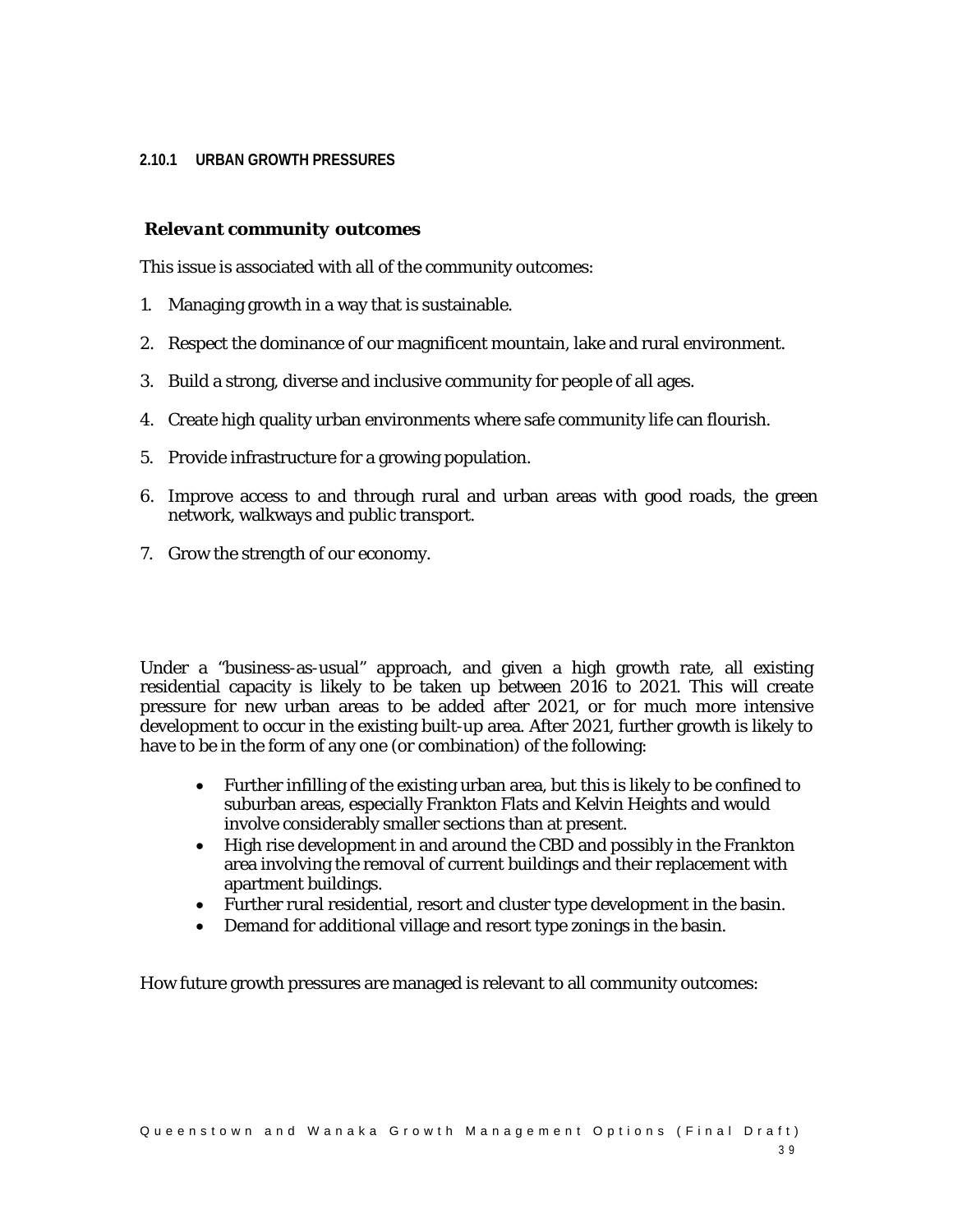- Expansion of the urban area into the Wakatipu Basin will put at risk the natural landscape features of the area, undermining the sustainable development of the economy, while the visitor experience offered by the urban area may be diminished if the quality of development is poor.
- There will be significant pressures on infrastructure, especially roading networks, both within the existing urban area as well as in the basin, if there is dispersal of activities into the basin.
- The diversity of the community will be reduced if, post 2021, constraints on land supply mean that land prices escalate even further, reducing opportunities for affordable housing.
- Economic growth will also be slowed by a lack of land for services and light industrial activities.

Overall, in 15 to 20 years' time the area will face critical thresholds in terms of land supply for housing and visitors. Land supply constraints on business development will be felt even earlier. The community needs to anticipate these constraints and plan for them now, otherwise the quality of life in the area, and its value as a tourist destination, will probably suffer in the future. In particular, it is necessary to plan for more intense development within the urban area.

## **2.10.2 POSSIBLE STRATEGIES to MANAGE the CONSEQUENCES to URBAN FORM**

## **2.10.2.1 Slow the growth**

Slowing the growth may involve putting a cap on the total number of visitor accommodation and/or residential units that is possible to build. Alternatively, it may involve rules in the council's District Plan that limit the number of visitor units that could be built in any one year to 2% of total current stock, for example. To achieve this, each year the council would need to determine that a certain number of visitor units could be built in the area. This quantum of units could then be bought and traded amongst developers (as in Whislter, BC, Canada) or allocated to the best developments (as in Aspen, Col, USA).

Another way of restricting visitor growth may be through restrictions on the capacity of the transport infrastructure that serves the area. As discussed above, at some point in the future, the airport will reach its capacity. This may limit, to some extent at least, growth in visitor numbers but it will also affect residents and businesses.

If the growth in visitors is slowed, then economic growth rates may decline, and with it residential growth rates. Slower growth is therefore likely to delay the date when current capacity for more houses in the area is reached, as well as the capacity of other infrastructure such as roading. A delay may make planning for this eventuality easier.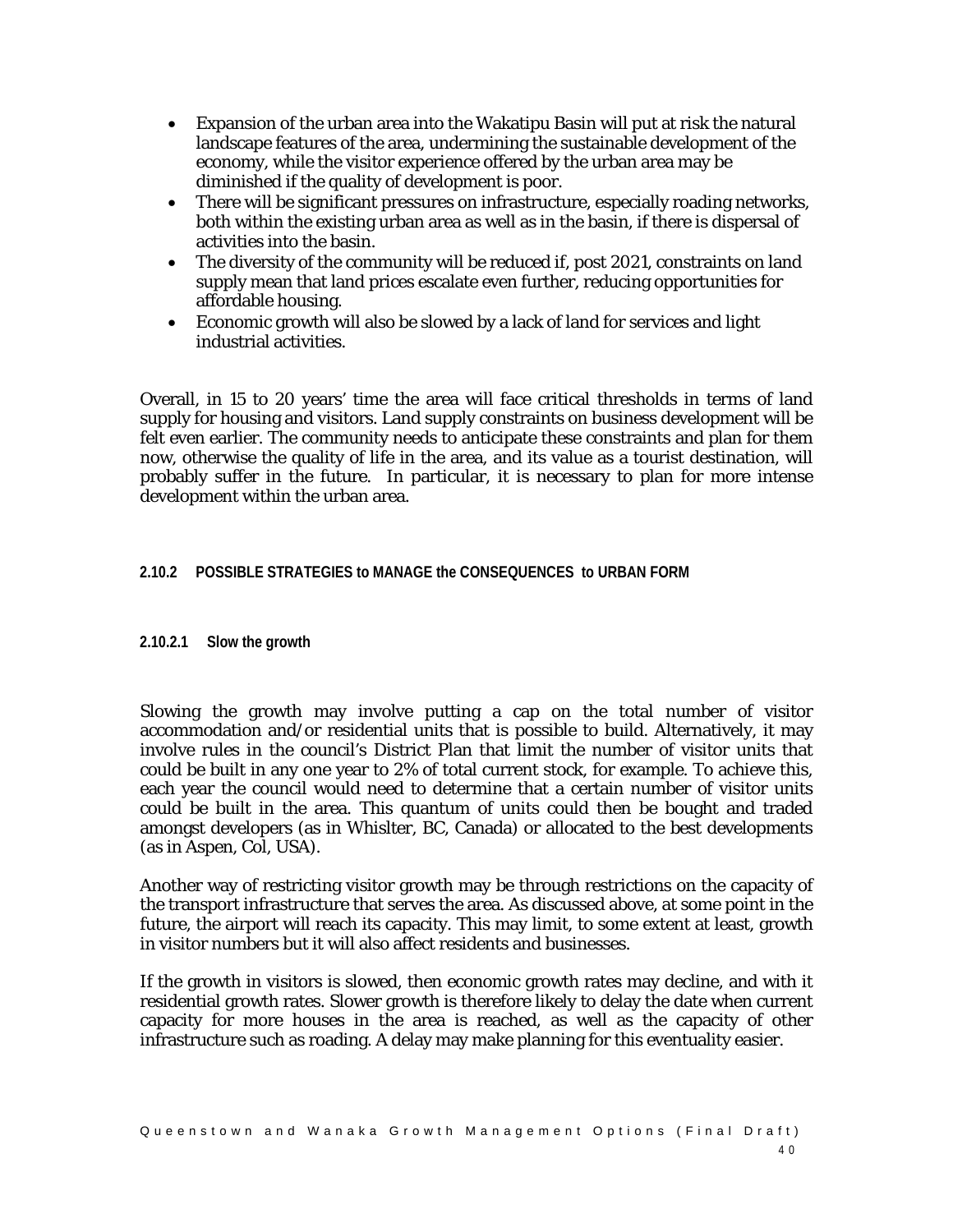Slowing the growth may also be seen as a way of pushing the visitor market towards fewer, but higher paying tourists. This would help to retain levels of economic activity without having to "flood" the town with mass market tourists. However, this outcome may be better achieved through other techniques, such as how the area is marketed.

There are a number of drawbacks/negative consequences with caps on growth rates relating to urban form:

- Caps on growth rates have not yet been used in New Zealand under the Resource Management Act, but they are a possible tool if they are tied to environmental protection. However, their implementation is likely to raise a raft of legal and technical challenges, so it will be important to understand their feasibility.
- Growth caps tend to displace growth to other areas. In the case of Queenstown, there are few opportunities to export growth to other places, unless the community is prepared to put up with people driving long distances from satellite areas into the Queenstown area.
- Unless slowing the growth of residential or visitor accommodation is also tied to its location (Frankton or the Queenstown CBD), a slower rate of growth will not necessarily alter other pressures, such as the over concentration of activity in the Queenstown CBD area. Slowing growth in the Queenstown CBD area, while at the same time encouraging growth in the Frankton area, may be a more useful strategy, for example.
- Growth caps may mean that Queenstown cannot upgrade the quality of its service. Evidence from other cities that have growth caps is that growth caps raise house prices. Over time the businesses struggle to attract and retain staff and as a result the service offered to visitors falls.
- Development of a range of community facilities is likely to be put back by slower rates of residential growth including:
	- o Aquatic centre
	- o New civic centre
	- o Expanded hospital
	- o Possible private medical facility
	- o Additional sportsfields, whether at Frankton or another location
	- o Additional retail and business activities in Frankton people will still need to drive into the CBD.
- There may be financial issues for the community if, despite the growth cap, expectations for more and better infrastructure remain high. With slower growth, the council has to operate off a rating base that only grows modestly each year. This will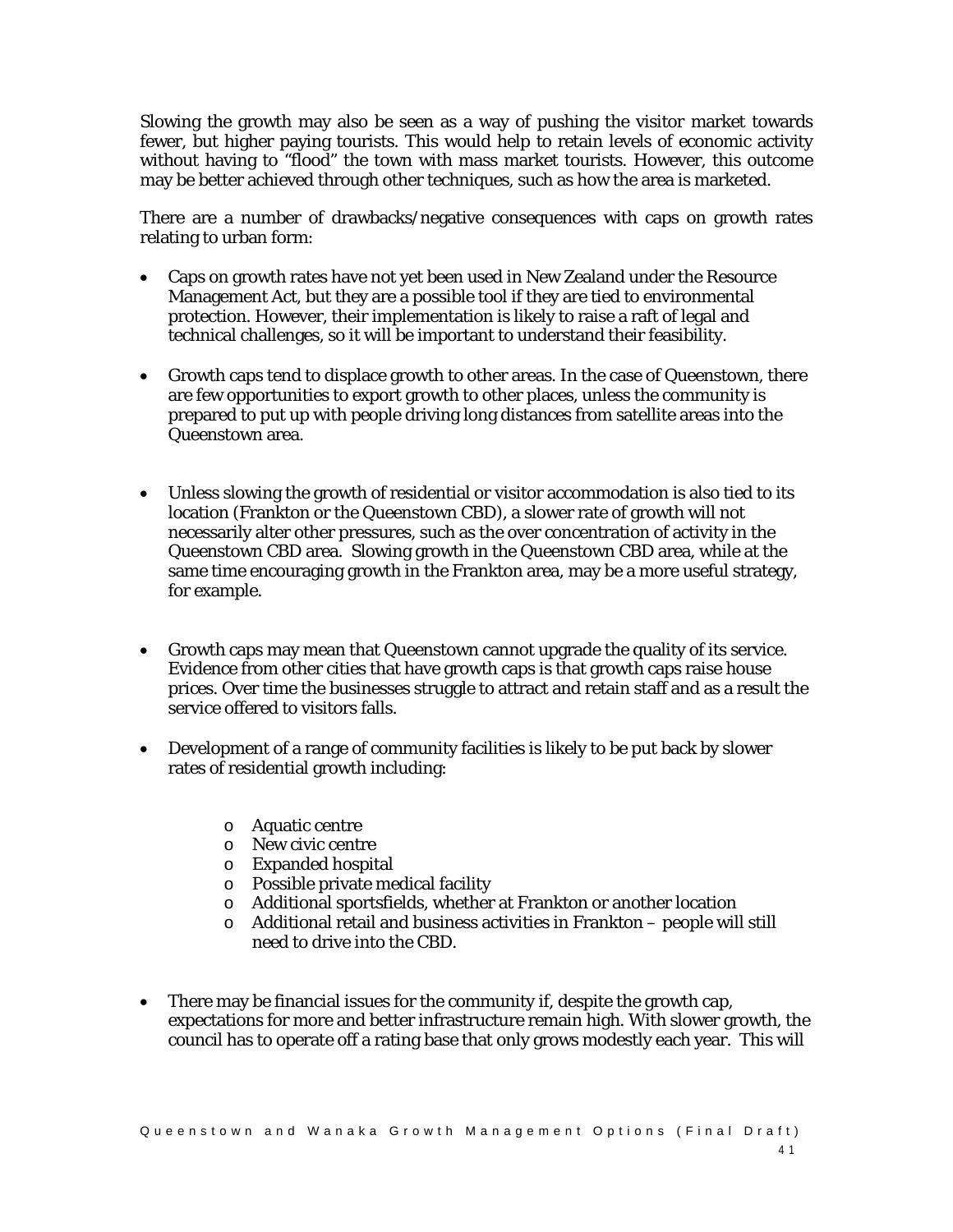make infrastructure more expensive on a per-head basis. Services such as public transport which needs lots of people to be viable will be more costly to run.

Overall, slow growth policies may help in planning for future problems, and there may be a role for some management of growth rates as part of a package of techniques, but slow growth policies will not solve the underlying problems. Slow growth may mean that the area will reach its current capacity in 2030, rather than 2020, but the current capacity will still be reached at some point, while growth pressures will remain. As will be discussed later, other actions the council can take to manage the consequences of growth, such as better quality development and increased development contributions will have, as a side effect, some impact on growth rates.

| <b>Community outcome</b>                                    | <b>Effect on outcome</b>                                                                                                                              |
|-------------------------------------------------------------|-------------------------------------------------------------------------------------------------------------------------------------------------------|
| Sustainable development                                     | Likely to help by giving more time to plan for growth,<br>but can see imbalances grow between social, economic<br>and environmental goals.            |
| $\mathfrak{o} f$<br><b>Protection</b><br>the<br>environment | Will help to protect the environment.                                                                                                                 |
| Increase the diversity of the<br>community                  | May reduce the diversity of the community if growth<br>caps lead to higher housing and land prices.                                                   |
| <b>Improve</b> access                                       | Will help to slow growth in car numbers, but will also<br>lengthen the time it takes for public transport services<br>to be extended.                 |
| Upgrade the quality of the<br>urban environment             | May help, depending upon how growth caps are<br>implemented. Caps need to be tied to good urban<br>design outcomes.                                   |
| Provide infrastructure for<br>growth                        | May help if slowing the growth helps with planning, but<br>it may also make infrastructure harder to fund.                                            |
| Grow the economy                                            | Likely to dampen economic growth rates over time and<br>make it harder to upgrade the quality of service and<br>expand the economic base of the area. |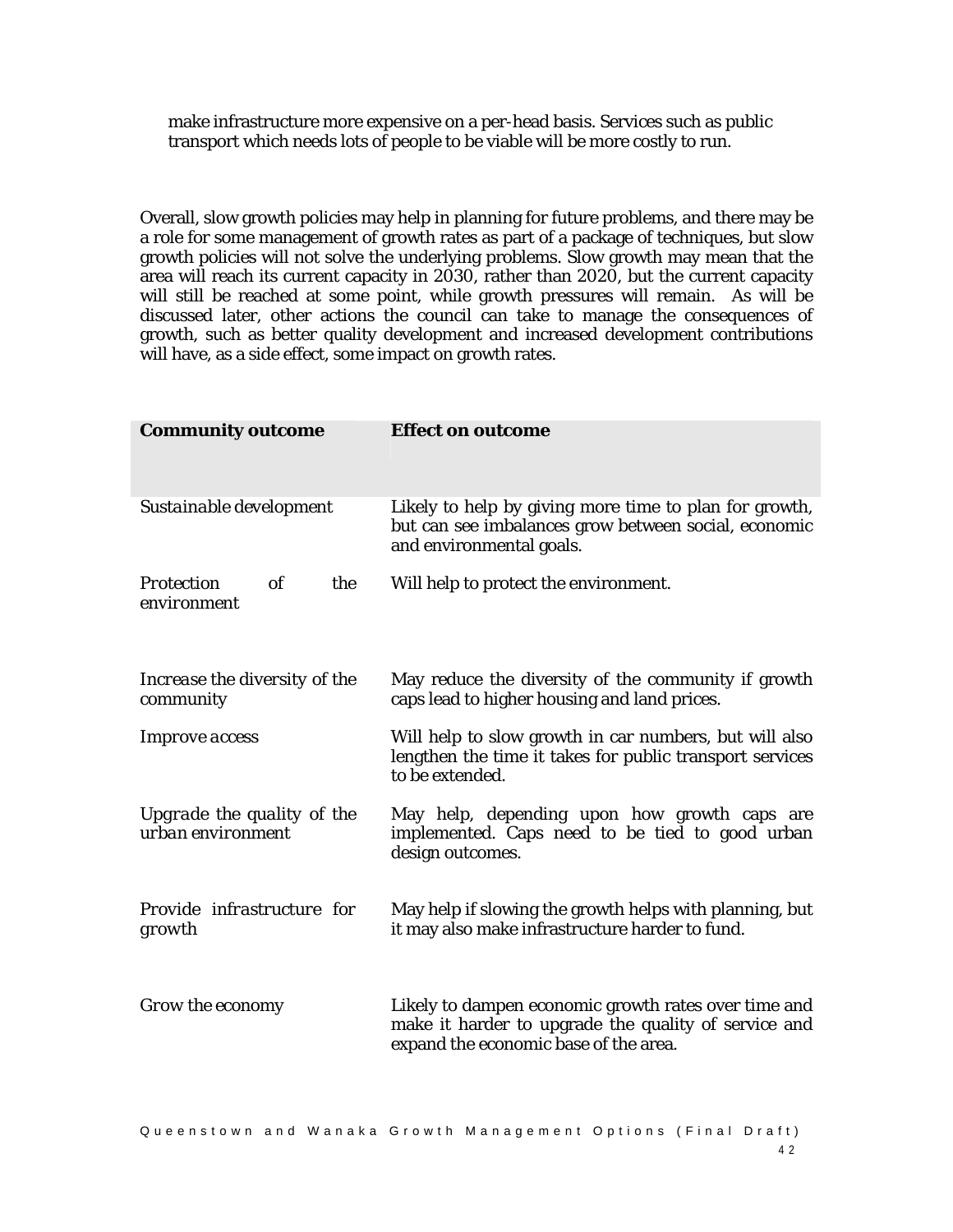#### **2.10.2.2 Satellite/township development**

Rather than slow the growth, growth could be directed to other localities, such as Glenorchy, Kingston or Cromwell. This might take pressure off the Queenstown/Wakatipu Basin area. Satellite development however, often results in mixed outcomes – people may end up living a long way from jobs and services, for example.

In the case of Queenstown, satellite towns would have to be some distance away if they were not to be located in the Wakatipu Basin. Geography means that current settlements which could act as satellite centres are all 45 to 60 minutes' drive away. Satellite towns are likely to become dormitory suburbs, if their development does not also include visitor accommodation and workplaces. Economic incentives like free land or no rates are likely to be needed to make this happen, without an undesirable lag time. They may not be big enough to support a range of social and community services.

Distance and a limited range of services will mean people living in satellite areas will need to travel a lot to workplaces and to access medical, community and retail services in Queenstown. This will increase their cost of living, and therefore relative affordability.

It is likely that other settlements will grow as Queenstown grows larger, but this will be a natural process as some people shift out of the Queenstown area in search of a quieter lifestyle. Some displacement of tourist activity is likely to occur as some visitors seek a more relaxed experience. Wanaka is likely to be the main recipient of this trend, at least in the medium term. This process is valuable and needs to be facilitated by planning for the gradual growth of these other settlements. It could also be facilitated by the council working with tourism operators and accommodation providers to help increase the range of facilities and services on offer in other locations.

| <b>Community outcome</b>                      | <b>Effect on outcome</b>                                                                                                                                          |
|-----------------------------------------------|-------------------------------------------------------------------------------------------------------------------------------------------------------------------|
| Sustainable development                       | While it may help the main urban area and the basin<br>cope with growth, the policy raises fundamental issues<br>about the sustainability of the satellite areas. |
| of<br>the<br><i>Protection</i><br>environment | Will help to draw off growth pressures around<br>Queenstown and in the Wakatipu basin, but will<br>increase growth pressures in other places.                     |
| Increase the diversity of the<br>community    | May help to retain diversity over time.                                                                                                                           |
| <i>Improve access</i>                         | Access from satellite areas to main urban areas will be<br>an important issue.                                                                                    |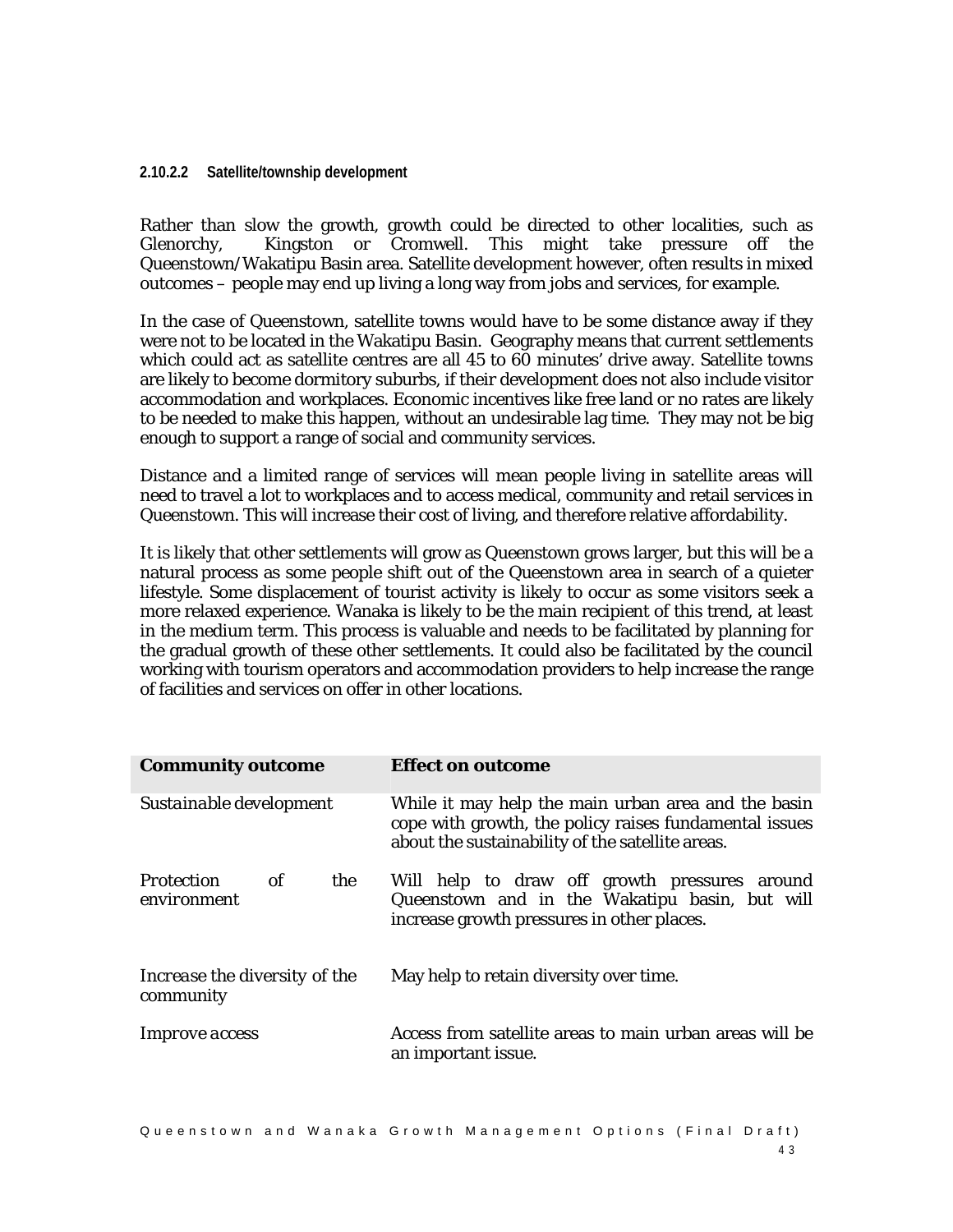| <b>Community outcome</b>                        | <b>Effect on outcome</b>                                                                                                 |
|-------------------------------------------------|--------------------------------------------------------------------------------------------------------------------------|
|                                                 |                                                                                                                          |
| Upgrade the quality of the<br>urban environment | Depends upon how growth is managed rather than its<br>location.                                                          |
| <i>Provide infrastructure for</i><br>growth     | New infrastructure will have to be provided in the<br>satellite growth areas. This will be expensive to provide.         |
| Grow the economy                                | While it will provide more options for businesses, such<br>a policy is likely to push up the cost of living in the area. |

**2.10.2.3 User pays – internalising the costs of new development** 

By increasing the cost of developing in the Queenstown area, growth rates may be slowed, or more growth may be redirected to other localities. The council has considered mechanisms like a bed tax to help raise revenue to meet the public infrastructure demands of the visitor sector, while it is also developing a system of financial contributions which all new development will have to pay to help expand services like water, wastewater and open space.

These types of financial contributions may slow growth rates, although a lot depends upon how much the contributions are relative to other development costs. In general, financial contributions are a small part of total development costs, and these costs are usually incorporated into the price of land and the final building product. In other words, they may not slow growth, altogether, but they will help ensure the council has the resources to manage the pressures of that growth on infrastructure.

However, if development costs that cover a range of effects of development are combined, then the total effect may be to make development a lot more expensive, compared to other locations. For example, if levies for roading, reserves, infrastructure, affordable housing and community facilities were imposed, then some development may shift to other locations to escape the high costs.

In addition, it is possible the higher development costs will push the visitor industry to seek out higher-paying visitors, and this may help control the growth of visitor numbers. The funds generated could be used to help the supply of affordable housing, thereby helping retain the diversity of the community, while improvements could also be made to public transport and other forms of movement.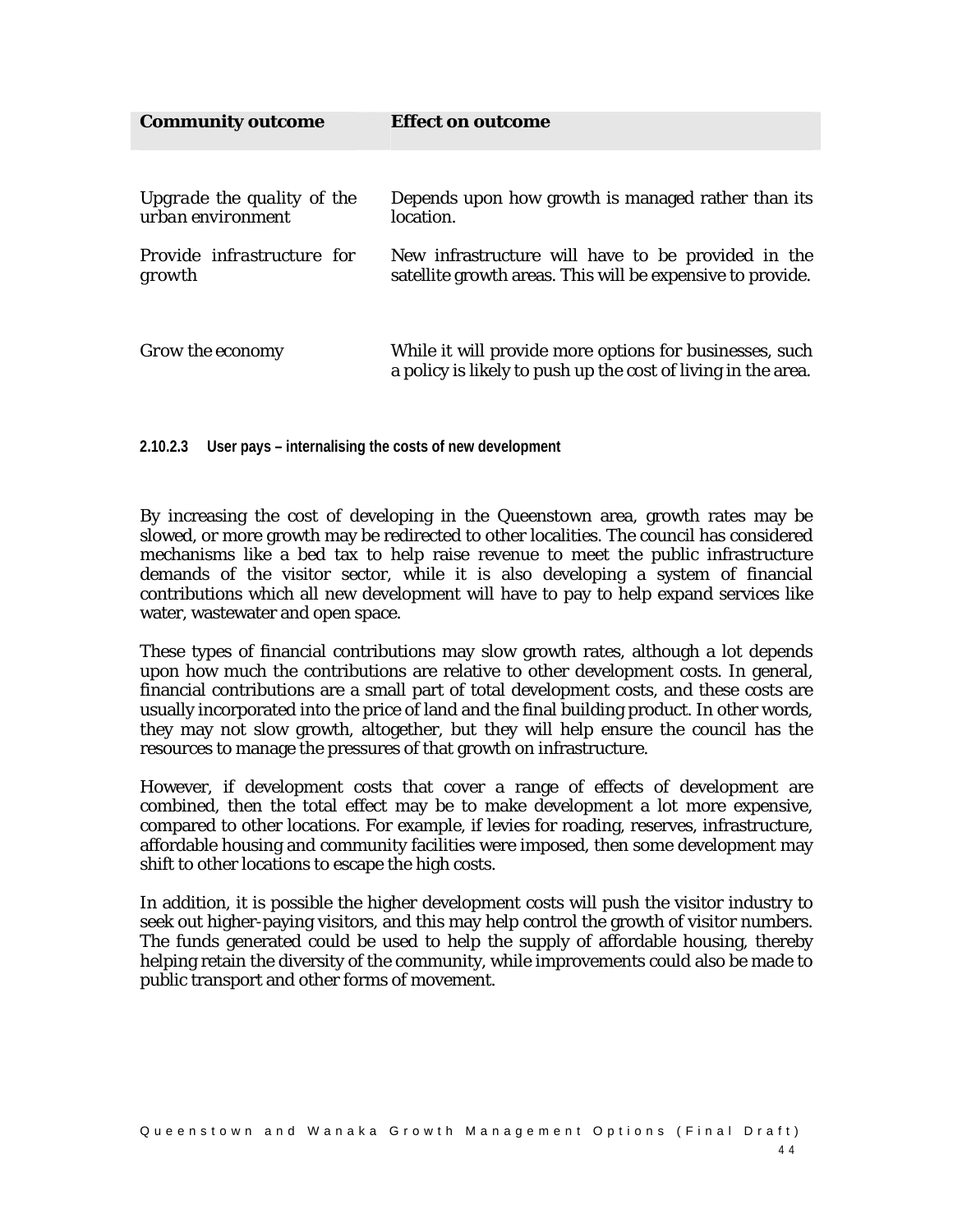| <b>Community outcome</b>                        | <b>Effect on outcome</b>                                                                                                          |
|-------------------------------------------------|-----------------------------------------------------------------------------------------------------------------------------------|
| Sustainable development                         | Will help make development more sustainable by<br>ensuring development covers all its costs.                                      |
| of<br><b>Protection</b><br>the<br>environment   | May help to slow growth where the required<br>contributions are high, but will increase growth<br>pressures in other areas.       |
| Increase the diversity of the<br>community      | May help increase diversity, depending upon how the<br>funds collected are spent.                                                 |
| <i>Improve access</i>                           | Funds could be used to help pay for better facilities for<br>walking and cycling and public transport.                            |
| Upgrade the quality of the<br>urban environment | Revenue from user-pays could contribute to more and<br>better open space and better streetscapes.                                 |
| Provide infrastructure for<br>growth            | Will ensure there is funding for new and additional<br>infrastructure.                                                            |
| Grow the economy                                | May harm the economy if costs are very high, but<br>otherwise should assist growth by helping to fund<br>required infrastructure. |

**2.10.2.4 Urban growth boundary and more compact growth** 

Under this strategy, an urban growth boundary would be established, and the District Plan would be changed to enable the more intensive use of some areas within this boundary. More growth within the current urban boundary means less pressure for outward expansion. Currently the District Plan allows for intensive housing development around the Queenstown CBD area, along Frankton Road and at Remarkables Park at Frankton Flats.

This concept of intensification could be modified and extended to other areas. For example, the wider Frankton Flats area could be identified as an important area for more housing. This would involve extending the current higher density potential of Remarkables Park to Woodbury Park and the Frankton foreshore. Within the Frankton Flats area, apartment development is already possible. Low rise apartments offer comfortable living arrangements that are warm, energy efficient, make good use of land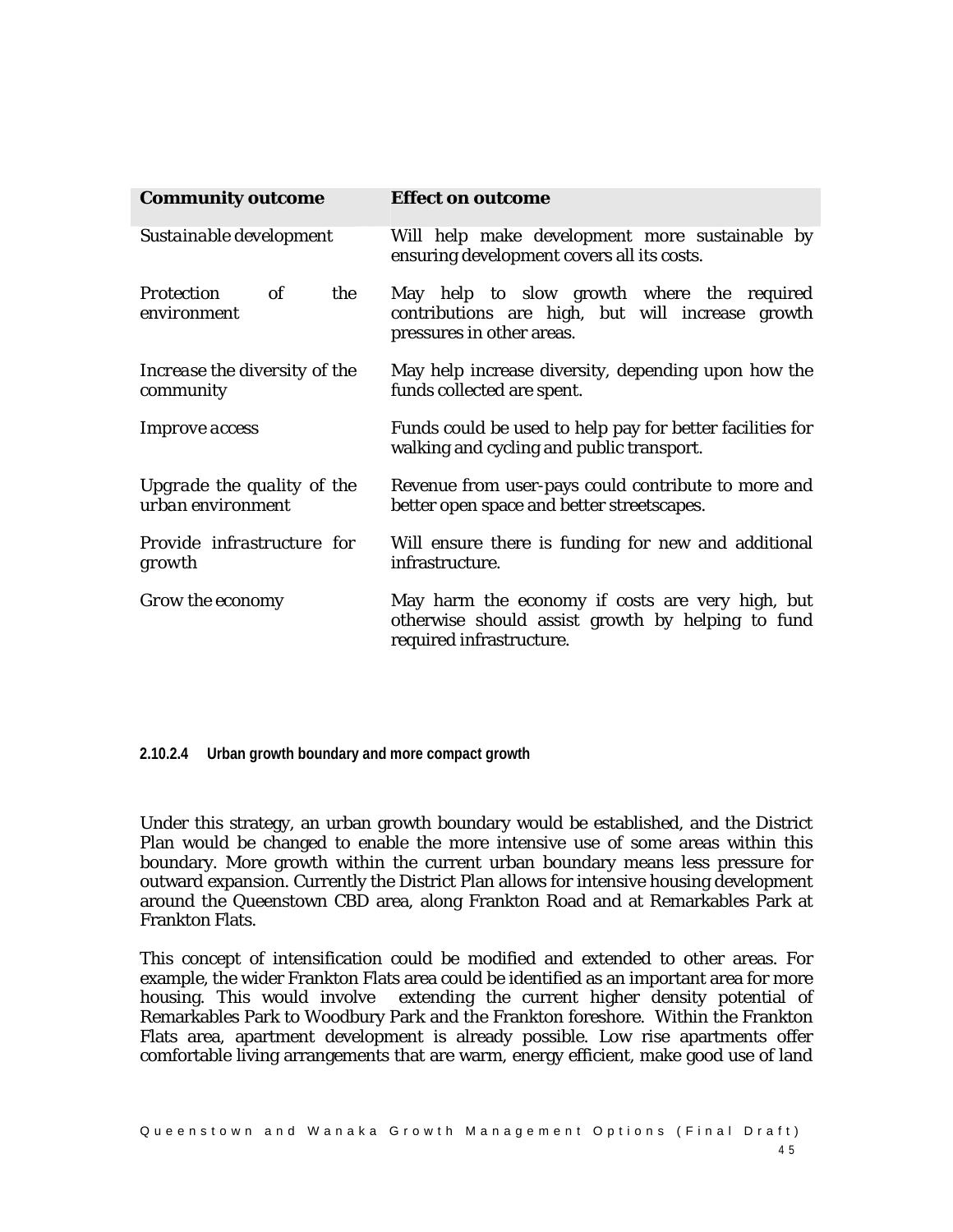and have the ability to retain some green space around buildings. Some selective intensification may also be possible in other areas, such as part of the undeveloped land in the Kelvin Heights area. As part of this package the amount of intensive housing around the CBD could be reduced. This will help take pressure off the CBD area.

Figure 9 shows one possible strategy where more opportunities for housing at Frankton Flats are provided, while the amount of development around the CBD area is reduced. More housing at Frankton Flats would take pressure off both the Basin and the Queenstown CBD area, while increasing the total capacity of the current urban area to absorb more growth.



**Figure 8: Business as usual versus compact growth – additional houses 2001-2021** 

A critical issue for more compact development at Frankton Flats is the long-term development plans of the airport. If the airport needs to expand capacity by increasing the size of the air noise boundary, then this may stymie the ability to build up the population of the Frankton Flats area. This then creates a fundamental dilemma – if the airport expands and tourist numbers continue to grow, the population may not be able to expand in a way that meets community outcomes related to protecting the wider environment and supporting economic growth.

More development in the Frankton Flats area may also require a reassessment of the open spaces in the area. Land close to the airport needs to be used for business and industrial activities. The vacant land for future sportsfields at the events centre may be best devoted to housing development, with a new sportsfield hub developed somewhere in the basin, helping to retain a green belt in the area. Decisions about further sportsfields and open space needs must weigh up the benefits of accommodating more people in the Frankton area rather than see these people spread out into the basin.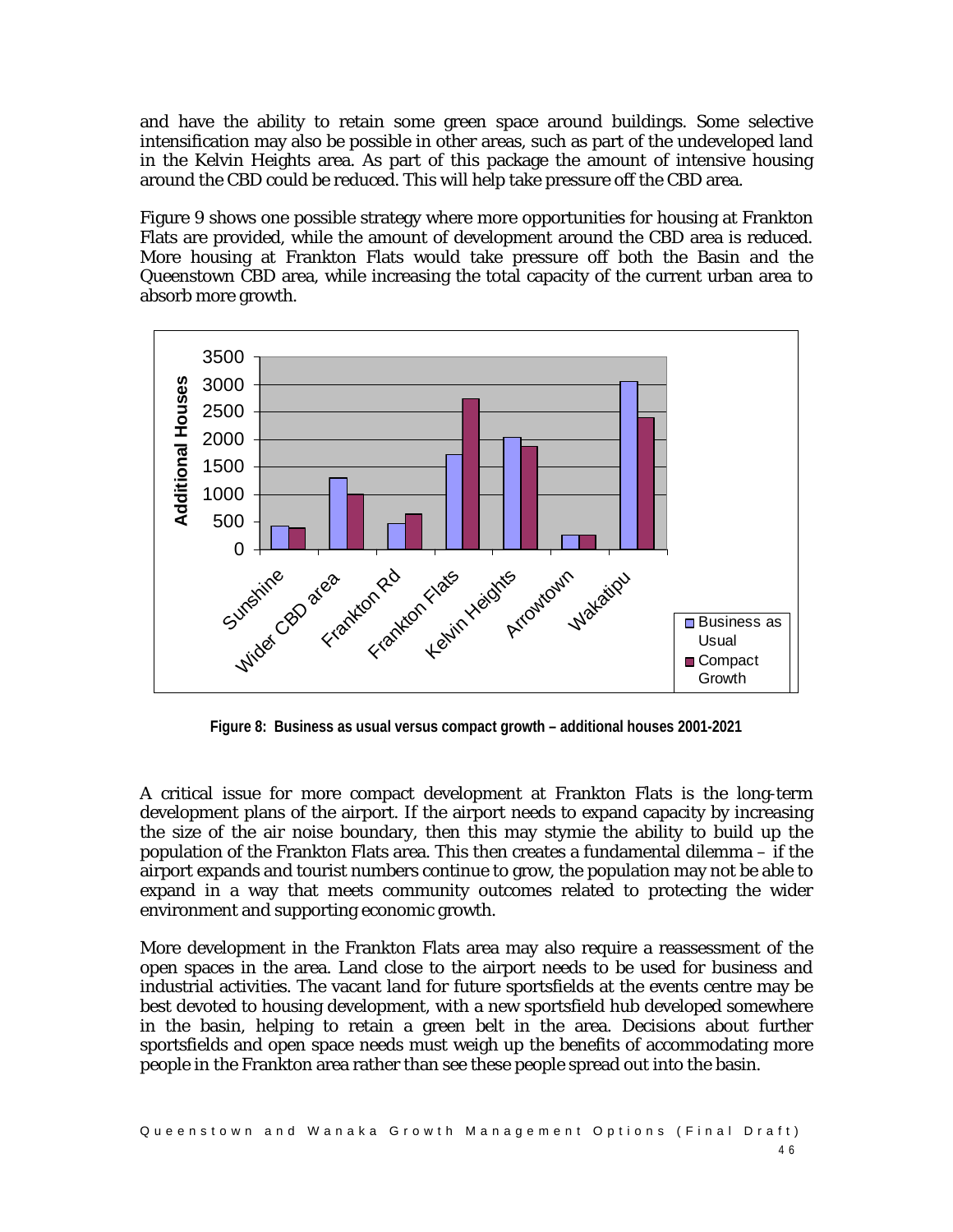Apart from these issues, more compact development also brings with it a host of other issues. To be viable, more compact development needs to be carefully managed by the council. Intensive housing places more pressure on public resources than low density housing, and this needs to be recognised in council's planning. In areas subject to intensification, the council needs to plan for better quality open spaces and upgraded streetscapes, while controlling the design of new development. It also needs to reserve space for community activities.

Local and neighbourhood reserves will become increasingly important as the existing urban area builds up. A common standard for neighbourhood and local reserves is a neighbourhood/local reserve should be available within an easy walking distance of all housing areas. This typically equates to a 400m to 800m radius (5 to 10 minute walk). Such a standard should be applied to new housing areas. Under a more compact form of growth additional lakeside and riverside reserves may need to be acquired, possibly through the subdivision process. The recreational pressure on some of the parks around the lake edge and in the wider basin area will increase as people seek a respite from the more built up urban environment, leading to demand for improved facilities, such as improved walkways, public toilets, car and trailer parking and boat ramps.

Over time there will also be demand for a new high school as the existing school reaches capacity on its current site. Frankton will have to provide for this. A tertiary institute is also possible. Expansion of health services and facilities will continue in the Frankton area.

Careful attention also needs to be paid to affordable housing. A consequence of a more compact city is rising land and property prices. This could affect housing affordability. Managing this pressure will require the council, and agencies like Housing New Zealand, to take a proactive approach to its provision. Housing New Zealand may need to provide rental units, while the council may need to look at a range of techniques to promote affordable housing. One option would be for the council and the community to establish a Housing Trust that could build and administer affordable housing. The Housing Trust could be funded from levies from developments, for example.

| <b>Community outcome</b>                      | <b>Effect on outcome</b>                                                                                                   |
|-----------------------------------------------|----------------------------------------------------------------------------------------------------------------------------|
| Sustainable development                       | Will help make better use of current urban land<br>resources.                                                              |
| of<br><i>Protection</i><br>the<br>environment | Will help protect the Basin and other areas from urban<br>sprawl.                                                          |
| Increase the diversity of the<br>community    | Will assist diversity if associated with programmes to<br>promote affordable housing.                                      |
| <i>Improve access</i>                         | Can help support passenger transport, but will also<br>increase the number of cars in areas subject to<br>intensification. |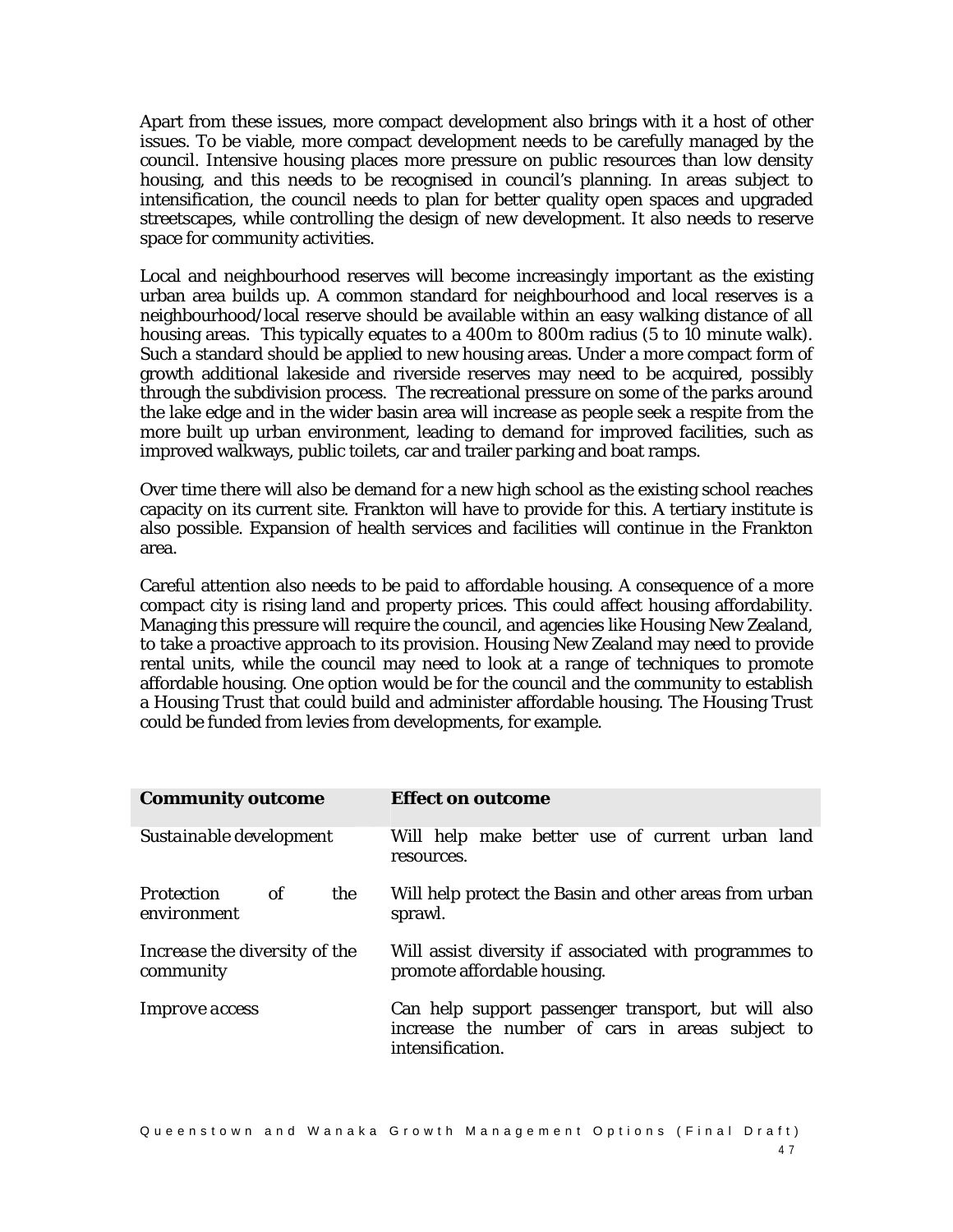| <b>Community outcome</b>                        | <b>Effect on outcome</b>                                                                                                        |
|-------------------------------------------------|---------------------------------------------------------------------------------------------------------------------------------|
|                                                 |                                                                                                                                 |
| Upgrade the quality of the<br>urban environment | Depends upon how the more compact development is<br>designed.                                                                   |
| Provide infrastructure for<br>growth            | May require the upgrading of local infrastructure to<br>cope with extra demands.                                                |
| Grow the economy                                | Will help retain critical features of the area and as a<br>result, its attractiveness as a business and tourist<br>destination. |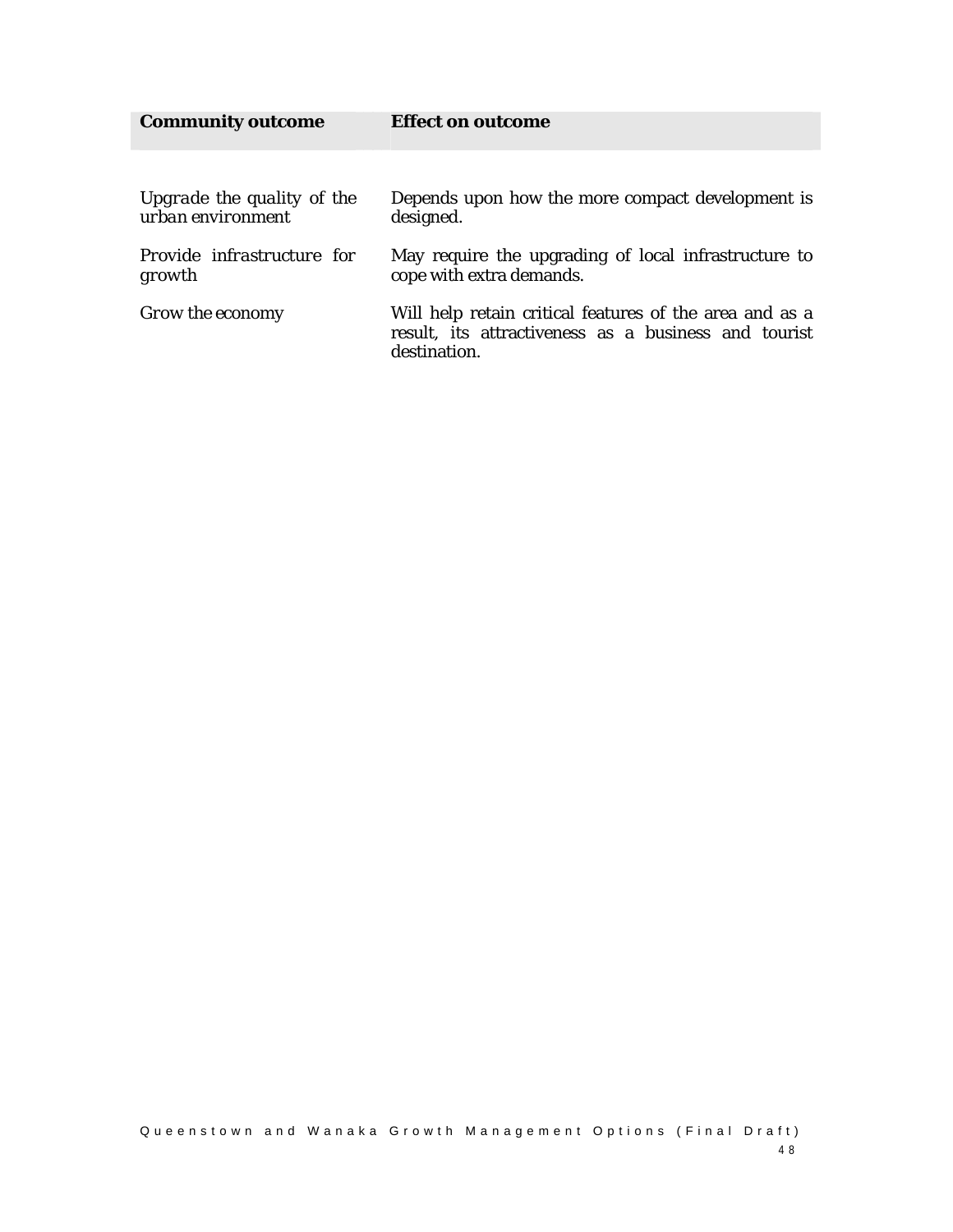**2.10.3 Consequence: role and function of Queenstown CBD and surrounding area** 

### *Relevant community outcomes*

This issue is associated with all of the community outcomes:

- 1. Managing growth in a way that is sustainable.
- 2. Respect the dominance of our magnificent mountain, lake and rural environment.
- 3. Build a strong, diverse and inclusive community for people of all ages.
- 4. Create high-quality urban environments where safe community life can flourish.
- 5. Provide infrastructure for a growing population.
- 6. Improve access to and through rural and urban areas with good roads, the green network, walkways and public transport.
- 7. Grow the strength of our economy.

The "business-as-usual" approach places an emphasis on the continued development of the CBD and the surrounding area to meet the majority of future business, retail and visitor needs – a tall order. The retail and commercial area of the CBD will have to expand beyond its current commercial area, and there will be a lot more visitor accommodation and higher density housing in the area. By 2021 there could be 9,000 residents and 11,000 visitors clustered in an around the CBD. This means the character of the CBD and surrounding area will change. High rise buildings are a prospect and there will be more cars and traffic.

At some point, these growth pressures will mean land within the CBD will get very expensive, while the main road into the CBD, Frankton Road, will become heavily congested. At this point many businesses may wish to move out of the CBD. Many residents may also wish to shift out, meaning that CBD will be increasingly devoted to the needs of visitors.

To a certain extent these trends are unavoidable, but they can be better managed than they are now. Policies can be put in place so that the CBD grows at a more measured pace. Rather than "crash" into inevitable capacity barriers, and as a result go into a decline, the centre could have a more of a "gentle landing".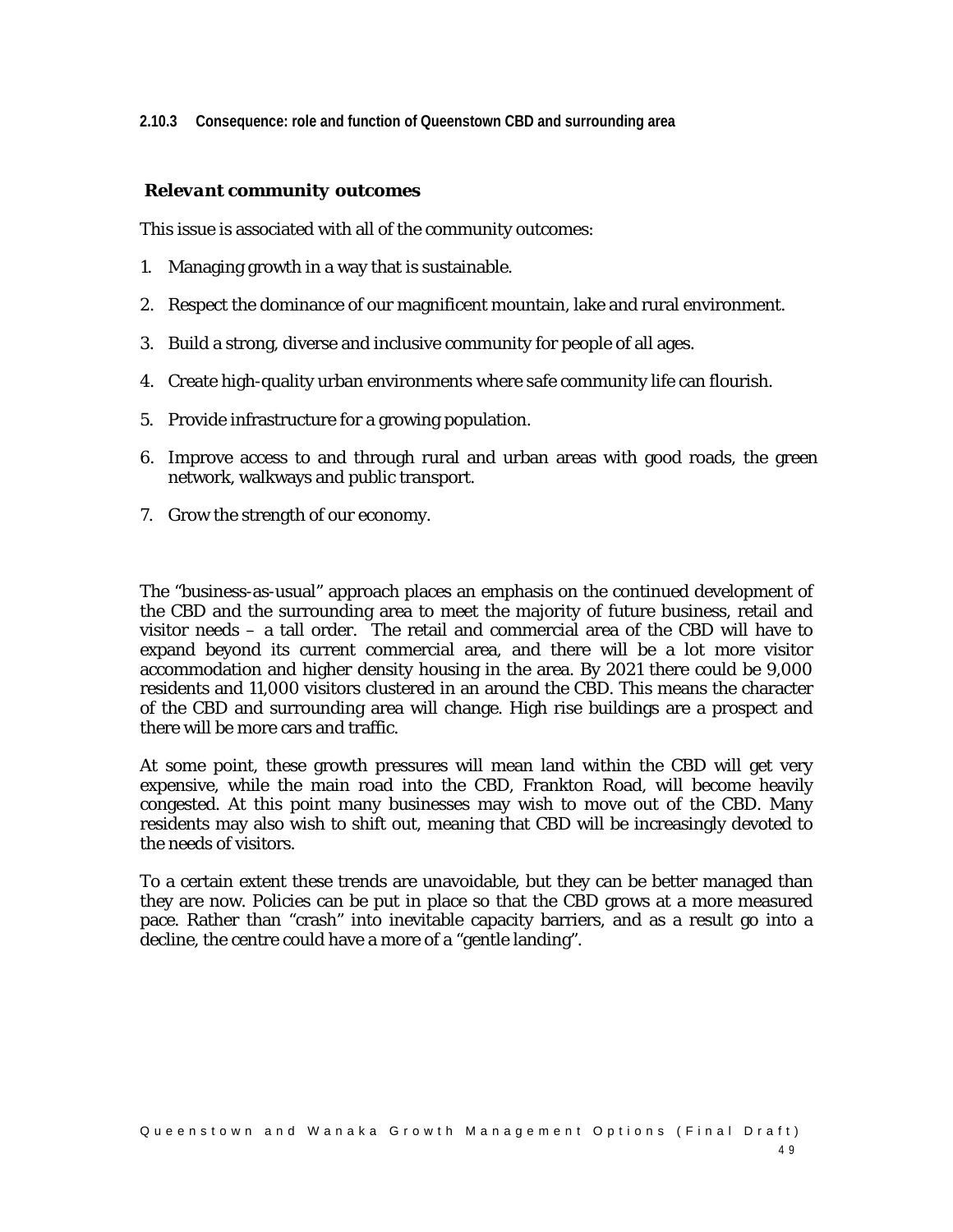#### **2.10.4 Possible strategies for the CBD**

#### **2.10.4.1 Managing growth pressures in the CBD**

One area where some sort of growth rate cap may be justified is in and around the CBD. A relationship between the capacity of the current CBD zonings, Frankton Road and the number of people who live or stay in visitor accommodation close by could be established. This relationship could be designed to preserve the current height and scale of the CBD, as well as mean that all of the capacity of Frankton Road would not be taken up by development in the core. At the moment, there are around 6,000 residents, 6,000 visitors and 2,000 workers in the wider CBD area. If the number of workers increased to 2,600 or about a third, as is possible under the current zoning, then the number of residents and visitors could also increase by a third to, say, just under 9,000 each. This is a total of 20,000 people. This would maintain the current ratio of residents to visitors.

To this end new visitor accommodation in and around the Queenstown Bay area could be better managed by restricting its location to carefully selected areas close to the CBD and in pockets along Frankton Road. The aim could be for a rough 50/50 balance between new visitor accommodation units and dwellings for residents. As part of this, there could be some relaxation of height controls in specified places (4 to 6 storeys in height in places) to allow for more intensity but also more green space around buildings.

| <b>Community outcome</b>                             | <b>Effect on outcome</b>                                                                                                                           |
|------------------------------------------------------|----------------------------------------------------------------------------------------------------------------------------------------------------|
| Sustainable development                              | Will help development to be sustainable, provided<br>alternative locations for commercial and visitor<br>accommodation development are identified. |
| $\it{of}$<br>the<br><b>Protection</b><br>environment | Will help to protect the environment of the CBD.                                                                                                   |
| Increase the diversity of the<br>community           | Will help maintain diversity if alternatives to a CBD<br>location are given.                                                                       |
| <i>Improve access</i>                                | where<br>additional<br>Depends<br>upon<br>commercial<br>development is located.                                                                    |
| Upgrade the quality of the<br>urban environment      | Will help retain the built environment in the CBD.                                                                                                 |
| Provide infrastructure for<br>growth                 | May require some additional infrastructure.                                                                                                        |
| Grow the economy                                     | The CBD is clearly important to the tourist economy,<br>and moves to limit growth in and around the CBD will<br>retain the current asset.          |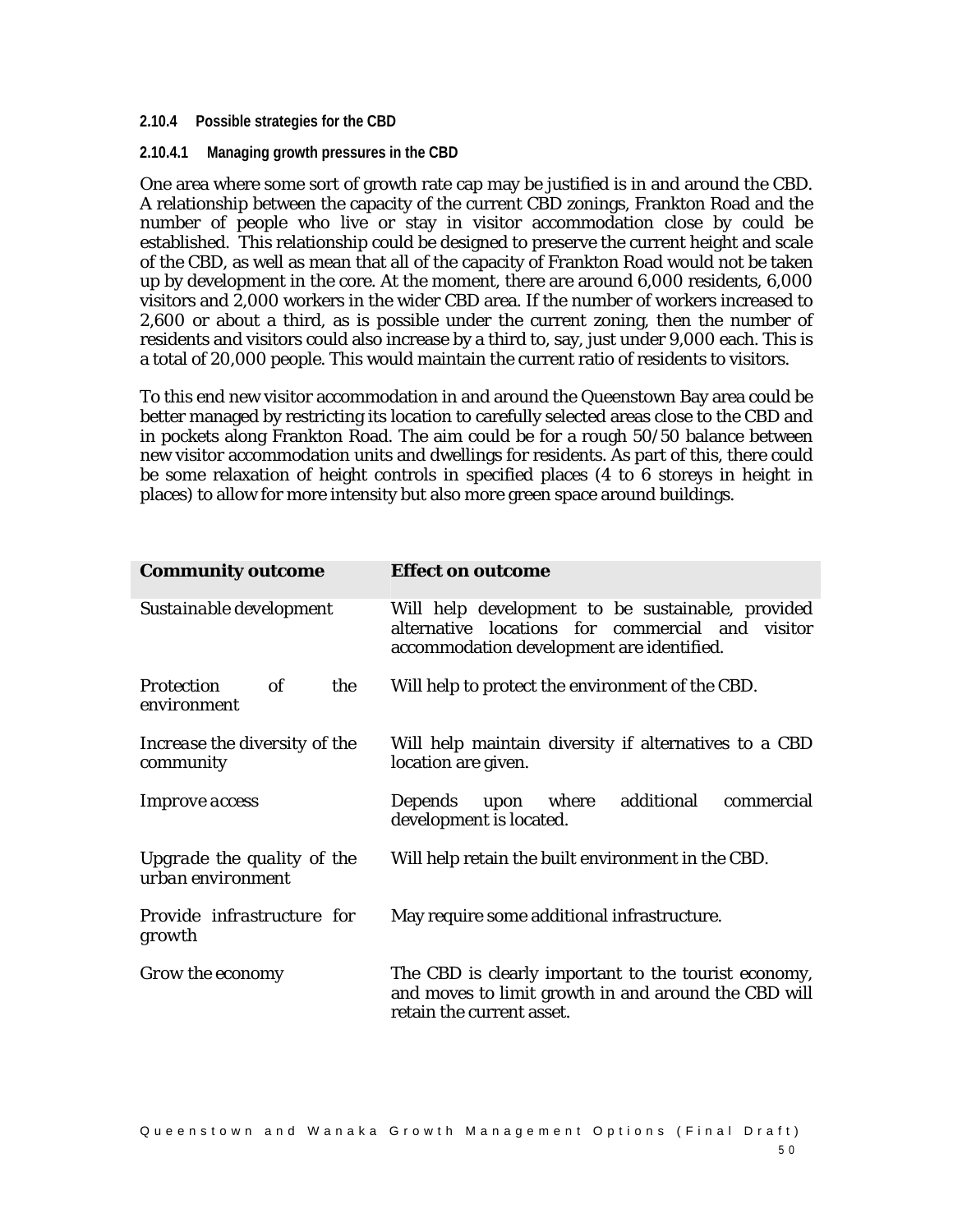The other side of the coin of managing growth pressures around the CBD is there will need to be encouragement of growth in other areas (assuming a district-wide growth cap is not preferred or achievable).

As discussed under the More Compact Growth option, developing Frankton as a second centre will involve a variety of actions. A key issue is the future of the airport and whether the air noise boundaries will need to expand.

Efforts could be made to encourage more visitor accommodation to be provided at Remarkables Park and in the Frankton Flats area. Encouragement might involve the use of planning controls as well as the council working with developers and operators to make these places more attractive to visitors.

The council could re-identify the future Frankton sportsfield land for a mix of housing and education activities. The existing events centre and the proposed aquatic centre could remain, plus the current sportsfield, as useful community resources.

A new civic facility in Frankton beside the foreshore could become a new community focal point. It is expected the growth in the Frankton area, coupled with increased travel times along Frankton Road will mean a library will be needed in Frankton before 2021. This would be well located to serve the Frankton, Kelvin Heights, Jacks Point and Wakatipu Basin areas.

The Frankton foreshore will need to be upgraded and improved. It could have a more natural, relaxed feel to it, complementing the urban feel of the Queenstown foreshore.

The development of Frankton Flats as a second centre therefore requires the council to take a very proactive approach to its development. Significant issues arise around:

- Events centre and the surrounding land earmarked for sportsfields.
- Frankton foreshore.
- Airport mixed use zones.
- Noise attenuation related to the airport operation.
- Ferry terminals.

**Community outcome Effect on outcome**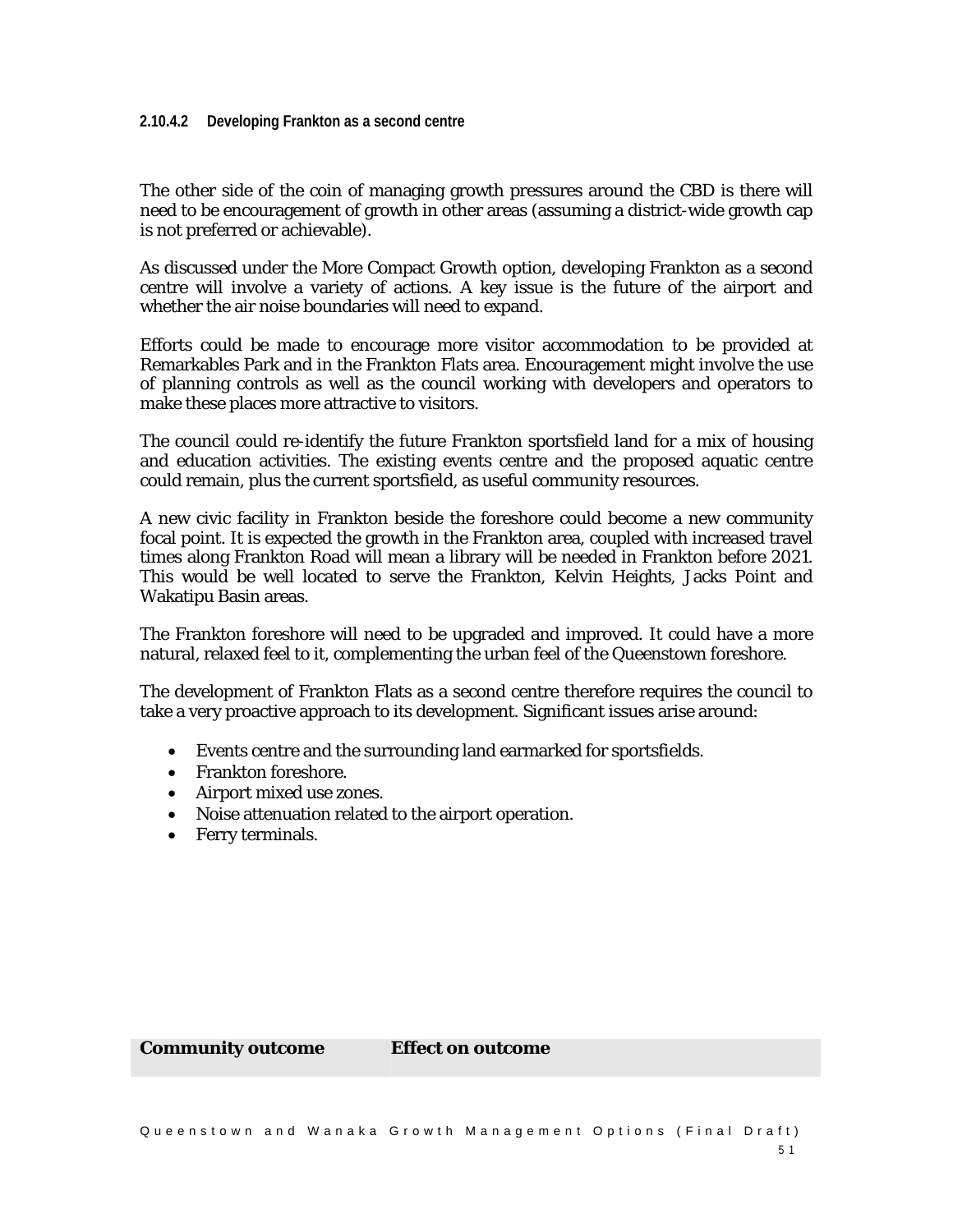| <b>Community outcome</b>                        | <b>Effect on outcome</b>                                                                                                  |
|-------------------------------------------------|---------------------------------------------------------------------------------------------------------------------------|
| Sustainable development                         | Will help make development more sustainable by<br>providing more options for business and commercial<br>development.      |
| <i>Protection</i><br>of<br>the<br>environment   | Further development at Frankton will help to protect<br>the values associated with the CBD.                               |
| Increase the diversity of the<br>community      | May help increase diversity by increasing options and<br>choices.                                                         |
| <i>Improve access</i>                           | More activities at Frankton will support passenger<br>transport and walking and cycling in the Frankton area.             |
| Upgrade the quality of the<br>urban environment | Can improve the environment in Frankton, if new<br>development is well designed.                                          |
| Provide infrastructure for<br>growth            | Demands on infrastructure can be spread between the<br><b>CBD</b> and Frankton area.                                      |
| Grow the economy                                | Greater development at Frankton will help ensure there<br>is space for more tourist accommodation and more<br>businesses. |

**2.10.4.3 Better designed development and upgrading public and civic spaces** 

Improving the quality of the built environment is important as places get busier. Better designed public and private development helps overcome some of the problems associated with growth.

Upgrading existing reserves, through better landscaping and improved facilities, in order to improve their recreational experience and to enable the reserves to cope with increased usage will be important. In addition to this, areas such as the Frankton lake front and Jardine Park have the potential to be further developed to district reserve standard. This would help take pressure off the parks in the wider CBD area and also cater for a growing population in the Frankton/Kelvin Heights area.

Streets will also need to be upgraded. As development gets more intense, the street becomes a more important space. It is an area where there is the ability to increase levels of amenity (more and better quality street trees, wider footpaths) while there is also the need to provide more space for pedestrians – as on-site open spaces get smaller, people are more likely to use the street as part of their living environment. If they are well designed, local streets can become people's front yards.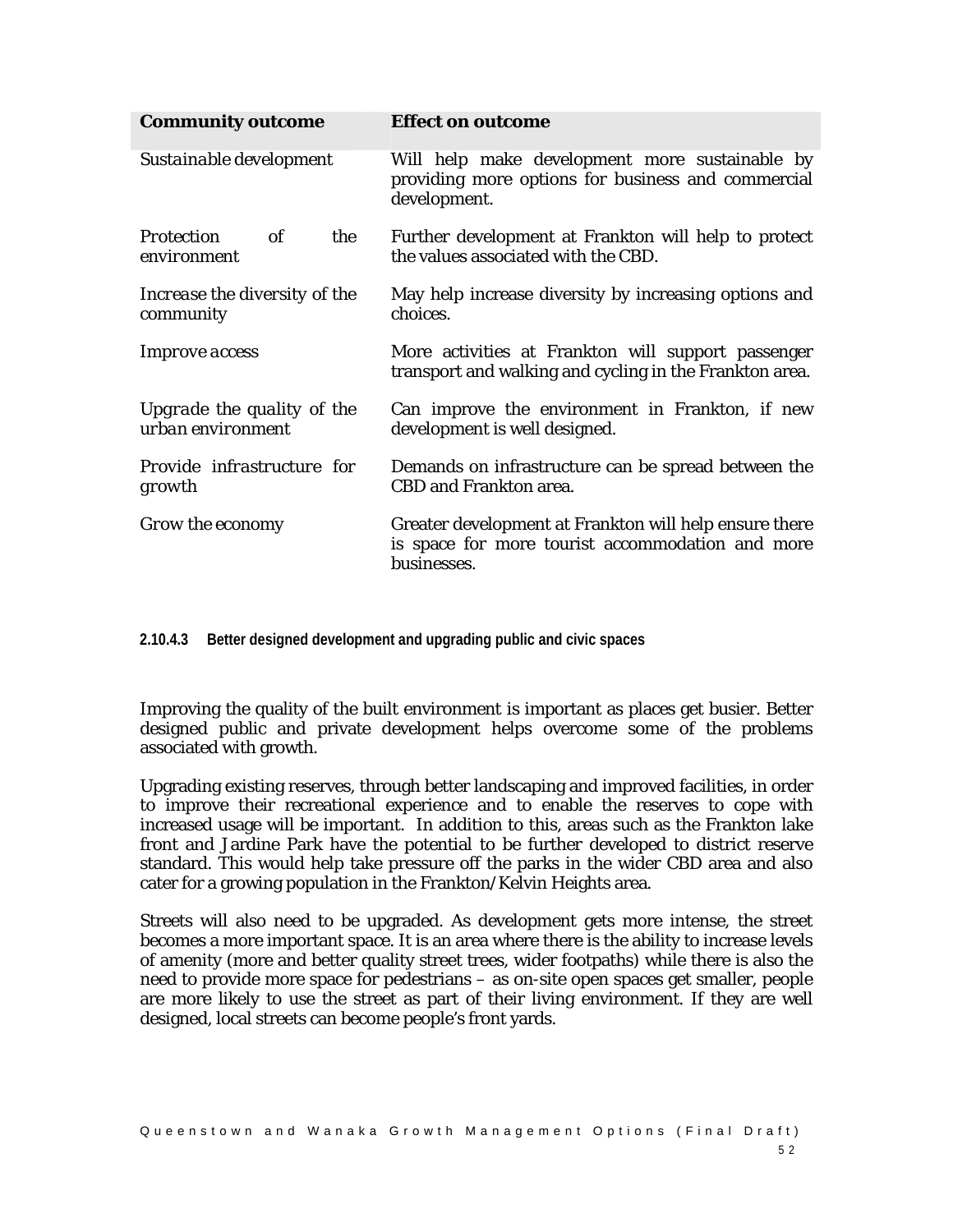As development gets more intensive, standards of urban design need to be improved. The relationship between buildings on adjacent sites, between the building and the street, and between units on the same site get more complex as buildings get closer together. The council could introduce non-statutory urban design guidelines that would provide information to developers, designers and home-buyers on important design issues. Alternatively, or in conjunction, the council could move to introduce urban design controls into the District Plan. Urban design controls would require developments to take into account certain urban design-based criteria.

| <b>Community outcome</b>                             | <b>Effect on outcome</b>                                                                                                                                                                                                        |
|------------------------------------------------------|---------------------------------------------------------------------------------------------------------------------------------------------------------------------------------------------------------------------------------|
| Sustainable development                              | An upgraded public environment will go a long way to<br>make development more sustainable by helping to<br>improve standards of design, and support more walking<br>and cycling and more compact forms of urban<br>development. |
| the<br><b>Protection</b><br>$\it{of}$<br>environment | A better public environment in the urban area will help<br>to make compact development more successful, and<br>this will help to reduce the dispersal of activities into<br>the basin.                                          |
| Increase the diversity of the<br>community           | While not changing the basic structure of the<br>community, a better public environment will get more<br>people out using the environment, helping to promote a<br>stronger sense of community identity.                        |
| <i>Improve access</i>                                | Walkways and cycleways can be upgraded as part of<br>such a strategy.                                                                                                                                                           |
| Upgrade the quality of the<br>urban environment      | Improvements to public spaces will flow onto better<br>design of private development.                                                                                                                                           |
| Provide infrastructure for<br>growth                 | Better public spaces will help to manage future<br>demands on the open spaces.                                                                                                                                                  |
| Grow the economy                                     | Improvements to public spaces will help the economy.                                                                                                                                                                            |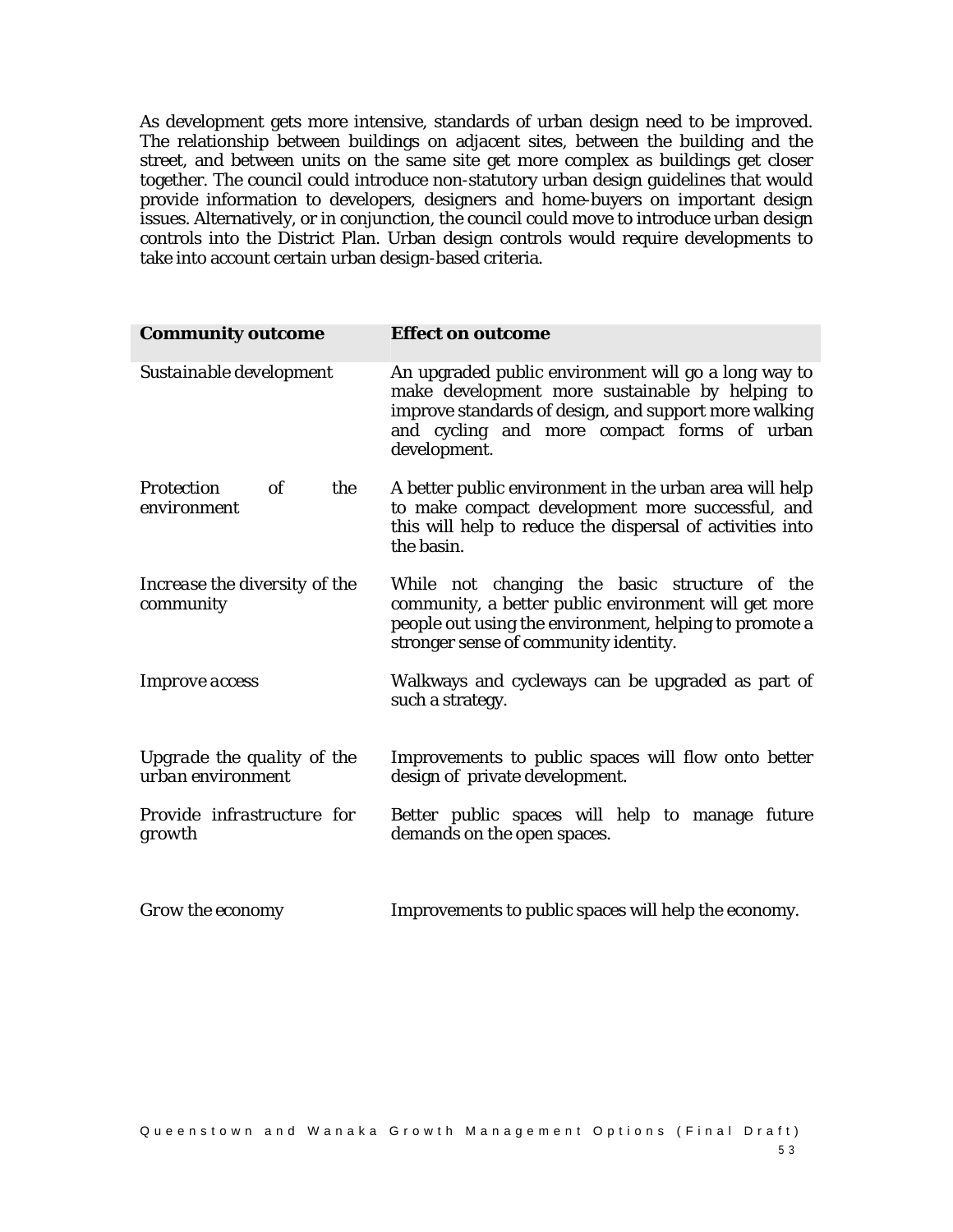**2.11 Consequence: Economic growth** 

## *Relevant community outcomes*

This issue is particularly associated with all the community outcomes:

- 1. Managing growth in a way that is sustainable.
- 2. Respect the dominance of our magnificent mountain, lake and rural environment.
- 3. Build a strong, diverse and inclusive community for people of all ages.
- 4. Create high-quality urban environments where safe community life can flourish.
- 5. Provide infrastructure for a growing population.
- 6. Improve access to and through rural and urban areas with good roads, the green network, walkways and public transport.
- 7. Grow the strength of our economy.

More industrial land will be needed soon. This will have to be in the basin, outside the current urban area, unless land can be identified now in the Frankton Flats area, as all industrial land in the current urban area will soon be committed. New industrial areas in the Wakatipu Basin will obviously result in adverse effects on the rural character of the basin.

Insufficient business land will harm the economy and people's living standards. A lack of land for services will put up the price of goods and services – more goods and services will have to be trucked in from other areas. The ability of the economy to develop a wider base will also be halted. Over time, this will reduce the diversity of the community.

The ability to supply further visitor accommodation reaches an important threshold, post 2021. Under a "business-as-usual" scenario, limited development potential in the CBD area, restricted road access and high land costs mean accommodation providers will start to seek space in the Frankton area. But rapid population growth in this area means there are likely to be few opportunities for this after 2020. At this point, pressure is likely to mount for more visitor accommodation in and around Arrowtown, Lake Hayes and other areas in the basin.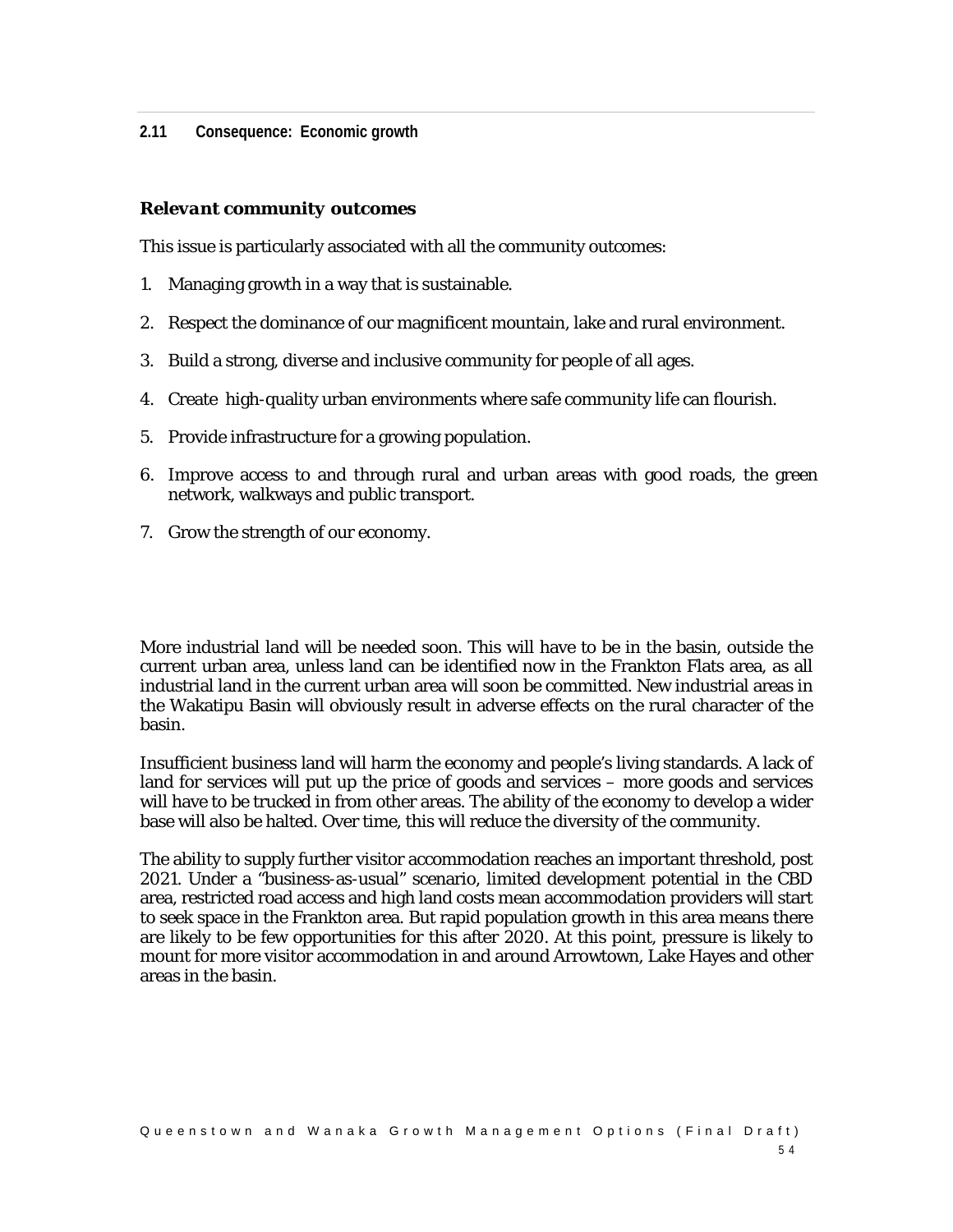#### **2.11.1 Possible strategies for employment**

## **2.11.1.1 Slow the growth in a "hands off" way by doing nothing**

One possible way to slow overall economic and population growth rates may be to not add any further business land to the current stock. A restricted supply of business land is likely to mean that fewer service activities can locate in the area and that more goods and services will have to be trucked in from other places. This might raise the cost of living in and visiting the area and therefore dampen growth rates.

However, such a strategy may not significantly slow growth in the number of visitors, as they are likely to be able to afford higher prices. It is likely to be the resident population that suffers most from such a strategy. It will also harm the expansion of the economic base of the area. New activities such as filming may not be able to find space to set up in the area. It also means that there is likely to be pressure for more businesses to operate out of residential (and other) areas, as well as sites in the Wakatipu Basin. This will cause adverse effects in these areas.

| <b>Community outcome</b>                        | <b>Effect on outcome</b>                                                               |
|-------------------------------------------------|----------------------------------------------------------------------------------------|
| Sustainable development                         | Will not help the area to continue to grow.                                            |
| the<br><b>Protection</b><br>of<br>environment   | May see ad hoc industrial development take place in<br>residential areas in the basin. |
| Increase the diversity of the<br>community      | Diversity will not be widened, as job prospects are likely<br>to shrink over time.     |
| Improve access                                  | Access may be reduced as more goods and services are<br>trucked in.                    |
| Upgrade the quality of the<br>urban environment | Small businesses may start to locate in residential<br>areas.                          |
| Provide infrastructure for<br>growth            | Infrastructure will not be provided for growth.                                        |
| Grow the economy                                | Economic growth will be slowed.                                                        |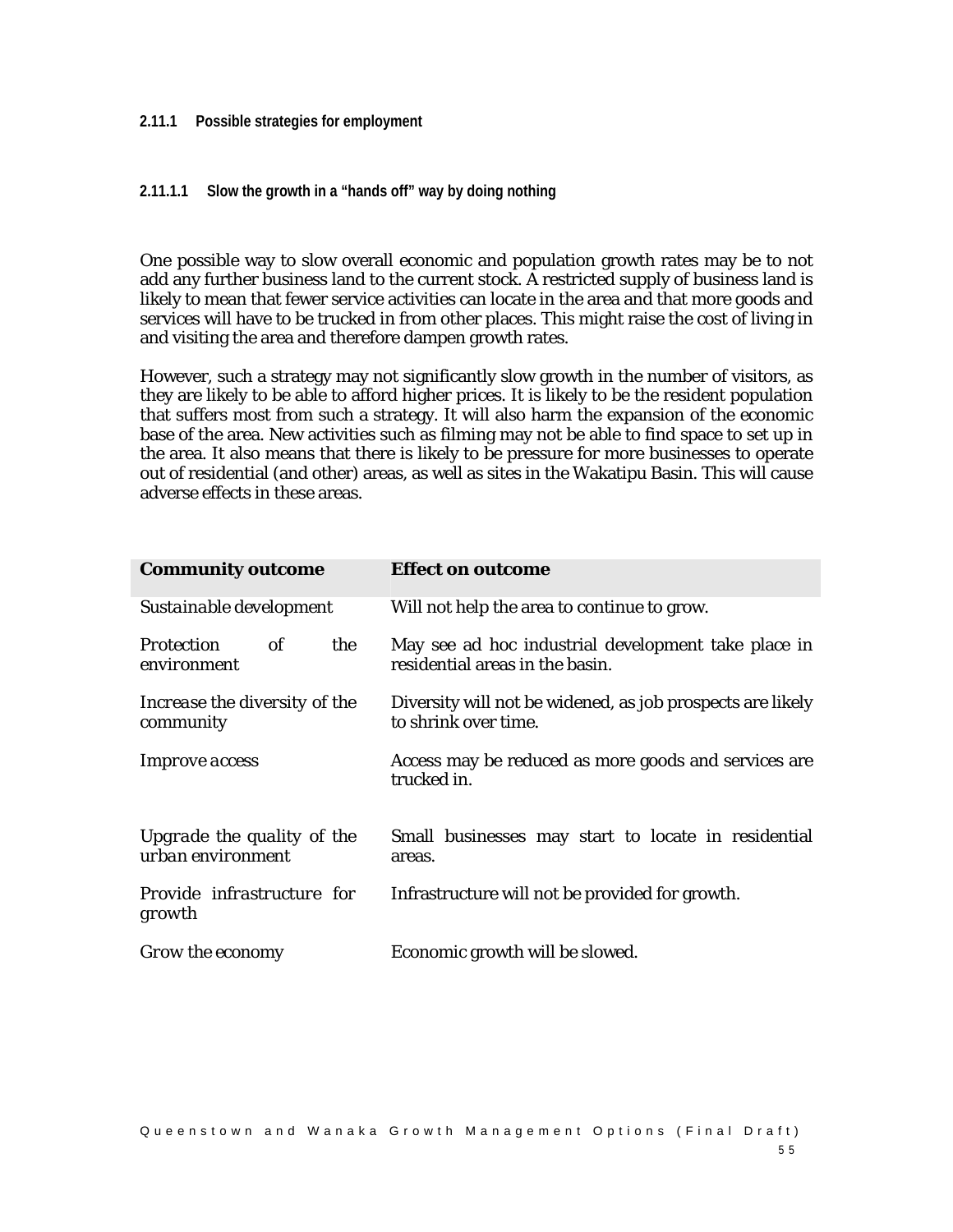#### **2.11.2 More efficient use of existing business land**

It may be possible to squeeze more businesses into the current industrial areas. Planning controls could be reviewed to remove landscaping and building coverage controls, for example. Rules for non-residential activities in residential areas could be loosened. These types of actions may help in the short term, but are unlikely to meet all the future demand, while such an approach could mean a lower quality of environment will be created in the future.

| <b>Community outcome</b>                        | <b>Effect on outcome</b>                                                       |
|-------------------------------------------------|--------------------------------------------------------------------------------|
| Sustainable development                         | Will help improve the use of land, while still allowing<br>for more growth.    |
| the<br>of<br><i>Protection</i><br>environment   | Will reduce pressures for more rural land to be<br>converted to urban use.     |
| Increase the diversity of the<br>community      | Can help small businesses get established if<br>development costs are reduced. |
| <i>Improve access</i>                           | Depends upon the location of the business areas.                               |
| Upgrade the quality of the<br>urban environment | May lead to some loss of amenity (less landscaping for<br>example).            |
| <i>Provide infrastructure for</i><br>growth     | No real difference.                                                            |
| Grow the economy                                | Will help the economy continue to grow.                                        |

**2.11.2.1 Add to the stock of business land** 

There is a need for additional land for businesses and light industrial activities. The only realistic option for this, unless extra land is found in the basin, is for more industrial activities to be located in the Frankton Flats area. There are three possible areas for further business and retail development: Remarkables Park, Woodbury Park and on land owned by the airport company close to the runway and within the airport noise contours.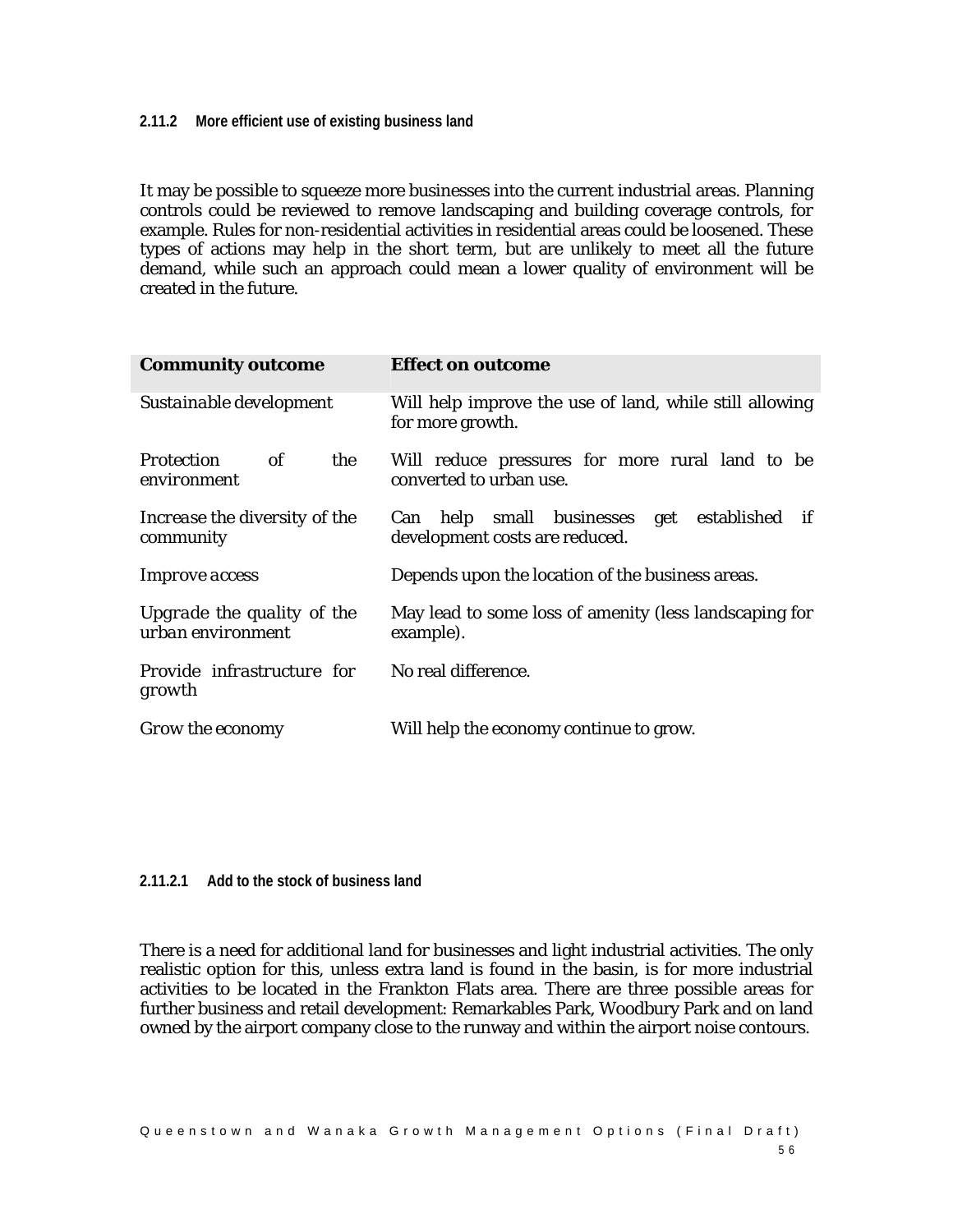In terms of retail and commercial development, both the Remarkables Park and Woodbury Park areas have the opportunity to add more retail activities and this is likely to happen. This will help meet future demands to some extent. The existing neighbourhood centre could also expand. Careful design is needed so the three centres at Frankton work in unison.

In terms of land for light industrial activities, long term the council may also need to consider shifting the sewerage ponds, or at least releasing the land for industrial activities if new technologies mean the ponds are no longer needed to treat waster water.

| <b>Community outcome</b>                        | <b>Effect on outcome</b>                                                                         |  |  |  |
|-------------------------------------------------|--------------------------------------------------------------------------------------------------|--|--|--|
| Sustainable development                         | Will help the area to continue to grow.                                                          |  |  |  |
| of<br>the<br><b>Protection</b><br>environment   | May involve the use of some more land.                                                           |  |  |  |
| Increase the diversity of the<br>community      | More business land will help to diversify the economy<br>and along with it the community.        |  |  |  |
| <i>Improve access</i>                           | Have more workplaces closer to where people live, help<br>to reduce congestion and travel costs. |  |  |  |
| Upgrade the quality of the<br>urban environment | Depends upon how the new business areas are<br>developed.                                        |  |  |  |
| <i>Provide infrastructure for</i><br>growth     | More infrastructure will be needed.                                                              |  |  |  |
| Grow the economy                                | Will help the economy to continue to grow and<br>diversify.                                      |  |  |  |

#### **2.11.2.2 Affordable housing**

A lack of affordable housing for workers has been identified by a range of groups as a potential barrier to increased economic growth. In particular, if workers in the visitor and hospitality sector cannot find affordable housing, then this may slow growth rates. Slower growth rates would harm the economic prospects of the area. Strategies to promote affordable housing will need to be looked at by the council. This might include commercial activities like visitor accommodation having to contribute towards the cost of supplying worker accommodation.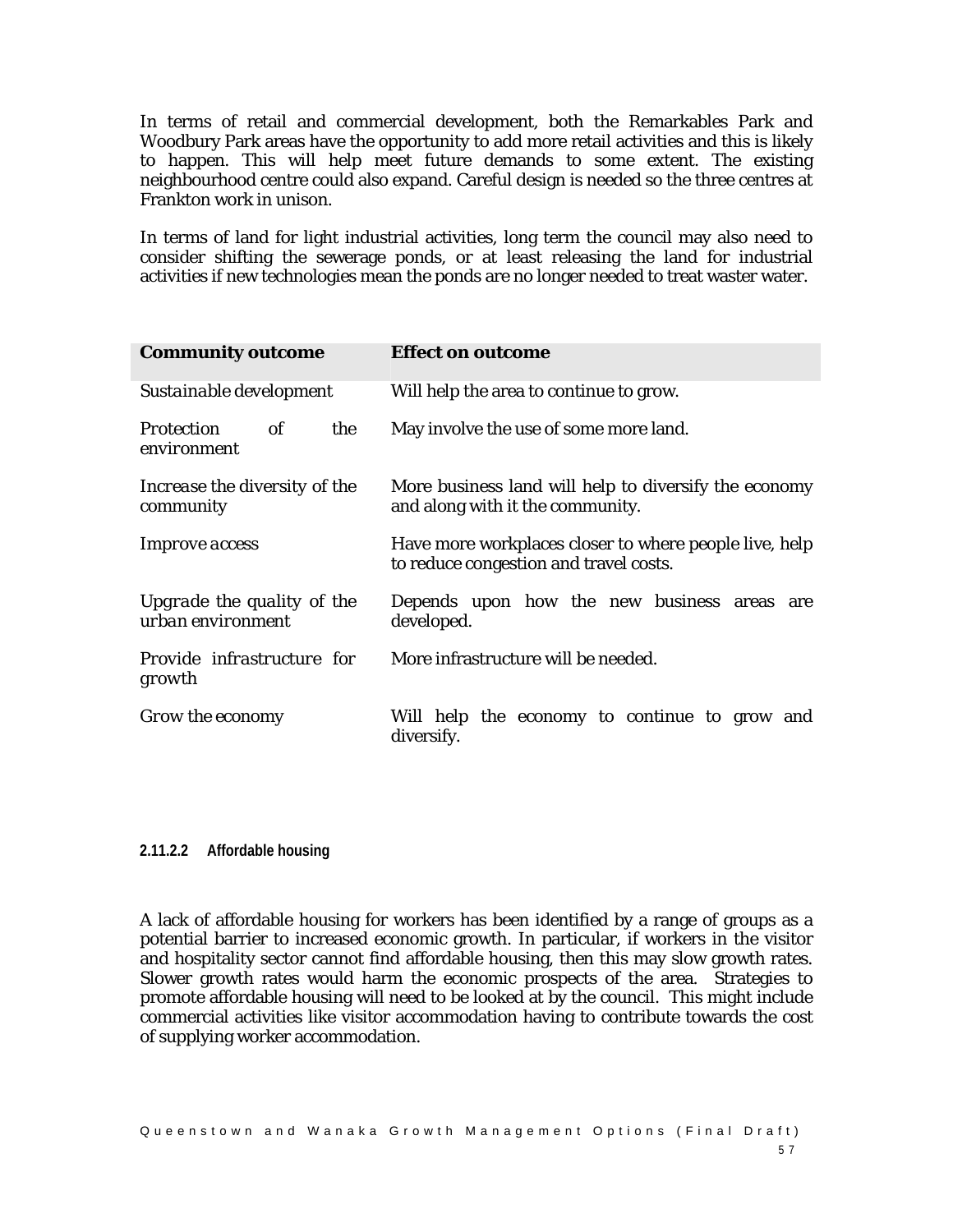| <b>Community outcome</b>                             | <b>Effect on outcome</b>                                                                                                          |  |  |  |  |
|------------------------------------------------------|-----------------------------------------------------------------------------------------------------------------------------------|--|--|--|--|
| Sustainable development                              | Supports more compact forms of growth that use less<br>resources.                                                                 |  |  |  |  |
| the<br><b>Protection</b><br>$\it{of}$<br>environment | Good quality affordable housing can assist with more<br>compact forms of urban development, reducing the<br>need for urban sprawl |  |  |  |  |
| Increase the diversity of the<br>community           | Affordable housing helps retain diversity in the<br>community.                                                                    |  |  |  |  |
| <i>Improve access</i>                                | Affordable housing can be located close to services and<br>transport routes.                                                      |  |  |  |  |
| Upgrade the quality of the<br>urban environment      | Publicly funded housing can help demonstrate good<br>urban design.                                                                |  |  |  |  |
| Provide infrastructure for<br>growth                 | Access to affordable housing is an important issue in<br>attracting workers to the area.                                          |  |  |  |  |
| Grow the economy                                     | Affordable housing will help the business sector.                                                                                 |  |  |  |  |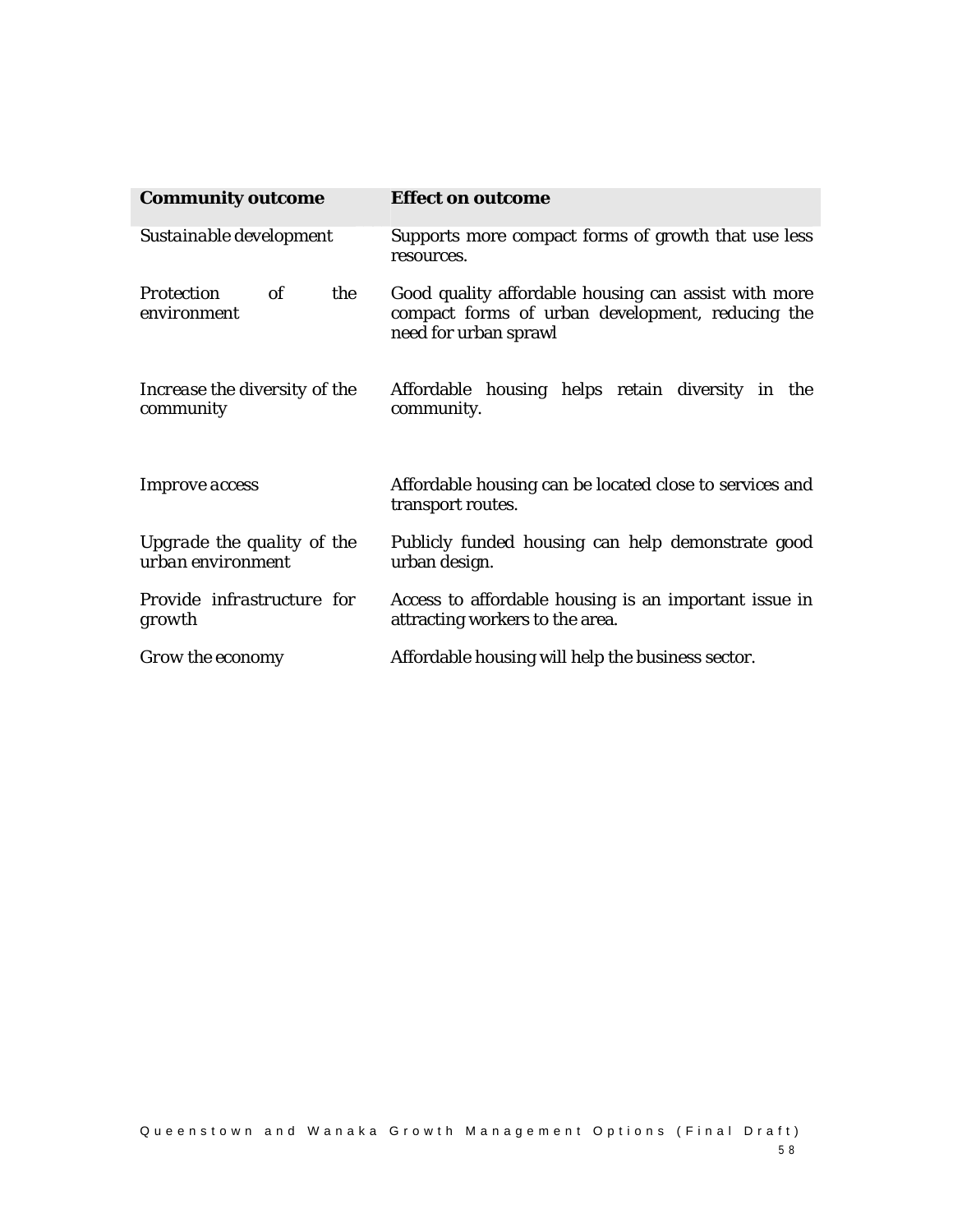#### **2.11.2.3 Consequence: Transport**

#### **Relevant community outcomes**

This issue is associated with all the community outcomes:

- 1. Managing growth in a way that is sustainable.
- 2. Respect the dominance of our magnificent mountain, lake and rural environment.
- 3. Build a strong, diverse and inclusive community for people of all ages.
- 4. Create high-quality urban environments where safe community life can flourish.
- 5. Provide infrastructure for a growing population.
- 6. Improve access to and through rural and urban areas with good roads, the green network, walkways and public transport.
- 7. Grow the strength of our economy.

Transport is the main infrastructure area that will come under pressure first as the area continues to grow. Traffic levels are growing quickly and Frankton Road will reach capacity in around 10 to 15 years' time. At this point, alternatives like buses and ferries will become more viable, but unless they are planned for they will not have the space or facilities needed at either end of the trip (for example, wharfs and associated park-andride areas).

Increased transport costs will hurt people and businesses. Households on lower incomes will not be able to get around as much, while businesses will need to invest in more trucks and vans as getting about will take longer. The tourism industry will also suffer. It will be harder for people to get into the area, while the increased congestion will make the area less pleasant.

The airport will reach capacity before 2021, unless steps are taken to expand the noise boundary. This proposes a significant issue – should the airport expand and continue to help economic growth at the expense of more housing development in the Frankton area?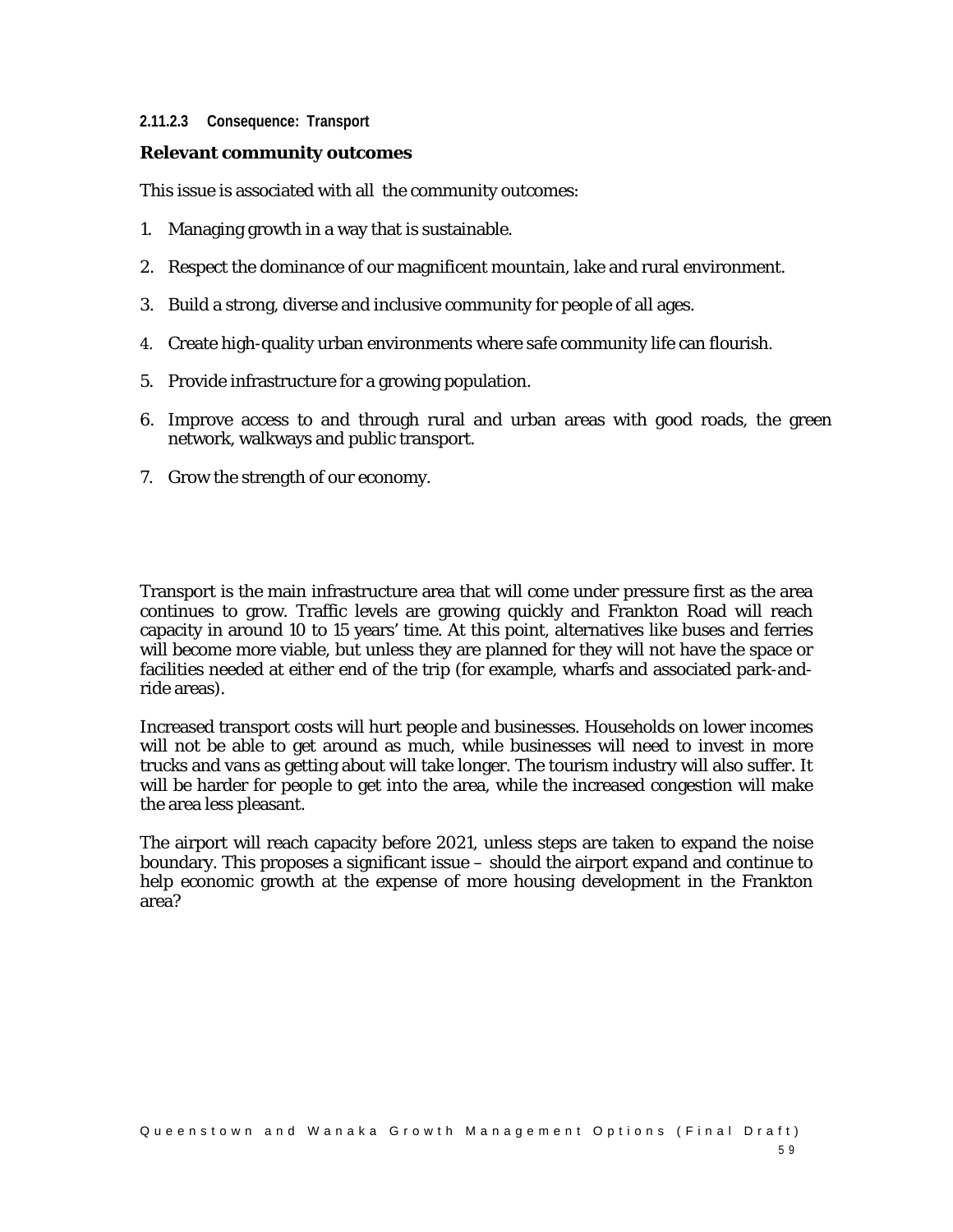#### **2.11.3 Possible strategies for transport**

#### **2.11.3.1 Do nothing**

Transport problems could be left to sort themselves out. As roads like Frankton Road get busier, people and businesses start to alter their behaviour. They may make trips earlier or later to avoid congestion spots, or they may start to relocate so they do not need to travel into congested areas. Left to themselves, many businesses and people may shift out of the CBD once it gets very busy and move to less congested places like Frankton, provided there is the land for these activities.

In the short term, doing nothing is likely to spread traffic loads, but in the long term such a strategy is likely to create more pressure for urban sprawl. As people and businesses continue to shift to find less congested places, congestion tends to catch up with them, so they try and shift further out, and so it goes on.

With regards to other transport infrastructure, a do nothing approach will not help increase bus services and see ferry services introduced. These services may become more viable in the future, but only on a few key routes (provided there is space for them) while leaving many parts of the area without any services.

For the airport, a do nothing approach will not make any difference to the time when the airport will reach capacity. Do nothing assumes that the rate of growth in visitor numbers will slow by about 25% after capacity is reached, a 3.5% growth per year rather than 4% per year, for example.

| <b>Community outcome</b>                        | <b>Effect on outcome</b>                                                                                              |  |  |  |
|-------------------------------------------------|-----------------------------------------------------------------------------------------------------------------------|--|--|--|
| Sustainable development                         | Does nothing to achieve more sustainable development.                                                                 |  |  |  |
| the<br>of<br><b>Protection</b><br>environment   | Will increase air and water pollution from the transport<br>sector.                                                   |  |  |  |
| Increase the diversity of the<br>community      | Does nothing to help increase diversity – more younger<br>and older people, a wider range of incomes, for<br>example. |  |  |  |
| <i>Improve access</i>                           | Will see access levels reduced.                                                                                       |  |  |  |
| Upgrade the quality of the<br>urban environment | The urban environment will be degraded over time.                                                                     |  |  |  |
| Provide infrastructure for<br>growth            | In the short term, may help to manage infrastructure<br>costs but in the long term, it will make costs higher.        |  |  |  |
| Grow the economy                                | Does nothing to improve the efficiency of the economy.                                                                |  |  |  |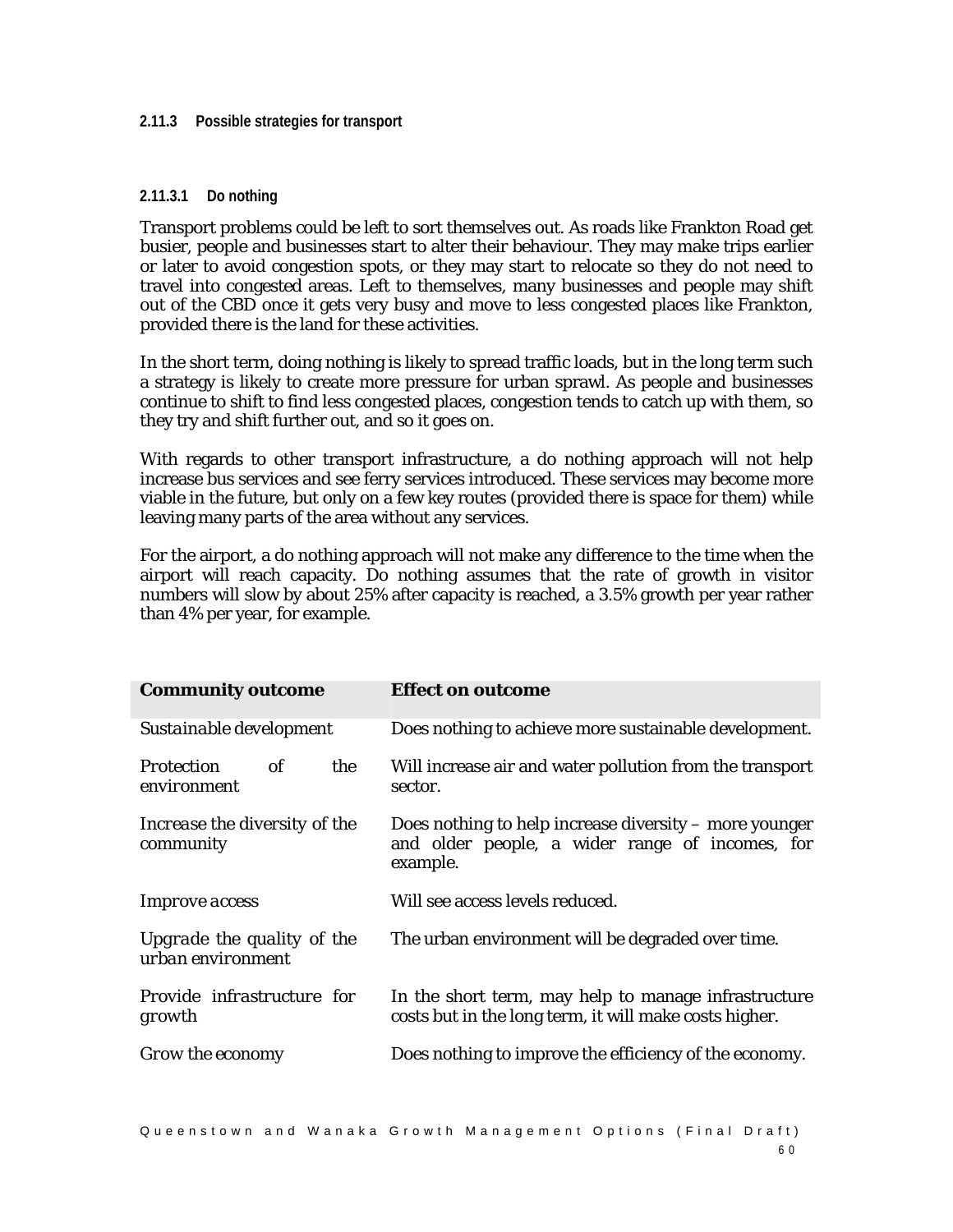#### **2.11.3.2 Slow the growth**

As discussed in relation to other consequences, slower growth in houses, businesses and visitor accommodation may help reduce the rate at which traffic levels increase. This may give the council and community more time to put in place strategies to better manage transport issues, but slowing the growth will not solve the fundamental problem. Even if economic growth rates decline, the amount of traffic on the roads is still likely to climb because people are making more trips by car. Also slowing the growth may not see the development of the critical mass of people and businesses needed to support more public transport.

One of the biggest dangers of a slow growth approach is that as problems associated with fast growth rates are less acute, there appears to be less need to take other actions to manage the effects of growth. However, these problems do not go away. Slow the growth approaches have to be part of a package of actions.

| <b>Community outcome</b>                        | <b>Effect on outcome</b>                                                                                               |  |  |
|-------------------------------------------------|------------------------------------------------------------------------------------------------------------------------|--|--|
| Sustainable development                         | Slower growth may reduce the rate of consumption of<br>resources, but over time consumption will still occur.          |  |  |
| of<br><i>Protection</i><br>the<br>environment   | Unless linked with other strategies, slower growth in<br>traffic will just slow down further pollution.                |  |  |
| Increase the diversity of the<br>community      | Unlikely to change current conditions.                                                                                 |  |  |
| <i>Improve access</i>                           | Will not fundamentally improve access.                                                                                 |  |  |
| Upgrade the quality of the<br>urban environment | Unless tied to a better urban environment, slower<br>growth will not change current trends.                            |  |  |
| Provide infrastructure for<br>growth            | May make it easier for infrastructure to keep up with<br>growth rates.                                                 |  |  |
| Grow the economy                                | Slower growth is likely to involve slowing the growth of<br>the tourist market and this may harm the wider<br>economy. |  |  |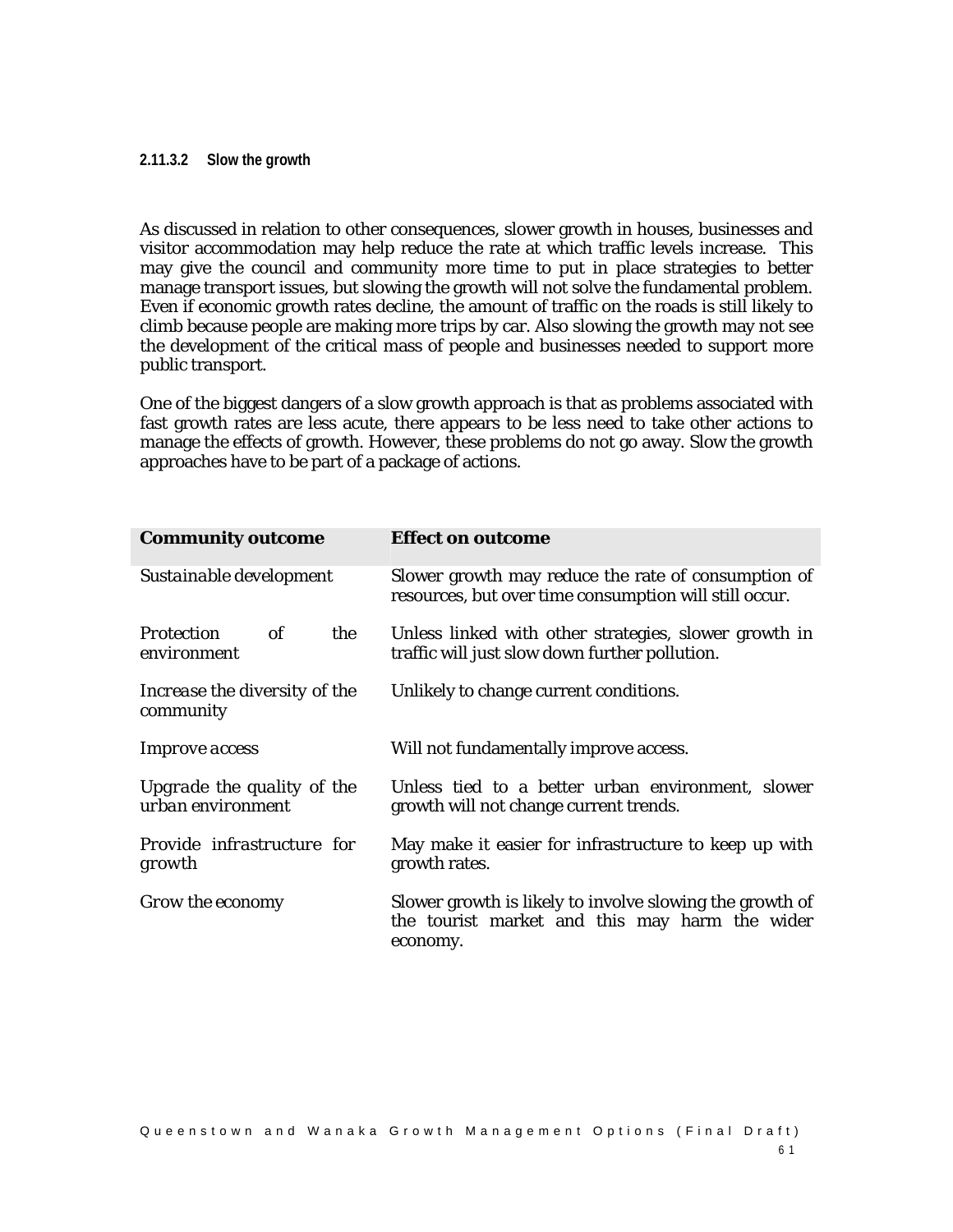#### **2.11.3.3 Better road traffic management**

Better management of traffic will help deal with some aspects of congestion. Reducing speeds along Frankton Road and putting traffic lights in the CBD will help. More lanes could be added to key intersections to keep traffic moving. Such approaches are the common response to traffic congestion, but they do not solve the underlying problems. Instead they tend to fuel growth in traffic levels. Over time, trying to keep traffic flowing freely can also mean more and more road space gets devoted to traffic, and less is provided for pedestrians and other modes. This reduces the quality of the urban environment. It also means that it is harder to promote public transport in the long term. Buses initially benefit from the freer flowing traffic, but once congestion levels rise again, there is no space for dedicated right-of-ways for buses such as bus lanes.

In the case of Queenstown, which only has one route between the Queenstown CBD and the Frankton area, better traffic management is not a long-term solution.

| <b>Community outcome</b>                        | <b>Effect on outcome</b>                                                                                                         |  |  |  |  |
|-------------------------------------------------|----------------------------------------------------------------------------------------------------------------------------------|--|--|--|--|
| Sustainable development                         | Will make more efficient use of existing assets, meaning<br>additional growth is more sustainable.                               |  |  |  |  |
| Protection<br>of<br>the<br>environment          | Will not necessarily lead to a better natural<br>environment.                                                                    |  |  |  |  |
| Increase the diversity of the<br>community      | Will help maintain current trends.                                                                                               |  |  |  |  |
| <i>Improve access</i>                           | More efficient use of existing roads will help retain<br>current levels of access.                                               |  |  |  |  |
| Upgrade the quality of the<br>urban environment | If well designed, better roads can add to the urban<br>environment.                                                              |  |  |  |  |
| Provide infrastructure for<br>growth            | Will require new and better infrastructure $-$ traffic<br>calming, traffic lights, revamped intersections and<br>other measures. |  |  |  |  |
| Grow the economy                                | Will help the economy to continue to grow by making<br>the current system more efficient.                                        |  |  |  |  |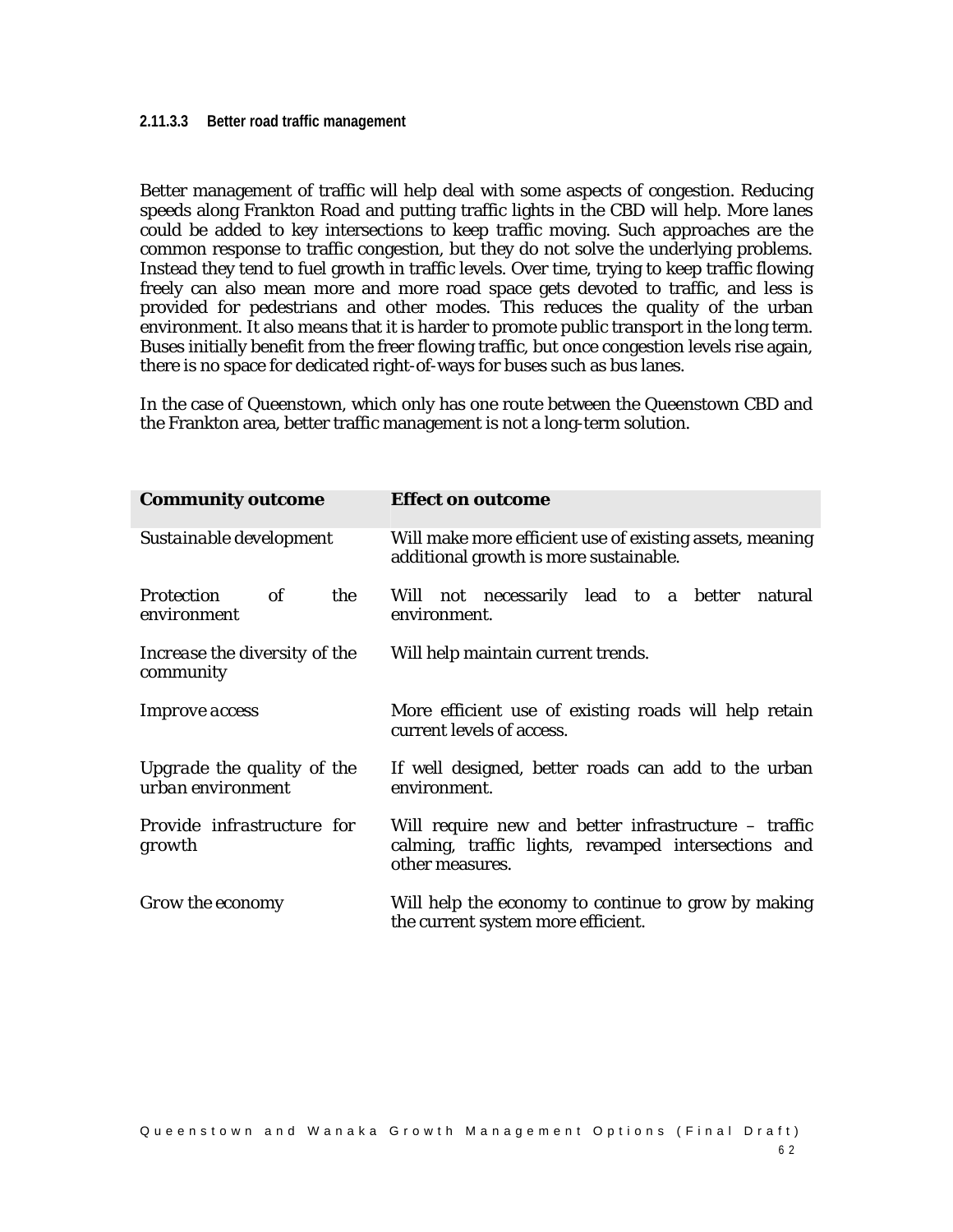#### **2.11.3.4 Creation of alternative routes**

These actions would involve developing alternatives to Frankton Road, such as a high road over the Queenstown Hill and greater use of the Arthur's Point route. To a certain extent as Frankton Road gets busier, people will start to use alternative routes. However the capacity of the Arthur's Point road is itself an issue, while there would be substantial costs involved in developing a new roading route, along with considerable environmental costs as well.

The creation of additional roading capacity, will overtime compound current problems. More roading capacity is likely to see traffic levels build, rather than be restrained, while land uses will tend to sprawl further out due to the increased accessibility. Traffic problems in the CBD are likely to get worse.

| <b>Community outcome</b>                             | <b>Effect on outcome</b>                                                                                                                             |  |  |  |
|------------------------------------------------------|------------------------------------------------------------------------------------------------------------------------------------------------------|--|--|--|
| Sustainable development                              | Will reinforce current patterns of resource use and so<br>will not see development being more sustainable in the<br>future.                          |  |  |  |
| $\it{of}$<br><b>Protection</b><br>the<br>environment | Car use will increase, and as a result, the impacts of this<br>on the environment.                                                                   |  |  |  |
| Increase the diversity of the<br>community           | Will see current trends being reinforced.                                                                                                            |  |  |  |
| <i>Improve access</i>                                | Improved access is dependent upon more roads.                                                                                                        |  |  |  |
| Upgrade the quality of the<br>urban environment      | Generally, more traffic will reduce the quality of the<br>urban environment.                                                                         |  |  |  |
| Provide infrastructure for<br>growth                 | New and better roads will be costly to build and<br>maintain.                                                                                        |  |  |  |
| Grow the economy                                     | Additional roading capacity will in the short term be<br>good for business, but in the long term the adverse<br>effects of more car use will add up. |  |  |  |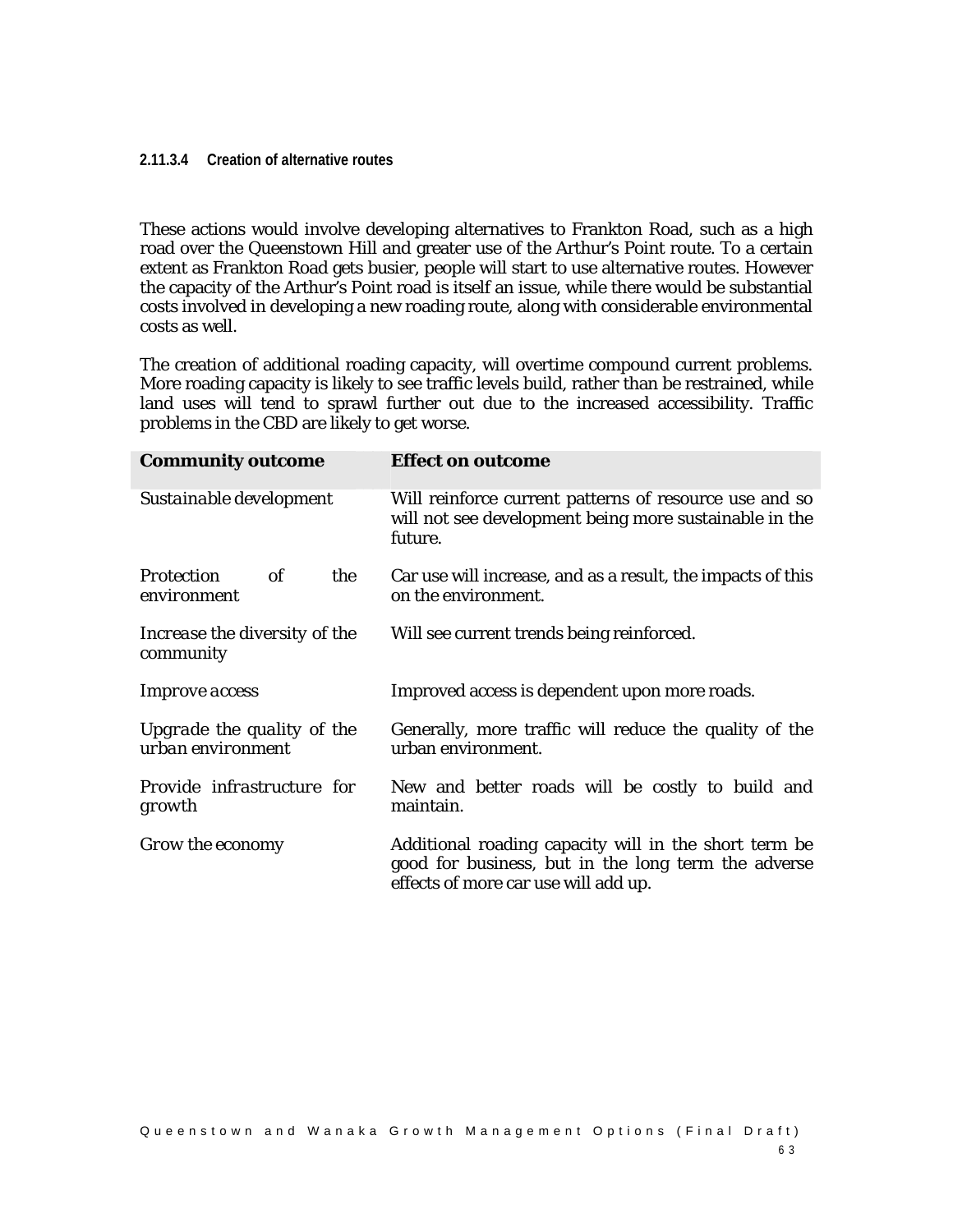#### **2.11.3.5 Economic measures like tolls and pricing of car parks in the CBD**

A toll on travel into the CBD could be put in place, like the toll that now operates in London. A toll creates an incentive for people to combine trips into the CBD, not travel at all or to use an alternative, like public transport. A toll also generates a revenue stream that can be used to fund roading improvements, or better public transport. To be acceptable, tolling needs to be combined with upgraded public transport and better facilities for walking and cycling so that people, who cannot afford to pay the toll, can still get around town. This means that spare capacity along Frankton Road would need to be reserved for passenger transport in the future. Bus lanes and bus priority measures would need to be identified and protected.

A downside of road pricing can be that, if set too high, the toll may put people off going into the Queenstown CBD and this might hurt it economically. However in the case of Queenstown the importance of the tourist market is likely to dampen this adverse consequence.

Road pricing is likely to become more common in the future, but to work, it needs to be implemented along with other measures, including better public transport, as well as giving people some choices over where they work and where they live.

| <b>Community outcome</b>                        | <b>Effect on outcome</b>                                                                                                                                            |  |  |  |  |
|-------------------------------------------------|---------------------------------------------------------------------------------------------------------------------------------------------------------------------|--|--|--|--|
| Sustainable development                         | By helping to show the real cost of transport, economic<br>measures can help people to make more informed<br>decisions about resource use.                          |  |  |  |  |
| <b>Protection</b><br>of<br>the<br>environment   | By helping to slow the growth in traffic, further air and<br>water pollution can be avoided.                                                                        |  |  |  |  |
| Increase the diversity of the<br>community      | A downside of economic measures is they will increase<br>the cost of travel, and this will harm some groups in the<br>community.                                    |  |  |  |  |
| <i>Improve access</i>                           | Economic measures need to be tied to improvements to<br>alternatives like walking, cycling and public transport if<br>levels of accessibility are to be maintained. |  |  |  |  |
| Upgrade the quality of the<br>urban environment | Less traffic congestion in the future gives more<br>opportunities to improve the quality of the public<br>environment.                                              |  |  |  |  |
| Provide infrastructure for<br>growth            | Tolls and other money raised can be used to fund<br>additional infrastructure.                                                                                      |  |  |  |  |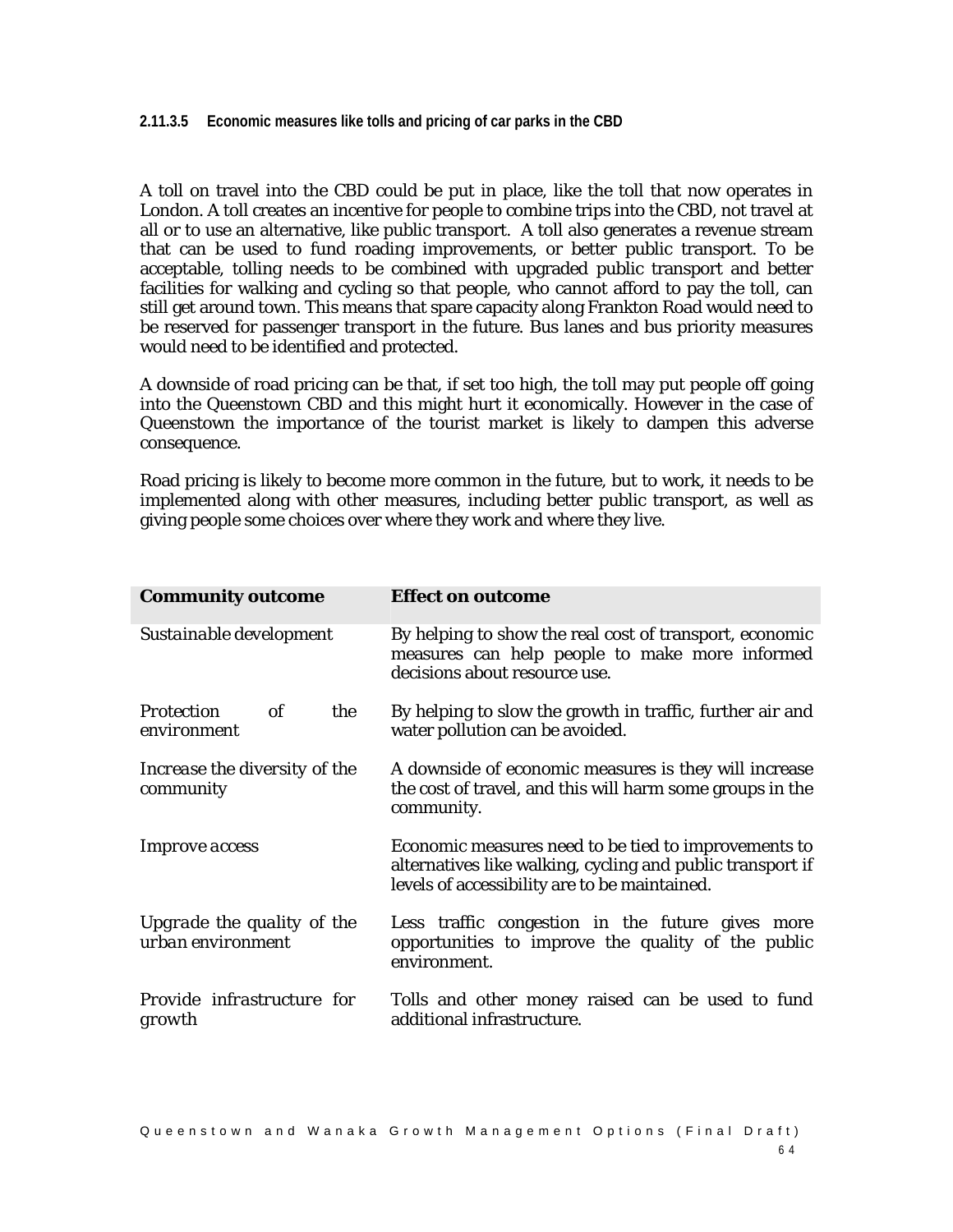**Community outcome Effect on outcome** 

*Grow the economy* Freer flowing roads are likely to help business, which is more likely to be willing to pay tolls than private individuals.

**2.11.3.6 More passenger transport services** 

Council could work with transport operators and the Otago Regional Council to extend bus services and to operate a basic ferry service between Queenstown CBD and Frankton, for example. To work well, public transport needs a big anchor, as well as relatively intensively developed catchments. In Queenstown the number of visitors obviously helps to support a much better bus service than is typical in similar sized towns. The geography of the area also helps – most development "snakes" along the lake's edge close to the main corridors. This means people are close to bus routes. These factors mean that public transport has a role to play, but to make that a bigger role a number of actions would need to be taken:

- There needs to be a greater intensity of activities along the bus routes.
- Travel times need to be improved, relative to car speeds to create an incentive to take the bus.
- Services need to be extended and better facilities provided, e.g. bus shelters, travel time information.

Achieving good passenger transport links will require investment in infrastructure (ferry terminals, bus priority measures) as well as exploring the need to subsidise services (such as more frequent services during the day and more late hour services).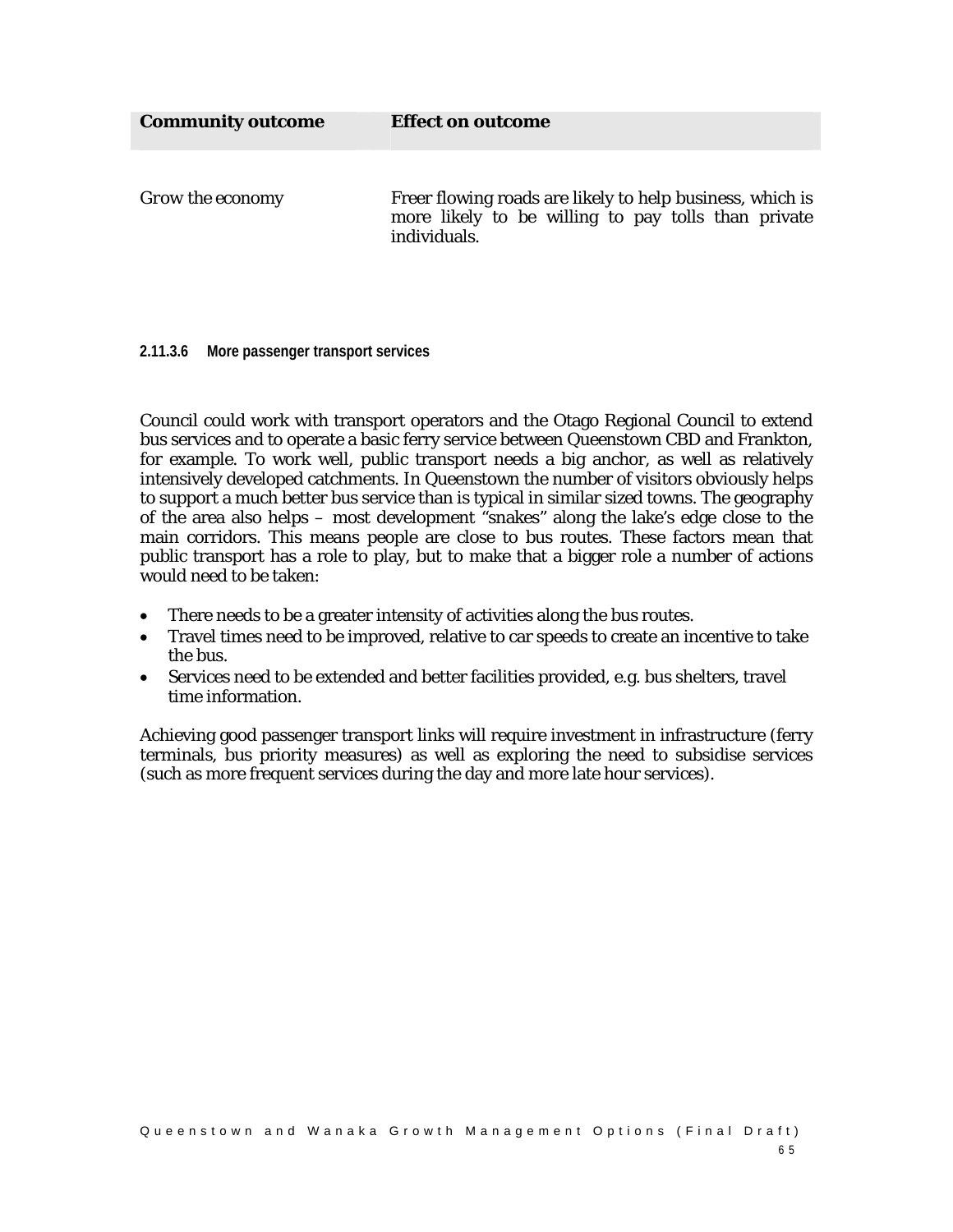| <b>Community outcome</b>                        | <b>Effect on outcome</b>                                                                                                                                                               |  |  |  |  |
|-------------------------------------------------|----------------------------------------------------------------------------------------------------------------------------------------------------------------------------------------|--|--|--|--|
| Sustainable development                         | Public transport uses less resources than private<br>transport, supports more compact forms of growth and<br>will enable the area to continue to grow without adding<br>to congestion. |  |  |  |  |
| of<br>the<br><b>Protection</b><br>environment   | More use of public transport will help to reduce the<br>adverse effects of air and water pollution generated<br>from cars.                                                             |  |  |  |  |
| Increase the diversity of the<br>community      | Improved transport choices will attract a wider range<br>of people to the area, such as more retired people.                                                                           |  |  |  |  |
| <i>Improve access</i>                           | Will help to improve accessibility for youth, elderly and<br>people without access to a car.                                                                                           |  |  |  |  |
| Upgrade the quality of the<br>urban environment | Will help to reduce the adverse effects of traffic<br>congestion.                                                                                                                      |  |  |  |  |
| Provide infrastructure for<br>growth            | Will help to avoid costly road building.                                                                                                                                               |  |  |  |  |
| Grow the economy                                | Will help with economic growth, provided that it is not<br>too costly to run.                                                                                                          |  |  |  |  |

**2.11.3.7 Integration of land use and transport planning** 

A balance between jobs and homes can help to spread traffic loads, as well as make it easier to walk to work. If the Frankton area is seen as a second CBD, with a mix of industry and intensive residential activities, along with selective intensification in other areas, such as around Jardine Park in Kelvin Heights, then this would create a better balance between jobs and homes in the area. Under the "business-as-usual" scenario the Queenstown CBD grows the most. More people will have to drive into the CBD. If, however, more jobs were located at Frankton, then there would be less pressure on Frankton Road. If there were also more homes in close proximity to Frankton then more people could also walk to work places in the area, just as they currently do in the Queenstown Bay area. More intensive development in Frankton would also support better public transport services to this area, as well as services between Frankton and the CBD.

The location of schools and community facilities is also important, and so considering further education facilities at Frankton will also be important. A further aspect to consider is that intensive land uses, such as shopping centres, commercial areas, higher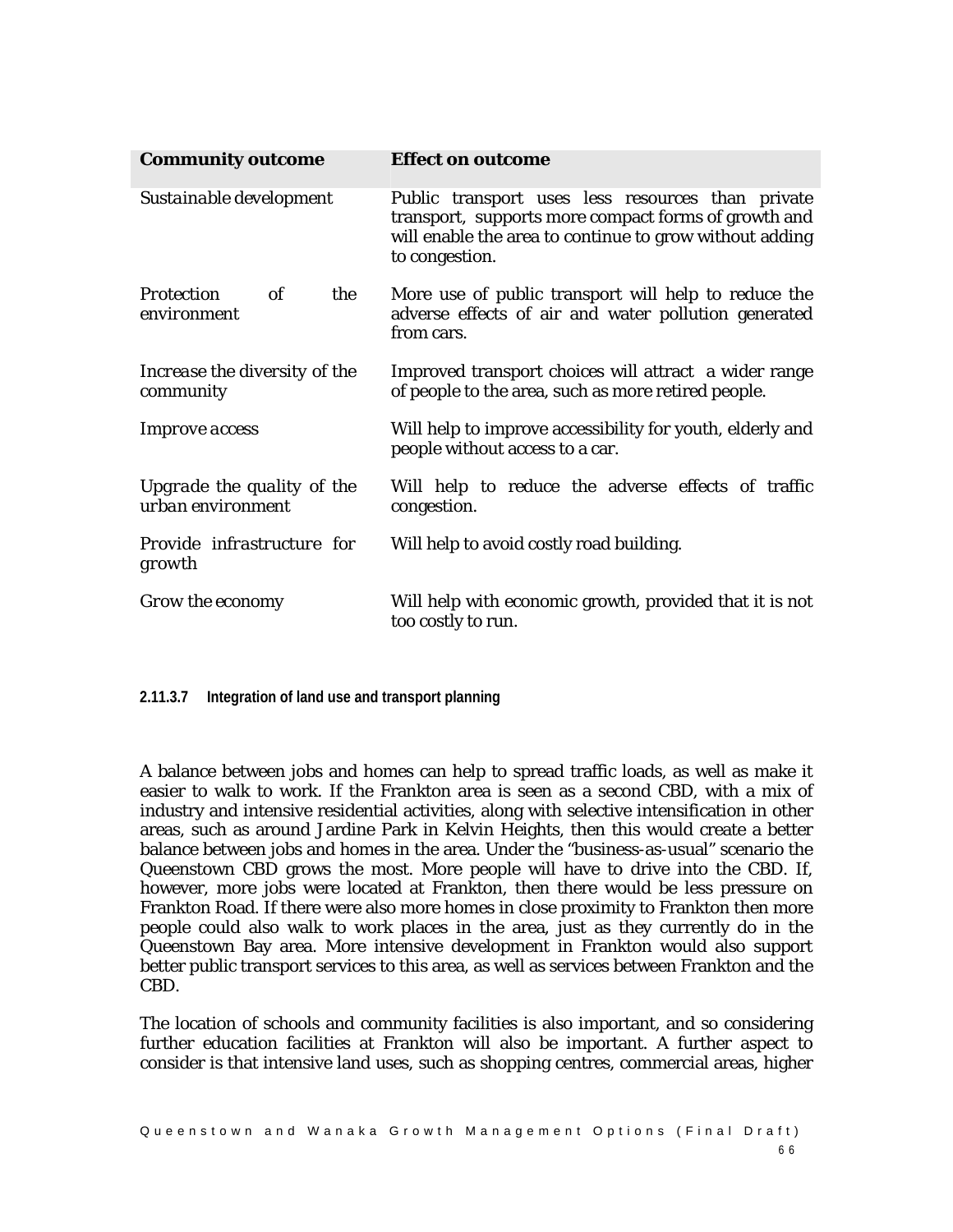density housing and important community activities, should be located in areas that can be served by public transport and cars as well as by foot and bike.

| <b>Community outcome</b>                        | <b>Effect on outcome</b>                                                                         |  |  |  |  |
|-------------------------------------------------|--------------------------------------------------------------------------------------------------|--|--|--|--|
| Sustainable development                         | Will help to make more efficient use of existing<br>resources.                                   |  |  |  |  |
| of<br>the<br><i>Protection</i><br>environment   | A reduction in the rate of vehicle use will help to reduce<br>pollution associated with car use. |  |  |  |  |
| Increase the diversity of the<br>community      | People without access to a car will benefit.                                                     |  |  |  |  |
| <i>Improve access</i>                           | Will help to support more walking and cycling and<br>better public transport.                    |  |  |  |  |
| Upgrade the quality of the<br>urban environment | Investment in better facilities for walkers, cyclists and                                        |  |  |  |  |
|                                                 | public transport will be needed.                                                                 |  |  |  |  |
| Provide infrastructure for<br>growth            | Will help to manage transport demands in the longer<br>term.                                     |  |  |  |  |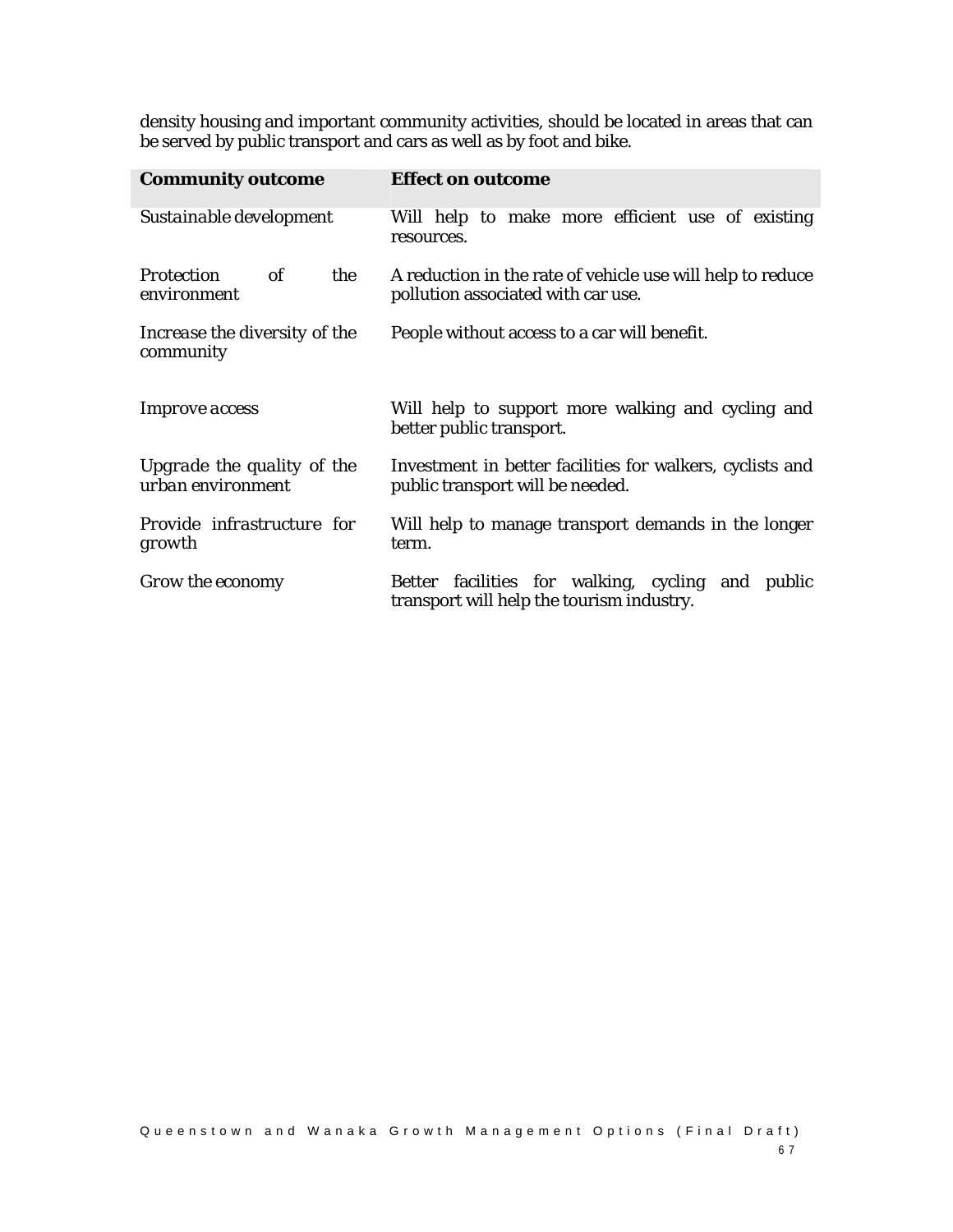# **3 WANAKA**

The Wanaka study area covers the land within the long-term urban growth boundary established by the Wanaka 2020 workshop. This is the land within the Clutha and Cardona rivers.





## **3.1 COMMUNITY OUTCOMES**

The community outcomes for Wanaka are listed in the following box. They have been derived from the Wanaka 2020 workshops.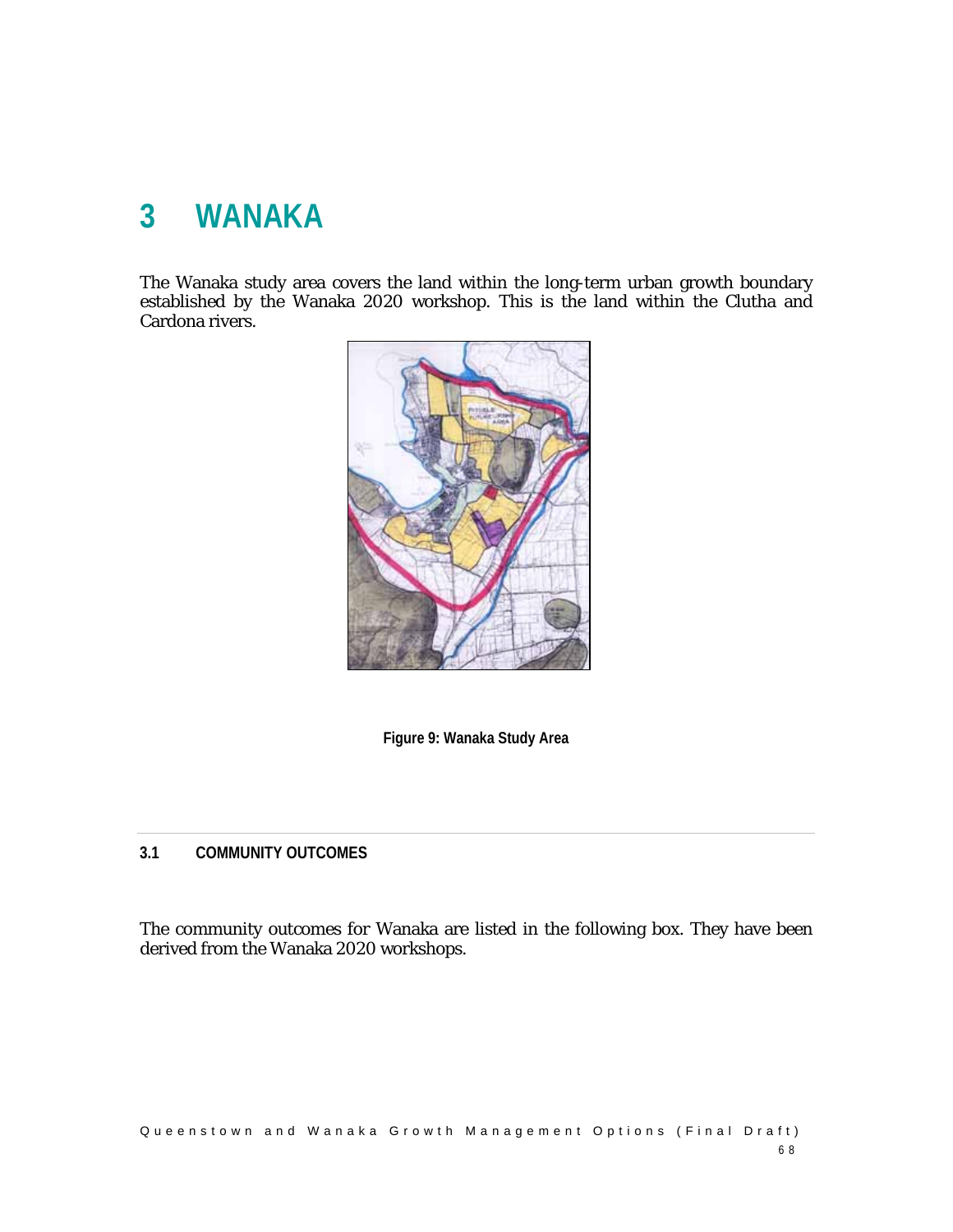# *Managing urban growth in a way that protects the landscape and environment*

- The long-term urban boundary for Wanaka is Lake Wanaka, and the Clutha and Cardrona rivers.
- Create an interim urban boundary within the long-term boundary and stage development within this boundary.
- Increase the density of the town rather than sprawl outward beyond the growth boundary into rural areas.
- Maintain and enhance access to the natural recreational amenities, the lake, open spaces and rivers**.**

# *A vital town centre servicing the daily needs of Wanaka*

- Expand the town centre inland slightly, improve connectivity to the lakefront, introduce character guidelines and allow appropriate intensification of the town centre.
- Develop a new commercial centre on the state highway for bulk retail and other activities that would potentially conflict with the character of the existing centre.

# *A connected settlement that is easy to get around by foot and cycle*

- A connected road network should be planned and protected ahead of development.
- Develop a network of walkways and cycleways plan long term and acquire as development occurs.

# *Grow the strength of our economy*

- Keep tourism low key no monolithic hotels, sensitive rural resorts are acceptable.
- Expand the existing area at Ballantyne Road for industrial development.
- Encourage home-based businesses.

# *Provide infrastructure for a growing population*

- Aim for sustainable systems for water, wastewater and stormwater management, thereby preserving the water quality of the lake.
- Remove the constraints to growth caused by the location and method of treatment of the sewage plant.
- Ensure growth does not result in increased traffic congestion.
- Co-location of high school, a new middle school and centralised playing fields.
- Need to plan for a hospital in the long term.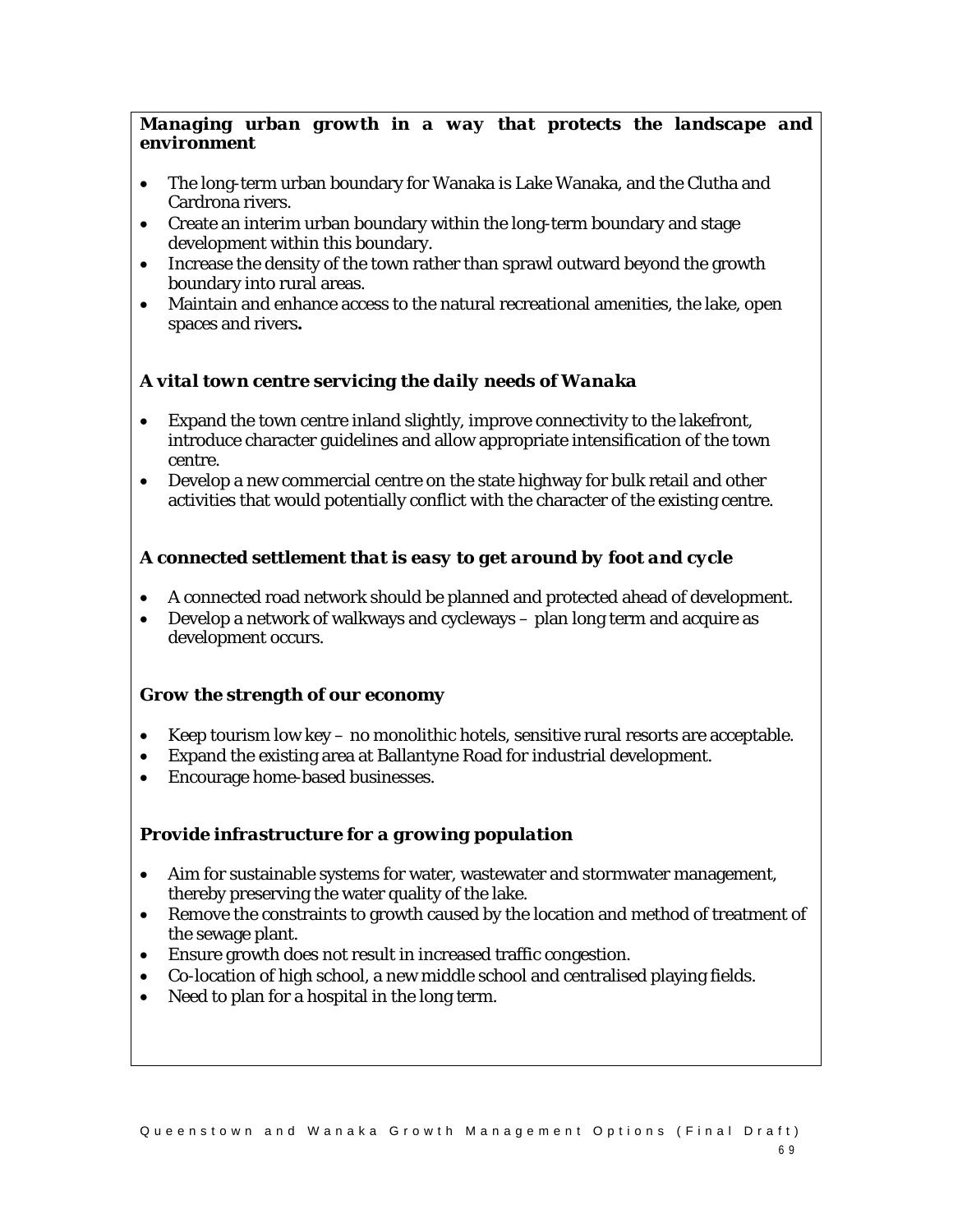# *Protect Rural Character*

- Retain the working rural landscape as part of Wanaka's character.
- Ensure a clear distinction between town and rural areas.

# **3.2 WANAKA - CURRENT STATE AND EXPECTED GROWTH PRESSURES**

# In 2001:

- There were 3,300 permanent residents in Wanaka, living in 1,400 dwellings. In addition to these occupied dwellings, there were also around 1,100 dwellings that were not occupied on a permanent basis.
- There were 1,700 full time equivalent jobs in the area (full time and part time added together). Most people were employed in the service and construction sector.
- On an average day there were likely to be around 2,700 visitors in town. Most of these visitors stay with families and friends. The area has only a modest sized commercial accommodation sector.

As with Queenstown, during busy periods (summer and winter) these numbers would grow significantly. If every dwelling had an average of three people in it, plus tourist numbers were up to 4,500 per day, then there could be up to 12,000 people in the settlement on a peak day.

Over the five years between 1996 and 2001, in Wanaka:

- Employment (full time equivalents or 'ftes') grew by 15% per year
- Visitor numbers have grew by 7.32% per year.
- The usually resident (permanent) population grew by 5.6% per year.

In contrast to Queenstown (where growth is clearly being driven by growth in the tourism market), Wanaka's growth seems to be driven more off the back of a residential boom. People are being attracted into the area because of the environment. Many of them, it would seem, for lifestyle reasons, as a location for a holiday home, or as a longterm retirement option. This growth is in turn creating work in the construction and service sector, thereby sustaining further inward migration. It would appear that tourist numbers are partly related to the growth in the service base – as more local services are provided, then more tourists are attracted to the area.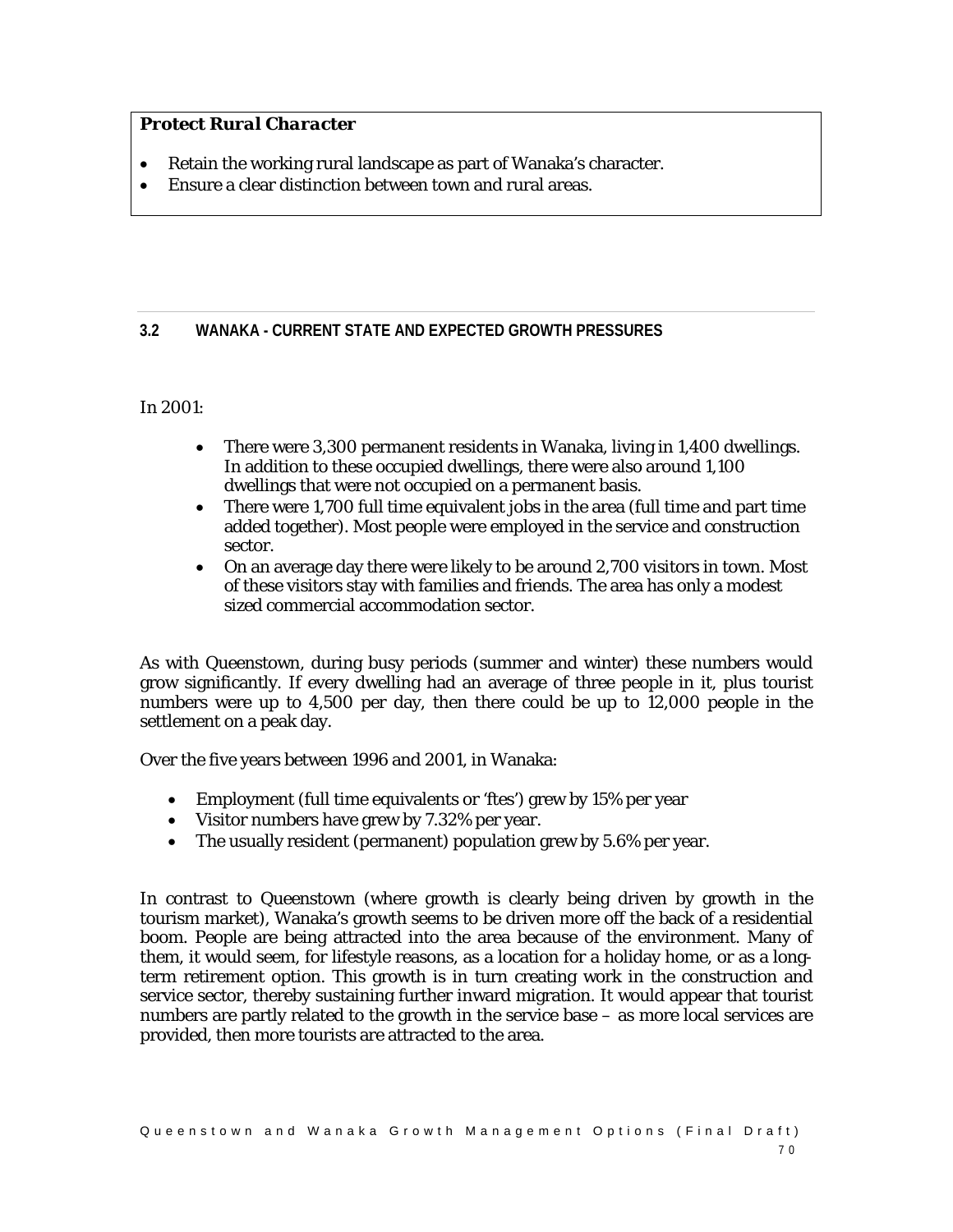The question is whether, without a growth in the base economy (such as that associated with tourism), such high growth rates in the resident population continue? With better transport links (including expanded airline services) and a larger accommodation sector, it is likely tourism will develop its own critical mass, and as a result develop its own growth path. It is also likely that as Queenstown grows, Wanaka's attractiveness as an alternative mountain and lake-side destination will also develop. Between 1997 and 2002 Wanaka's share of the commercial accommodation market for the wider Central Otago region has grown from 9% to 11%. There is also a large number of self employed moving to the area for lifestyle reasons, and this trend will also fuel growth.

#### **3.2.1 Growth Projections and Demands**

Statistics New Zealand's high growth projection for the Wanaka area unit (which covers the township and the surrounding area) assumes an annual average growth rate of 5% per year. The Wanaka 2020 workshop assumed a growth rate of 4% per year. For the purposes of this report, the annual growth rates are assumed to fall from 7% per year to 3% per year by 2021. Figure 11 shows the possible trend in terms of resident population (and visitors and workers).



**Figure 10: Projected growth** 

Under these assumptions, the resident population will reach 9,600 people by 2021.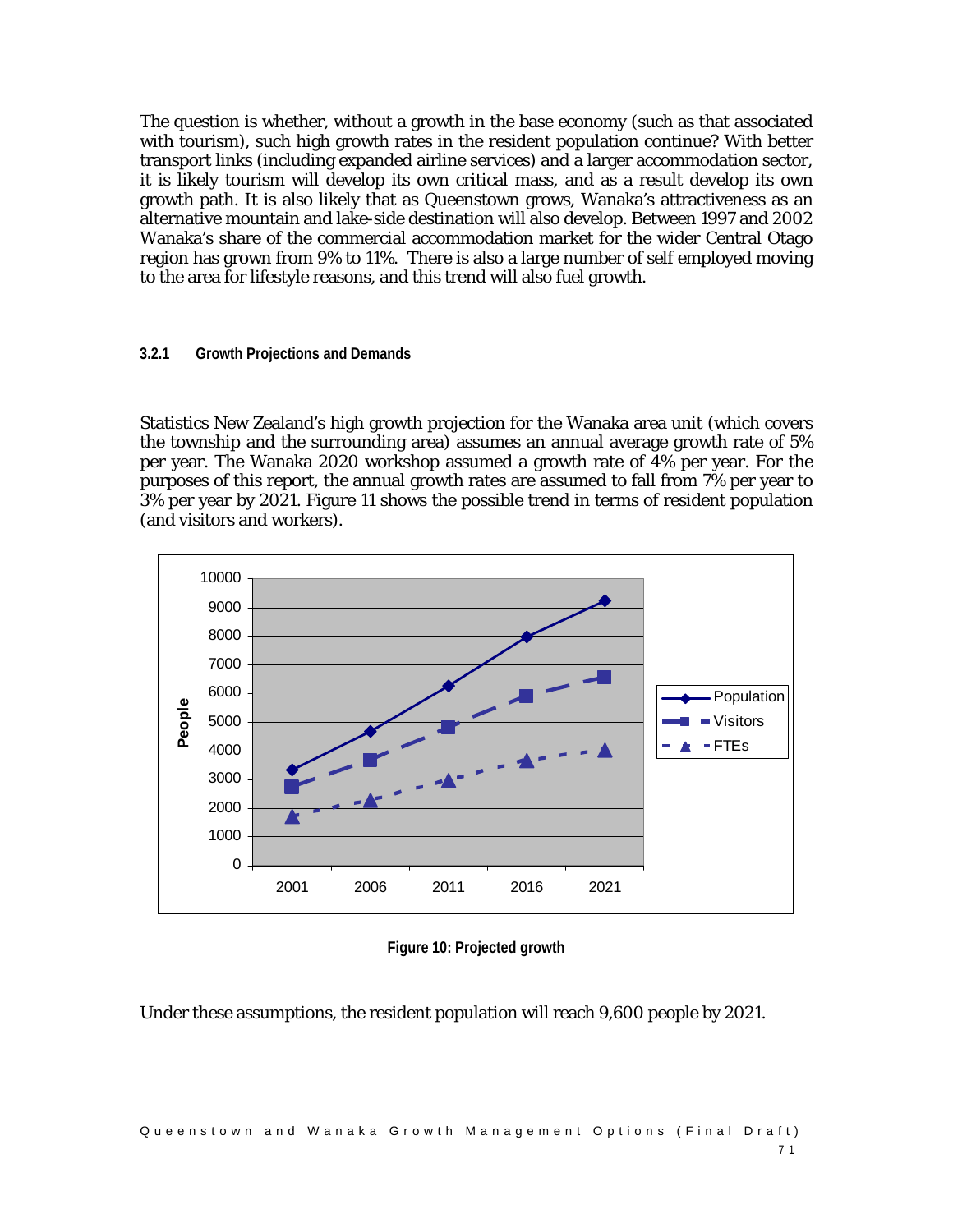|                              | 2001  | 2006  | 2011  | 2016  | 2021  |
|------------------------------|-------|-------|-------|-------|-------|
| Resident<br>population       | 3,450 | 4,839 | 6,475 | 8,264 | 9,581 |
| Visitors<br>(average<br>day) | 2,720 | 3,774 | 4,963 | 6,142 | 6,816 |
| Jobs ftes                    | 1,710 | 2,359 | 3,085 | 3,797 | 4,191 |

By 2021, on a peak day there could be up to 25,000 people in town (including local population and visitors).



**Table 9: Total number of people** 

In terms of the age structure of the future population, current trends indicate a growth in the 40 to 60 year age band, as well as some growth in the under 20 age band. It is expected that this trend will continue.

Table 9 sets out how the future number of dwellings was estimated for this study. The total number of dwellings allows for occupied and unoccupied homes. As a proportion of the total, the number of unoccupied dwellings is likely to drop over time.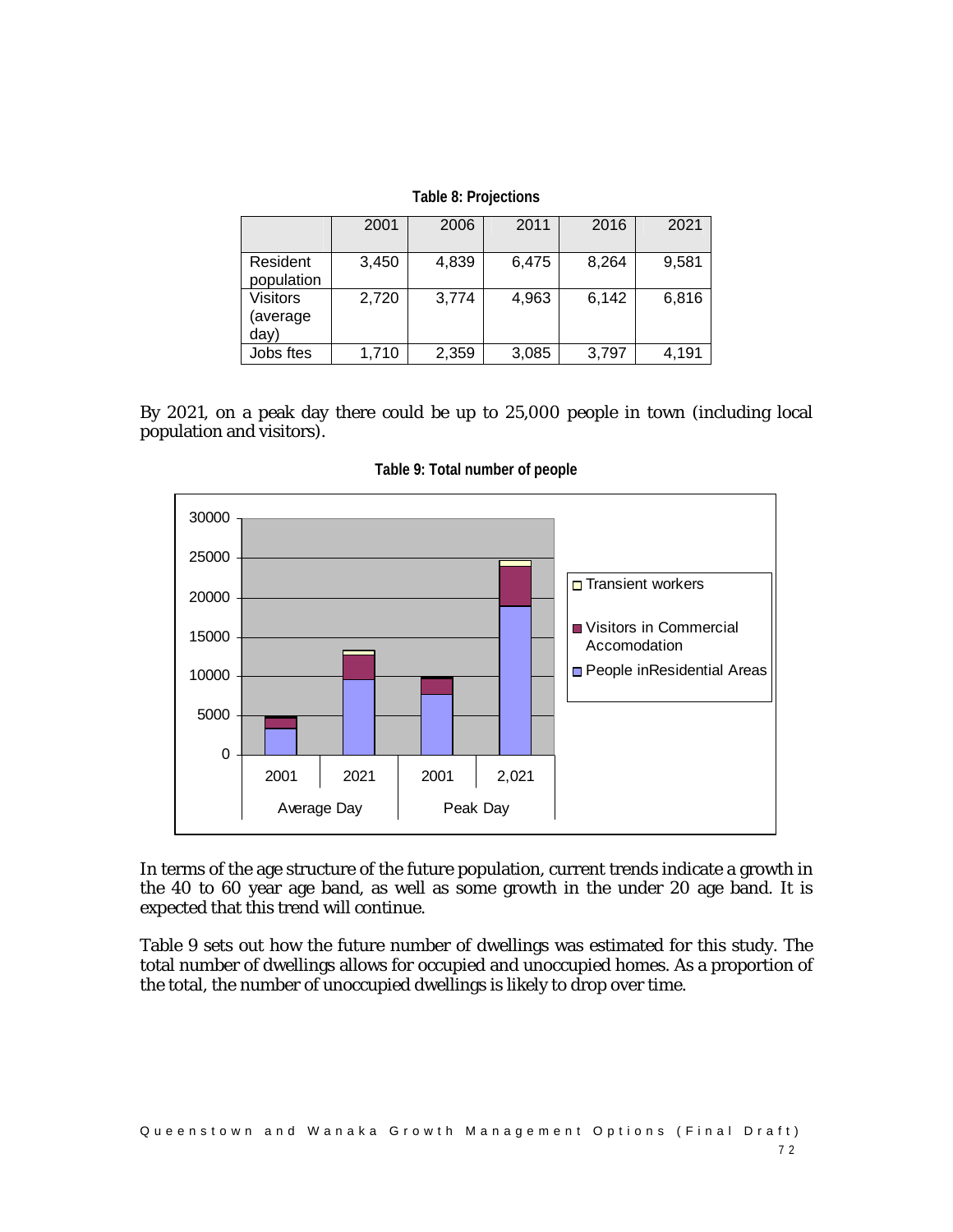|                                              | 2001 | 2016 | 2011 | 2016 | 2021 |
|----------------------------------------------|------|------|------|------|------|
| <b>Resident</b><br>population                | 3450 | 4839 | 6475 | 8264 | 9581 |
| People<br>per<br>occupied dwelling           | 2.39 | 2.35 | 2.40 | 2.40 | 2.35 |
| Occupied dwellings                           | 1446 | 2059 | 2698 | 3444 | 4077 |
| Ratio occupied to<br>unoccupied<br>dwellings | 0.77 | 0.7  | 0.65 | 0.6  | 0.55 |
| Unoccupied<br>dwellings                      | 1119 | 1441 | 1754 | 2066 | 2242 |
| <b>Total dwellings</b>                       | 2565 | 3500 | 4452 | 5510 | 6319 |

There is demand for a further 3,700 dwellings between 2001 and 2021. Currently the council estimates that there is capacity for another 4,100 dwellings under current land use zonings. 670 of these units are in rural-residential areas. An allowance needs to be made for rentable apartments and other forms of accommodation used for visitor accommodation in the higher density zone. There is likely that this demand will reduce the capacity available to around 3, 300 dwellings.

#### **3.2.2 Employment and Business**

Employment growth is expected to continue, but not as fast as that of recent times. By 2021 there could be over 4,000 full time equivalent jobs in the area. Currently, about 30% of jobs are located in industrial areas, with another third in residential areas. The balance are located in the town centre. The projected growth of employment will generate demand for another 25 to 30 ha of land for light industrial and service jobs, as current industrial land is almost fully occupied. About another 30,000 to 40,000 sqm of commercial floorspace will also need to be added. This equals an area of about 7 ha of land for commercial activities. Again most of this will need to be outside the current centre as it is largely fully developed now.

In terms of visitor accommodation, the majority of visitors are domestic visitors staying with friends and family. It is likely that the number of people who will need to stay in commercial accommodation will increase in the future. There may be demand for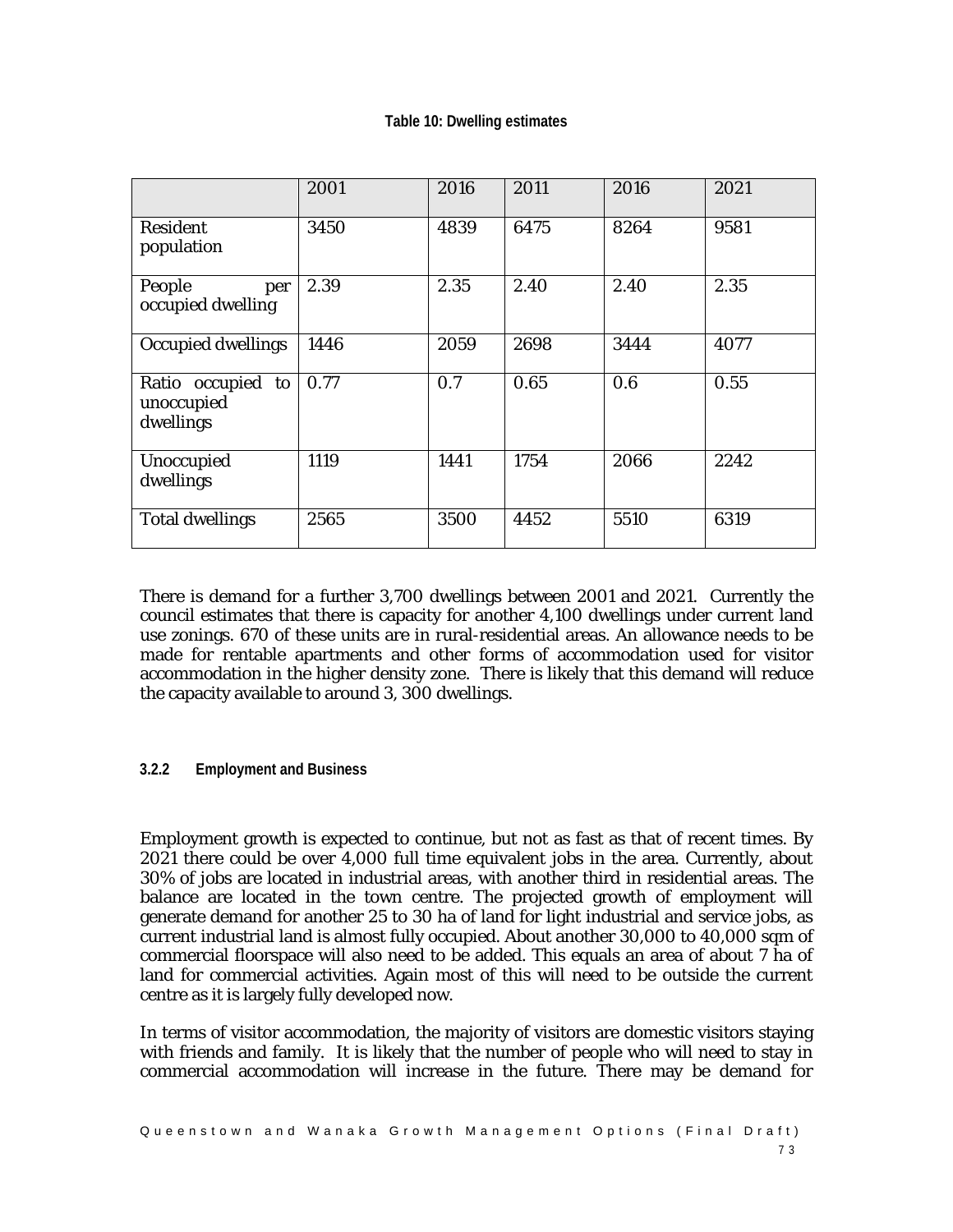another 2,000 visitor beds between 2001 and 2021. This could translate into a demand for about 800 visitor units if all of these beds are provided as part of rentable apartment developments. It is assumed that the will be demand for around 500 visitor units in the form of apartment type development, with the balance being in more traditional forms of development.

#### **3.2.3 Reserves and community facilities**

Overall, the Wanaka area currently has around 80 hectares of open space per 1,000 usually resident population (this only counts council reserves – if DoC reserves were added, this figure would be much higher). Whilst these figures look healthy, they are boosted greatly by the golf course, which has restricted access and a single recreational use. The table below outlines the current level of service (hectares per thousand people) in the Wanaka area, as well as the future level of service in 2021 if no new land is acquired, broken down by different reserve types.

| <b>Reserve Type</b>              | Ha/1000 2001 | Ha/1000 2021 |
|----------------------------------|--------------|--------------|
| <b>District reserves</b>         | 0.9          | 0.4          |
| Local and neighbourhood reserves | 5.7          | 1.8          |
| Open space passive reserves      | 48.3         | 20.4         |
| Sports ground mixed use          | 3.3          | 1.4          |
| Other                            | 20.0         | 8.5          |

**Table 11: Open spaces - Wanaka** 

"Open space passive" reserves typically consist of large reserves that provide for informal leisure experiences, such as walking around the lake edge (e.g. Eely Point foreshore reserve). There is not expected to be a great need to acquire additional land in this category, other than lakeside and riverside reserves acquired through the subdivision process.

Sports reserves provide land for sportsfields and other formal sporting uses such as tennis and netball courts. The traditional New Zealand standard for the provision of these reserves is 1.8 hectares per 1,000 population. The table above shows that the Wanaka area will drop below this standard by 2021 if no additional land is acquired. District and local and neighbourhood reserves will also need to expand.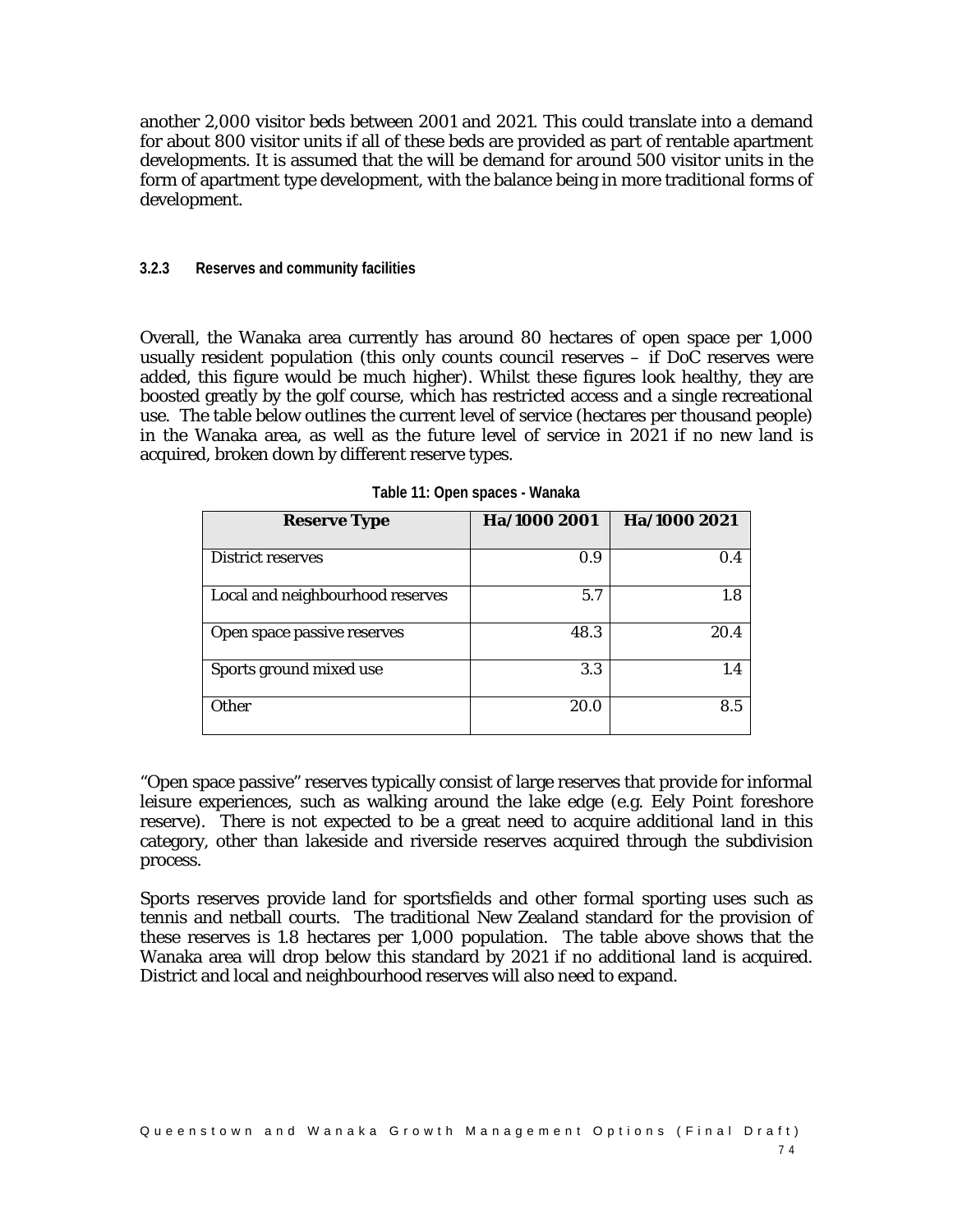**3.2.4 Libraries and other community facilities** 

The new library in Wanaka (around  $580m<sup>2</sup>$  floor area) is expected to meet the needs of the community for the next 10 years or so. The Library and Information Association of New Zealand Aotearoa (LIANZA) publishes the Standards for New Zealand Public Libraries (1995). These standards recommend a level of service of  $70m^2$  of library space per 1,000 population. The current level of service in Wanaka is around 265m2 per 1,000 resident population, but the needs of visitors should also be taken into account. Combining permanent residents and visitors, by 2011 there is likely to be a need to expand the facility, and the design of the building allows for this.

The Lake Wanaka Centre is relatively new and expected to cope with demands over the next twenty years. The Arts centre is old and well used. It is likely that this will need to be rebuilt and doubled in size in 5 to 10 years' time.

A new primary school is likely to be developed soon, either as a stand-alone school or possibly as a middle school.

The existing indoor swimming pool is expected to cope with growth pressures, and with a larger population it may be able to support additional leisure facilities at some time (such as a gym and indoor area). An indoor playing court is currently available at the high school and an additional indoor court may also be needed in the medium term to cope with growing demand.

## **3.2.5 Wanaka under a 'business-as-usual' future**

**3.2.5.1 Population and residential housing** 

## 2001-2011

- Housing growth will continue through expansion of the residential areas to the west and south of the town centre and the development of the Peninsula Bay area.
- Some development will occur around Albert Town to accommodate affordable housing, but most of it is in the form of larger lots.
- Rural residential development continues to occur on the fringes of the settlement, in accordance with current zonings.

2011-2021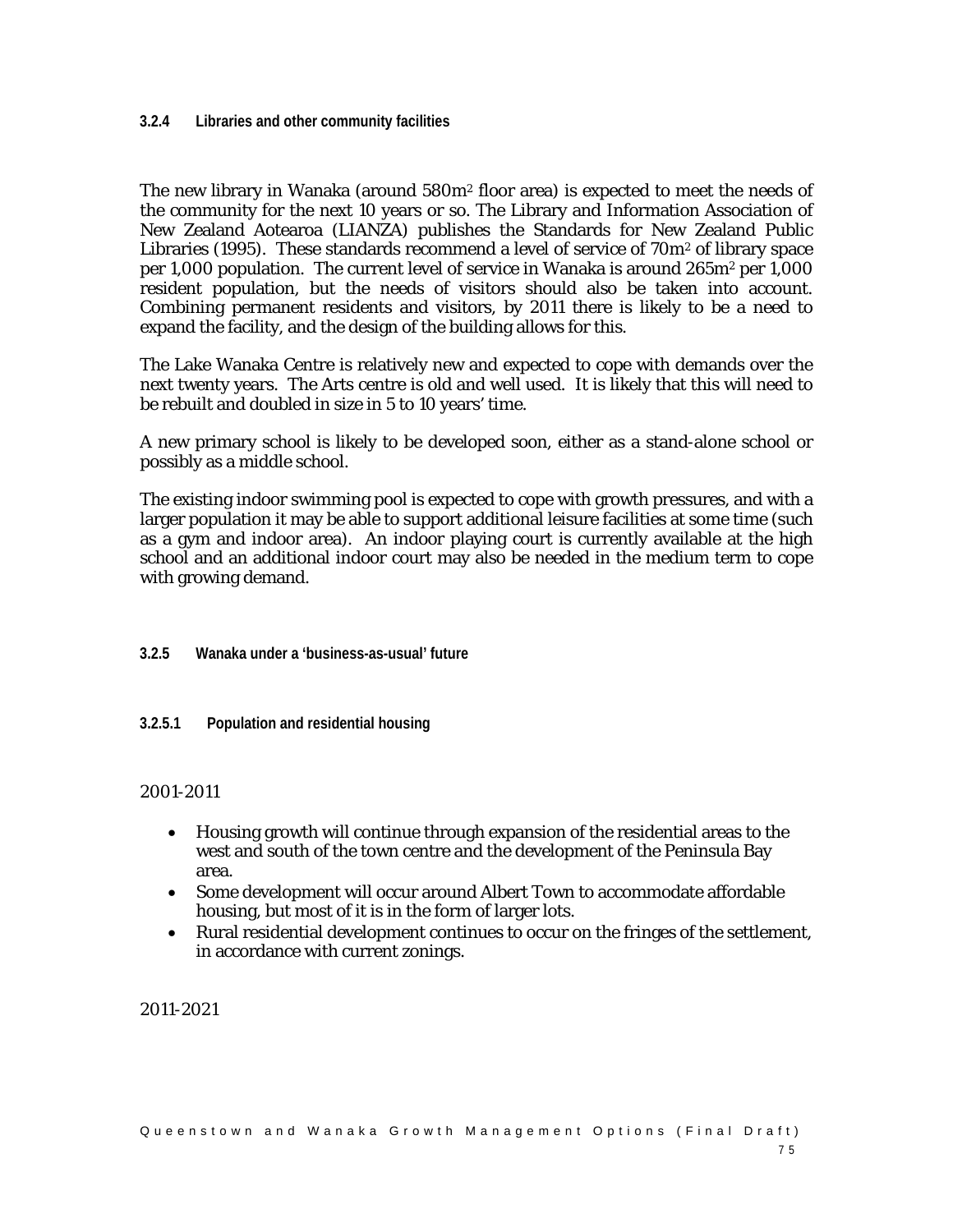- Housing growth continues through expansion of the residential areas. This is likely to involve moderate to high cost sections at a low intensity  $-1000$  m<sup>2</sup> plus sections.
- Development of affordable housing around Albert Town is likely to be halted due to a lack of further suitable zoning.
- Rural residential development will continue on the fringes of Wanaka town, often outside of the current zonings and within the long term urban growth boundaries.
- By 2020 there is an unallocated demand of between 300 to 400 dwellings (demand that cannot be met by current zonings).
- Developers will begin to eye the land to the south of Golf Course Road and wish to skip over the existing rural residential development. Pod type developments are proposed which do not connect with each other and do not have a comprehensive open space network, or the scale to support local shops.
- Developers also begin to contemplate land on the south side of the Clutha River, adjacent to the state highway as land within the long-term urban growth boundary is increasingly consumed by rural residential development, industrial development and low density suburban development.



**Table 12: Projected growth of dwellings. Wanaka 2001-2021, by area** 

This graph shows possible grow patterns by areas within Wanaka. Beacon Point takes a lot of the growth under current plans, while to the south of the current settlement there is limited growth, mostly due to the rural-residential development in the area.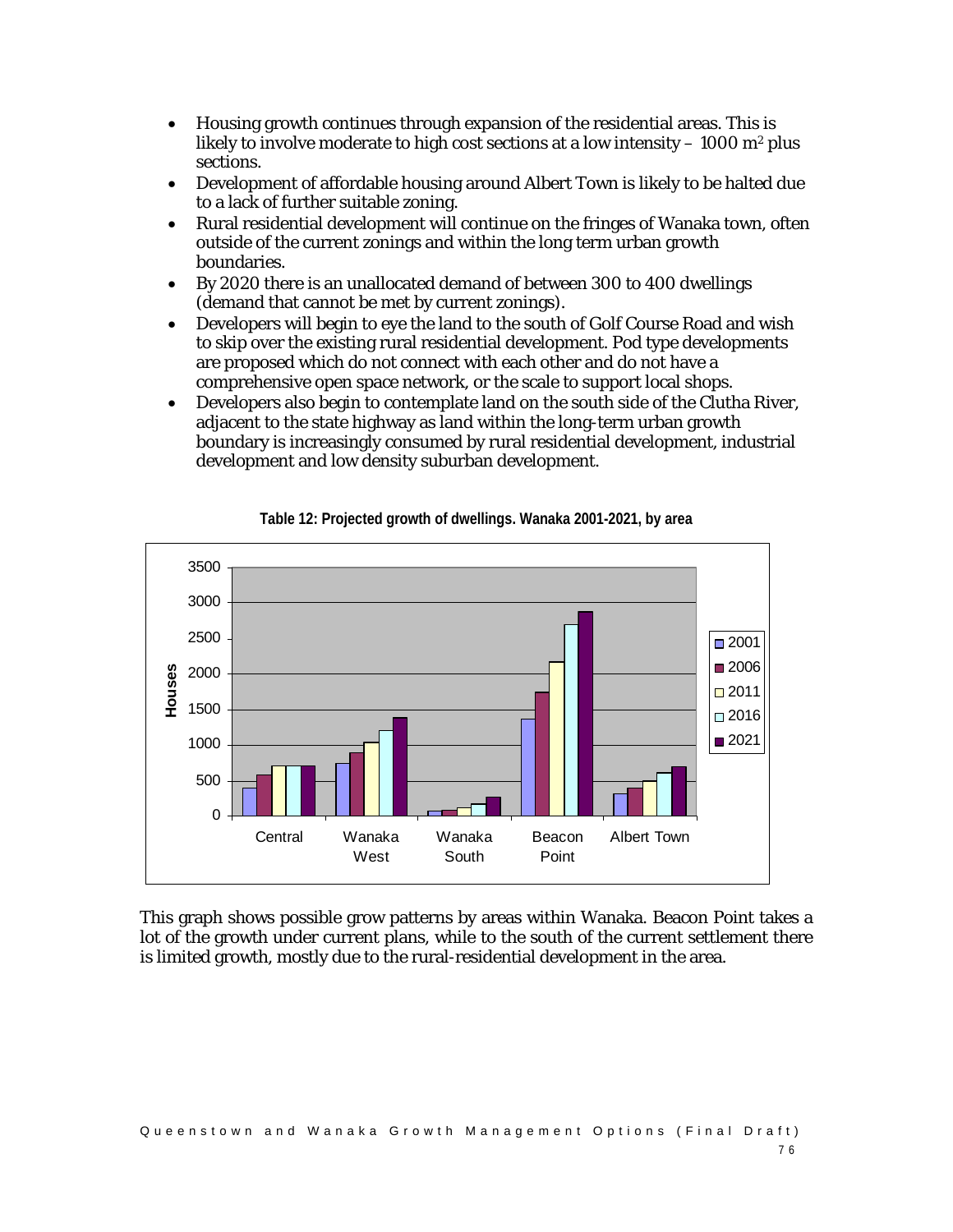### **3.2.5.2 Community facilities and Infrastructure**

## 2001-2011

- Current community assets and facilities are likely to cope with growth up to 2011. The library will meet demands, and existing reserves and open spaces will be used more often as the population grows.
- There will be a need to upgrade the foreshore and improve Pembroke Park.

## 2011-2021

- Pressure on some of the parks around the lake edge will increase, leading to demand for improved facilities, such as improved walkways, public toilets, car and trailer parking and boat ramps.
- Additional neighbourhood reserves will be needed, but they should be able to be provided as areas subdivide.
- The sewerage ponds are likely to shift across the river, freeing up land for employment activities.
- Developments will put pressure on the town's water supply. A new reservoir to service the south of the town is planned for 2015. Meanwhile, bore water will become harder to obtain.
- Space is also needed for a small health centre and larger community facilities.
- There will also be pressure for more sportsfields.

## **3.2.5.3 Business and employment**

## 2001-2011

- The existing industrial areas will fill up quickly as employment expands. A shortage of industrial land will begin to put a brake on growth in employment and local services. As a result, more goods and services will have to be brought in, which increases the cost of living.
- A further 15 to 20 ha of industrial land needs to be identified during this period.
- There is also demand for a further 15,000 to 20,000 sqm of commercial (retail, office, service) floorspace. However further development in the town centre is restricted by a lack of space. As a result there is pressure for new retail development to occur in the business area at Anderson Road, displacing activities from these areas, and putting further pressure on the supply of industrial land.

2011-2021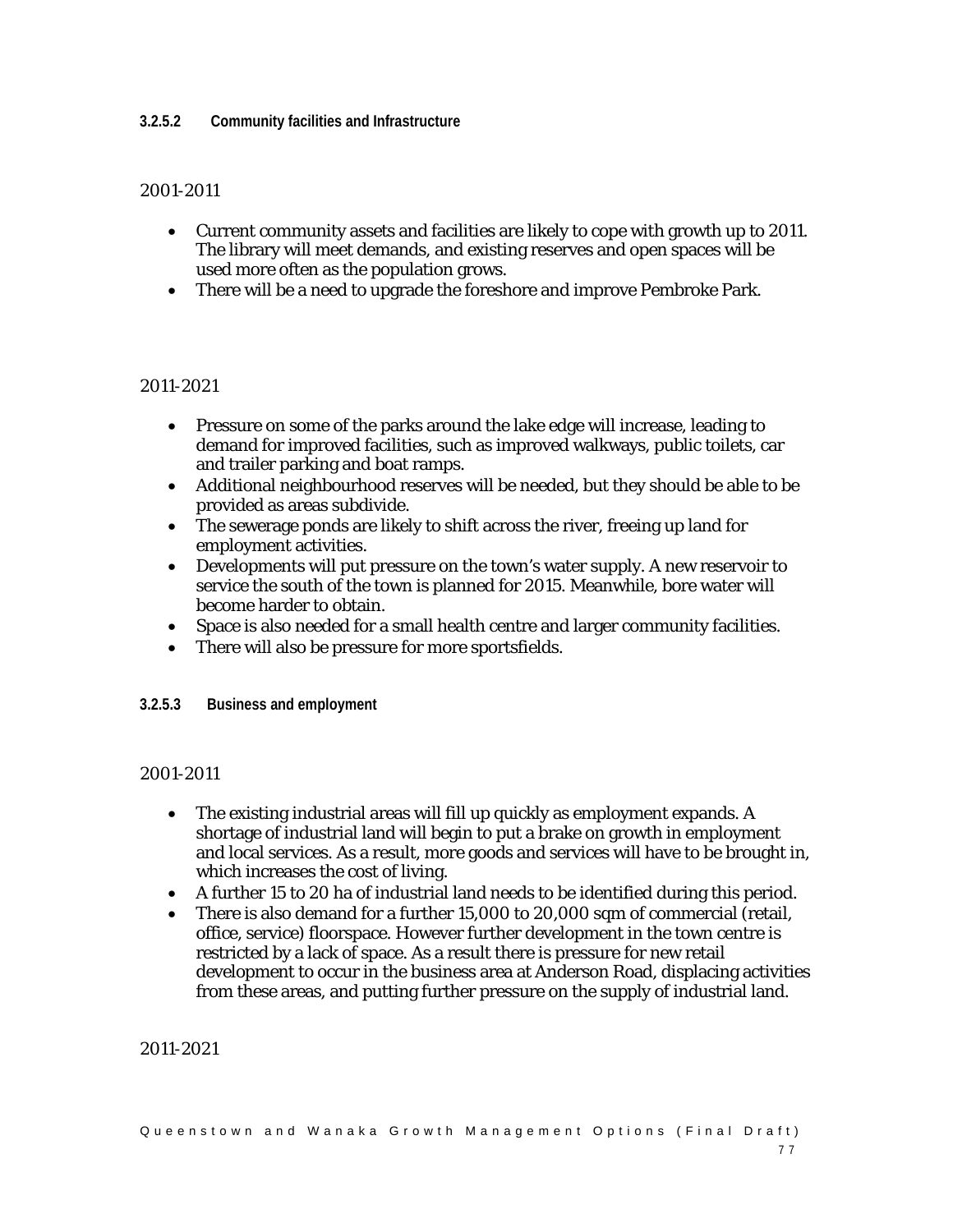- Industrial expansion around Ballantyne Road in the vicinity of the oxidation ponds is likely to be underway. Other isolated industrial areas may also be proposed along Riverbank Road and perhaps beside the state highway if insufficient land is not provided in the Ballantyne Road area. Around 10 to 15 ha of land is needed.
- Provision for a further 15,000 to 20,000 sqm of commercial space is likely to be required. There will be pressure for larger buildings in the CBD if suitable zoned land becomes scarce.
- There is also likely to be pressure for new retail development along the Cardrona Valley Road as traffic flows on this road increase.
- **3.2.5.4 Visitors and visitor accommodation**

## 2001-2011

• Visitor accommodation will be developed in the current high density zone and in the town centre. Smaller boutique establishments are likely to be developed on the fringe of the settlements in the rural residential areas.

## 2011-2021

- Most new visitor accommodation will continue to be in and around the CBD and the foreshore towards Eely Point in the form of 'rentable' apartments (apartments that are rented out short term).
- Visitor accommodation will also start to be proposed in the residential areas as the capacity of the current higher density zone is reached. This requires resource consent and is therefore likely to be of a relatively high quality of design.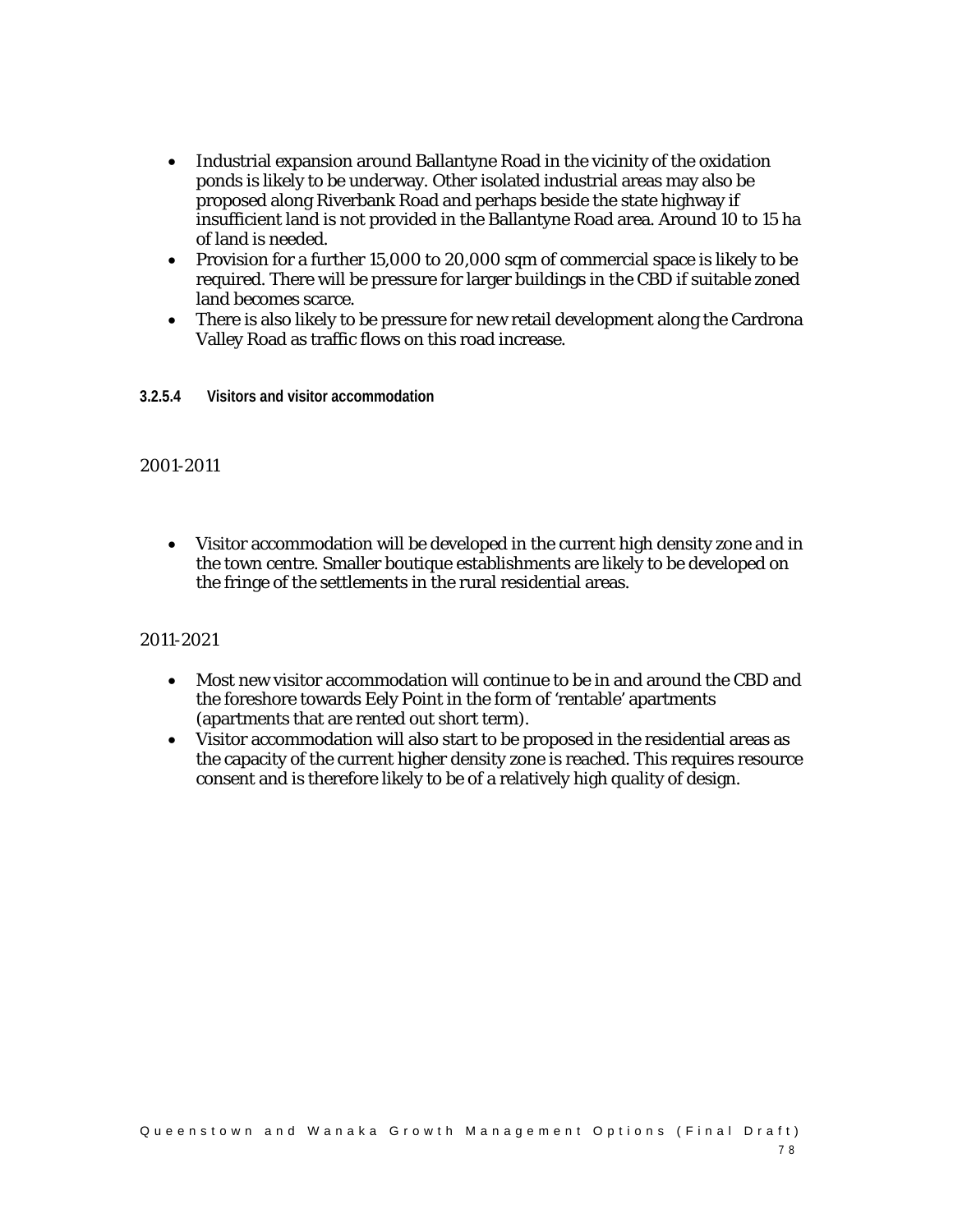#### **3.2.6 Key Growth management consequences**

The following section sets out critical community outcomes and the extent to which the alternative growth management outcomes affect their attainment. For most outcomes, major thresholds in terms of land supply will not be reached until at least 20 years time. However planning policies put in place now will make a difference to when development pressures will start to challenge the long term urban growth boundary.

The two key consequences are seen to be:

- Staging growth within the long term growth boundary
- Retaining the town's character.

Many of the growth management techniques that are discussed in the section of the report looking at the Queenstown area are also relevant to Wanaka and these two issues. Rather than repeat these techniques, the Queenstown section of the report should be referred to. The following sections provide a discussion of techniques that may be relevant to Wanaka.

**3.2.7 Consequence: Staging growth within the long-term growth boundary** 

#### Community outcomes

This issue is associated with all the community outcomes:

- 1. Managing urban growth in a way that protects the landscape and environment.
- 2. Accessibility and ease of movement throughout the town area, including by foot.
- 3. A vital town centre servicing the daily needs of Wanaka.
- 4. Grow the economy.
- 5. Provide infrastructure for the growing population.
- 6. Protect rural character.

Under a "business-as-usual" approach, the main issue is how to ensure the urban area stays within the long-term urban growth boundary identified by the Wanaka 2020 workshop.

The danger is new residential development 'leap frogging' the current urban zoning and occurring in isolated pods within the long term growth boundary. The existing collar of rural residential zoning around the town will accentuate this problem. This leap-frogging of development may mean that land within the current longterm urban growth boundary is quickly used up, putting pressure on the growth boundary. Lower density development will also increase this pressure.

**3.2.8 Particular options for keeping growth within the long term boundary**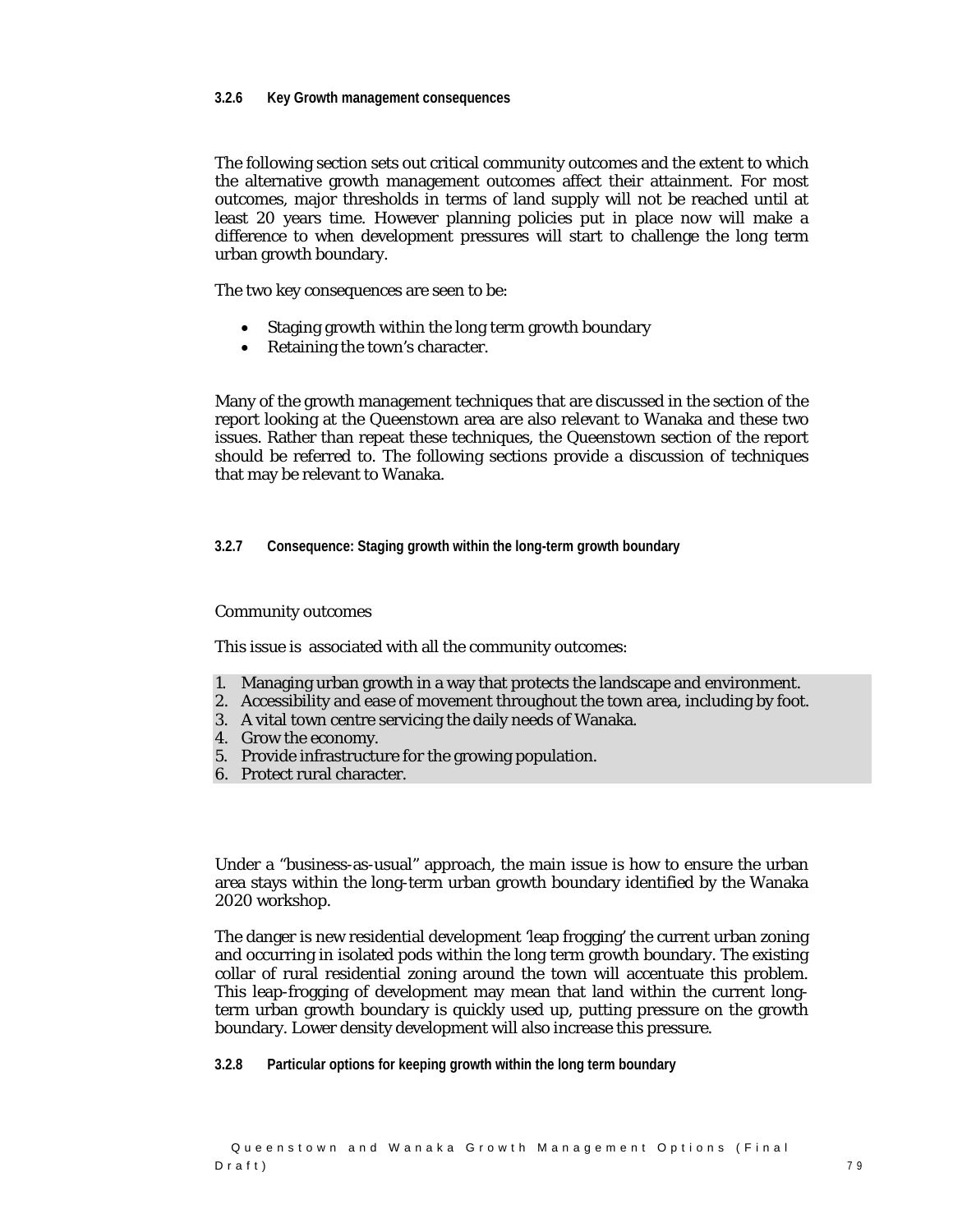Wanaka's growth has been spectacular over the past five years. A slower rate of growth would provide more time before growth pressures threaten the long term urban growth boundary identified in the Wanaka 2020 workshops. However, unless slower growth is tied to better use of land, then low density growth patterns will continue and at some stage in the future, the growth boundary will be reached. A reliance on low density forms of growth (rural residential housing, for example) may see this type of growth become entrenched under a slow growth future, and this will make it very difficult to alter people's housing preferences closer to the time when the urban growth boundary is reached.

Slowing the growth would require the council to down-zone current urban zonings, as the capacity for growth under these zones closely matches the expected demand over the next 20 years. Such a down zoning will be difficult to justify when the growth does not threaten any important environmental values. It is more a question of how growth is managed, rather than the total amount of growth.

The one area where there may be some potential to slow growth rates would be for the council to not zone more land for light industrial and service activities. This approach might raise the cost of construction, and therefore help to slow growth rates. However, this strategy is unlikely to work –there is likely to be strong pressure for industrial land which will not be able to be resisted by the council. As a result, rather than planning for more industrial land to be in the right locations, industrial development will occur in a haphazard manner.

| <b>Community outcome</b>                     | <b>Effect on outcome</b>                                                                                                                          |
|----------------------------------------------|---------------------------------------------------------------------------------------------------------------------------------------------------|
| Protect landscapes<br>and<br>the environment | Will help to dampen down some of the growth<br>pressures, but growth within the long-term urban<br>growth boundary will still need to be managed. |
| <i>Improve access</i>                        | While slower growth will slow growth in traffic, it<br>will not necessarily lead to improvements making<br>walking and cycling easier.            |
| A vital town centre                          | Slower growth may delay when the second<br>commercial centre identified in the Wanaka 2020<br>concept becomes viable.                             |
| Protect rural character                      | The character of the rural settlements will need to<br>be carefully controlled so that growth from Wanaka<br>is not displaced to these areas.     |
| <i>Provide infrastructure for</i><br>growth  | New infrastructure will have to be provided in the<br>growth areas, even with slower growth.                                                      |
| Grow the economy                             | It may provide more options for businesses within<br>the long-term urban growth boundary.                                                         |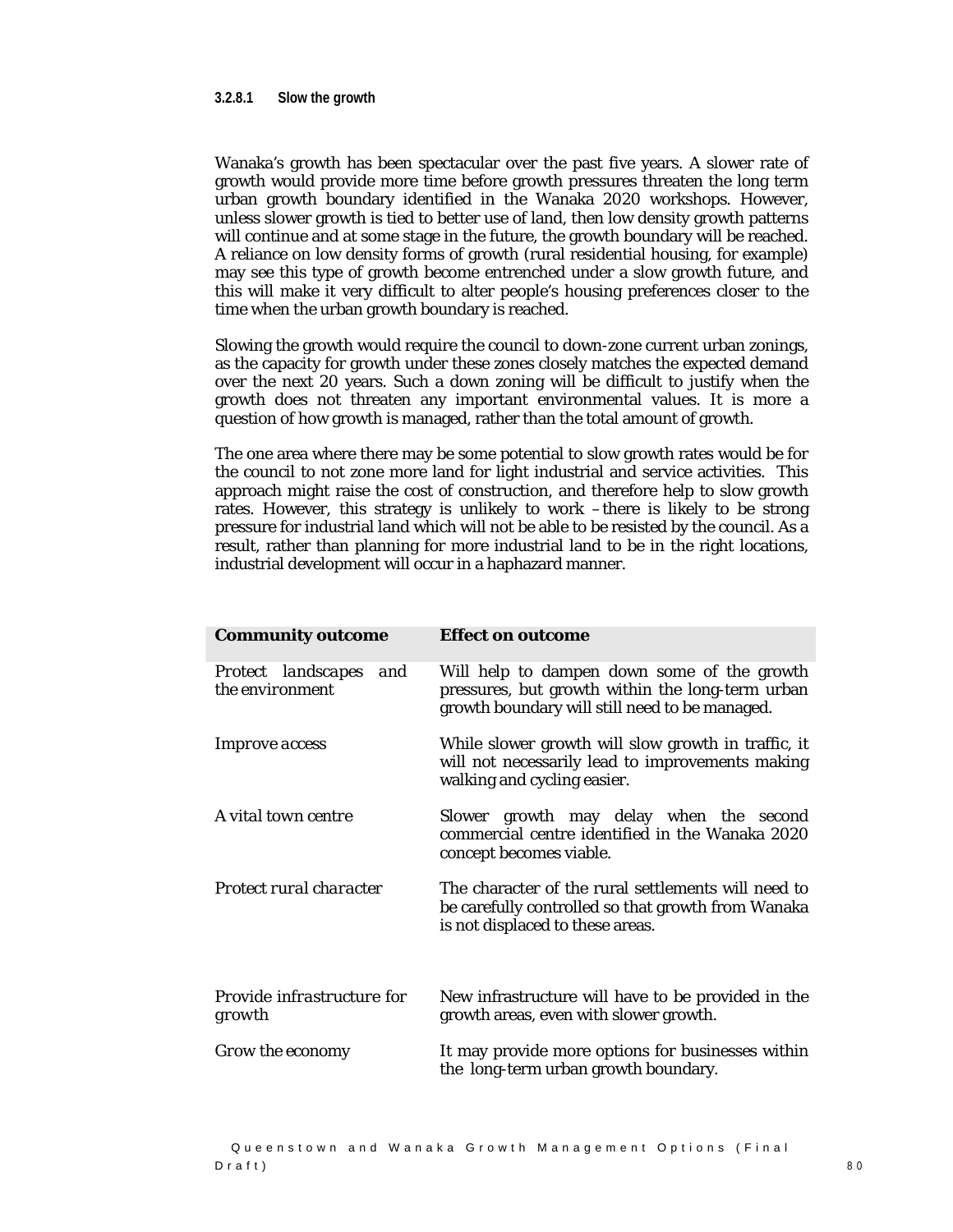#### **3.2.8.2 Grow other settlements**

Unlike Queenstown, where potential satellite settlements are far away and there are limited options for new settlements in the basin, Wanaka has the settlements of Luggate and Hawea close by. It is likely that as Wanaka grows, these settlements will also grow. This process may help to reduce some of the growth pressures on the main settlement, and it would be sensible to plan for this natural process to continue. However these settlements have limited capacity for growth and so, overall, there is likely to be only a small benefit to Wanaka from trying to direct growth to these settlements, at least in the short term. A totally new settlement would be needed. This is a very big undertaking for the council, but in the long term may be needed to manage growth pressures.

| <b>Community outcome</b>                     | <b>Effect on outcome</b>                                                                                                                         |
|----------------------------------------------|--------------------------------------------------------------------------------------------------------------------------------------------------|
| Protect landscapes<br>and<br>the environment | Will help to draw off only some of the growth<br>pressures around Wanaka and will increase growth<br>pressures in other places.                  |
| <i>Improve access</i>                        | Access from satellite areas to main urban areas will<br>be an important issue.                                                                   |
| A vital town centre                          | Unlikely to substantially affect the town centre.                                                                                                |
| Protect rural character                      | The character of the rural settlements will need to<br>be carefully controlled if there is to be a lot more<br>growth in them.                   |
| <i>Provide infrastructure for</i><br>growth  | New infrastructure will have to be provided in the<br>satellite growth areas. This infrastructure will be<br>expensive to provide.               |
| Grow the economy                             | It may provide more options for businesses within<br>the long-term urban growth boundary in Wanaka if<br>there is less pressure for more houses. |

**3.2.8.3 Structure planning and staged release of land**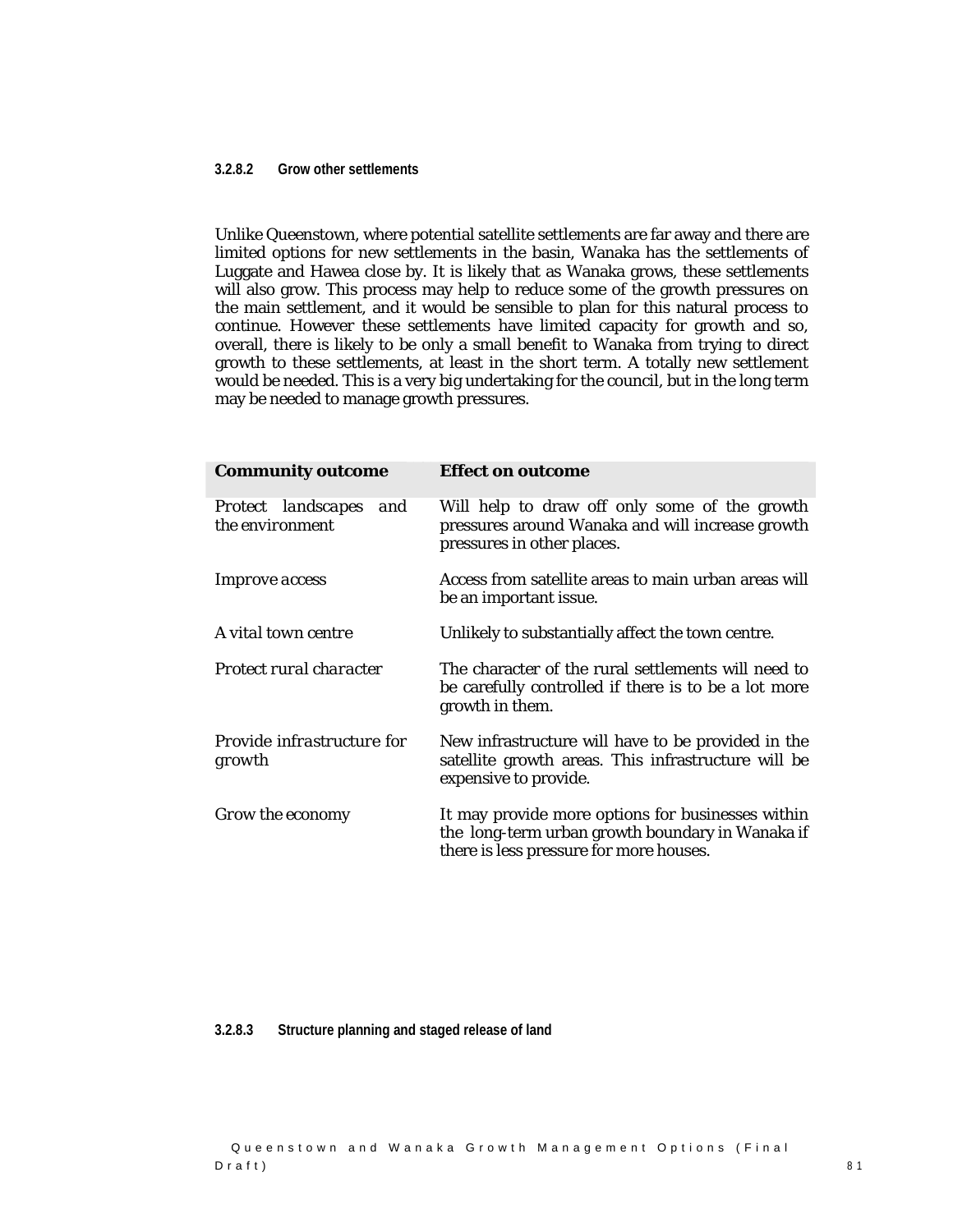A structure plan should be developed for the undeveloped land which is within the long- term urban growth boundary identified in the Wanaka 2020 workshop. The structure plan should identify:

- Future land use zonings.
- Future road, pedestrian and cycle links.
- Future reserves.

Specific actions the structure plan will need to address are:

- Medium density development (terraced housing) around the current town centre and the new retail centre beside Mt Iron.
- Average lot sizes in standard suburban developments to be 600 to 800 sqm of land per house, ensuring better use of land resources within the growth boundary.
- Further land around Ballantyne Road also needs to be zoned for industrial activities in the near future to help relieve pressure on the supply of business land.

As part of this process there needs to be a review of rural residential and rural lifestyle zones around the settlement and Albert Town. In Albert Town the zoning may need to be removed and replaced with a zoning which allows for the expansion of the township, providing the opportunity for affordable housing. In other cases rural residential development should be halted if it does not fit in with the longer term structure plan. This is to ensure that the town can grow in a logical manner and does not leap frog over rural-residential areas into new areas.

Future growth areas will need to be identified and protected from growth pressures in the interim. This will require restrictive land use zonings to be developed in the District Plan that put a hold on the areas in question. The structure plan should provide a staging plan where new development areas are released for growth in a logical, staged manner. This staging would need to be tied to the provision of infrastructure and roading.

| <b>Community outcome</b>                     | <b>Effect on outcome</b>                                                                          |
|----------------------------------------------|---------------------------------------------------------------------------------------------------|
| Protect landscapes<br>and<br>the environment | Will help to ensure land within the long term urban<br>growth boundary is used efficiently.       |
| <i>Improve access</i>                        | Roads, paths and cycleways can be identified and<br>progressively developed.                      |
| A vital town centre                          | The location of the second centre can be identified<br>and protected for future development.      |
| Protect rural character                      | Rural–residential development on the fringes of the<br>current settlement will need to be halted. |
| Provide infrastructure for<br>growth         | New infrastructure can be planned for and<br>provided in conjunction with the staged release of   |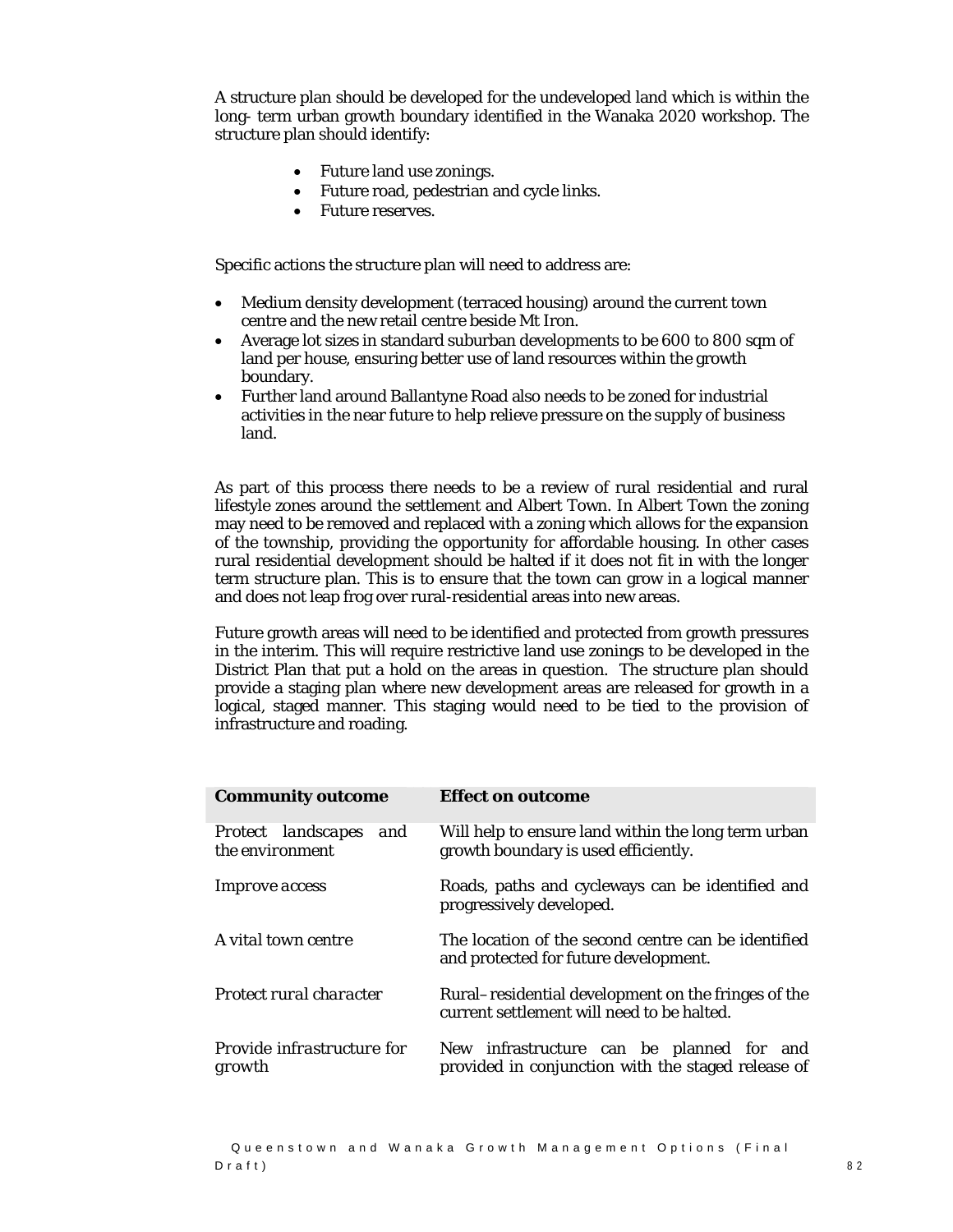| <b>Community outcome</b> | <b>Effect on outcome</b>                                                                         |
|--------------------------|--------------------------------------------------------------------------------------------------|
|                          | land for development.                                                                            |
| Grow the economy         | More business land within the long-term urban<br>growth boundary can be identified and protected |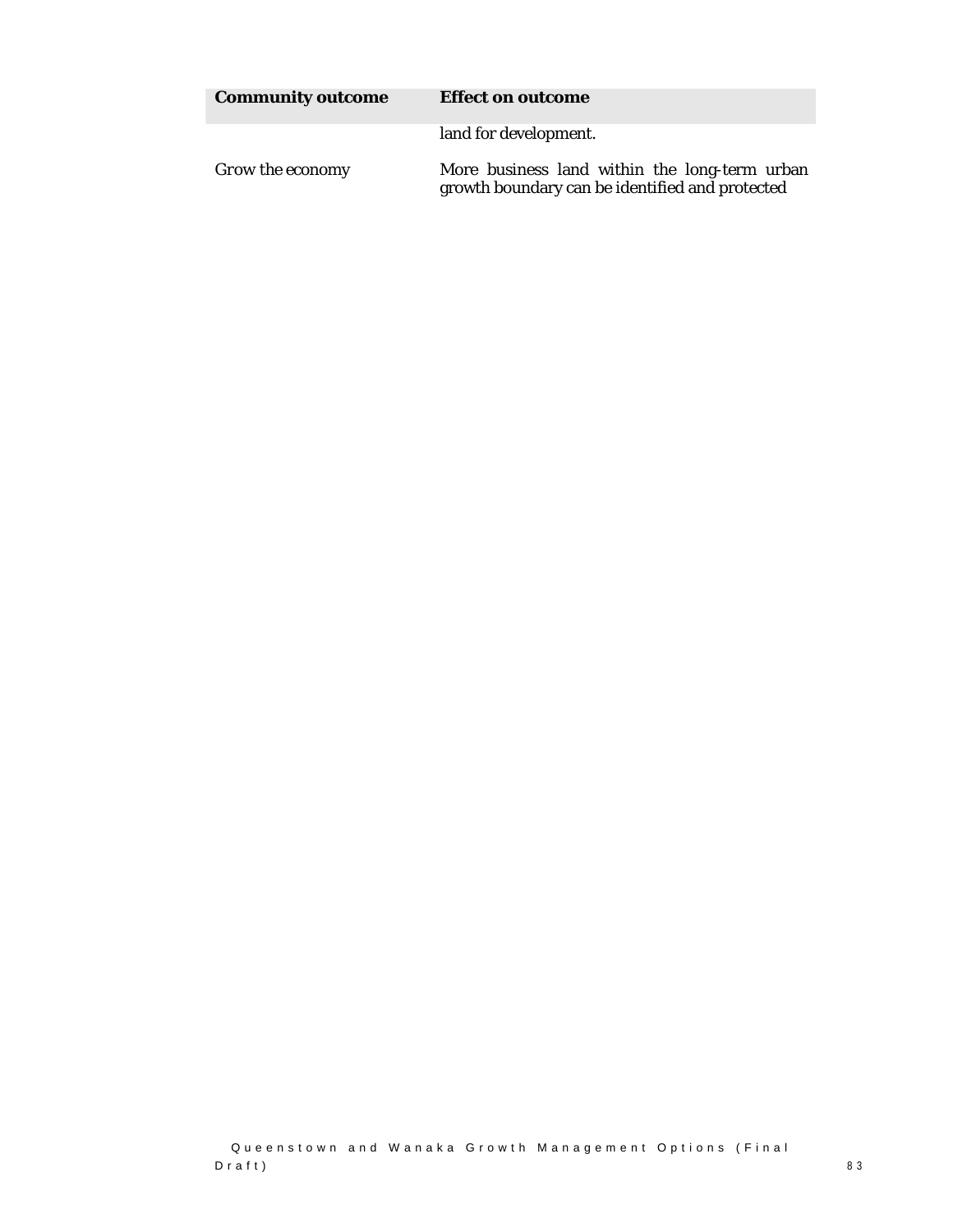#### **3.2.9 Consequence: Developing a special character**

#### **Community outcomes**

*This issue is associated with all the following community outcomes:* 

- 1. Managing urban growth in a way that protects the landscape and environment.
- 2. Accessibility and ease of movement throughout the town area, including by foot.
- 3. A vital town centre servicing the daily needs of Wanaka.
- 4. Grow the economy.
- 5. Provide infrastructure for the growing population.
- 6. Protect rural character

The issue relates to how to retain and enhance the town's character. This is partly a built form issue. It is also partly a marketing issue – what sort of destination is the settlement to be marketed as?

In terms of growth management approaches, the following points are relevant:

- How to accommodate larger format retail stores while retaining the village character of the town centre.
- Integrating more visitor accommodation into the fabric of the town without letting it dominate places such as the foreshore.
- How open spaces are developed the foreshore and Pembrook Park need to be developed in a way that is evocative of the future Wanaka.
- Haphazard development of land within the long term urban growth boundary will reduce the opportunities to develop an urban form that makes it easy for people to walk and cycle around, as well as to get to open spaces easily.
- There needs to be a range of housing types to ensure that the community is diverse.
- New community facilities and activities will need to be added in the future.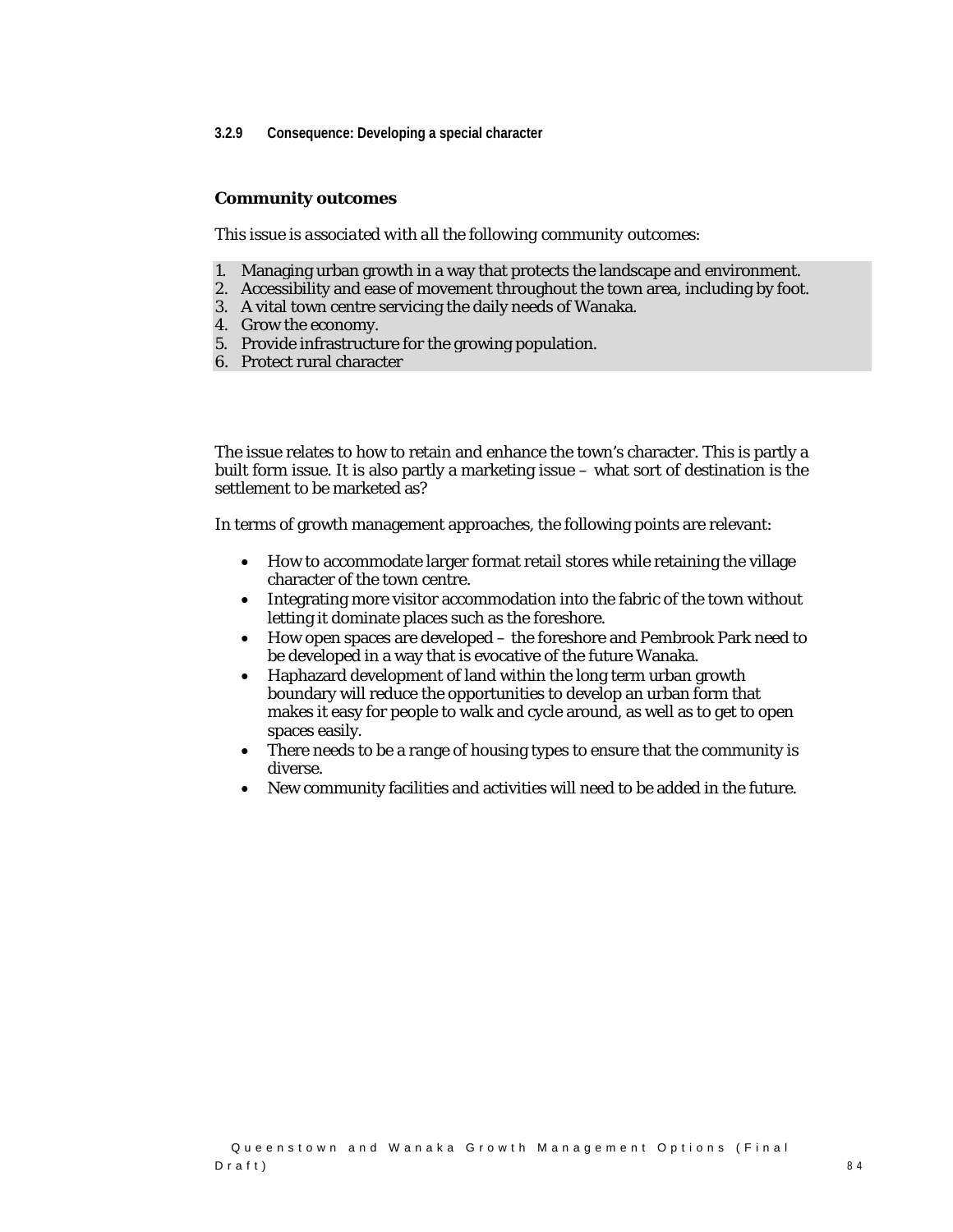#### **3.2.10.1 Developing an alternative location for retail stores**

The council could proactively develop the new retail centre identified in the Wanaka 2020 workshop, which is situated on the state highway near Mt Iron. This centre will help manage growth pressures on the existing centre. Large format stores can locate in the new centre, protecting the amenity of the existing centre. The council will need to introduce new land use zonings for this centre soon. The land use zonings need to be tied to a concept plan for the centre, setting out how the centre needs to develop so that it fulfils its function as a second town centre. A car-based centre should be avoided as this would be contrary to the desired character of the area.

| <b>Community outcome</b>                  | <b>Effect on outcome</b>                                                                                                                          |
|-------------------------------------------|---------------------------------------------------------------------------------------------------------------------------------------------------|
| Protect landscapes and<br>the environment | An inland location for a new centre will help to<br>retain the low-key character of the existing<br>waterfront centre.                            |
| <i>Improve access</i>                     | Access to the centre from future growth areas needs<br>to be secured.                                                                             |
| A vital town centre                       | The main town centre can continue to focus on its<br>most important role as the hub of the community.                                             |
| Protect rural character                   | More facilities in the township should help to<br>encourage more compact growth, and reduce<br>pressures for outward expansion of the settlement. |
| Provide infrastructure for<br>growth      | The infrastructure around the current town centre<br>such as roading and parking, will not be<br>overloaded.                                      |
| Grow the economy                          | Additional shops and services will expand the range<br>of services available to people.                                                           |

**3.2.10.2 Upgrading and extending reserves, open spaces and community facilities** 

Additional reserves are needed to cater for future needs, such as sportsgrounds, local playgrounds and community buildings. Future growth is predicted to create additional demand for these more intensively used reserves, and reserves will become crowded and damaged from over-use if additional land is not acquired (e.g. sportsfields). The structure plan needs to address this.

There is potential for the lakefront reserves to be improved to enhance the amenity of the lake front and to cater for future population and visitor growth. These areas need to be developed in a way that helps to impart a special feeling about Wanaka; that it has a special character.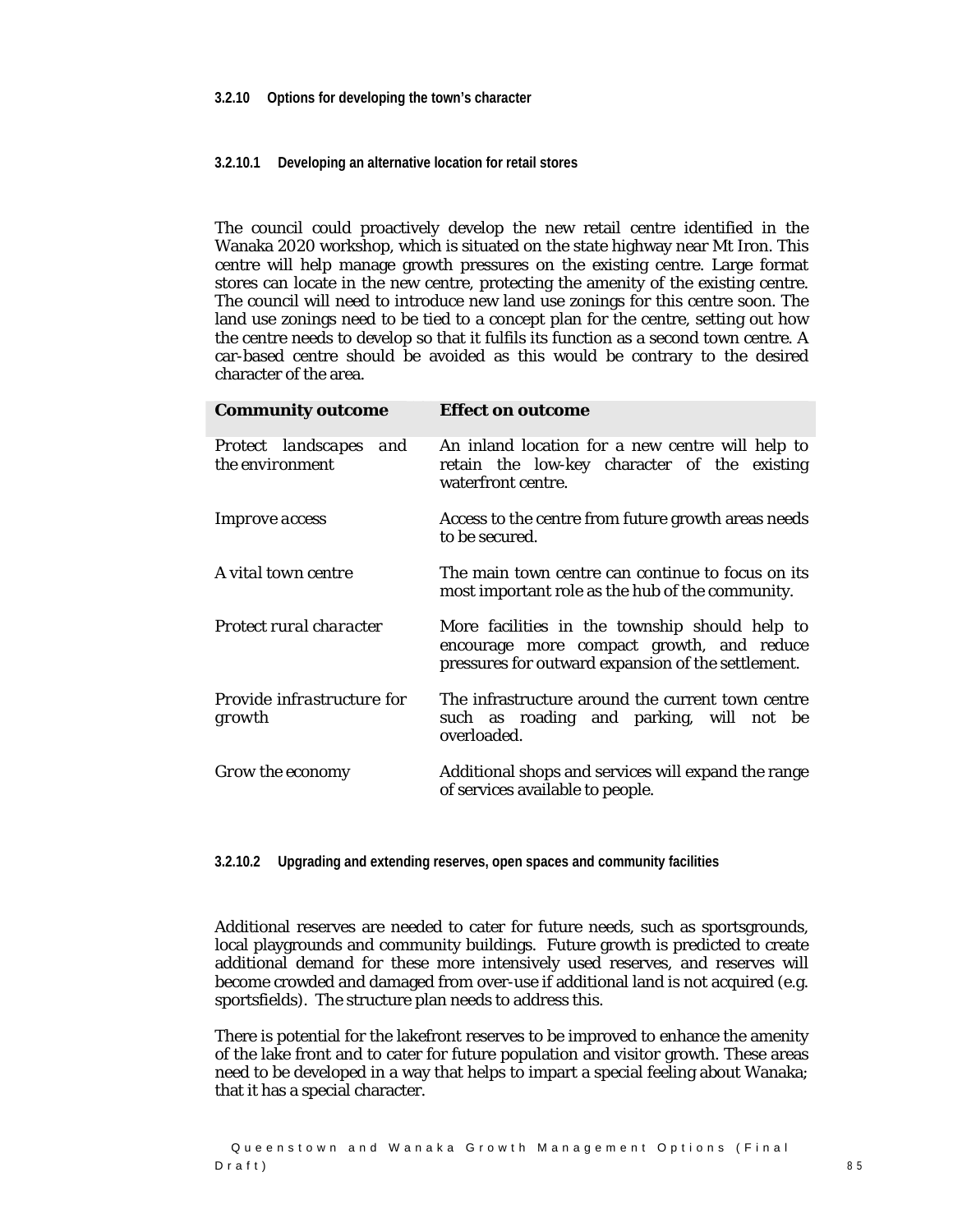| <b>Community outcome</b>                  | <b>Effect on outcome</b>                                                                                                                                                                                       |
|-------------------------------------------|----------------------------------------------------------------------------------------------------------------------------------------------------------------------------------------------------------------|
| Protect landscapes and<br>the environment | The design of reserves can help impart a special<br>character to the settlement.                                                                                                                               |
| <i>Improve access</i>                     | reserves can help provide additional<br>More<br>pathways and cycleways.                                                                                                                                        |
| A vital town centre                       | Enhanced reserves around the town centre will<br>make the centre more vital and vibrant.                                                                                                                       |
| Protect rural character                   | Better reserves will help to encourage more<br>compact forms of growth.                                                                                                                                        |
| Provide infrastructure for<br>growth      | More reserves are needed to meet future demands.                                                                                                                                                               |
| Grow the economy                          | Better quality reserves and more of them will help<br>to retain the lifestyle qualities of the area, and will<br>mean the settlement continues to be an attractive<br>location for people to live and work in. |

#### **3.2.10.3 Controls on visitor accommodation**

The location and design of visitor accommodation needs to be carefully managed if the settlement is not to take on an overt resort feel. To enhance the town's character there is an argument that the location of visitor accommodation should be defined, and design controls imposed. Some visitor accommodation could be provided around the foreshore and the town centre (as is currently provided for in the District Plan) but the bulk of such accommodation should occur inland, such as around the proposed new commercial centre and possibly in other selected locations within the long-term urban growth boundary. This is to ensure that visitor accommodation does not concentrate in one area, especially along the foreshore of the lake which will create a very "touristy" feeling to this area, contrary to the town's current character. This type of approach will require changes to the District Plan.

| <b>Community outcome</b>                  | <b>Effect on outcome</b>                                                                                                 |
|-------------------------------------------|--------------------------------------------------------------------------------------------------------------------------|
| Protect landscapes and<br>the environment | A control on visitor accommodation in and around<br>the foreshore will help to retain the character of the<br>lake edge. |
| <b>Improve</b> access                     | visitor accommodation inland of the<br>More<br>foreshore will help to reduce pressure on the main<br>roads in the area.  |
| A vital town centre                       | Visitor accommodation near the town centre helps<br>to keep the centre alive after hours.                                |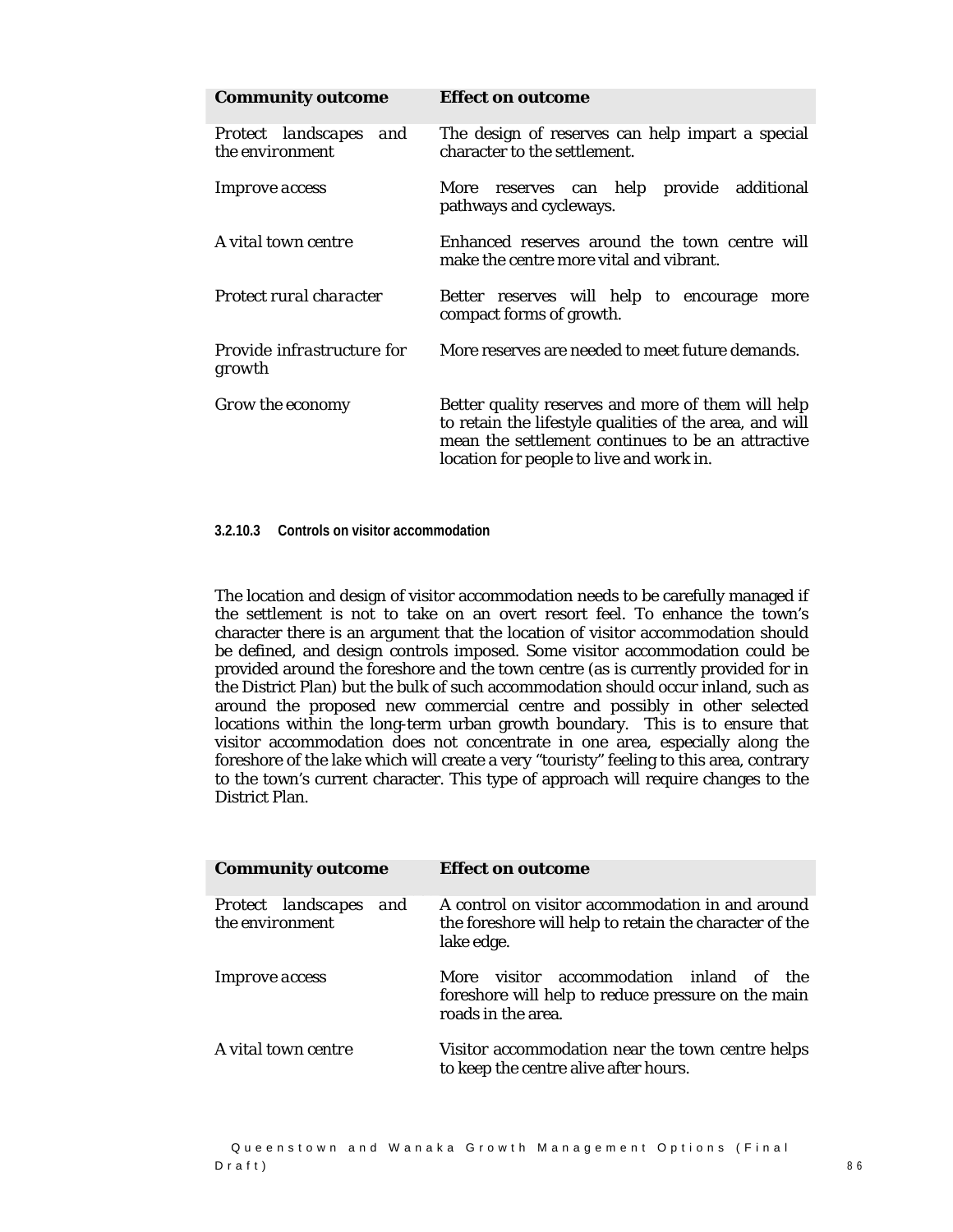| Protect rural character              | Not having visitor accommodation within the<br>settlement is likely to see pressure for more<br>accommodation in the countryside. |
|--------------------------------------|-----------------------------------------------------------------------------------------------------------------------------------|
| Provide infrastructure for<br>growth | Having controls on the location of visitor<br>accommodation will help with infrastructure<br>planning.                            |
| Grow the economy                     | More visitor accommodation is needed to meet<br>growing demands.                                                                  |

**3.2.10.4 Enhancement of the town centre** 

A range of proposals were put forward during the Wanaka 2020 workshops to enhance the town centre. These proposals included improved streetscapes, better parking arrangements, integrating the town and the lakefront and increasing the connectedness of the centre. These actions will be important in helping to shape the further development of the town centre.

| <b>Community outcome</b>                     | <b>Effect on outcome</b>                                                                                                                     |
|----------------------------------------------|----------------------------------------------------------------------------------------------------------------------------------------------|
| Protect landscapes<br>and<br>the environment | The town centre is a significant part of the<br>settlement's character.                                                                      |
| <i>Improve access</i>                        | Better access by foot and cycle will assist in<br>improving access generally, including access to the<br>foreshore and community facilities. |
| A vital town centre                          | An upgraded image is very important to the vitality<br>of the centre.                                                                        |
| Protect rural character                      | A better quality centre means more people will be<br>willing to live close by it, helping to reduce pressure<br>for further expansion.       |
| <i>Provide infrastructure for</i><br>growth  | Additional community facilities in the town centre<br>need to be planned for.                                                                |
| <i>Grow the economy</i>                      | An enhanced town centre will improve prospects<br>for business.                                                                              |

### **3.2.10.5 Design controls / guidelines**

A further tool to help build a distinctive character would be controls on the design of houses and other buildings in the area, or at least guidelines as to what types of designs best fit with the settlement's character. Design controls would be part of the District Plan and require new houses to pass through a resource consent process. The design controls could limit the use of certain materials or colours, for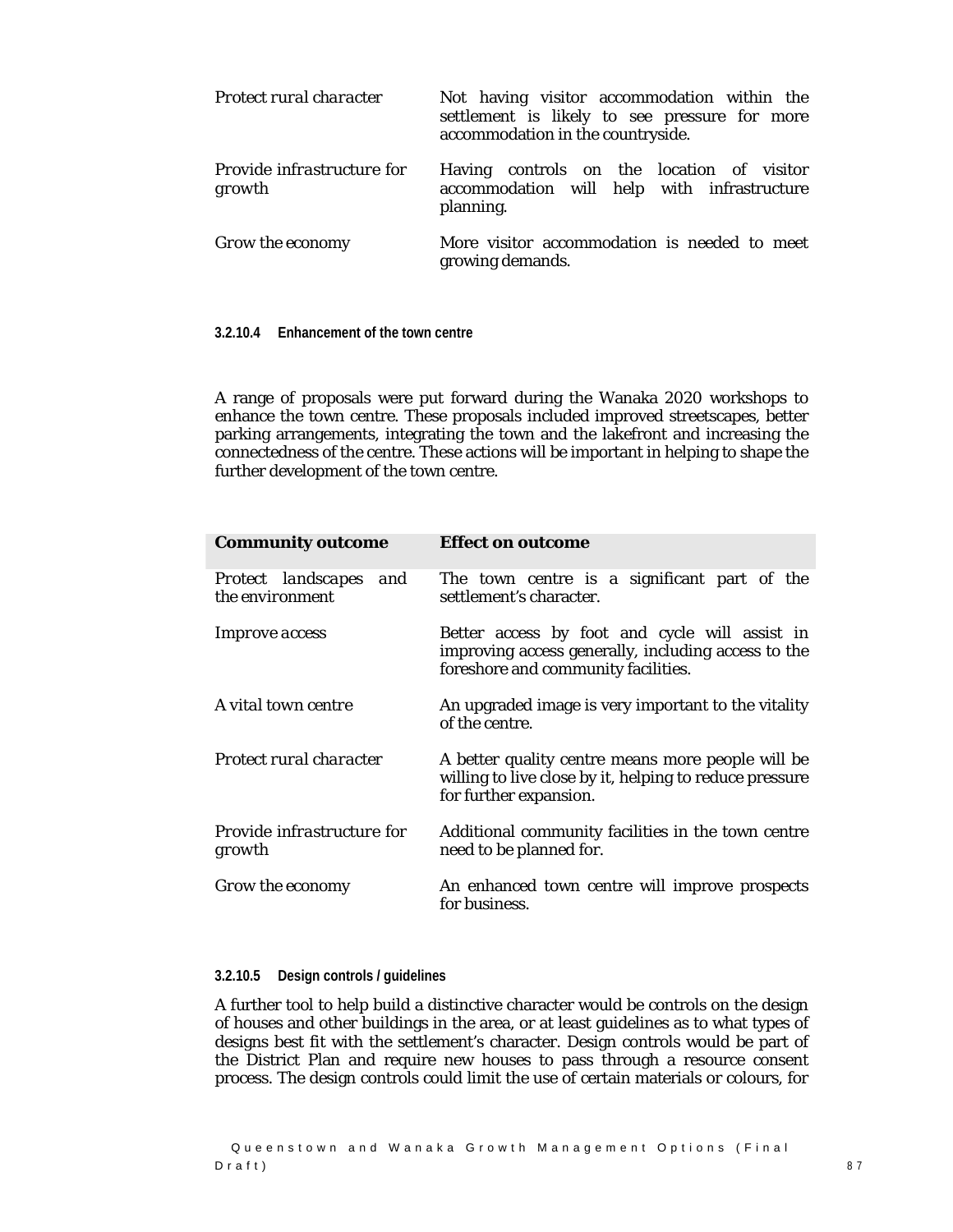example, or encourage the use of specific design elements for the structure itself – such as roof lines, facades and other elements. Guidelines would be a non-statutory tool, educating home owners, developers and builders as to what types of materials and designs are appropriate.

The community could first develop the guidelines, in conjunction with local design professionals, and then, depending up on the success or otherwise of them, look at the need for District Plan controls if the guidelines do not achieve any measurable change. To make the guidelines (and if need be the design controls) work, a lot of effort will need to go into up-skilling design professionals, planners and council staff in how to sensitively apply the guidelines and controls. Experience in the Auckland area shows that implementation of design-based controls and guidelines is a complex process, and the quality of the built form outcomes is very dependent upon how the rules are interpreted and applied.

| <b>Community outcome</b>                     | <b>Effect on outcome</b>                                                                 |
|----------------------------------------------|------------------------------------------------------------------------------------------|
| Protect landscapes<br>and<br>the environment | The character of the residential areas is important<br>to the overall image of the town. |
| <i>Improve access</i>                        | Will not affect this outcome.                                                            |
| A vital town centre                          | Guidelines could also be used in the town centre.                                        |
| Protect rural character                      | quality development should help to<br>Better<br>encourage more compact forms of growth.  |
| Provide infrastructure for<br>growth         | Infrastructure will need to be provided no matter<br>what type of controls are used.     |
| Grow the economy                             | A distinctive image to the town will help with its<br>marketing.                         |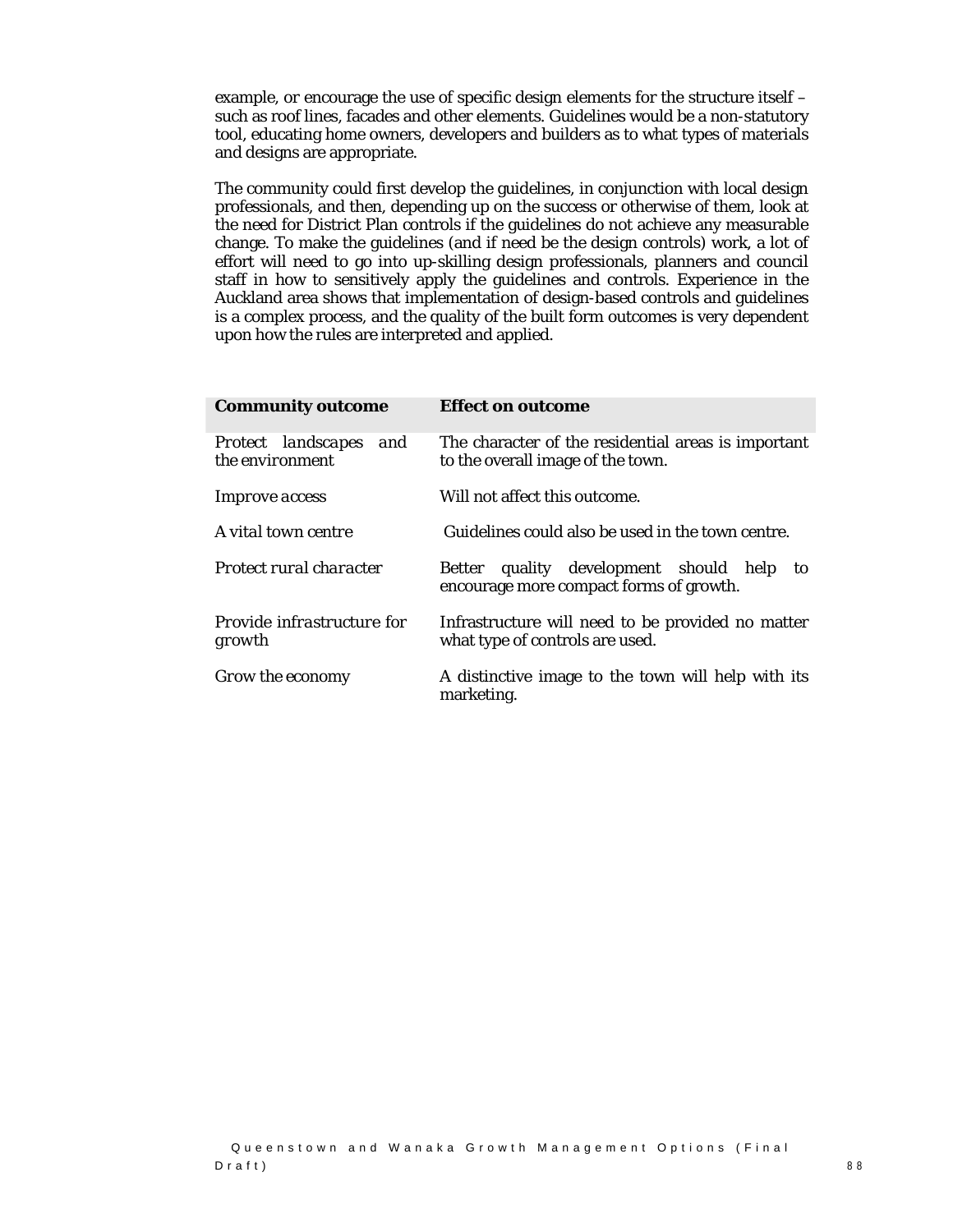# **APPENDIX ONE: People Consulted During the Study**

# **Infrastructure - Queenstown and Wanaka**

Chris Gregory – IMTECH

Edward Guy

## **Open space and community facilities**  Ken Gousmett Paul Wilson - QLDC

## **Developers**

John Darby John Martin Alistair Porter Barry Robertson

## **Central Government**

Ministry of Education - Carey Clark

Transit New Zealand - Debora Field

## **DQ and tourism operators**

David Kennedy Duncan Smith Adrian Januszkiewicz Andrew Brinsley Tony McQuilkin Ken Matthews Carl Braddock (Chair of Major Accommodation Providers group – big hotels) Jo Macpherson

**QT Chamber of Commerce** Nick Lambert

**Wanaka Property Developers**  Bob Robertson **Wanaka International Airport Corporation**  Tim Johnson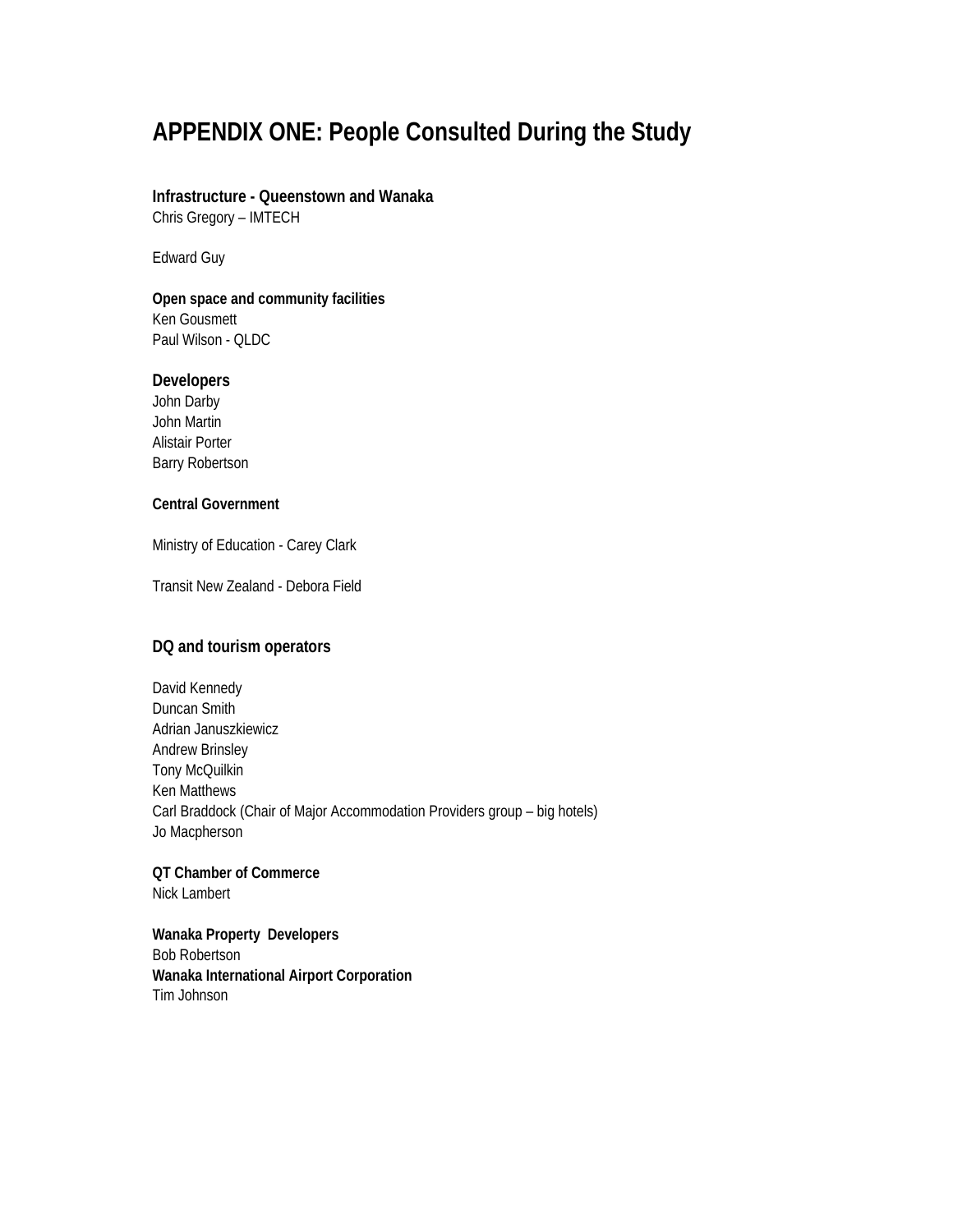## **APPENDIX TWO**

### **Demographic and economic trends and projections – Queenstown and Wanaka**

## **Context**

This work underpins the consideration of growth management options for Wanaka and Queenstown. It outlines the key demographic and economic trends facing the two settlements and, based on these trends, develops a set of high-level population, housing, visitor and employment projections for these settlements. From these projections, assessments are then made relating to future land needs for housing, employment and other activities.

The project requires the development of projections for both the Queenstown and Wanaka areas, relating to:

- Population.
- Houses.
- Employment.
- Visitors.

The brief for the project was to develop high-level projections that can be used to understand the consequences of growth. Time was not to be spent on detailed projections, rather a "feel" for future growth rates was needed.

The data presented in this report draws upon a number of sources. Because of this, figures for a particular area or locality may differ slightly between different parts of the report. Random rounding of statistical data undertaken by Statistics New Zealand to ensure confidentiality further creates small changes in the figures used in the report. The projections presented have undergone a number of iterations, and are updated as new and better information comes to hand. As a result, the numbers presented in this report may differ somewhat from earlier work presented to council workshops.

## **Existing Projections**

#### Population & housing

Population projections have been produced by Statistics New Zealand, using data from the 2001 census. These projections are for a 20 year period and are available at the area unit level.

## Visitors

Projections for the Queenstown Lakes/Central Otago Regional Tourism Organisation area are available out to 2009. These projections have been produced by the Tourism Research Council. The Tourism Organisation area covers Queenstown, Wanaka and the rest of Central Otago. The projections cover both domestic and international visitors.

Employment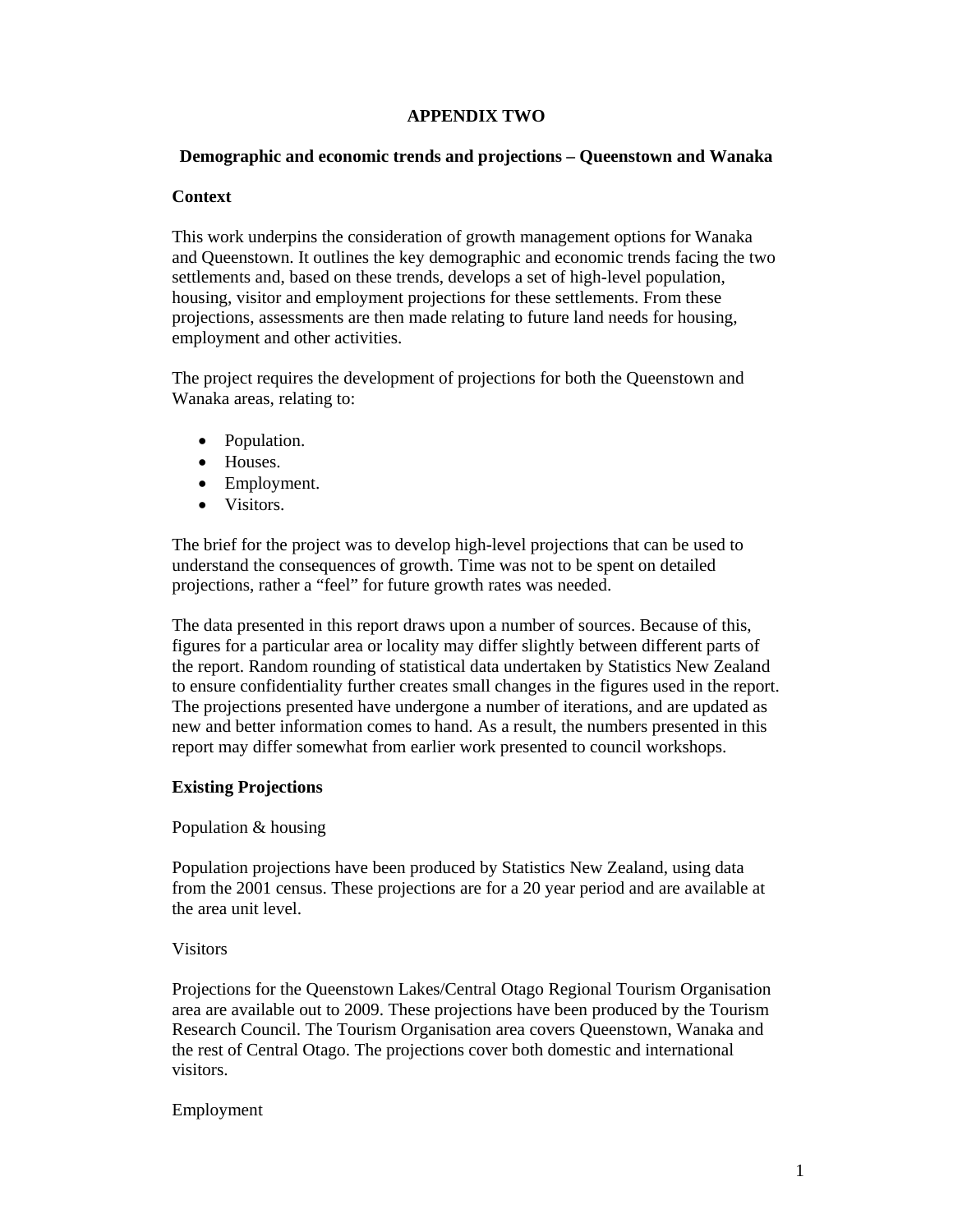No projections are available.

## **Recent trends**

## **Population growth - permanent residents**

Recent growth patterns in the usually resident (permanent) population do not need to be explored in depth. Figure 1 shows the growth of the resident population of the District, since 1991. The most recent estimate from Statistics New Zealand places the population of the district at just under 20,000 people.



**Figure 1 Population Growth (Permanent Residents) – QLDC – 1991-2002** 

Statistics New Zealand figures show that over the recent past, 77% of the District's growth has been attributable to inward migration. This highlights the point that population growth rates in the area are very dependent upon economic trends. Statistics New Zealand expect this high rate of inward migration to continue. Clearly, in forecasting future population levels, estimating the number of people moving into the area is critical.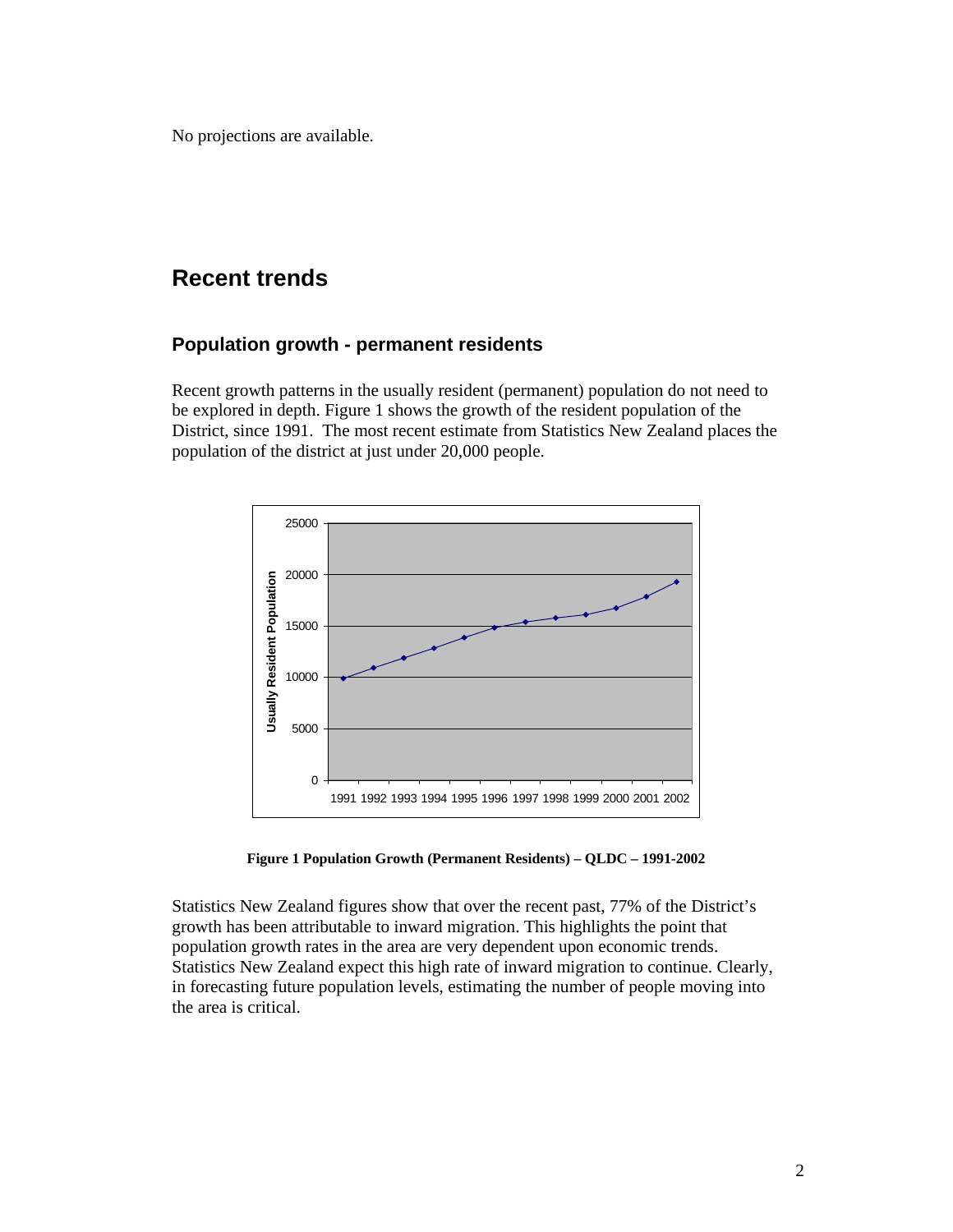| Time period | Total  | Growth   | Growth    | $%$ of    |
|-------------|--------|----------|-----------|-----------|
|             | growth | from     | from      | growth    |
|             |        | natural  | inward    | from      |
|             |        | increase | migration | migration |
| 1996-2001   | 3050   | 680      | 2350      | 77.0%     |
| 2001-2006   | 5950   | 930      | 5000      | 84.0%     |
| 2006-2011   | 3500   | 990      | 2500      | 71.4%     |
| 2011-2016   | 3400   | 900      | 2500      | 73.5%     |
| 2016-2021   | 3300   | 810      | 2500      | 75.8%     |

#### **Table 1: Projected population growth rate – high scenario – Queenstown Lakes District Council – Statistics New Zealand**

In terms of the growth of specific areas, Table 2 sets out the headline data on changes to the usually resident population between 1991 and 2001 for specific areas, based on census data.

| Area            | Usually    | 1996  | 2001  | % Change  |
|-----------------|------------|-------|-------|-----------|
|                 | resident   |       |       | 1991-2001 |
|                 | population |       |       |           |
|                 | 1991       |       |       |           |
| Wanaka urban    | 1,851      | 2,523 | 3,327 | 79.7%     |
| Wanaka locality | 900        | 1095  | 1,347 | 49.7%     |
| Queenstown      | 5,142      | 7,530 | 8,538 | 66.0%     |
| urban           |            |       |       |           |
| Queenstown      | 1,812      | 2,778 | 3,432 | 89.4%     |
| locality        |            |       |       |           |

#### **Table 2: Population growth – usually resident population - 1991-2001**

Source: 2001 Census

What is interesting to note is that in the Wanaka area, growth has been strongest in the settlement, while in Queenstown, growth has been fastest in the surrounding locality<sup>1</sup>. As a result of these trends, the share of all growth accommodated by the two main settlements of the district has remained the same over the past 10 years, but for the Queenstown urban area, its share of growth has fallen slightly.<sup>2</sup>

 $\overline{a}$ 

<sup>&</sup>lt;sup>1</sup> The Wanaka Census Area Unit has increased in size between 1991 and 2001

<sup>&</sup>lt;sup>2</sup> Wanaka Urban = Wanaka Census Area Unit; Queenstown Urban = Kelvin Heights, Frankton,

Earnslaw, Queenstown Bay and Sunshine Bays Census Area Units.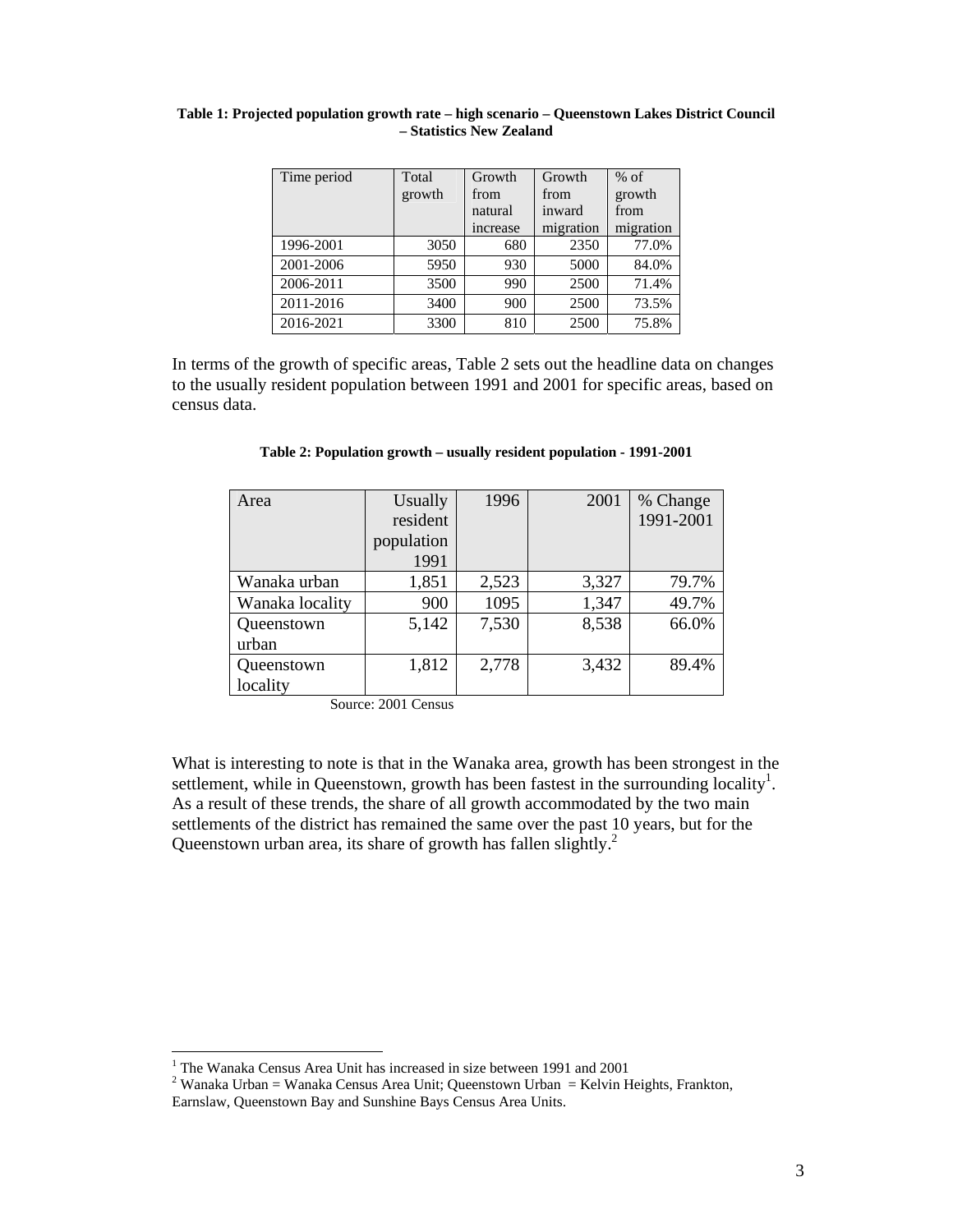| Settlement                         | 1991  | 1996  | 2001  |
|------------------------------------|-------|-------|-------|
| Wanaka                             | 18.5% | 17.7% | 19.5% |
| Urban                              |       |       |       |
| Queenstown                         | 51.5% | 52.7% | 50.1% |
| Urban                              |       |       |       |
| <b>Total Urban</b>                 | 70.0% | 70.4% | 69.6% |
| Areas                              |       |       |       |
| $S_{\alpha\mu\alpha\alpha}$ . 2001 |       |       |       |

**Table 3: Share of total usually resident population – settlements 1991-2001** 

Source: 2001 Census

These figures highlight the dispersal of population which is occurring in the Queenstown area and which is a core issue for the "Tomorrow's Queenstown" growth management strategy. The strategy seeks a containment of the urban area, but clearly market forces are in favour of dispersal. Understanding the social and economic drivers of this dynamic of dispersal is therefore important.

Within the Queenstown urban area, the fastest growing areas have been the Frankton and Sunshine Bay areas – areas on the fringe of the settlement. Central Queenstown has seen the slowest increase in the permanent population.

| Table 4: Population growth - usually resident population - Queenstown urban area |  |
|----------------------------------------------------------------------------------|--|
|----------------------------------------------------------------------------------|--|

| Census area                        | 1991                                | 2001 | Change | $\frac{0}{0}$ |
|------------------------------------|-------------------------------------|------|--------|---------------|
| units                              |                                     |      | 1991-  | Change        |
|                                    |                                     |      | 2001   |               |
| Kelvin                             | 519                                 | 789  | 270    | 52.0%         |
| Heights                            |                                     |      |        |               |
| Frankton                           | 786                                 | 1641 | 855    | 108.8%        |
| Earnslaw                           | 1419                                | 2340 | 921    | 64.9%         |
| Queenstown                         | 1461                                | 1908 | 447    | 30.6%         |
| <b>Bay</b>                         |                                     |      |        |               |
| Sunshine Bay                       | 957                                 | 1860 | 903    | 94.4%         |
| $S_{\alpha\mu\alpha\alpha}$ $2001$ | $C_{\alpha\alpha\alpha\beta\alpha}$ |      |        |               |

Source: 2001 Census

Looking at the main settlements and their hinterlands, under the Statistics New Zealand high growth scenario, the Wanaka urban area and the Queenstown locality are expected to accommodate the largest numerical increase in population.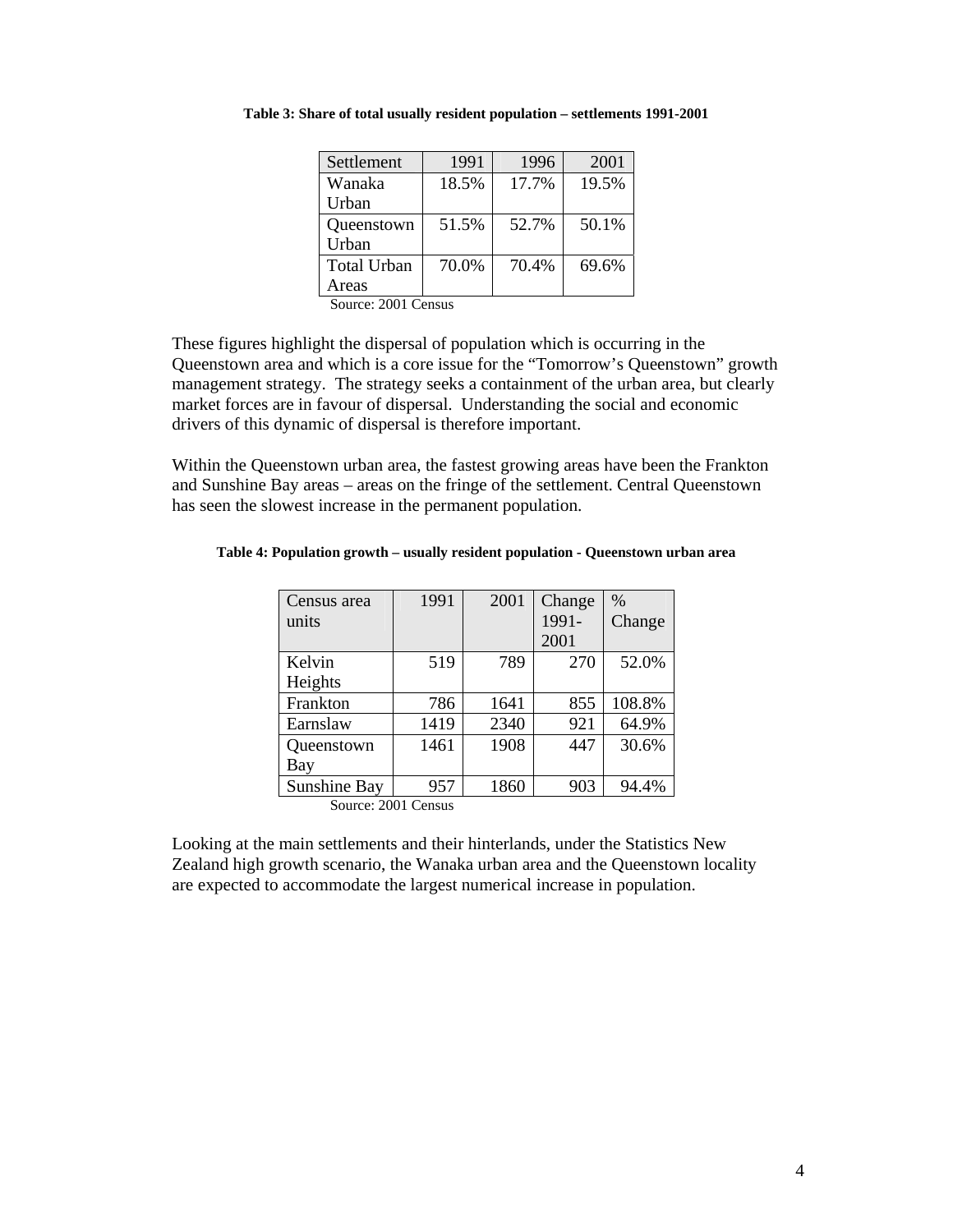| Area             | $2001^3$ | 2006   | 2011   | 2016   | 2021   | Change |
|------------------|----------|--------|--------|--------|--------|--------|
| Wanaka urban     | 3,450    | 5,610  | 6,830  | 8,020  | 9,160  | 5,710  |
| Queenstown       | 8,990    | 10,770 | 11,830 | 12,870 | 13,880 | 4,890  |
| urban            |          |        |        |        |        |        |
| Queenstown       | 3,580    | 5,470  | 6,580  | 7,690  | 8,790  | 5,210  |
| locality (Basin) |          |        |        |        |        |        |
| Total            | 17,840   | 24,290 | 28,330 | 32,340 | 36,250 | 18,410 |

#### **Table 5: Projected growth by area – Statistics NZ high growth scenario – usually resident population**

## **Housing**

A significant issue for both settlements is the number of homes in the area that are not occupied all year. In Wanaka, over 40% of homes are not occupied all of the time – these are holiday homes or second homes.

#### **Table 6: Occupied and unoccupied dwellings 1991 and 2001Cesnsus**

| Urban Area   | Occupied |      | Unoccupied |      |
|--------------|----------|------|------------|------|
|              | 1991     | 2001 | 1991       | 200. |
| Wanaka urban | 51%      | 56%  | 49%        | 44%  |
| Queenstown   | 66%      | 75%  | 34%        | 25%  |
| urban        |          |      |            |      |

Source: 2001 Census

The following table shows the growth in total dwellings – occupied and unoccupied at the night of the census – by study area.

#### **Table 7: Growth in total dwellings (occupied and unoccupied)**

| Area       | 1991  | 2001   | Change | $\%$   |
|------------|-------|--------|--------|--------|
|            |       |        | 1991-  | Change |
|            |       |        | 2001   |        |
| Wanaka     | 1,731 | 2,565  | 834    | 48%    |
| urban      |       |        |        |        |
| Queenstown | 3,198 | 4,644  | 1,446  | 45%    |
| urban      |       |        |        |        |
| Queenstown | 1,293 | 1,941  | 648    | 50%    |
| locality   |       |        |        |        |
| Total      | 7,164 | 10,491 | 3,327  | 46%    |
| district   |       |        |        |        |

<sup>&</sup>lt;sup>3</sup> The resident population figure reported in the 2001 Census and the base (2001) population used by Stats NZ for its population projections differ slightly.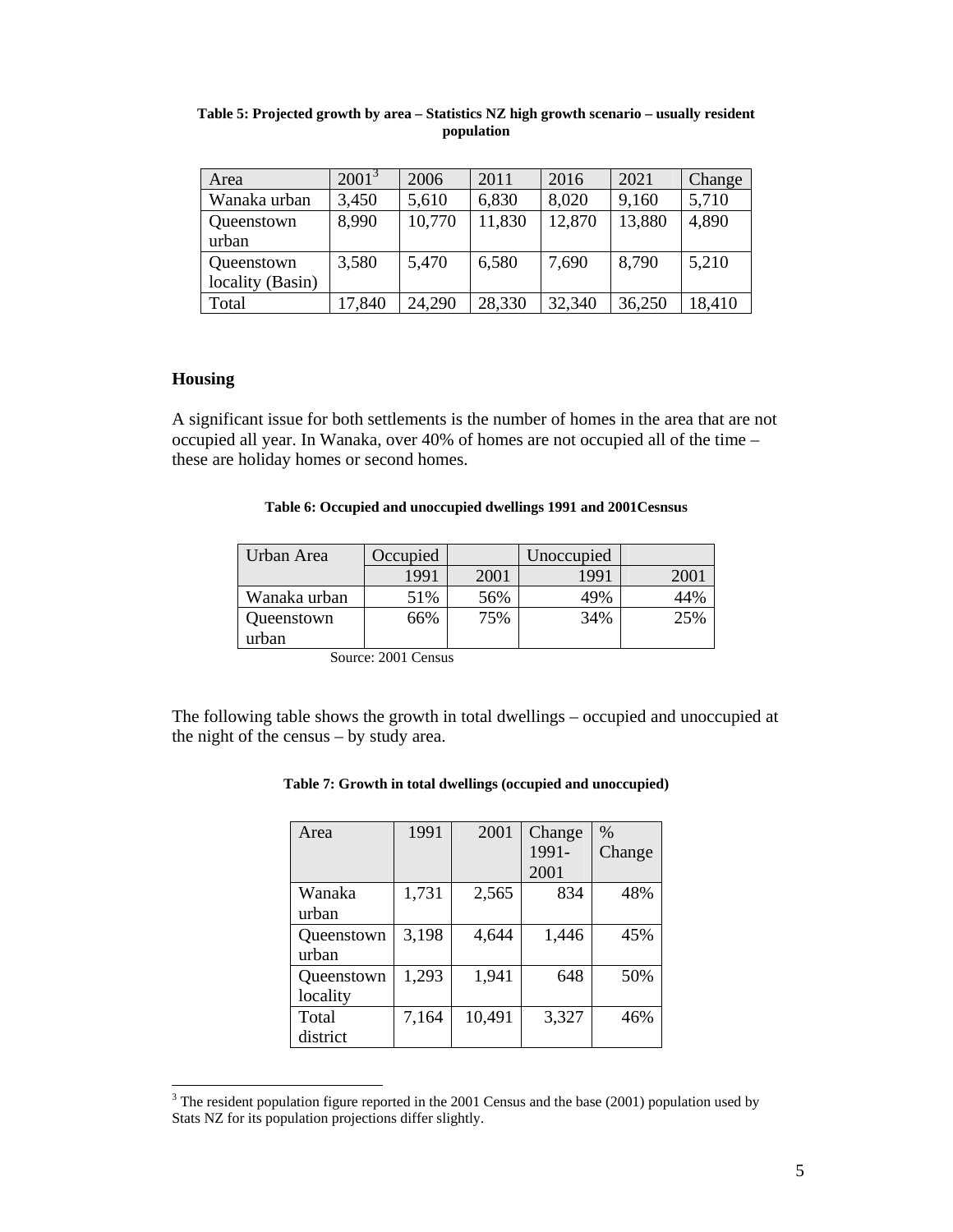In terms of dwellings (both permanent and holiday), the number of dwellings has been growing at a slower rate than the population in general, contrary to the general trend in urban areas for the number of dwellings to grow faster than the population in general. This is a desirable trend. It means that there is less pressure for new housing than might otherwise be the case. The trend arises from an increase in the average number of people per household. There may also be some conversion of holiday homes to permanent homes.

Average occupancy rates (people per household) have increased from 2.1 people per house to 2.39 people in Wanaka, and from 2.4 people per house to 2.5 in Queenstown.

However, the trend of dwellings growing slower than population cannot continue forever. Average occupancy rates are now near national averages, and they may not move up much more in the future and may decline.

With regard to the type of permanently occupied dwellings being built in the settlements, there is a significant difference between the Wanaka and Queenstown markets. Stand-alone housing dominates in Wanaka, while in Queenstown flats and apartments are an important part of the market. Between 1996 and 2001 attached housing types (such as apartments and flats) increased in Queenstown as a proportion of occupied dwellings.

| Urban Area | Detached     |       |       |       | Attached |  |
|------------|--------------|-------|-------|-------|----------|--|
|            | 2001<br>1996 |       | 1996  | 2001  |          |  |
| Wanaka     | 79.2%        | 79.7% | 10.4% | 13.0% |          |  |
| Oueenstown | 54.6%        | 51.3% | 38.8% | 43.0% |          |  |

#### **Table 8: Types of occupied dwellings, 1996 and 2001**

Source: 2001 Census

## *Age structure*

Changes in the age structure of the usually resident population create differing demands on social and community infrastructure, as well as for housing.

Over the 10 years between 1991 and 2001, the biggest change in the age structure in Wanaka has been the growth of the 40-65 age band. This implies that the settlement is attractive to people and families in their middle years. The number of younger people (0-19 age bands) has also increased indicating a growing demand for educational and recreational activities. Growth of both groups further suggests increasing demands for retail and commercial services associated with a growing home-based population.

In contrast, in Queenstown the largest growth has been in the 20-39 year age band, an age group often underrepresented in provincial cities and towns. This age group is more associated with entertainment and leisure-based consumption, and renting rather than home ownership.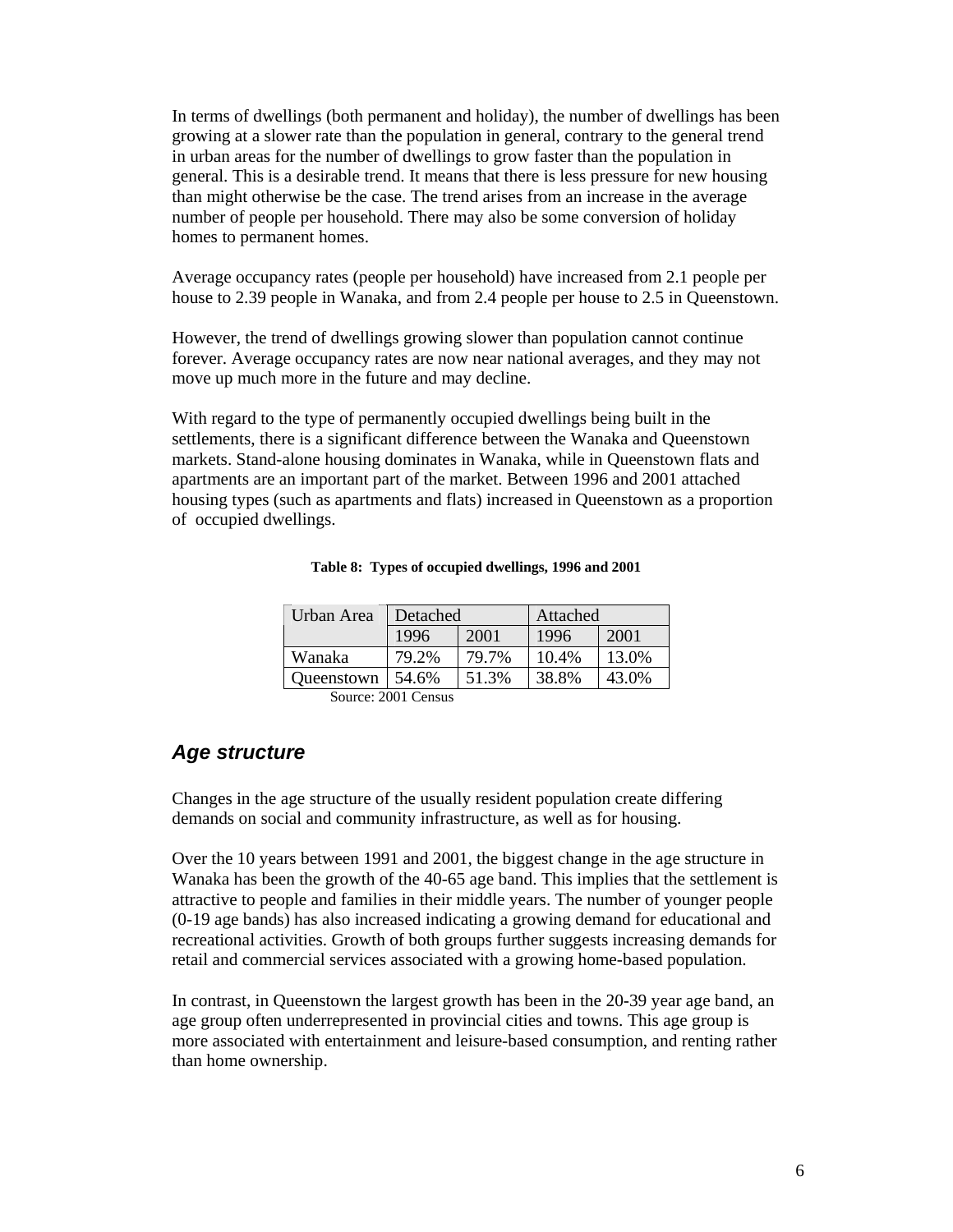In both settlements, the number of older adults has also increased, suggesting that both settlements are still seen as a retirement destination, but more so for Wanaka than Queenstown.

As a result of these trends, Queenstown's age profile has got a lot younger than it was 10 years ago. In Wanaka, the change is less dramatic, and has seen the population get a bit more middle aged.

| Age       | Wanaka urban |      | Queenstown |      |
|-----------|--------------|------|------------|------|
| band      | area         |      | urban area |      |
|           | 1991         | 2001 | 1991       | 2001 |
| $0-19$    | 24%          | 23%  | 24%        | 22%  |
| 20-39     | 26%          | 26%  | 42%        | 45%  |
| $40 - 65$ | 31%          | 34%  | 27%        | 25%  |
| $65+$     | 19%          | 17%  | 8%         | 8%   |
| Total     | 100%         | 100% | 100%       | 100% |

#### **Table 9: Share of population by age bands**

Source: 2001 Census

In the Queenstown locality – which has been growing faster than the Queenstown urban area – most growth has been in the 40-65 age band, mirroring the trend in Wanaka. Again this highlights the growing dichotomy between the Queenstown urban area and the surrounding district. The centre is characterised by a large number of younger people and a high proportion of temporary residents, while the surrounding district has more of a family focus.

## *Household composition*

In both Wanaka and Queenstown, there are more households formed by singles and couples than in the district as a whole. Queenstown is notable for the size of the nonfamily households – households of unrelated people flatting together. This again reinforces the point that Queenstown is increasingly the home of younger people attracted by the work opportunities and lifestyle, while families are more attracted to the surrounding district.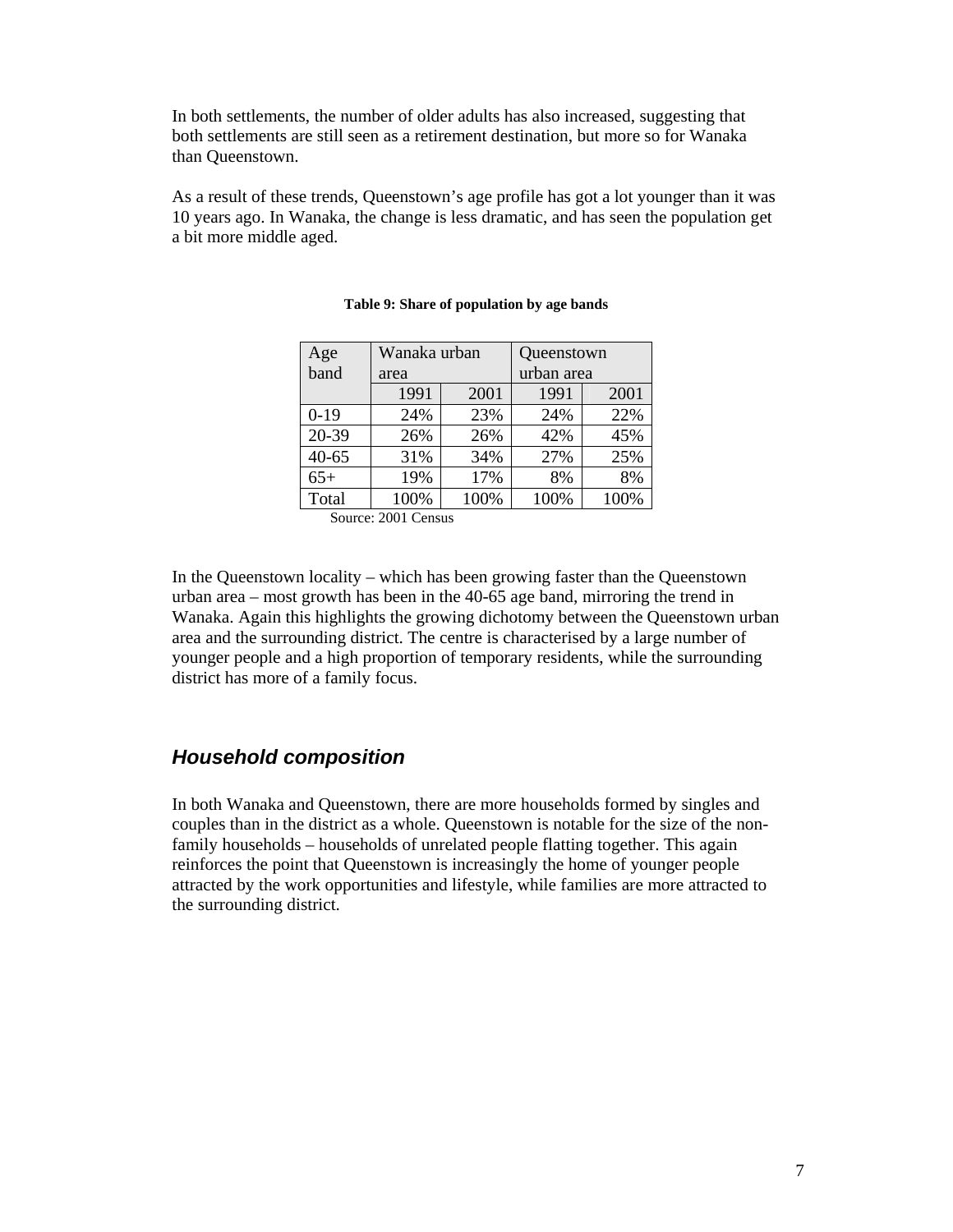#### **Table 10: Household composition**

| Area       | One Person<br>households | Couples | Families | Households<br>formed by<br>unrelated<br>people |
|------------|--------------------------|---------|----------|------------------------------------------------|
| Wanaka     | 23.3%                    | 38.0%   | 32.5%    | 6.2%                                           |
| urban      |                          |         |          |                                                |
| Queenstown | 25.4%                    | 28.9%   | 31.3%    | 14.4%                                          |
| urban      |                          |         |          |                                                |
| District   | 21.9%                    | 33.2%   | 35.0%    |                                                |

Source: 2001 Census

## *Jobs and Employment*

The 2001 census records that of the usually resident population aged 15 and over, 10,140 people were employed in full-time or part-time work. This is up from 8,469 people in 1996. Note that these figures are not the number of jobs in the Queenstown area, as some people who live outside the district will drive to jobs in the area, although this will be a small figure.

In terms of the ratio of employment to people of working age (15-65 years old), the ratio is relatively high, indicating that most adults work, and as a result most people moving into the area would appear to do so for work-related purposes.

| Year             | Population<br>aged 15-<br>65 years | Number<br>of<br>usually<br>resident<br>people<br>employed | Ratio-<br>population<br>to people<br>employed |
|------------------|------------------------------------|-----------------------------------------------------------|-----------------------------------------------|
| 1996             | 10,380                             | 8,469                                                     | 0.82                                          |
| 2001             | 12,267                             | 10,140                                                    | 0.83                                          |
| % Increase 1996- | 18%                                | 20%                                                       |                                               |
| 2001             |                                    |                                                           |                                               |

#### **Table 11: People of working age**

Source: 2001 Census

The structure of the local economy has not changed much over the five years between 1996 and 2001. The business sector has grown somewhat faster than other sectors, while the primary sector has slipped back a bit. The manufacturing sector comprises only a few jobs. Table 14 sets out data from the 2001 census.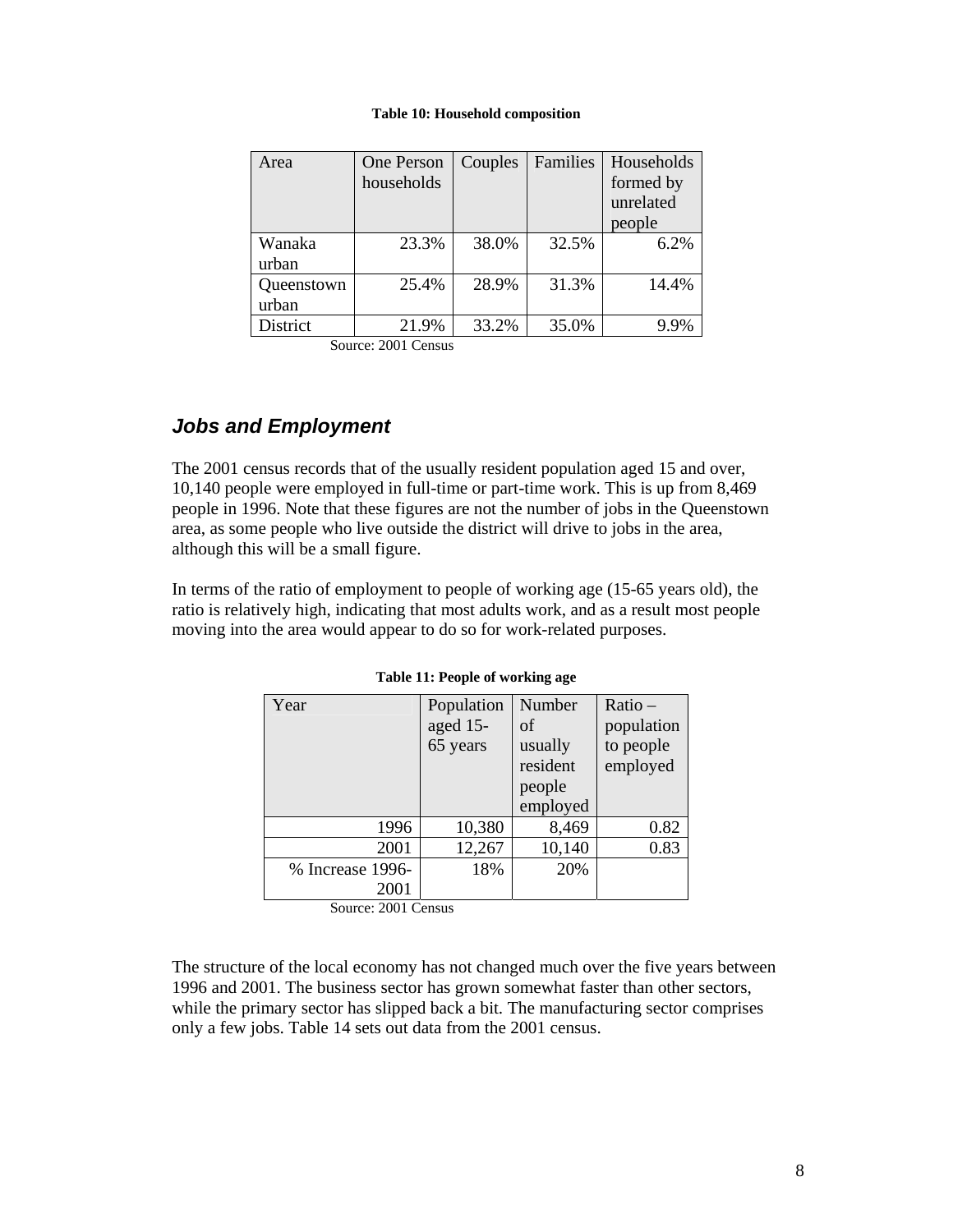|                      | 1996   | 2001   |
|----------------------|--------|--------|
| Industry sector      |        |        |
| Primary              | 6.6%   | 5.3%   |
| Manufacturing        | 3.6%   | 4.3%   |
| Construction and     | 11.9%  | 10.5%  |
| infrastructure       |        |        |
| Wholesale and retail | 17.5%  | 17.0%  |
| Accommodation        | 22.4%  | 22.1%  |
| Transport and        | 9.4%   | 8.7%   |
| communications       |        |        |
| <b>Business</b>      | 21.5%  | 23.8%  |
| Government           | 7.1%   | 8.4%   |
| Total                | 100.0% | 100.0% |

**Table 12: Employment make up 1996–2001 – share of employment by industry sector** 

Source: 2001 Census

As is often noted, the economy of the district is still heavily focused on tourism. Table 13 provides a breakdown for full time equivalent jobs (full time and part time added together) by area.

| Area unit       | 1998 | 2002 |
|-----------------|------|------|
| Hawea           | 170  | 250  |
| Frankton        | 470  | 740  |
| Wanaka          | 1020 | 1710 |
| Glenorchy       | 110  | 220  |
| Kelvin Heights  | 55   | 110  |
| Sunshine Bay    | 250  | 310  |
| <b>Skippers</b> | 360  | 870  |
| Lake Hayes      | 30   | 15   |
| Matukituki      | 60   | 65   |
| Arrowtown       | 310  | 460  |
| Queenstown Bay  | 2850 | 3580 |
| Earnslaw        | 1010 | 1210 |
| Total           | 6695 | 9540 |

#### **Table 13: Full time equivalent jobs**

# **DEVELOPING THE PROJECTIONS - QUEENSTOWN**

The following process was used to develop the projections for Queenstown:

1. Establish broad relationship between visitor growth, employment growth and population growth.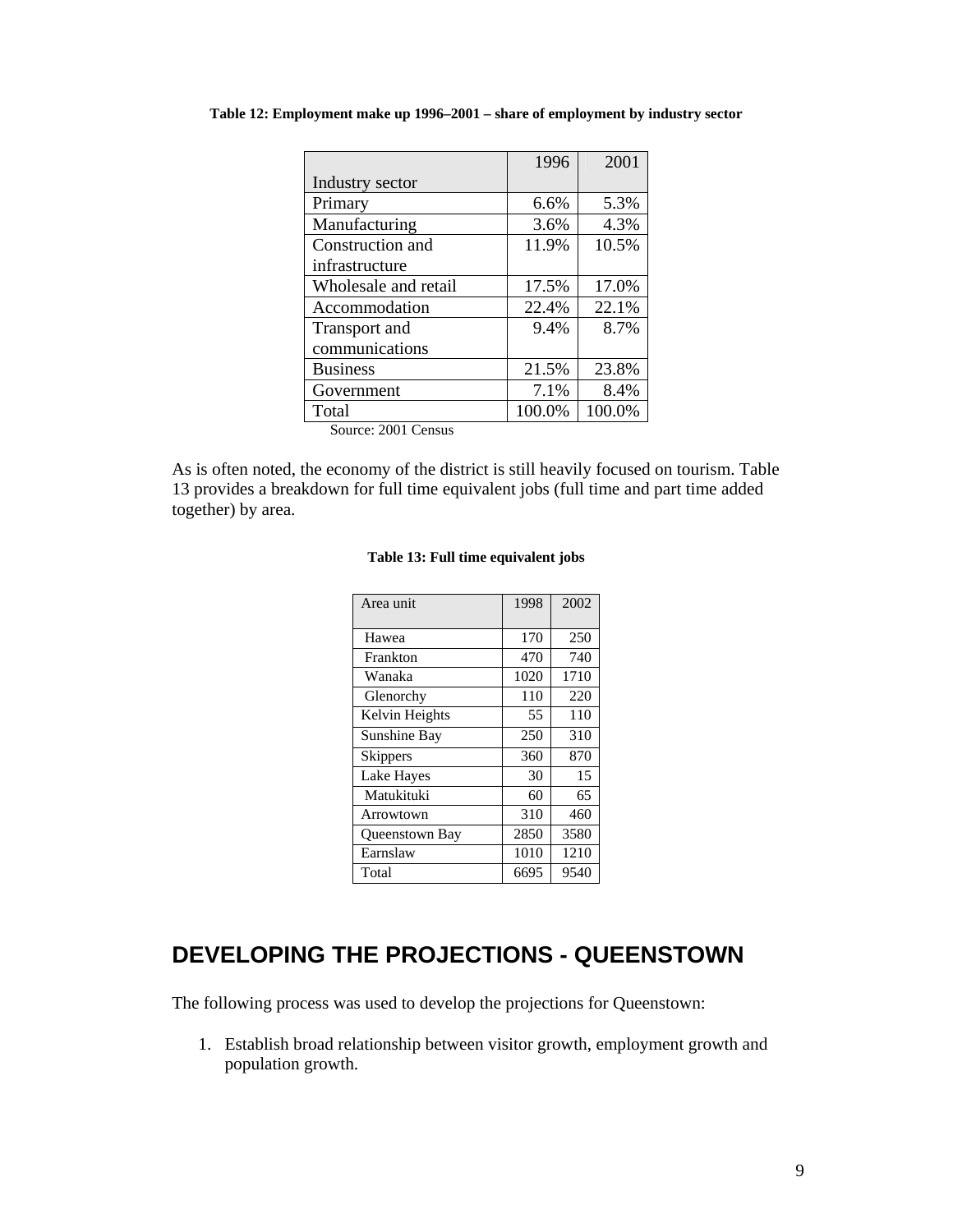- 2. Using visitor growth as the main driver of employment and population growth in the area, determine likely growth in visitor numbers, based on expected annual rates of increase.
- 3. From the total visitor numbers, project out the number of full time equivalent (fte) workers, based on the current ratio between the number of visitors and the number of workers.
- 4. Based on the growth of employment (ftes), determine the likely population based on the current ratio of ftes to permanent residents, maintaining the 2001 ratio between workers and permanent residents. The trend has been for the ratio between workers and residents to fall over time.
- 5. Based on the number of permanent residents, determine the number of occupied and unoccupied houses. This is achieved by first applying an assumed number of people per household to the permanent population. This figure is derived from the 2001 census. This then gives the number of permanent homes. A ratio between permanent and temporary homes is then applied to gain the total number of dwellings.

These steps are discussed in turn.

## *Visitor numbers*

The main source of data on total visitor numbers is projections prepared by the Tourism Research Council. The Research Council has recently produced a new set of projections for the Queenstown Lakes/Central Otago area out to the year 2009. They assume a continuation of the historical rate of growth in visitor numbers – 4.75% per year. Extrapolating this growth rate out to 2021 results in total visitors of around 12 million, up from 5 million in 2004.

| Year | Queenstown       |
|------|------------------|
|      | District/Central |
|      | Otago forecast   |
| 2001 | 4,863,360        |
| 2002 | 5,066,000        |
| 2003 | 5,273,000        |
| 2004 | 5,567,000        |
| 2005 | 5,871,000        |
| 2006 | 6,136,000        |
| 2007 | 6,400,000        |
| 2008 | 6,670,000        |
| 2009 | 6,969,000        |

#### **Table 14:Total visitor projections**

*Source: Tourism Research Council*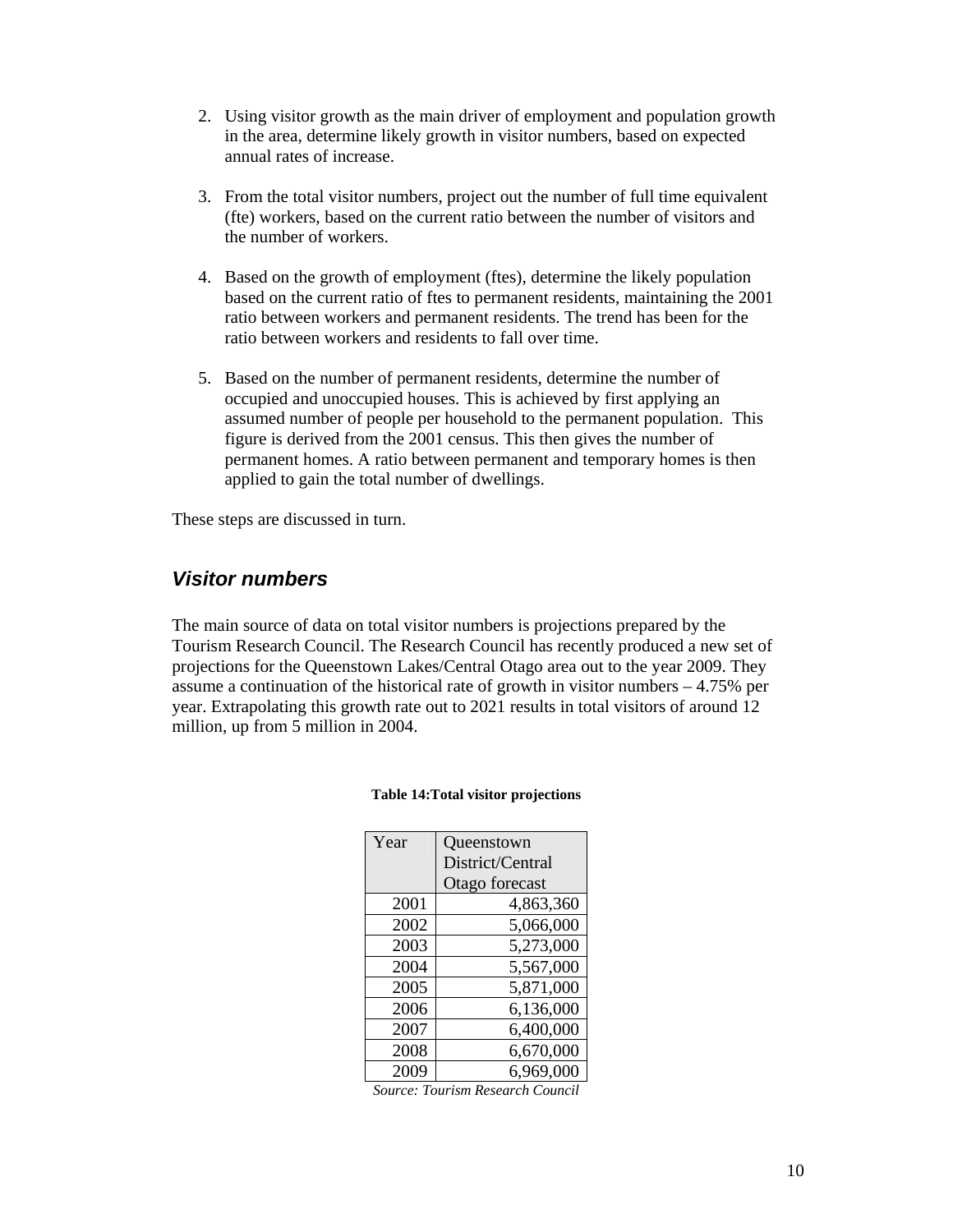Statistics New Zealand's Commercial Accommodation Survey highlights the strong seasonality of the visitor accommodation sector. It should be noted that the commercial accommodation survey only records visitors staying in hotels, motels, camping grounds, backpackers, farm stays and other forms of visitor accommodation. It does not cover people staying with friends and relatives in their private homes.



**Figure 2: Guest nights for QLDC area – June 1996 to March 2003** 

The Tourism Research Council figures need to be broken down into the Queenstown, Wanaka and Central Otago areas. An estimate has previously been made for the council as to the breakdown of visitor numbers between Queenstown, Wanaka and other locations. The Tourism Research Council figures for total visitors to the QLDC and Central Otago Region in 2002 was 5,066,000 visitors. The figures developed for the council indicate total visitors for Queenstown and Wanaka of 3, 838,257, or 75% of the total.

| Area       | Total     |
|------------|-----------|
|            | visitors  |
| Queenstown | 2,845,402 |
| Wanaka     | 992,855   |
| Total      | 3,838,257 |

| Table 15: Total visitors in 2002 by area |  |  |  |  |  |  |  |
|------------------------------------------|--|--|--|--|--|--|--|
|------------------------------------------|--|--|--|--|--|--|--|

These figures have been used as a basis to calculate the daily number of visitors in Queenstown and Wanaka on an average day. These have been adjusted upward slightly to reconcile the figures provided to the council with the accommodation monitor figure for the number of people staying in commercial accommodation in 2002.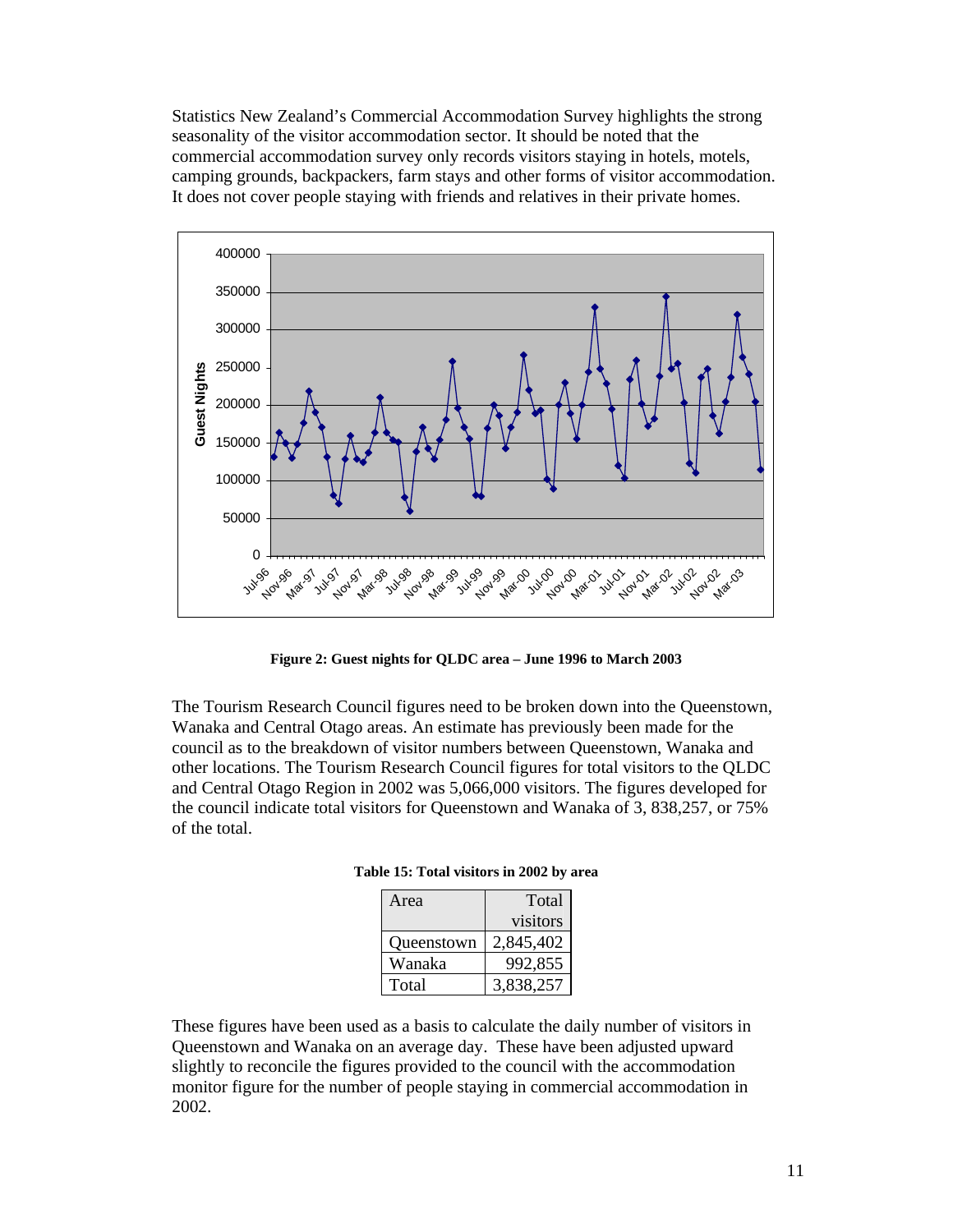To this daily figure has then been applied annual growth rates which are close to the projected rates from the Tourism Research Council. The following annual growth rates have been adopted:

#### **Table 16: Assumed growth rates – total visitors**

|                    | $2001 - 2006$   2006-2011 |       | 2011-2016   2016-2021 |       |
|--------------------|---------------------------|-------|-----------------------|-------|
| Yearly growth rate | 4.75%                     | 4.50% | 4.25%                 | 4.00% |

The projected annual growth rate after 2006 has been reduced in recognition of the fact that an annual growth rate of 4.75% is very unlikely to be maintained in the long term.

From this demand, an estimate has then been made of the amount of commercial accommodation that will be needed to accommodate this number of visitors. Different assumptions need to be made for Queenstown and Wanaka because in Wanaka the commercial accommodation sector is much smaller than in Queenstown.

In Queenstown, the commercial accommodation monitor suggests that around 70% of visitors stay in commercial accommodation. Of this 70%, about 75% stay in hotels, motels and increasingly in apartments. The proportion of people staying in these forms of accommodation is likely to increase in the future.

| Year | <b>Total visitors</b> | % Staying   | Total in motels | Total    | Average | "Visitor | Additional |
|------|-----------------------|-------------|-----------------|----------|---------|----------|------------|
|      | staying in            | in hotels / | $'$ hotels $/$  | capacity | daily   | units"   | visitor    |
|      | commercial            | motels $/$  | apartments      | needed   | demand  | required | units      |
|      | accommodation         | apartments  |                 |          | (beds)  |          |            |
| 2001 | 1979441               | 75.0%       | 1484581         | 1781497  | 4881    |          |            |
| 2006 | 2599345               | 77.0%       | 2001496         | 2401795  | 6580    | 2632     | 680        |
| 2011 | 3378053               | 80.0%       | 2702442         | 3242931  | 8885    | 3554     | 922        |
| 2016 | 4273511               | 82.0%       | 3504279         | 4205135  | 11521   | 4608     | 1054       |
| 2021 | 5199334               | 85.0%       | 4419434         | 5303320  | 14530   | 5812     | 1203       |

The total capacity provided by the commercial accommodation sector always runs ahead of the demand, and so an allowance of 20% spare capacity has been provided. Based on an estimated number of 2.5 visitors per visitor accommodation unit, the daily demand for visitor beds can be roughly translated into the number of visitor units (most likely to be apartments) that will be needed to cope with the projected demand. There could therefore be demand for around 4,000 visitor units between 2001 and 2021.

Adding in the capacity available in the camping grounds and official home stays (say 1,000 beds) daily bed capacity will need to grow from around 6,000 beds in 2001 to 16,000 beds by 2021.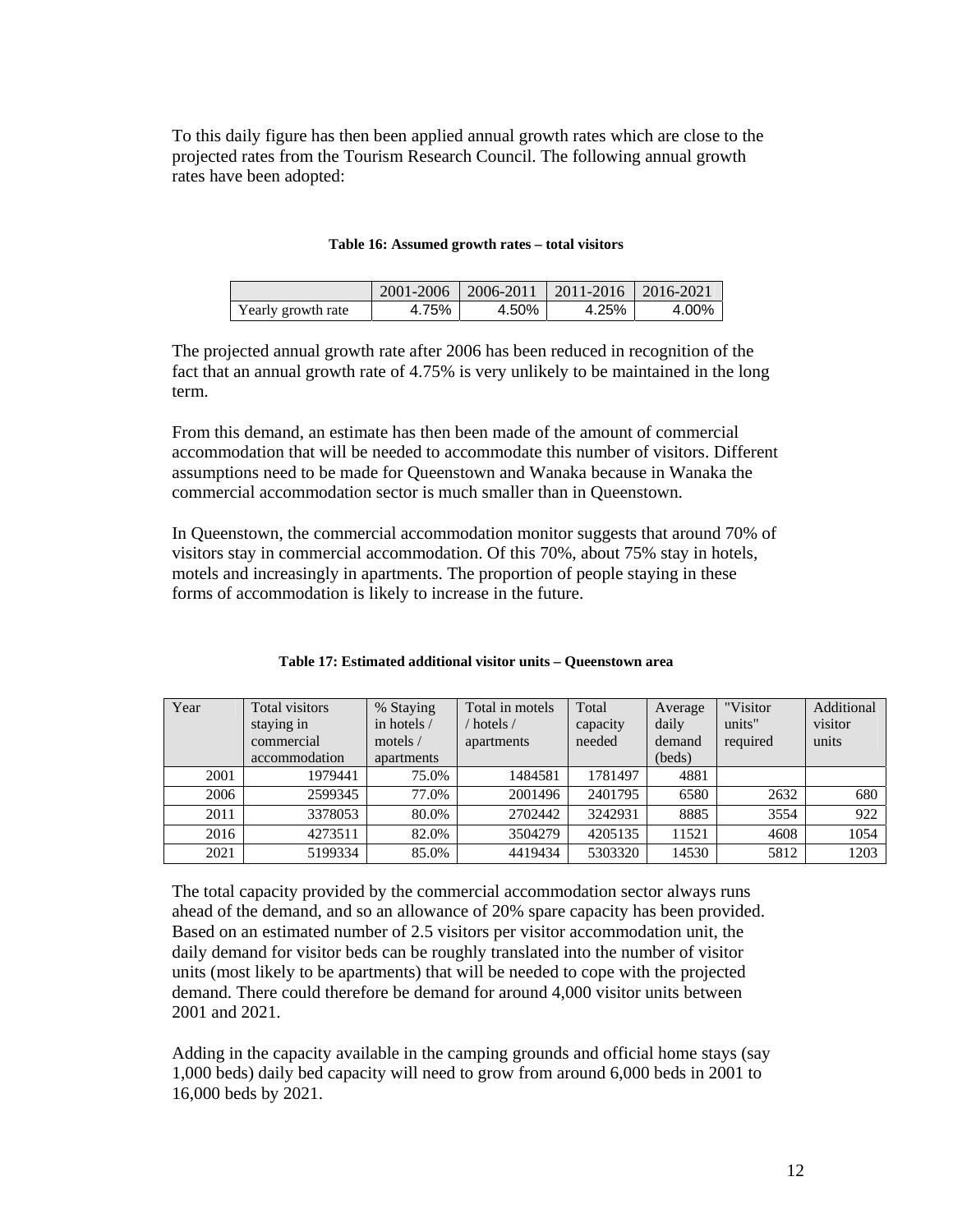## *Employment projections*

Having established estimates of future visitor numbers, the next step in the process has been to estimate the amount of employment likely to be generated over the next 20 years. In 2002, there were 7,295 full time equivalent (fte) jobs in the Queenstown area. This means that for each visitor, there is currently 0.90 of an fte job. These jobs are spread across the economy, they are not just jobs related to the tourism sector. Obviously employment is related to a range of factors like growth of the permanent population, more service jobs and growth of the agricultural and business base of the area, but the bulk of the economy is driven by tourism and therefore, for Queenstown at least, it is valid to expect a relationship between the number of visitors and the numbers of people employed. Allowing for the ratio between ftes and visitors to increase over time (which assumes a widening of the employment base of the area), employment could grow to around 17,500 ftes by 2021 but up to 20,000 jobs would not be unrealistic.

| Employment       | $2001 -$ | 2006-  | $2011 -$ | $2016-$ |
|------------------|----------|--------|----------|---------|
|                  | 2006     | 2011   | 2016     | 2021    |
| Ratio (fte       | 0.89     | 0.90   | 0.91     | 0.93    |
| /visitor)        |          |        |          |         |
| Total ftes       | 9,095    | 11,429 | 14,191   | 17,580  |
| Increase in ftes | .800     | 2,334  | 2,762    | 3,389   |

In terms of the location of this employment, current estimates are that 50% of this employment is located in business areas (the CBD, Frankton and the various industrial areas) and the other 50% is in residential areas.

The first step in calculating future land needs for businesses is to work out the capacity for jobs available in the current business areas. Table 19 sets out the relevant data and assumptions.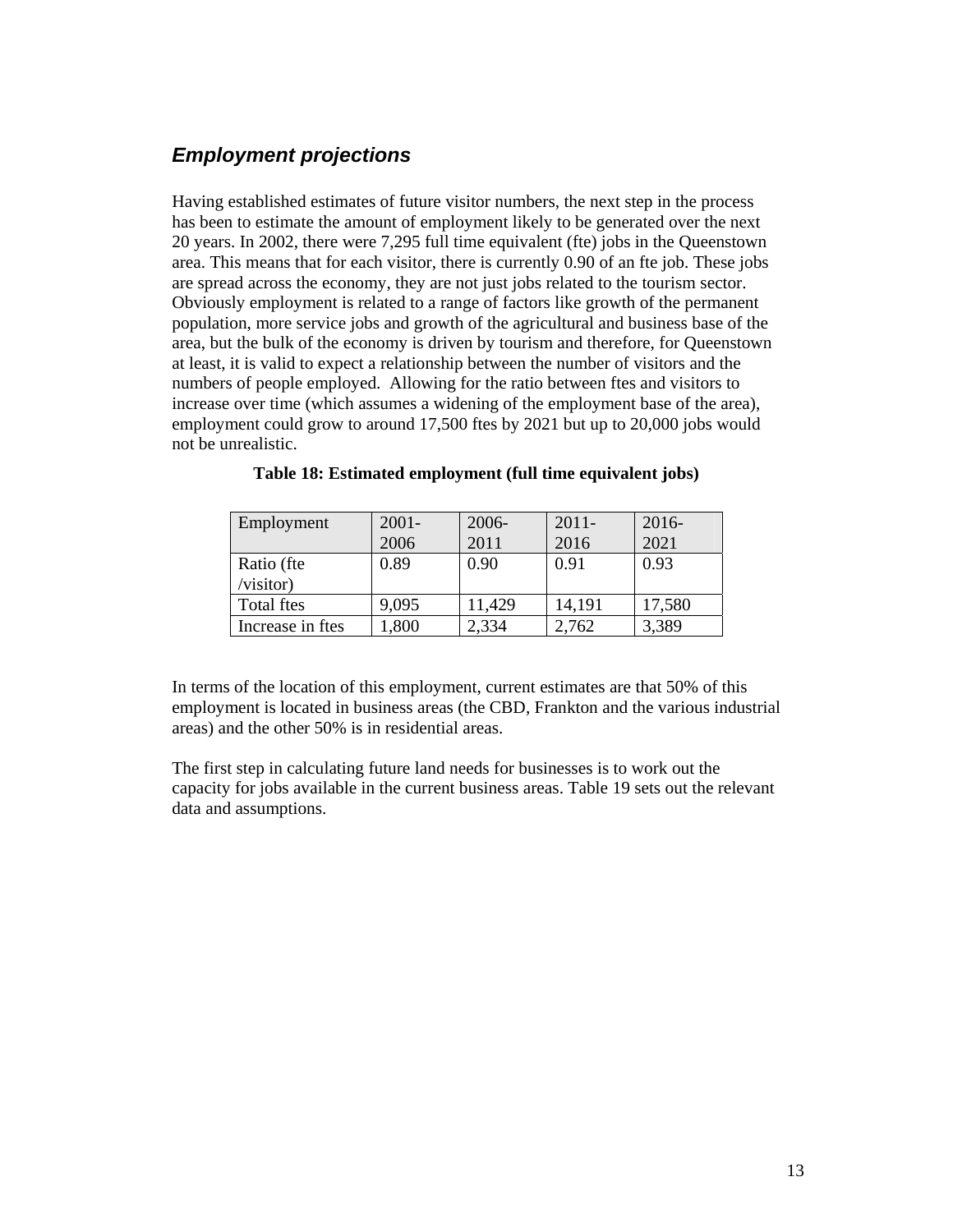| Business area         | Area | Capacity  | Total ftes | Current ftes | <b>Estimated spare</b> |
|-----------------------|------|-----------|------------|--------------|------------------------|
|                       | (Ha) | (ftes/ha) |            | (estimated)  | capacity (ftes)        |
|                       |      |           |            |              |                        |
|                       |      |           |            |              |                        |
|                       |      |           |            |              |                        |
| <b>Oueenstown CBD</b> | 9.3  | 275       | 2,556      | 2,000        | 556                    |
|                       |      |           |            |              |                        |
| Gorge Road            | 10.4 | 50        | 522        | 500          | 22                     |
| Frankton industrial   | 16.5 | 50        | 827        | 500          | 327                    |
| Airport               | 27.7 | 30        | 831        | 250          | 581                    |
|                       |      |           |            |              |                        |
|                       |      |           |            |              |                        |
|                       |      |           |            |              |                        |
| <b>Frankton Flats</b> | 20   | 100       | 2000       | 300          | 1700                   |
| commercial            |      |           |            |              |                        |
| Arrowtown             | 3.5  | 30        | 105        | 100          | 5                      |
| industrial            |      |           |            |              |                        |
| Total                 | 87.5 |           | 6,841      | 3,650        | 3,191                  |

#### **Table 19: Current estimated employment capacity of business areas**

Based on these assumptions, it is possible to identify when the existing employment areas will "fill up" and new areas will be needed. Table 20 sets out the assumptions about the future split of employment between commercial and industrial areas.

#### **Table 20: Future employment location**

| Employment area  |       | Current | Projected | Estimated full time equivalent jobs |       |          |          |
|------------------|-------|---------|-----------|-------------------------------------|-------|----------|----------|
| 2001 FTEs        |       | split   | split     | $2001 -$                            | 2006- | $2011 -$ | $2016 -$ |
|                  |       |         |           | 2006                                | 2011  | 2016     | 2021     |
| Commercial       | 2,300 | 31.5%   | 25%       | 450                                 | 583   | 690      | 847      |
| areas            |       |         |           |                                     |       |          |          |
| Industrial areas | 1,350 | 18.5%   | 25%       | 450                                 | 583   | 690      | 847      |
| Other areas      | 3,645 | 49.9%   | 50%       | 900                                 | 1167  | 1381     | 1695     |
| Total            | 7,295 | 100.0%  | 100%      | 1800                                | 2334  | 2762     | 3389     |

For the employment to be located in commercial areas, the next step is to split this employment between the Queenstown CBD and Frankton.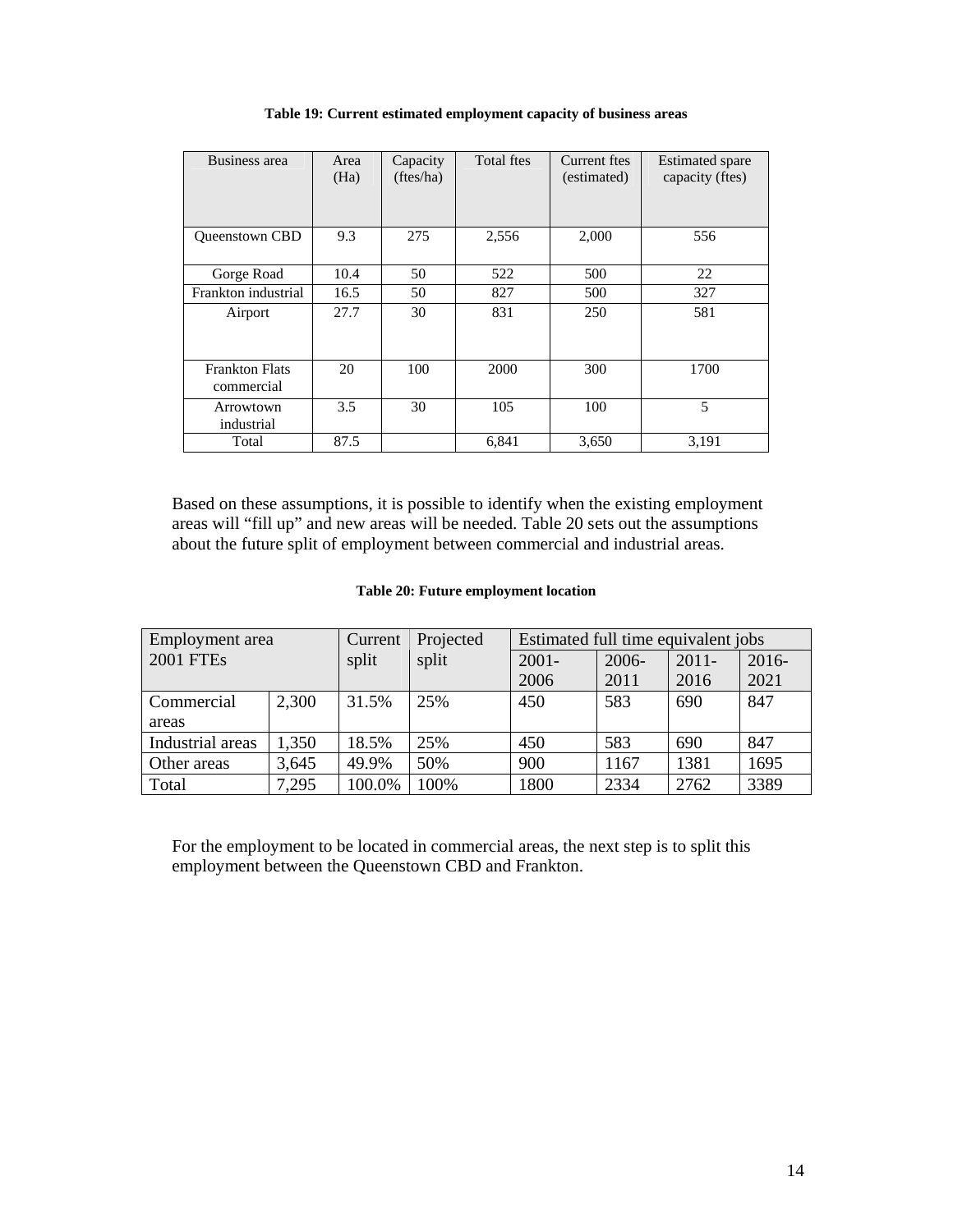| Commercial         | $2001 -$ | 2006- | $2011 -$ | 2016- |
|--------------------|----------|-------|----------|-------|
| area               | 2006     | 2011  | 2016     | 2021  |
| CBD(%)             | 70%      | 50%   | 40%      | 30%   |
| Frankton<br>(% )   | 30%      | 50%   | 60%      | 70%   |
| CBD (ftes)         | 315      | 292   | 276      | 254   |
| Frankton<br>(ftes) | 135      | 292   | 414      | 593   |

**Table 21: Location of future commercial employment** 

Taking into account the current capacity available in the CBD and at Frankton, the following estimates can made of the amount of additional land needed for commercial activities. It is assumed that there is about 20,000 square metres of floorspace that can be added to the CBD and 60,000 square metres at Frankton, within current zonings.

| Period      |                  | $2001 -$ | $2006 -$ | $2011 -$ | $2016-$ |
|-------------|------------------|----------|----------|----------|---------|
|             |                  | 2006     | 2011     | 2016     | 2021    |
| Additional  | CBD@             | 11,026   | 10,210   | 9,666    | 8,897   |
| floorspace  | $35 \text{ sqm}$ |          |          |          |         |
| needed      | per fte          |          |          |          |         |
|             | Frankton         | 5,401    | 11,669   | 16,570   | 23,726  |
|             | @40              |          |          |          |         |
|             | sqm per          |          |          |          |         |
|             | fte              |          |          |          |         |
| Additional  | <b>CBD</b>       | 0.0      | 0.3      | 1.4      | 1.3     |
| commercial  |                  |          |          |          |         |
| land needed |                  |          |          |          |         |
| (Ha)        | Frankton         | 0.0      | 0.0      | 0.0      | 0.0     |
|             |                  |          |          |          |         |

**Table 22: Future land needs – commercial land (ha)** 

There is a choice as to whether the additional commercial land should be provided around the current CBD and at Frankton, as set out in Table 23, or whether instead all of it should be located at Frankton.

For industrial land, Table 23 sets out the relevant assumptions about future demands for industrial land. This is industrial land over and above what is already zoned.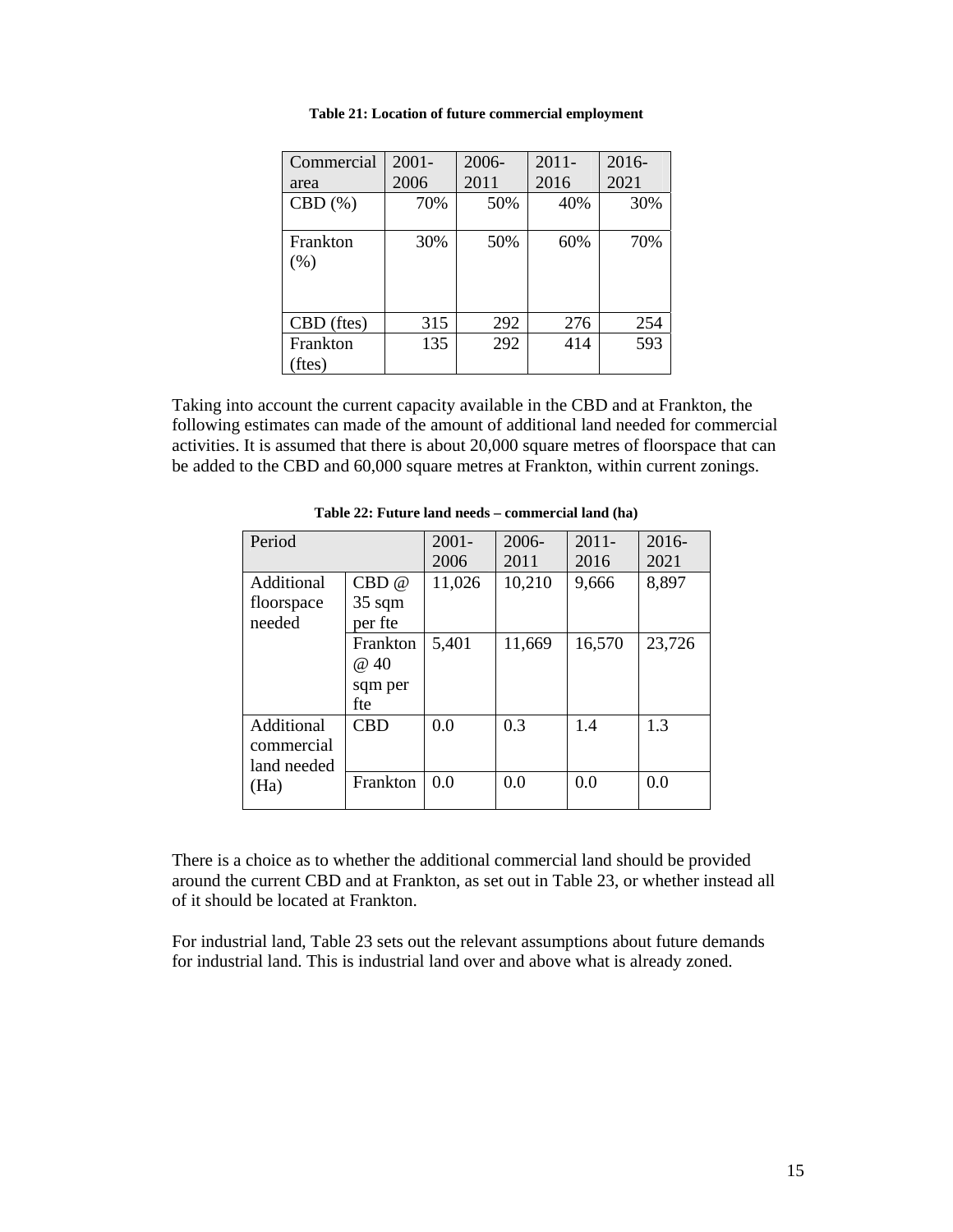| Period                                                 | $2001 -$ | 2006- | $2011 -$ | 2016-    |
|--------------------------------------------------------|----------|-------|----------|----------|
|                                                        | 2006     | 2011  | 2016     | 2021     |
| Demand $-$<br>additional<br>ftes                       | 450      | 583   | 690      | 847      |
| Less<br>current<br>capacity<br>(ftes)                  | 744      | 186   | 0        | $\Omega$ |
| <b>Net</b><br>demand<br>(ftes)                         | $-293$   | 398   | 690      | 847      |
| Industrial<br>land<br>needed<br>(ha)@30<br>ftes per ha | 0        | 13.3  | 23.0     | 28.2     |

**Table 23: Future land needs - industrial** 

## *Population projections*

The population projections have been based on the employment projections on the basis that the key component of population growth is inward migration - expansion of the economy is drawing more people to live in the Queenstown area. In 2002, for every full time equivalent job in the Queenstown area, there were 1.65 permanent residents. Increasing this ratio over time (which assumes that the population remains mainly of people of working age), the permanent population of the Queenstown area reaches around the 30,000 people by 2021. While a relatively simplistic way of projecting population growth, it is a more robust method than simply projecting forward an assumed growth rate.

|                | $2001 -$ | 2006-  | $2011 -$ | $2016 -$ |
|----------------|----------|--------|----------|----------|
|                | 2006     | 2011   | 2016     | 2021     |
| Ratio (pop to  | 1.65     | 1.66   | 1.68     | 1.70     |
| employment)    |          |        |          |          |
| Total resident | 14,963   | 18,996 | 23,830   | 29,826   |
| population     |          |        |          |          |
| Increase       | 2,993    | 4,033  | 4,834    | 5,997    |

#### **Table 24: Projected resident population**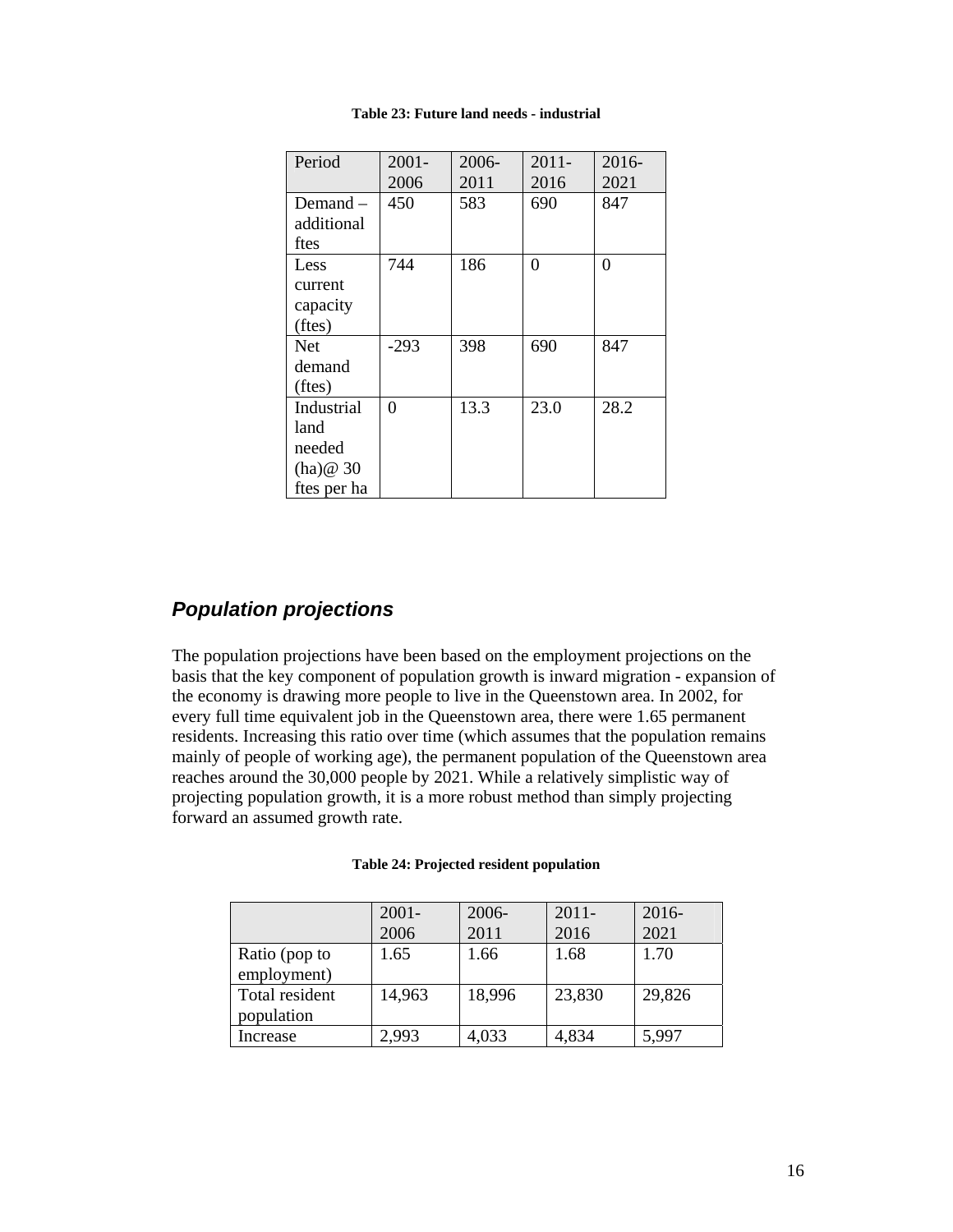## **Demand for households**

Between 1991 and 2001, the ratio of unoccupied houses to occupied houses fell from 0.57 to 0.37. It is assumed that this ratio will continue to fall, so that by 2021 only 20% of the housing stock will be unoccupied. It is also assumed that the number of people per household will decline somewhat (inline with national trends) but then increase somewhat as housing costs rise. Table 25 sets out the way the number of households has been calculated.

## **Table 25: Estimated dwelling growth**

|                     | 2001   | 2016   | 2011   | 2016   | 2021   |
|---------------------|--------|--------|--------|--------|--------|
| Resident population | 11,970 | 14,963 | 18,996 | 23,830 | 29,826 |
| Average people per  | 2.49   | 2.45   | 2.4    | 2.35   | 2.35   |
| household           |        |        |        |        |        |
| Occupied dwellings  | 4,815  | 6,107  | 7,915  | 10,140 | 12,692 |
| Ratio occupied to   | 0.37   | 0.37   | 0.35   | 0.3    | 0.25   |
| unoccupied          |        |        |        |        |        |
| Unoccupied          | 1,770  | 2,260  | 2,770  | 3,042  | 3,173  |
| dwellings           |        |        |        |        |        |
| Total dwellings     | 6,585  | 8,367  | 10,685 | 13,183 | 15,865 |

## *Location of households*

The location of future households has been based on an assessment of:

- The capacity of different areas to absorb more dwellings
- Current growth trends.

The council's housing capacity study has been used to determine the capacity of different areas in the Queenstown area to absorb growth. Based on the council figures, an allowance has then been made for visitor units. This is necessary as visitor accommodation units can take-up part of the total dwelling capacity provided for by the District Plan.

For this study, the Queenstown/Wakatipu area has been subdivided into a number of planning areas, mostly on the basis of infrastructure service areas. Table 26 sets out the data on the total dwelling capacity in these areas (based on the council study) and the allowance that has been made for visitor units.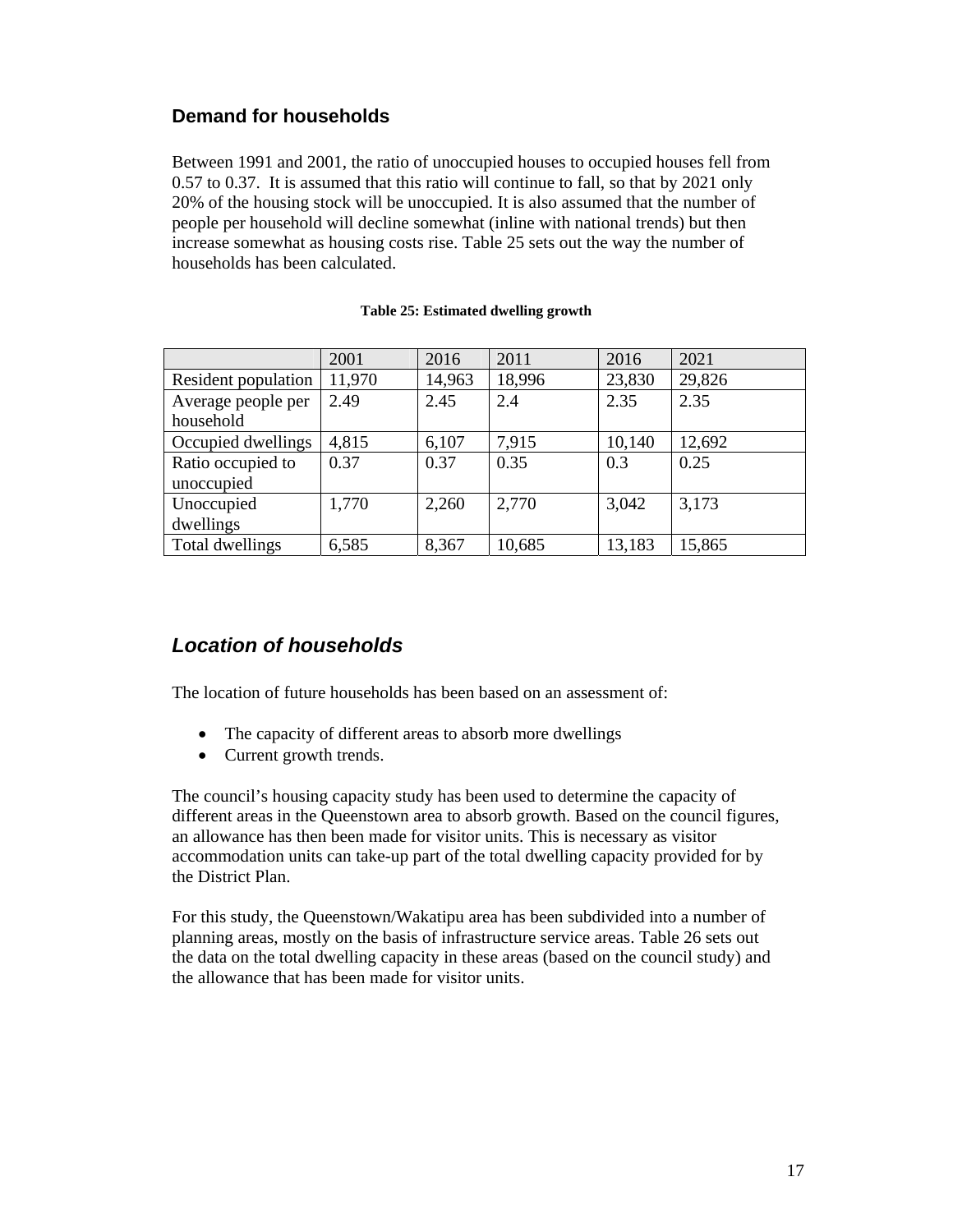| <b>Planning Area</b>  | Additional<br>capacity<br>provided<br>by District<br>Plan | Expected<br>visitor<br>units | <b>Net</b><br>capacity -<br>residential<br>units |
|-----------------------|-----------------------------------------------------------|------------------------------|--------------------------------------------------|
| Sunshine /            | 423                                                       | 0                            | 423                                              |
| Fernhill              |                                                           |                              |                                                  |
| Wider CBD             | 2,500                                                     | 1,200                        | 1,300                                            |
| Area                  |                                                           |                              |                                                  |
| Frankton Rd           | 1,173                                                     | 700                          | 473                                              |
| <b>Frankton Flats</b> | 2,478                                                     | 700                          | 1,778                                            |
| Kelvin Heights        | 1,801                                                     | 0                            | 1,801                                            |
| Arrowtown             | 252                                                       | $\mathbf{\Omega}$            | 252                                              |
| Wakatipu              | 4,564                                                     | 1,400                        | 3,164                                            |
| Total                 | 13,191                                                    | 4,000                        | 9,191                                            |

#### **Table 26: Capacity for growth**

Based on this data, as well as recent growth trends, the estimated housing growth has then been allocated to these different planning areas. Initially, areas grow on the basis of past growth rates, but as areas reach capacity, then growth is reallocated to other areas with capacity.

| Planning area         | 2006 | 2011 | 2016 | 2021 |
|-----------------------|------|------|------|------|
| Sunshine              | 1098 | 1243 | 1325 | 1325 |
| Wider CBD area        | 1845 | 2031 | 2437 | 3091 |
| Frankton Rd           | 1050 | 1291 | 1291 | 1291 |
| <b>Frankton Flats</b> | 1313 | 2129 | 2556 | 2556 |
| Kelvin Heights        | 632  | 911  | 1472 | 2397 |
| Arrowtown             | 1339 | 1359 | 1359 | 1359 |
| Wakatipu              | 1021 | 1650 | 2672 | 3776 |

## **Wanaka projections**

For Wanaka, a different approach has been taken to that of Queenstown. The drivers of growth in Wanaka appear to be different to those of Queenstown. In Wanaka, the following process has been adopted:

- Population projections as provided by Statistics New Zealand have been used as the starting point.
- From these estimates the number of dwellings has been estimated (occupied and unoccupied).
- Employment growth has been based on the growth of the population.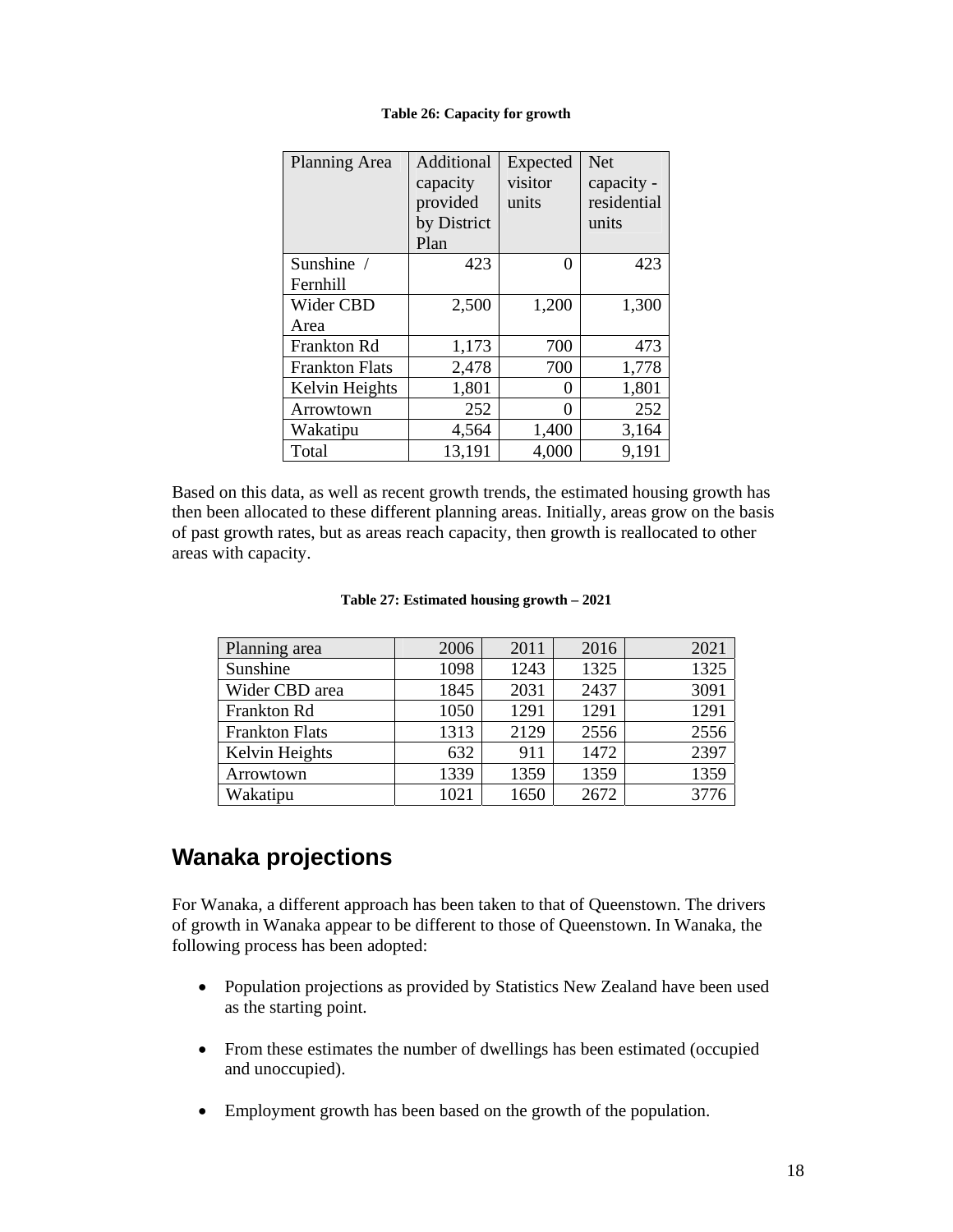• Finally, growth in visitor numbers has been estimated based on the growth of the population on the basis that as more people live in the area, there will be a bigger service base, more activities and better transport links and these features will draw in more visitors to the area.

## *Population*

The projected population for the Wanaka area is set out in Table 28. The figures used are very similar to those proposed by Statistics New Zealand. The same base population as that used by Statistics New Zealand is adopted (3,450 people rather than the census figure of 3, 327).

|                                      | 2001 | 2006 | 2011 | 2016 | 2021 |
|--------------------------------------|------|------|------|------|------|
| Resident<br>population               | 3450 | 4839 | 6475 | 8264 | 9581 |
| <b>Visitors</b><br>(average)<br>day) | 2720 | 3774 | 4963 | 6142 | 6816 |
| Jobs ftes                            | 1710 | 2359 | 3085 | 3797 | 4191 |

#### **Table 28: Projected population growth for Wanaka Area**

As with Queenstown, an estimate has been made as to the number of dwellings needed to house this population.

#### **Table 29: Estimated housing**

|                                           | 2001 | 2016 | 2011 | 2016 | 2021 |
|-------------------------------------------|------|------|------|------|------|
| Resident population                       | 3450 | 4839 | 6475 | 8264 | 9581 |
| People per occupied<br>dwelling           | 2.39 | 2.35 | 2.40 | 2.40 | 2.35 |
| Occupied dwellings                        | 1446 | 2059 | 2698 | 3444 | 4077 |
| Ratio occupied to<br>unoccupied dwellings | 0.77 | 0.7  | 0.65 | 0.6  | 0.55 |
| Unoccupied dwellings                      | 1119 | 1441 | 1754 | 2066 | 2242 |
| Total dwellings                           | 2565 | 3500 | 4452 | 5510 | 6319 |

Finally, this demand has been allocated to different areas within Wanaka, based on the council's housing capacity study. As with Queenstown, assumptions had to be made about how much of the capacity provided by the District Plan might be taken-up by visitor accommodation.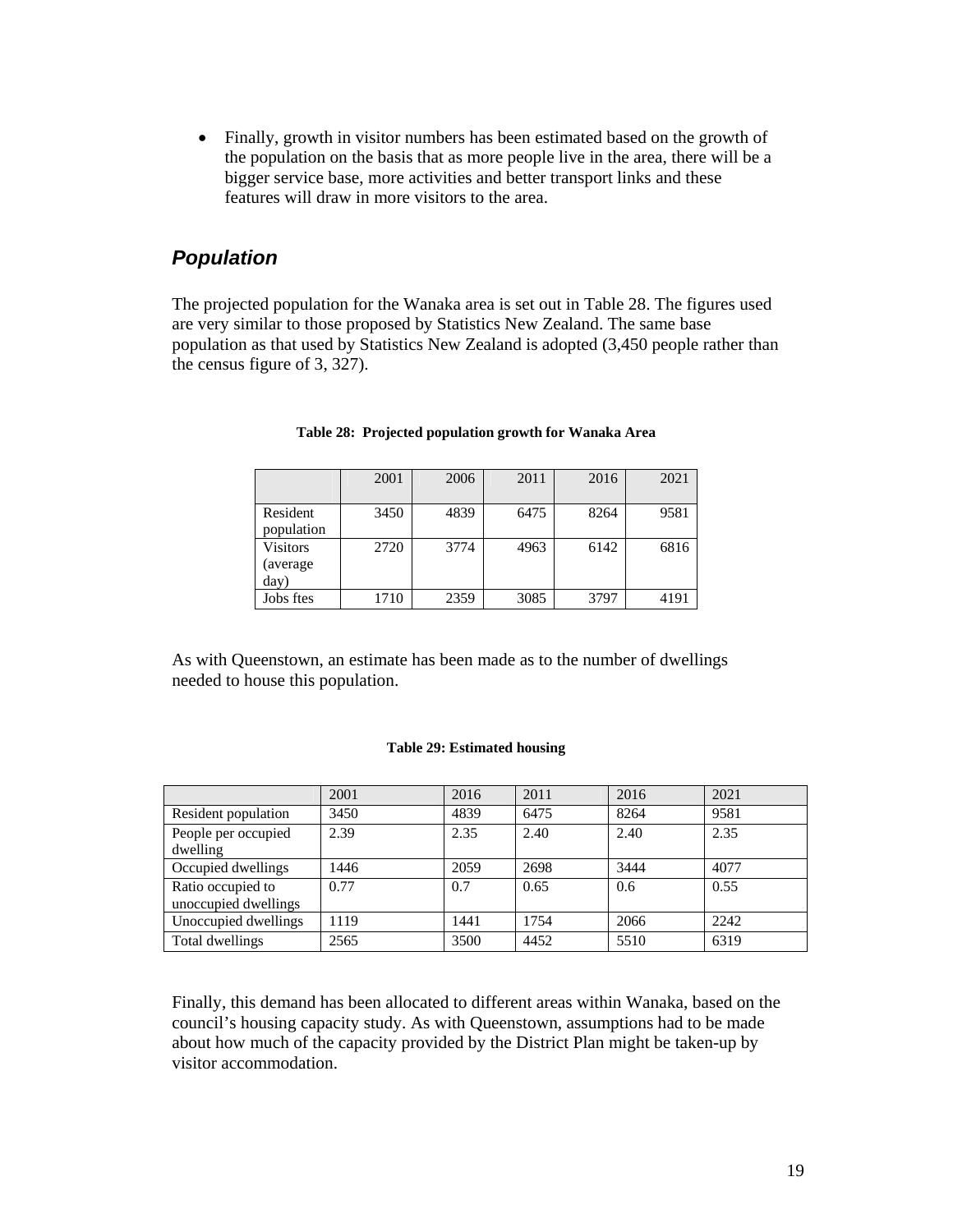| Planning area               | Additional<br>capacity provided<br>for by District<br>Plan | Less<br>allowance<br>for visitor<br>units | <b>Net</b><br>dwelling<br>capacity |
|-----------------------------|------------------------------------------------------------|-------------------------------------------|------------------------------------|
| Wanaka town centre          | 40                                                         | 40                                        | 0                                  |
| Wanaka high density         | 814                                                        | 600                                       | 214                                |
| Albertown                   | 188                                                        | 50                                        | 138                                |
| North Wanaka                | 1160                                                       | 110                                       | 1050                               |
| South Wanaka                | 731                                                        | 50                                        | 681                                |
| Peninsular Bay              | 400                                                        | 0                                         | 400                                |
| Wanaka rural<br>residential | 591                                                        | 0                                         | 591                                |
| Wanaka rural lifestyle      | 88                                                         | 0                                         | 88                                 |
| Penrith Park                | 98                                                         | 0                                         | 98                                 |
| Total                       | 4110                                                       | 850                                       | 3260                               |

#### **Table 30: Housing capacity – Wanaka**

#### *Employment*

Future employment has been calculated on the basis of the ratio of full time equivalent jobs to permanent residents. In 2001, for every 2.02 people there was one fte. It is expected that this ratio will slowly grow in the future as the population base of the settlement broadens out (more younger and older people).

**Table 31: Employment growth** 

| Employment  | $2001 -$ | $2006 -$ | $2011 -$ | $2016-$ |
|-------------|----------|----------|----------|---------|
|             | 2006     | 2011     | 2016     | 2021    |
| Ratio       | 2.05     | 2.10     | 2.18     | 2.30    |
| (population |          |          |          |         |
| to ftes)    |          |          |          |         |
| Total ftes  | 2359     | 3085     | 3797     | 4191    |

Table 32 sets out the assumptions related to the location of this employment.

#### **Table 32: Future employment location**

| Area       | Current<br>Split | Future<br>Split | 2001-2006 | $2006 -$<br>2011 | $2011 -$<br>2016 | $2016-$<br>2021 |
|------------|------------------|-----------------|-----------|------------------|------------------|-----------------|
| Wanaka CBD | 42.69%           | 37%             | 241       | 268              | 262              | 139             |
| Wanaka Ind | 27.49%           | 33%             | 215       | 239              | 233              | 124             |
| Other      | 29.82%           | 30%             | 195       | 217              | 212              |                 |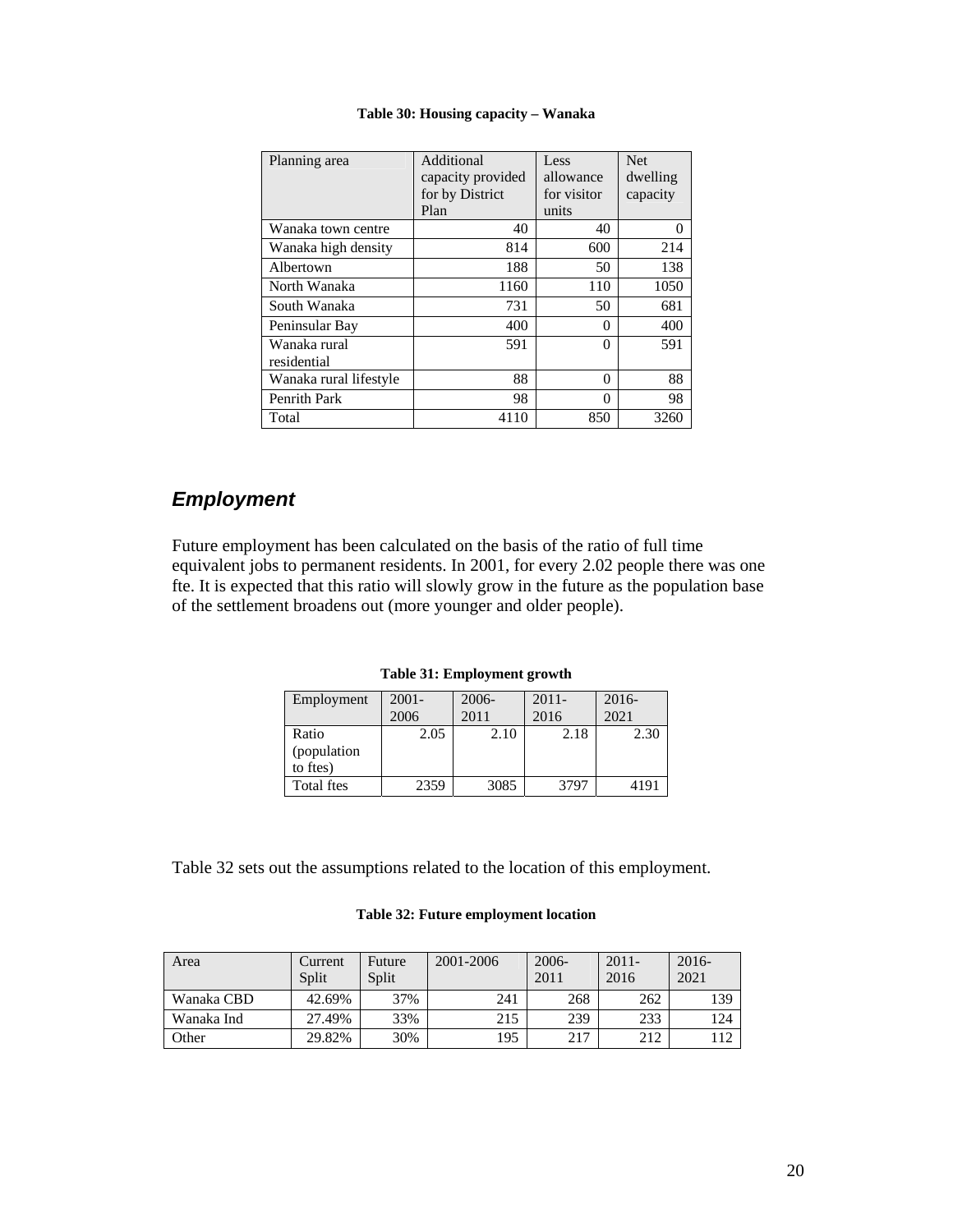This split results in the following demand for additional land, assuming that the current commercial and business areas are largely developed and there is little room for additional growth:

#### **Table 33: Land needs – commercial**

| Commercial<br>land                                    | 2001-2006 | 2006-<br>2011 | $2011 -$<br>2016 | $2016-$<br>2021 | Total |
|-------------------------------------------------------|-----------|---------------|------------------|-----------------|-------|
| Floorarea<br>$\text{(sgm)} \otimes 40$<br>sqm per fte | 9626      | 10702         | 10471            | 5543            | 36342 |
| Additional<br>area (ha)                               | 1.9       | 2.1           | 2.1              |                 |       |

#### **Table 34: Land needs - industrial**

| 2001-2006 | $2006 -$<br>2011 | $2011 -$<br>2016 | $2016 -$<br>2021 | Total<br>$2001 -$<br>2021 |
|-----------|------------------|------------------|------------------|---------------------------|
|           |                  | 70               |                  | $\sim$                    |
|           |                  | 8.0              | ه.               | 4.1                       |

#### *Visitor accommodation*

For Wanaka, fewer people stay in visitor accommodation, and fewer of these people stay in hotels, motels and apartments, compared to Queenstown. Table 35 sets out the assumptions used to determine the number of people that are likely to want to stay in visitor accommodation units like hotels and apartments.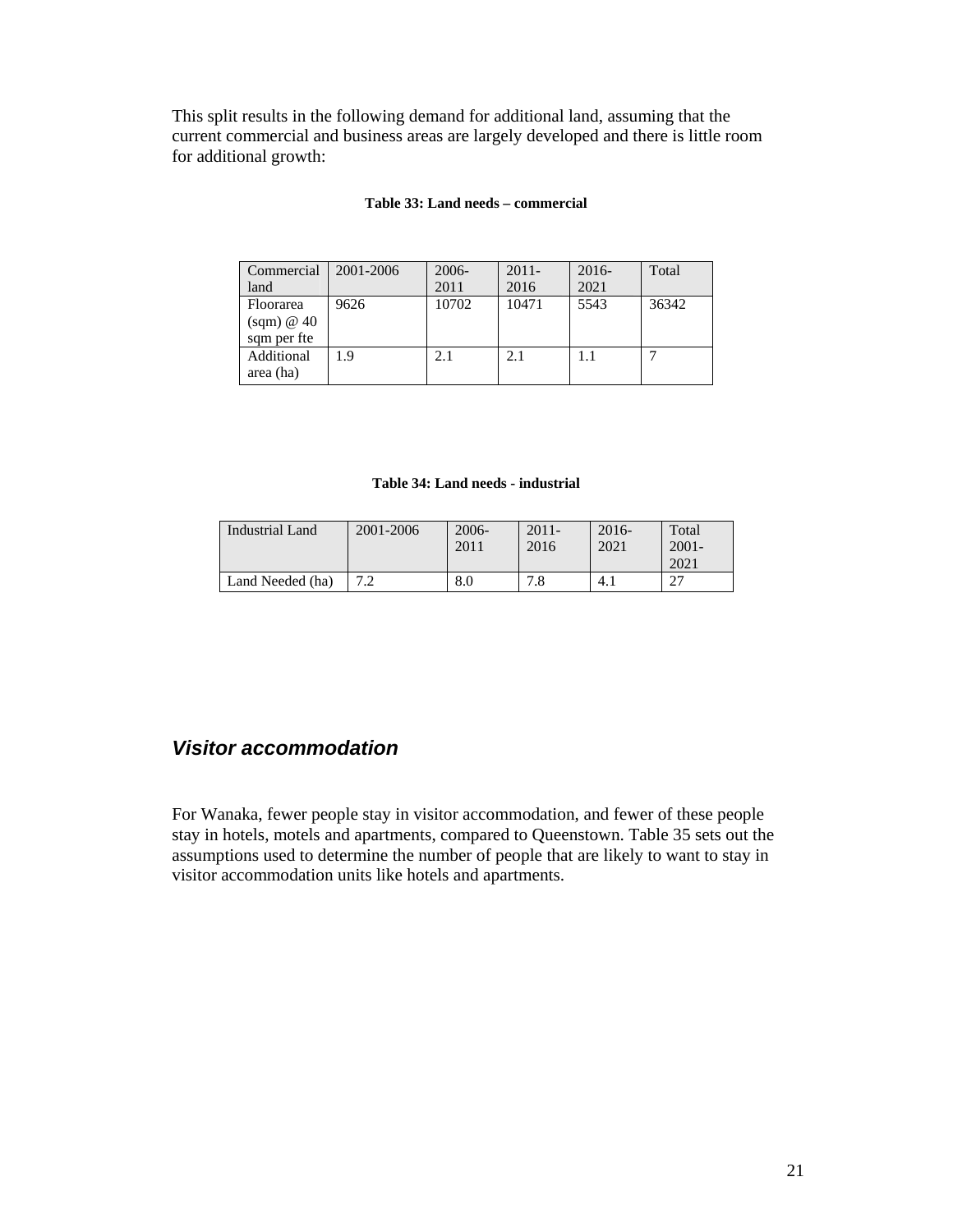|  |  | Table 35: Commercial accommodation demands |  |
|--|--|--------------------------------------------|--|
|--|--|--------------------------------------------|--|

| Year | Visitors staying                               | % Staying                              | Number         | Total     | Daily    | Demand                     |
|------|------------------------------------------------|----------------------------------------|----------------|-----------|----------|----------------------------|
|      | in all forms of<br>commercial<br>accommodation | in hotels/<br>motels $/$<br>apartments | of<br>visitors | capacity  | capacity | for<br>"visitor"<br>units" |
| 2001 | 475,898                                        | 45.00%                                 | 214,154        | 289,108   | 792      |                            |
| 2006 | 688,755                                        | 47.00%                                 | 323,715        | 420,829   | 1,153    | 144                        |
| 2011 | 921,402                                        | 50.00%                                 | 460,701        | 598,912   | 1,641    | 195                        |
| 2016 | 1,233,007                                      | 53.00%                                 | 653,493        | 849,541   | 2,328    | 275                        |
| 2021 | 1,492,737                                      | 55.00%                                 | 821,005        | 1,067,307 | 2,924    | 239                        |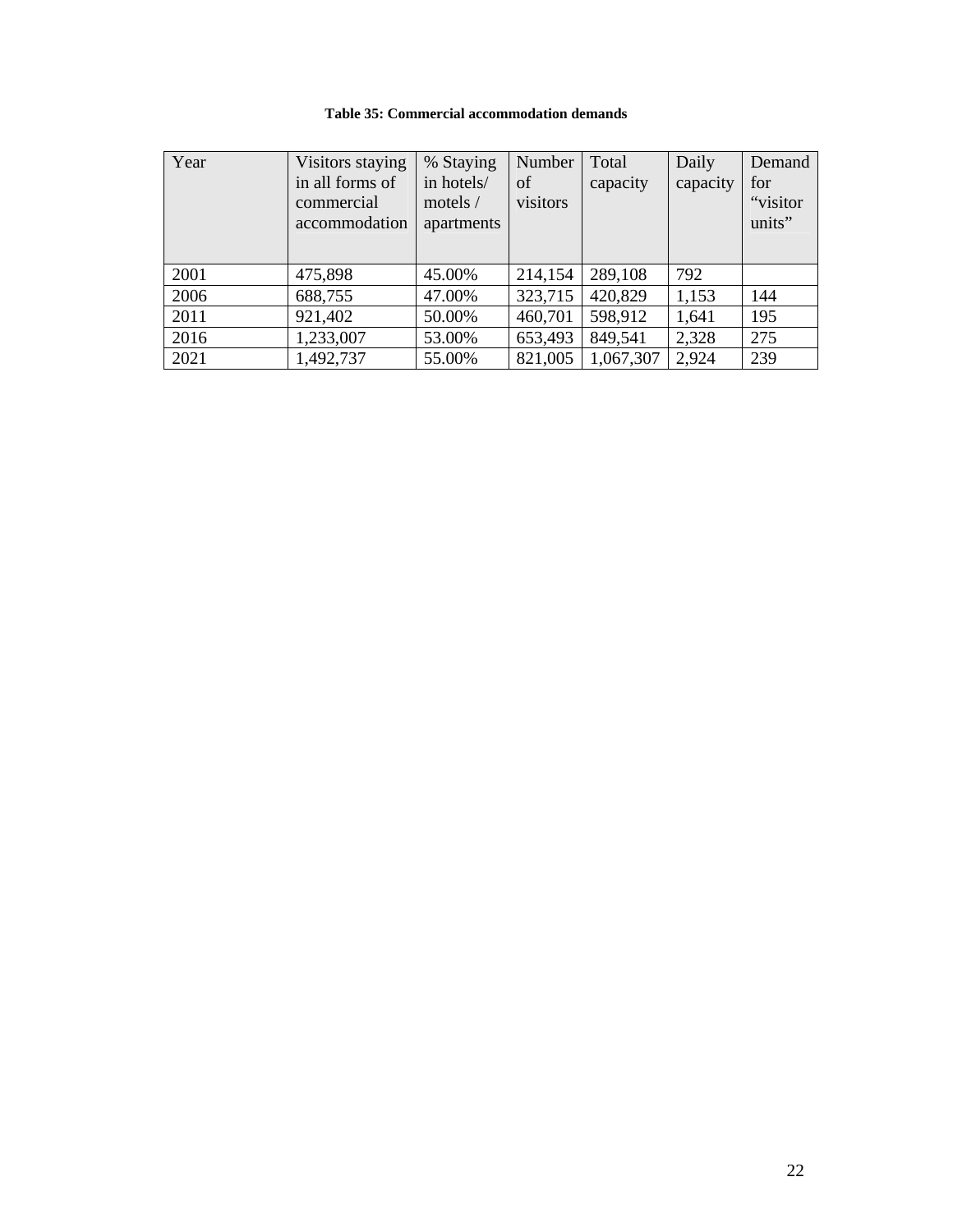# **APPENDIX THREE Tools and Techniques for Slowing or Limiting Growth**

A discussion paper prepared for Queenstown Lakes District Council

September 2003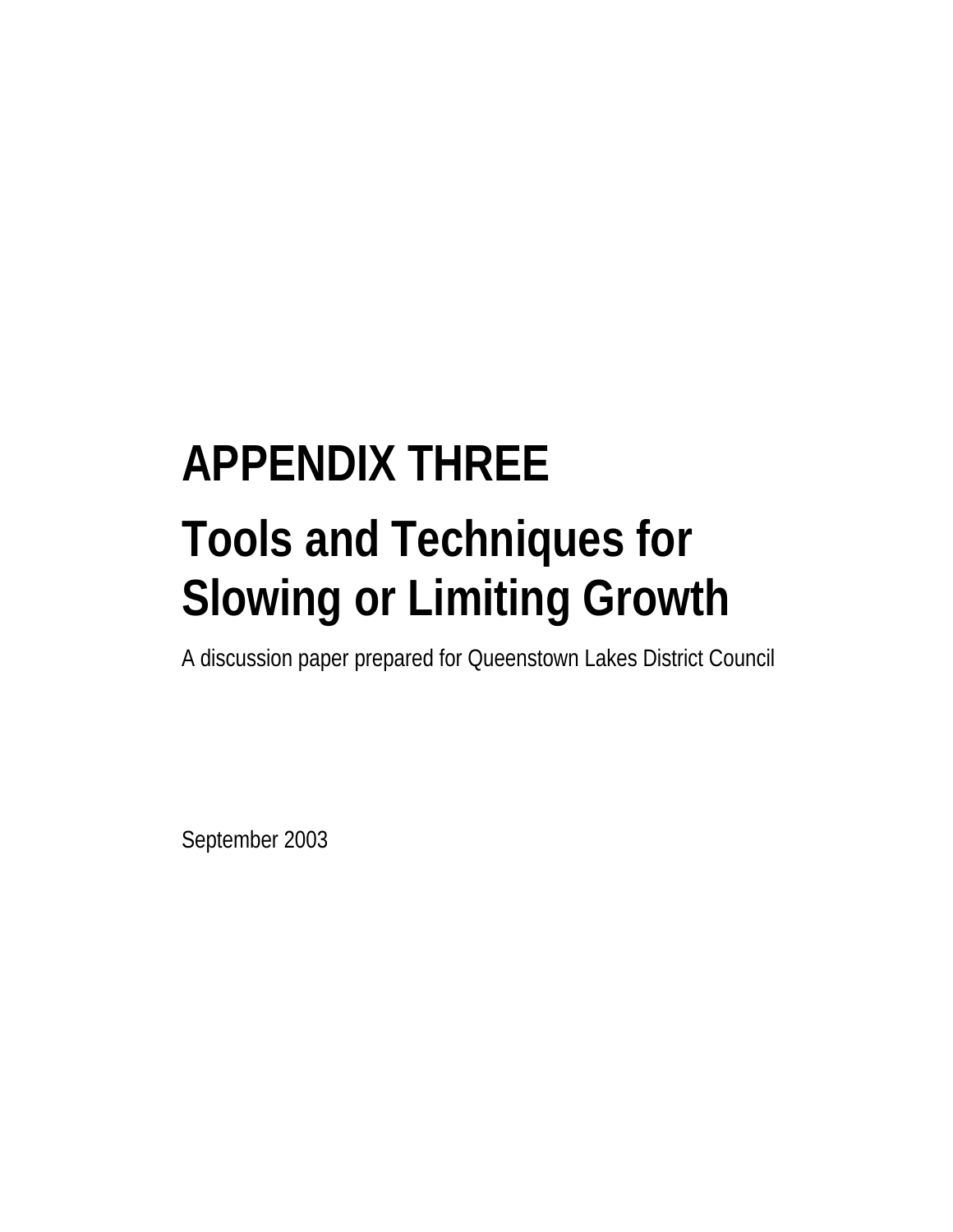| Project Name:                | Queenstown and Wanaka Growth Options                                                                                                                    |
|------------------------------|---------------------------------------------------------------------------------------------------------------------------------------------------------|
| Document Reference:          | \\Hyc_server\users\Adrienne\AYC documents\ACTIVE PROJECT<br>FILES\QLDC1072 growth scenarios\Draft discussion document on<br>growth limiting options.doc |
| Date of this version:        | 26 September 2003                                                                                                                                       |
| Status of Report:            | DRAFT                                                                                                                                                   |
| This Report was prepared by: | Matthew Grainger, Consultant, BRP (Hons), MNZPI                                                                                                         |

Hill Young Cooper Limited

PO Box 99847

Newmarket, Auckland

- **p**: 09 529 2684
- **f**: 09 520 4685
- **e**: m.grainger@hyc.co.nz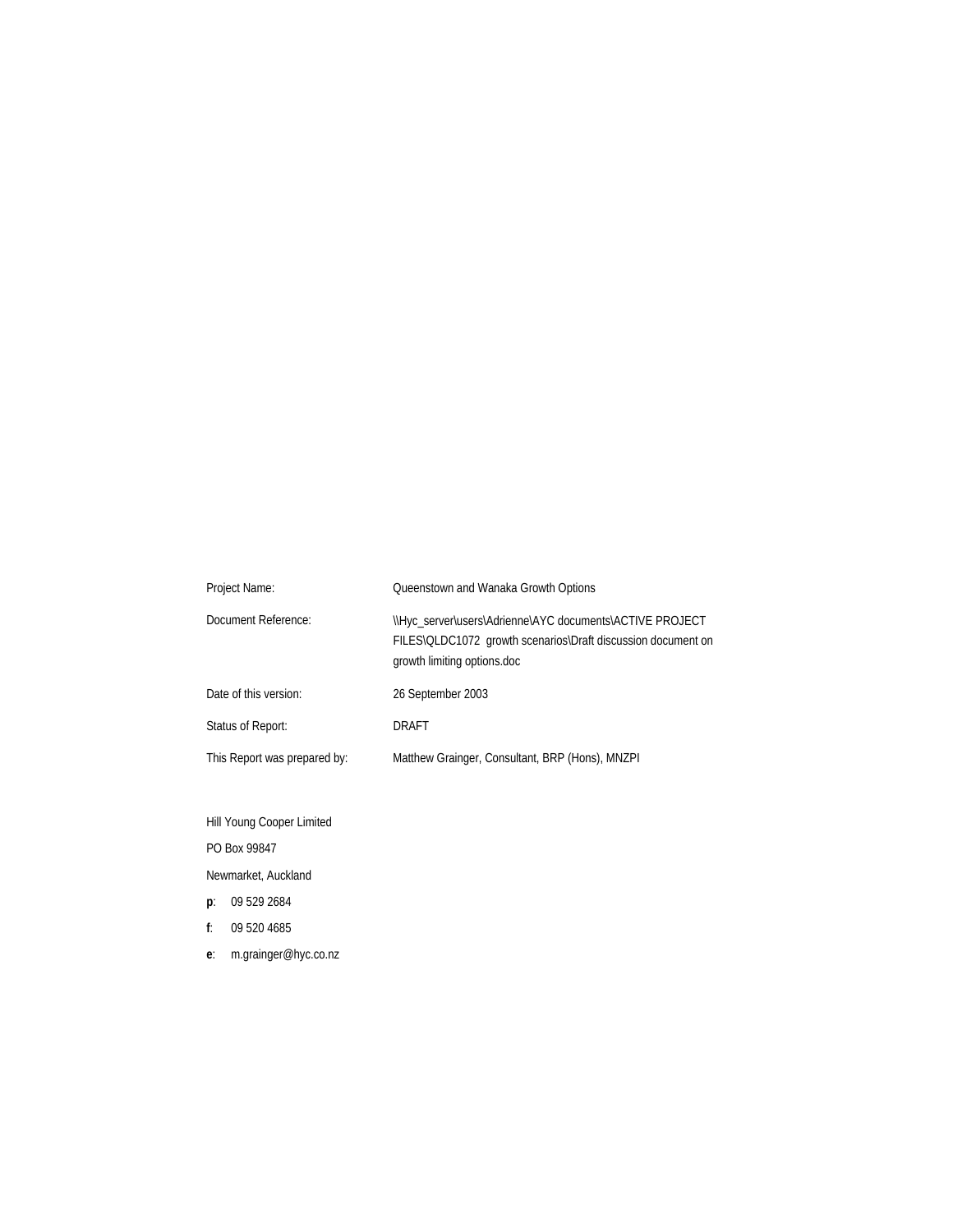# **Table of Contents**

| $\mathbf{1}$   |     |       |  |
|----------------|-----|-------|--|
|                | 1.1 |       |  |
|                | 1.2 |       |  |
| $\overline{2}$ |     |       |  |
|                | 2.1 |       |  |
|                | 2.2 |       |  |
|                |     | 2.2.1 |  |
|                |     | 2.2.2 |  |
|                |     | 2.2.3 |  |
| 3              |     |       |  |
|                |     |       |  |
| 4              |     |       |  |
|                | 4.1 |       |  |
|                |     | 4.1.1 |  |
|                |     | 4.1.2 |  |
|                |     | 4.1.3 |  |
|                | 4.2 |       |  |
|                |     | 4.2.1 |  |
|                | 4.3 |       |  |
|                |     | 4.3.1 |  |
|                | 4.4 |       |  |
|                |     | 4.4.1 |  |
|                |     | 4.4.2 |  |
|                |     | 4.4.3 |  |
| 5              |     |       |  |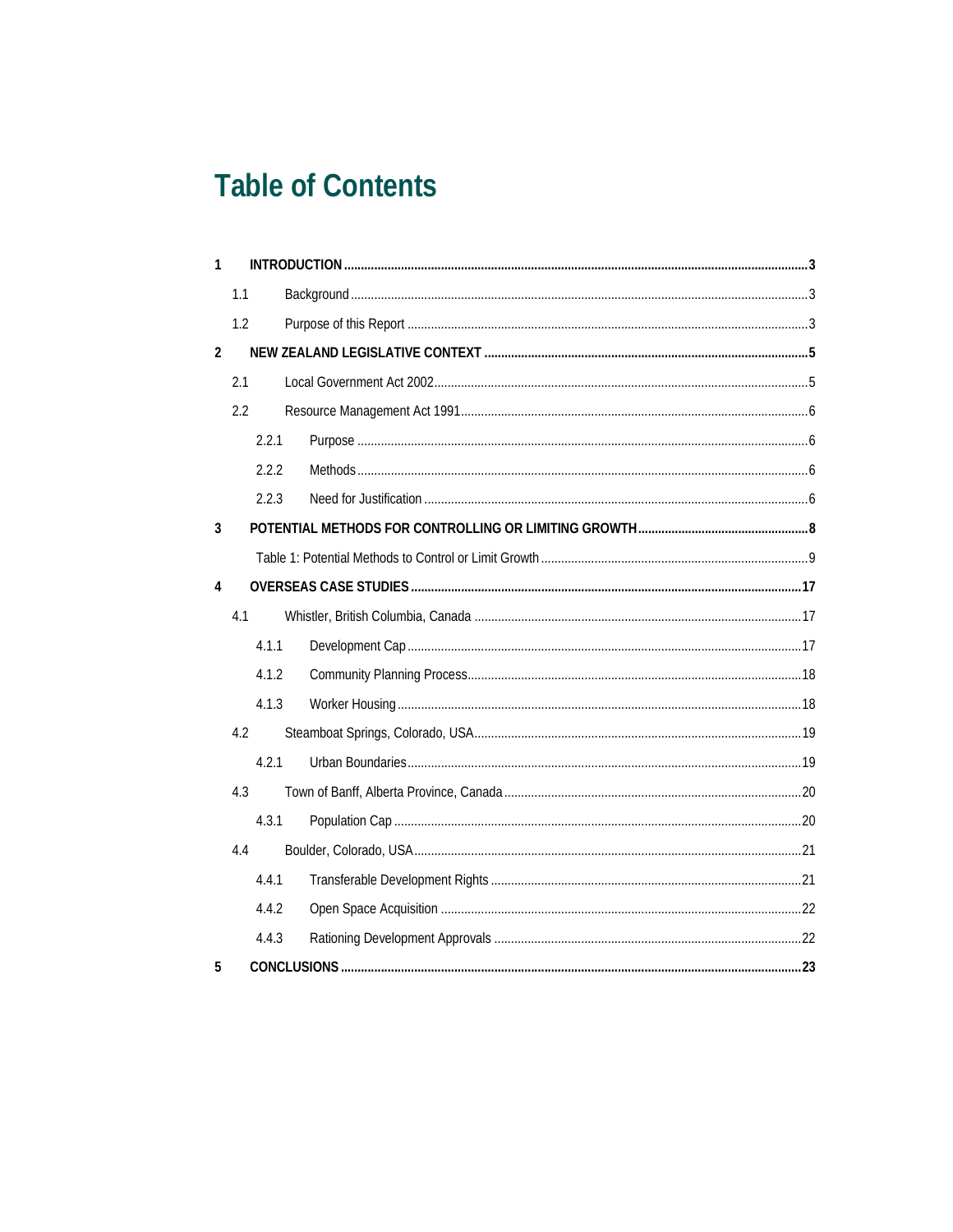# **1 Introduction**

#### **1.1 Background**

The Queenstown Lakes District is currently the fastest growing district in New Zealand. In particular, the areas around Queenstown, the Wakatipu Basin and Wanaka have experienced intense growth pressures. This growth has had a number of effects on the environment of the area; including the natural, social, cultural and economic environment. Some of these effects are positive and some are generally viewed as negative.

The policy approach of the current District Plan is generally neutral on the rate of growth, but attempts to manage the effects of growth.

The option of pursuing an active policy of slowing or limiting the rate of development or population growth of the District has been suggested by many members of the community through various consultation processes in recent years. This approach has been advocated for a number of reasons, for example:

- © to take the pressure off natural and physical resources, and to prevent further degradation of the landscape values of rural areas
- © to protect the Queenstown lifestyle, and the relatively relaxed pace of life
- © to reduce the need for further expansion of infrastructure

These sentiments primarily relate to Queenstown. The Wanaka 2020 Community Plan indicates that the Wanaka community is generally neutral on the amount of growth, but wants to manage the location and effects of growth.

#### **1.2 Purpose of this Report**

The purpose of this report is to identify and describe a range of potential methods for slowing or limiting growth and to assess their advantages and disadvantages, as well as the relevance and practicality of these methods within the Queenstown context, and within New Zealand's current legislative context. Case studies are provided of how such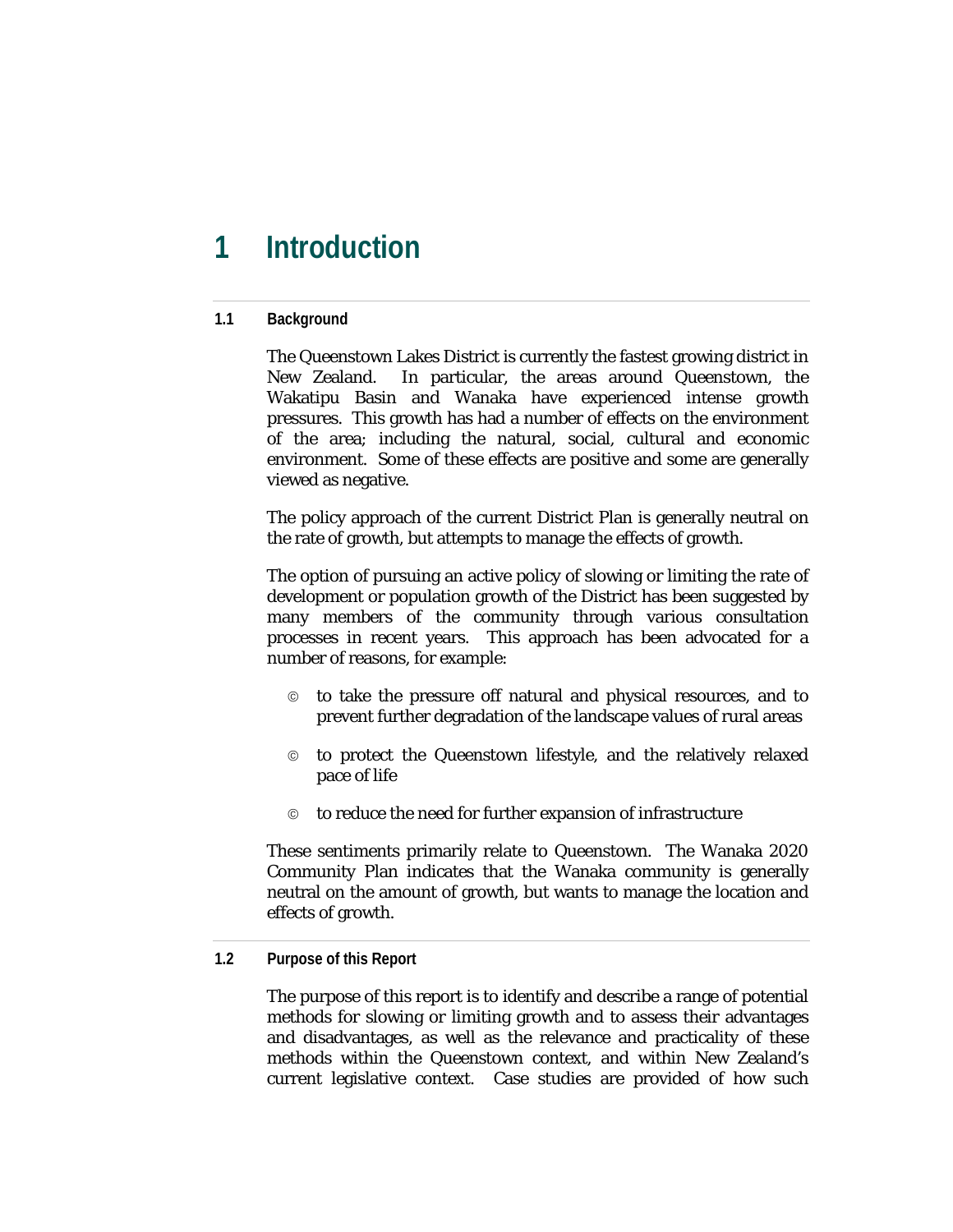methods have been applied in four North American mountain resort communities.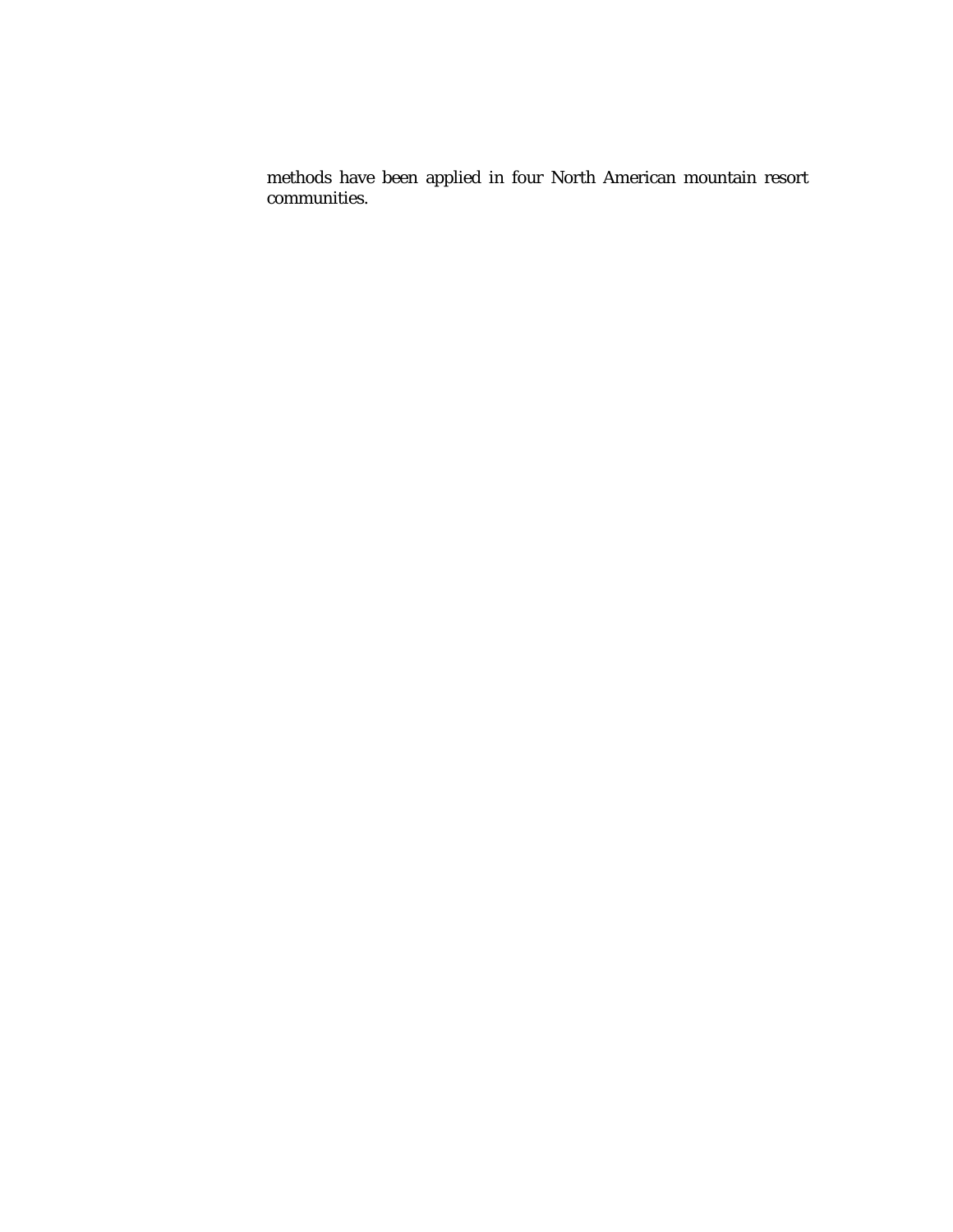# **2 New Zealand Legislative Context**

#### **2.1 Local Government Act 2002**

This is the fundamental legislation that provides for the functioning of local government in New Zealand.

The Act defines that the purpose of local government is to:

- *Enable democratic local decision-making and action by, and on behalf of, communities; and*
- *Promote the social, economic, environmental, and cultural wellbeing of communities, in the present and for the future.*

(section 10)*.* 

The Act provides for local authorities to play a broad role in promoting the social, economic, environmental, and cultural well-being of their communities, taking a sustainable development approach (section 3). The Act does not specifically define a "sustainable development approach", but provides principles (section 14) which state that:

*in taking a sustainable development approach, a local authority should take into account—* 

*(i) the social, economic, and cultural well-being of people and communities; and* 

*(ii) the need to maintain and enhance the quality of the environment; and* 

*(iii) the reasonably foreseeable needs of future generations.* 

Overall, the Local Government Act does not preclude a Council from adopting a growth limiting / growth slowing strategy. However, such a policy would need to be incorporated into the Council's Long Term Council Community Plan (s.93), which must be established following a rigorous process of analysis and public consultation, including the special consultative procedure.

The Local Government Act does not provide specific provisions which enable local authorities to easily slow or limit growth. Some methods may rely partly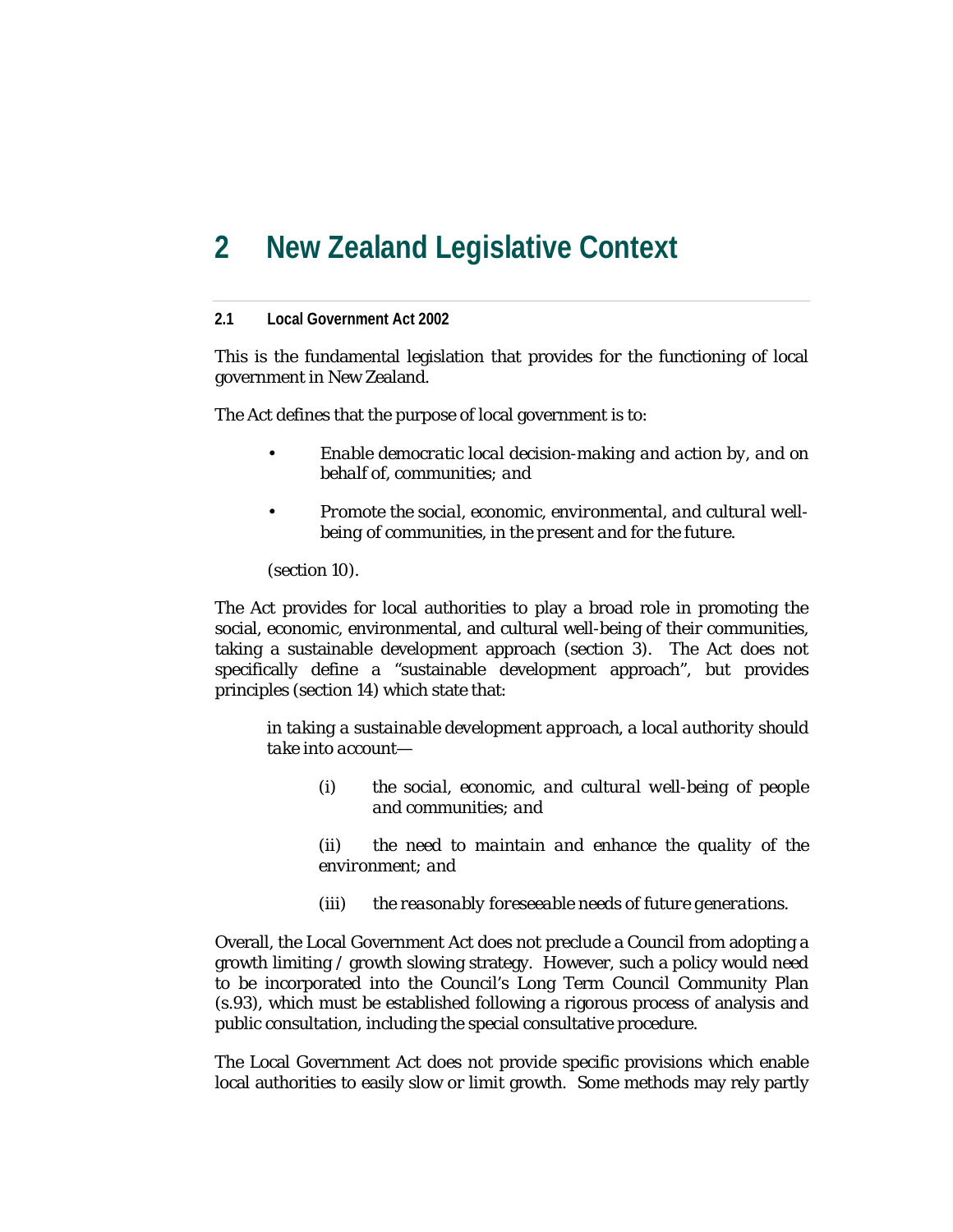on the Local Government Act for their implementation (e.g. development contributions, infrastructure connections), but generally any controls on development are imposed under the Resource Management Act 1991, and implemented at a local level through the District Plan.

**2.2 Resource Management Act 1991** 

This is the primary legislation governing the use of land and natural resources.

**2.2.1 Purpose** 

The purpose of the Resource Management Act is:

*"to promote the sustainable management of natural and physical resources"* (section 5(1))

The Act goes on to define "sustainable management" to mean

*"managing the use, development, and protection of natural and physical resources in a way, or at a rate, which enables people and communities to provide for their social, economic, and cultural wellbeing and for their health and safety while -* 

*(a) Sustaining the potential of natural and physical resources (excluding minerals) to meet the reasonably foreseeable needs of future generations; and* 

*(b) Safeguarding the life-supporting capacity of air, water, soil, and ecosystems; and* 

*(c) Avoiding, remedying, or mitigating any adverse effects of activities on the environment."*

(section 5(2)).

#### **2.2.2 Methods**

The Act is not prescriptive on the methods to be used to achieve sustainable management, but leaves this discretion to Councils. Territorial local authorities can regulate land uses through a District Plan. This could potentially include methods to limit or slow growth.

#### **2.2.3 Need for Justification**

In developing District Plan provisions a local authority must evaluate:

*"(a) the extent to which each objective is the most appropriate way to achieve the purpose of this Act; and*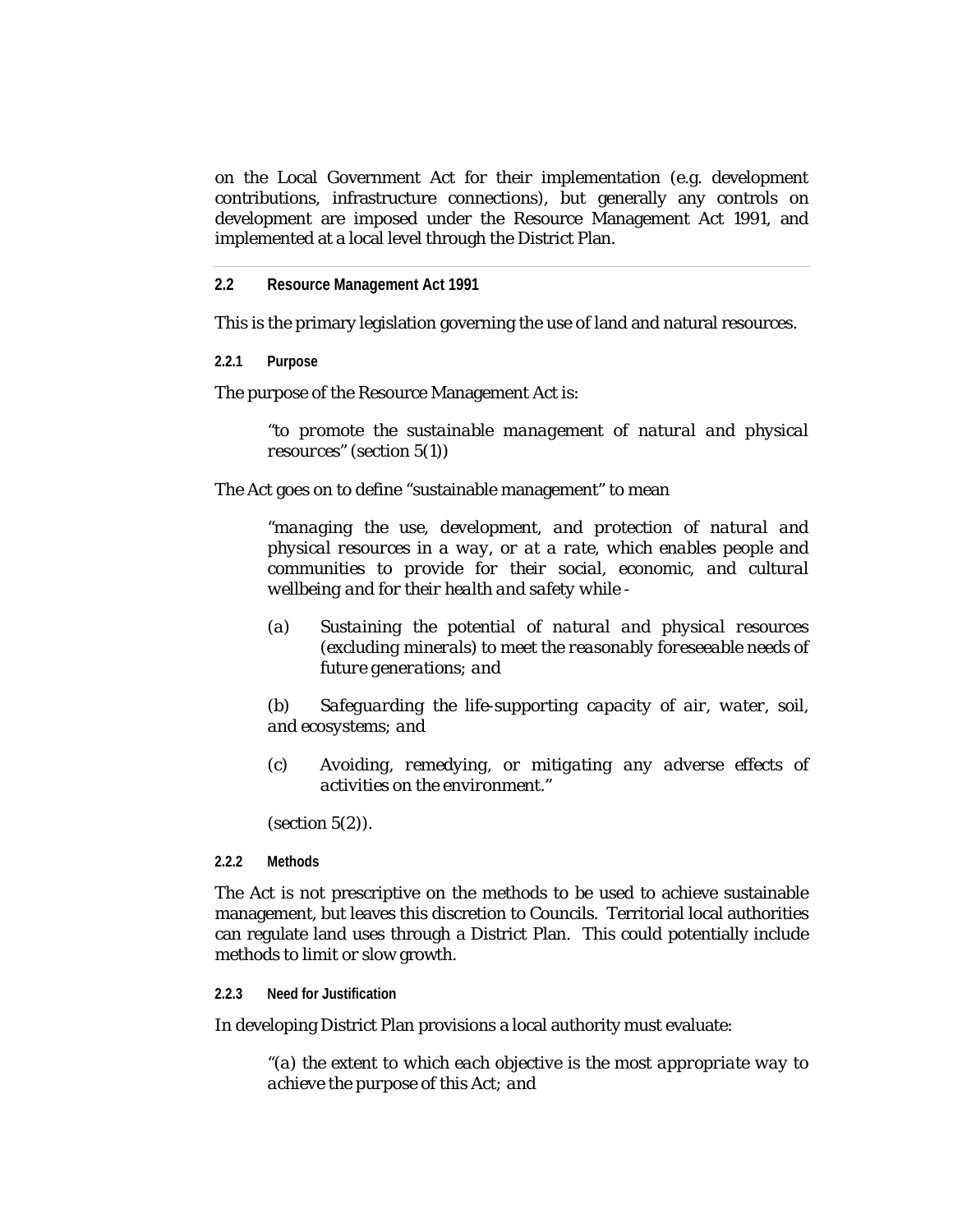*(b) whether, having regard to their efficiency and effectiveness, the policies, rules or other methods are the most appropriate for achieving the objectives."* 

The evaluation must take into account:

*(a) the benefits and costs of policies, rules, or other methods; and* 

*(b) the risk of acting or not acting if there is uncertain or insufficient information about the subject matter of the policies, rules or other methods."* 

(section 32).

A critical consideration is that any proposed regulation to be imposed by a local authority under the Resource Management Act can be appealed (referred) to the Environment Court, and then potentially to the High Court on points of law. This necessitates very strong justification for any proposed regulation. Due to the high value of land in the District, and the intense interest in the District by land developers, it is almost certain that any new regulatory proposal to slow or limit growth in the Queenstown Lakes District would be appealed to the Environment Court. For such provisions to be successfully defended, a high degree of analytical rigour and justification will be required.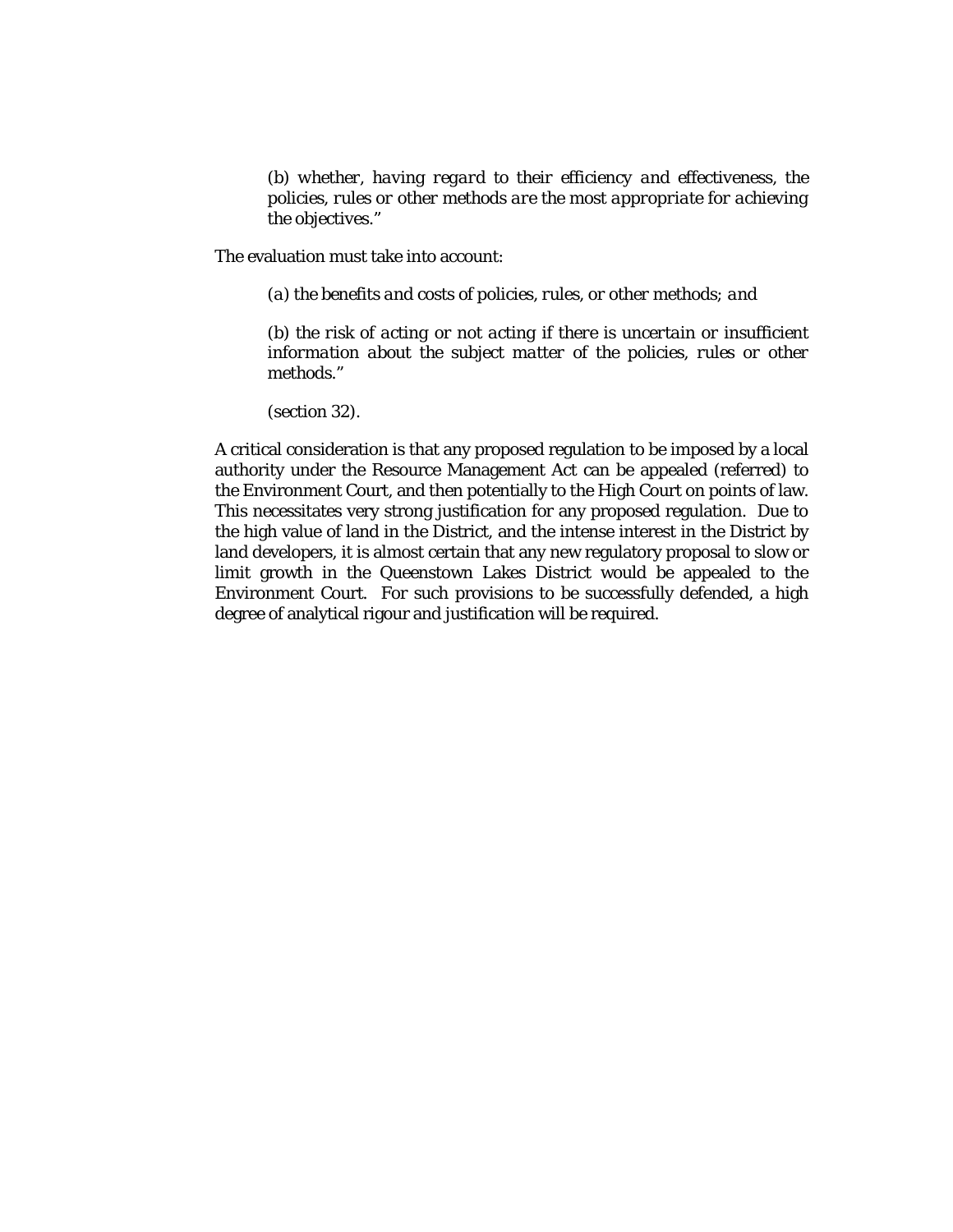# **3 Potential Methods for Controlling or Limiting Growth**

This section outlines in tabular form a range of potential methods for controlling or limiting growth. Many of these methods would be pushing the boundaries of what is achievable under New Zealand's current legal framework; some would require legislative change to be implemented. For each method, the likely implications are outlined<sup>1</sup>, and a comment is made about the practicalities of implementing the method in New Zealand's current legislative context.

Many of the methods focus on visitors or visitor accommodation. This is because the economy and migration-led population growth is largely driven by the tourism industry. Therefore, methods which dampen down the visitor industry are predicted to have a flow-on effect of slowing down growth in Queenstown generally.

**.** 

<sup>1</sup> These are purposefully not categorised as "strengths" or "weaknesses" or "advantages" or "disadvantages", as this would involve a value judgement and largely depends on one's perspective on growth; what seems like a "pro" to one person may seem like a "con" to another.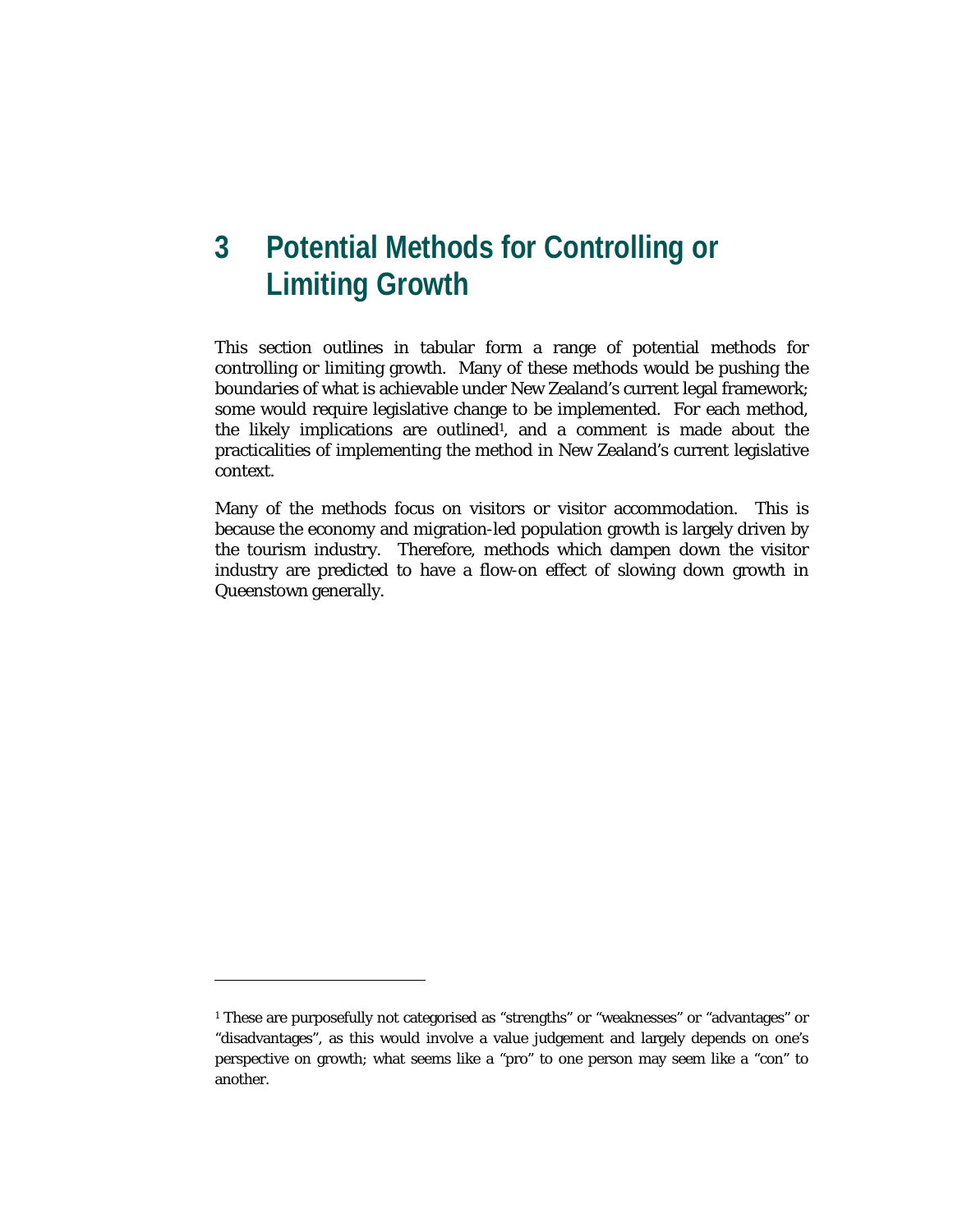| <b>Method</b>                                                             | <b>Description</b>                                                                                      | <b>Likely Implications</b>                                                                                                                                                                                                                                                                                                                                                                                                                                                                                                                                                                                                                                  | <b>Practicality</b>                                                                                                                                                                                                                                                                                                                                                                                                                                                                                                                                                                       |
|---------------------------------------------------------------------------|---------------------------------------------------------------------------------------------------------|-------------------------------------------------------------------------------------------------------------------------------------------------------------------------------------------------------------------------------------------------------------------------------------------------------------------------------------------------------------------------------------------------------------------------------------------------------------------------------------------------------------------------------------------------------------------------------------------------------------------------------------------------------------|-------------------------------------------------------------------------------------------------------------------------------------------------------------------------------------------------------------------------------------------------------------------------------------------------------------------------------------------------------------------------------------------------------------------------------------------------------------------------------------------------------------------------------------------------------------------------------------------|
|                                                                           |                                                                                                         |                                                                                                                                                                                                                                                                                                                                                                                                                                                                                                                                                                                                                                                             |                                                                                                                                                                                                                                                                                                                                                                                                                                                                                                                                                                                           |
| Urban<br>growth<br>boundary<br>Case study:<br>Steamboat<br><b>Springs</b> | Limit or prohibit new<br>urban development in<br>rural areas (i.e. beyond a<br>particular urban limit). | Restricts land supply so tends to result in<br>increased property prices. This can have a<br>negative impact on housing affordability.<br>Can be used to encourage intensification of<br>existing urban areas.<br>Tends to result in less housing choice (e.g.<br>less rural living opportunities).<br>Protects the landscape values of rural areas.<br><b>Reduces</b><br>the<br>for<br>expanded<br>need<br>infrastructure networks, but may require<br>upgrading of existing networks to cope with<br>infill demand.<br>Tends to redirect growth, rather than limit<br>it.<br>Can give Council more control over the<br>timing of greenfield land release. | Can be achieved through regulation in<br>District and Regional Plans. An established<br>New Zealand example is Auckland's<br>Metropolitan<br>Urban Limits<br>(MUL),<br>although this had to withstand an appeal to<br>the High Court to establish that it is a valid<br>technique.<br>This method should be coupled with other<br>methods to enable intensification of<br>existing urban areas.<br>This concept was recommended through<br>the<br>Tomorrow's Queenstown planning<br>process and received strong support from a<br>number of community members involved in<br>the process. |
| Limit                                                                     |                                                                                                         | Limit the provision of May prevent urbanisation of rural land, due Would need to be signalled and tested                                                                                                                                                                                                                                                                                                                                                                                                                                                                                                                                                    |                                                                                                                                                                                                                                                                                                                                                                                                                                                                                                                                                                                           |

**Table 1: Potential Methods to Control or Limit Growth**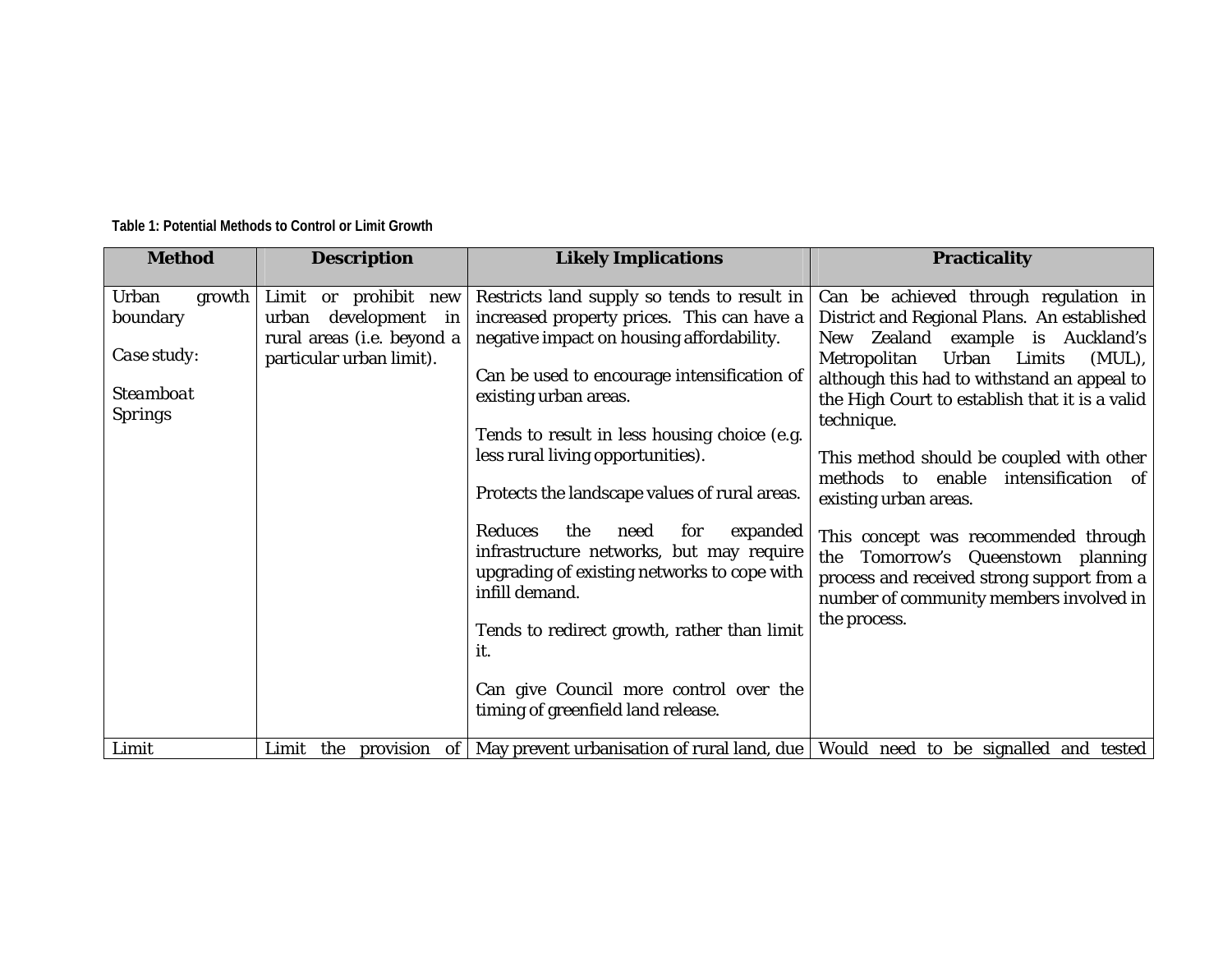| <b>Method</b>                                                                    | <b>Description</b>                                                                                                                                                                                                                                                                                             | <b>Likely Implications</b>                                                                                                                                                        | <b>Practicality</b>                                                                                                                                                                                                                                                                                                                                                                                                                                                                                                                                                                                                                                                                                                                      |
|----------------------------------------------------------------------------------|----------------------------------------------------------------------------------------------------------------------------------------------------------------------------------------------------------------------------------------------------------------------------------------------------------------|-----------------------------------------------------------------------------------------------------------------------------------------------------------------------------------|------------------------------------------------------------------------------------------------------------------------------------------------------------------------------------------------------------------------------------------------------------------------------------------------------------------------------------------------------------------------------------------------------------------------------------------------------------------------------------------------------------------------------------------------------------------------------------------------------------------------------------------------------------------------------------------------------------------------------------------|
| infrastructure<br>provision<br>Case study:<br><b>Steamboat</b><br><b>Springs</b> | infrastructure<br>$(in \mid$<br>particular wastewater and<br>water pipes) to areas that<br>are not already zoned for<br>urban development. This<br>is based on the premise<br>that a lack of servicing is a<br>refuse<br>to<br>reason<br>subdivision consent for<br>urban style development<br>in rural areas. | to inability to provide essential services to<br>new developments.<br>Likely to result in political pressure from<br>landowners to overturn this policy.                          | through LTCCP process.<br>Requires differential rating<br><b>SO</b><br>that<br>unserviced areas pay lower rates.<br>Difficult to sustain unless the infrastructure<br>constraints are genuine constraints.<br>Under New Zealand's "effects based"<br>legislation this may not be successful, as<br>developers may be able to use on-site<br>servicing (such as package treatment<br>plants, bores and rainwater supplies) to<br>service their developments. Could result in<br>greater adverse environmental effects due<br>to large number of bores, septic tanks etc.<br>Less efficient use of land due to larger lot<br>sizes required for on-site treatment. High<br>standards for on-site wastewater disposal<br>would be required. |
| Prohibit<br>the<br>of<br>development<br>visitor<br>new<br>accommodation          | Through<br><b>District</b><br>Plan<br>rules.<br>Could be for a set period                                                                                                                                                                                                                                      | If this was successful, it would result in a<br>restricted supply of visitor accommodation.<br>This could act as a brake on growth in<br>visitor numbers, or may simply result in | Unlikely to survive legal challenge.<br>Difficult to target certain types<br>of<br>accommodation<br>of<br>matters                                                                                                                                                                                                                                                                                                                                                                                                                                                                                                                                                                                                                        |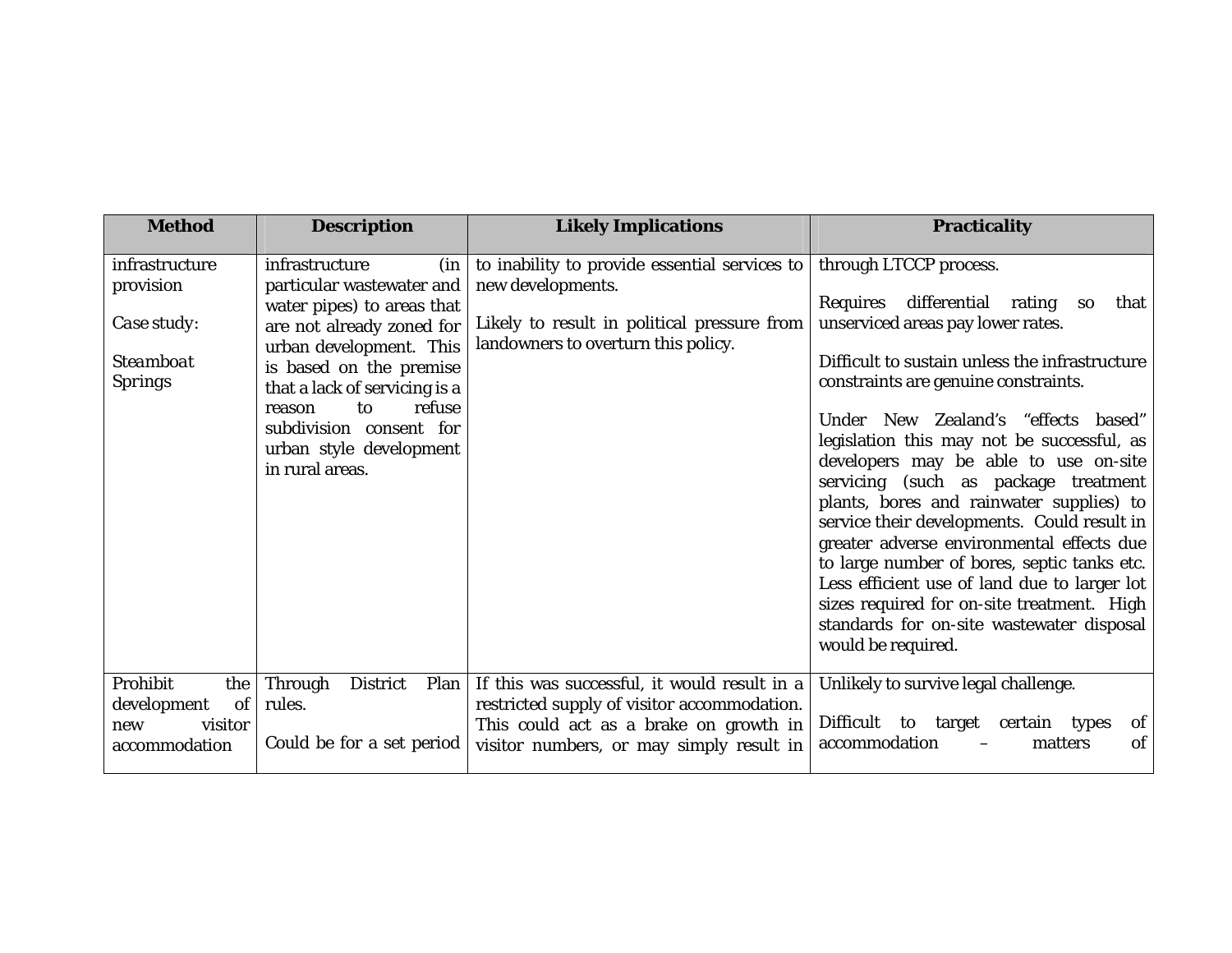| <b>Method</b>                                                                                                                             | <b>Description</b>                                                                                                                                                                                                                                                                      | <b>Likely Implications</b>                                                                                                                                                                                                                                                                                                                                                                                                                                                                                       | <b>Practicality</b>                                                                                                                                                                                                                                        |
|-------------------------------------------------------------------------------------------------------------------------------------------|-----------------------------------------------------------------------------------------------------------------------------------------------------------------------------------------------------------------------------------------------------------------------------------------|------------------------------------------------------------------------------------------------------------------------------------------------------------------------------------------------------------------------------------------------------------------------------------------------------------------------------------------------------------------------------------------------------------------------------------------------------------------------------------------------------------------|------------------------------------------------------------------------------------------------------------------------------------------------------------------------------------------------------------------------------------------------------------|
|                                                                                                                                           | (e.g. 5 year moratorium).<br>Could<br>specify<br>certain<br>types of developments.                                                                                                                                                                                                      | visitors staying out of town and becoming   interpretation.<br>day visitors to Queenstown.<br>Restricts the type of supply to what is<br>currently available - does not allow for<br>changes over time to match changing<br>customer preferences. Could be left with an<br>out-of-date accommodation stock (i.e. lack<br>of modern facilities).<br>Likely to result in increased prices for<br>visitor accommodation, particularly at peak<br>times, due to restricted supply and demand<br>"bidding up" prices. | People are likely to find ways around the<br>rules.<br>May need to provide for conversion /<br>reconstruction<br>of<br>existing<br>visitor<br>facilities to adapt to<br>accommodation<br>changing customer preferences regarding<br>type of accommodation. |
| <b>Stricter</b><br>controls  <br>the<br><sub>on</sub><br>establishment of<br>visitor  <br>new<br>accommodation<br>Case study:<br>Whistler | More restrictive<br>district<br>rules<br>plan<br>(e.g.<br>discretionary rather than<br>controlled activity;<br><b>or</b><br>limit the physical areas in<br>which<br>visitor<br>accommodation<br>can<br>locate; or limit the scale<br>of new developments in<br>of number<br>of<br>terms | Slows the rate of development of new<br>visitor accommodation.<br>Increases the cost of establishing new<br>visitor accommodation.<br>Could result in a shortage of rooms.<br>Likely to result in increased room prices,<br>factors<br>supply<br>(cost)<br>to<br>of<br>due<br>establishment)<br>plus demand<br>factors                                                                                                                                                                                           | Relatively achievable through Plan Change<br>process with good justification.                                                                                                                                                                              |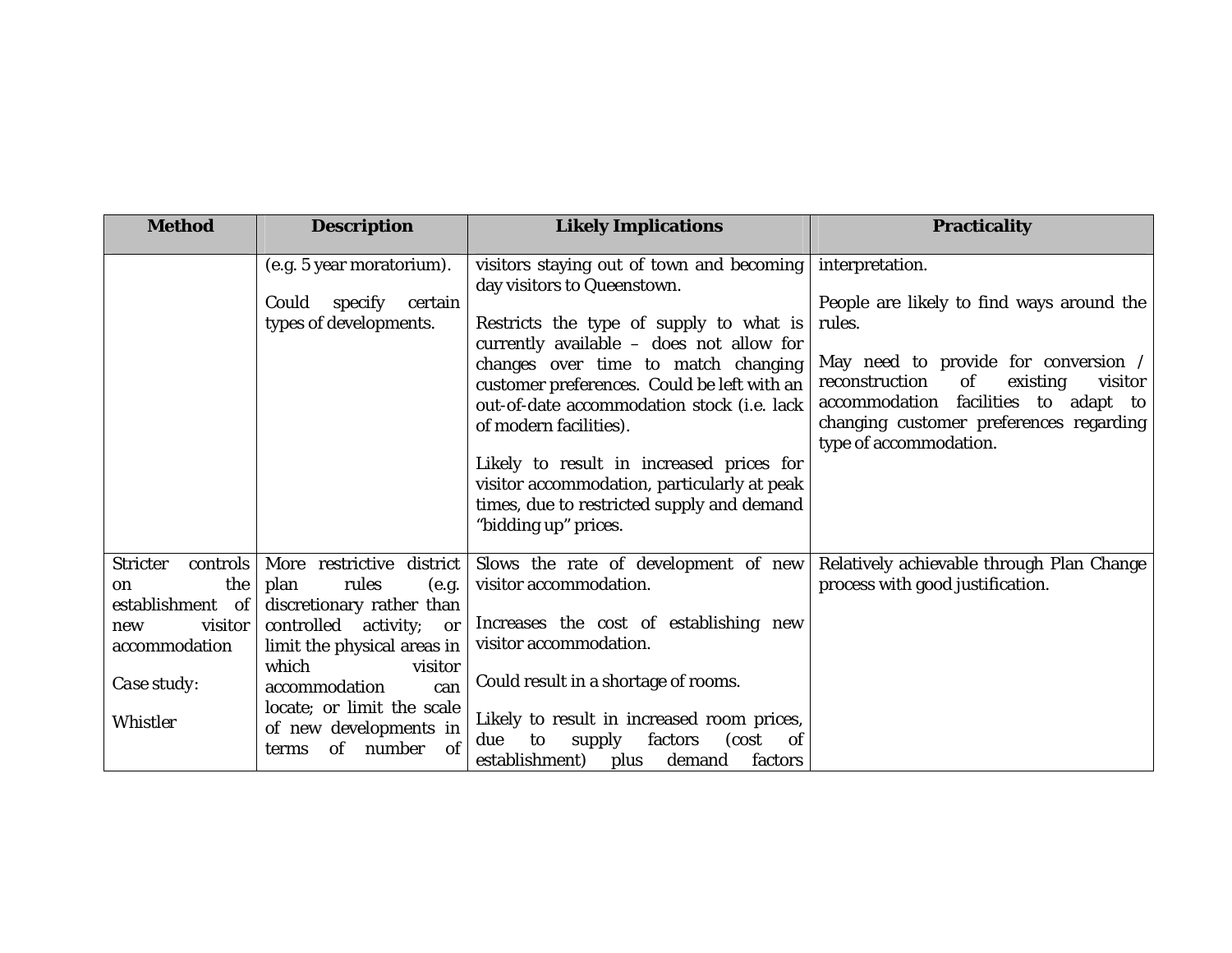| <b>Method</b>                                                                               | <b>Description</b>                                                                                                                                                                                                                                  | <b>Likely Implications</b>                                                                                                                                                                                                                                                                                                                                                          | <b>Practicality</b>                                                                                              |
|---------------------------------------------------------------------------------------------|-----------------------------------------------------------------------------------------------------------------------------------------------------------------------------------------------------------------------------------------------------|-------------------------------------------------------------------------------------------------------------------------------------------------------------------------------------------------------------------------------------------------------------------------------------------------------------------------------------------------------------------------------------|------------------------------------------------------------------------------------------------------------------|
|                                                                                             | rooms).<br>Could<br>also<br>require<br>worker<br>of<br>provision<br>housing as part of new<br>accommodation<br>visitor<br>developments<br>$($ on-site<br>provision or through a<br>cash contribution towards<br>a fund to provide such<br>housing). | (shortage of rooms). This could result in<br>lower visitor numbers, or visitors having a<br>shorter stay in Queenstown.<br>Provision of worker housing would help to<br>counter-act the above inflationary effects,<br>to ensure that affordable housing was<br>available for workers in service industries,<br>who would otherwise risk being priced out<br>of the housing market. |                                                                                                                  |
| <b>Stricter</b><br>controls<br>the<br>on<br>establishment of<br>all<br>new<br>developments. | More restrictive district<br>plan rules. For example,<br>this could include setting<br>development<br>more<br>controls around design<br>issues; or reducing the<br>extent of the high density<br>residential zone.                                  | Likely to slow the process for establishing<br>new developments.<br>May result in housing shortfalls or housing<br>price increases, as supply will not be able to<br>be established in time to meet demand.                                                                                                                                                                         | Relatively achievable through Plan Change<br>process with good justification.                                    |
| Purchase<br>rural<br>land, or purchase<br>covenants<br>over                                 | Purchase<br>of<br>land<br>or<br>covenants over land to<br>prevent development of                                                                                                                                                                    | Prevents development of rural land.<br>Could provide greenbelt in perpetuity, or be<br>used to simply slow the rate of urban                                                                                                                                                                                                                                                        | Very expensive. Could be funded partly<br>through financial contributions, but would<br>be difficult to justify. |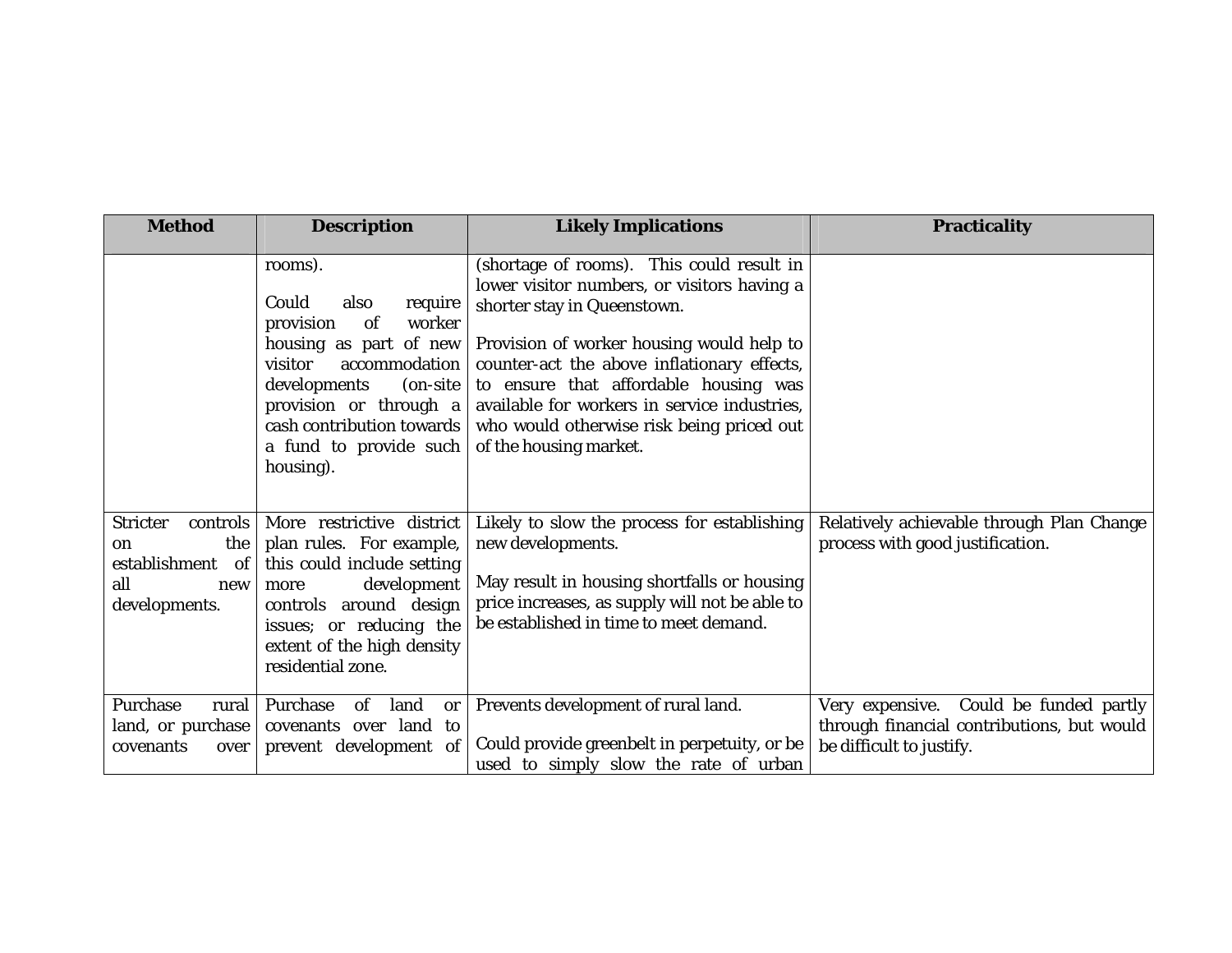| <b>Method</b>  | <b>Description</b>                              | <b>Likely Implications</b>                                                                                                | <b>Practicality</b>                            |
|----------------|-------------------------------------------------|---------------------------------------------------------------------------------------------------------------------------|------------------------------------------------|
| rural land     | Could be<br>rural land.                         | expansion, by giving more control over the                                                                                |                                                |
| Case study:    | through some form of<br>public land trust.      | timing of greenfield land release.                                                                                        |                                                |
| <b>Boulder</b> |                                                 |                                                                                                                           |                                                |
|                | Tourist tax / bed   A tax on visitors $-$ could | Unlikely to reduce the number of visitors                                                                                 | Would require legislative change. Could be     |
| tax            | be levied as either a bed                       | coming to Queenstown unless the tax was                                                                                   | difficult to achieve.                          |
|                | (through<br>tax                                 | very high.                                                                                                                |                                                |
|                | accommodation                                   |                                                                                                                           | Equity issues $-$ e.g. airport tax only levies |
|                | providers), or<br>$\alpha s$ an                 | Could be an effective funding tool to more                                                                                | those who arrive by plane.                     |
|                | airport landing tax, or as                      | fully recoup the cost of providing for<br>visitors (for example, worker housing).                                         |                                                |
|                | a local GST.                                    |                                                                                                                           |                                                |
|                |                                                 | How widely is it applied? May result in<br>people choosing to stay outside<br>-of<br>Queenstown and visiting for the day. |                                                |
| <b>Tourism</b> | <b>Use</b><br>the<br>marketing                  | Could be successful over the long term in                                                                                 | Likely to face resistance from existing        |
| marketing      | message to change the                           | changing the image of Queenstown, and                                                                                     | tourism operators due to potential impact      |
| initiatives    | image of Queenstown as a                        | thus the type of visitors arriving.                                                                                       | on revenue.                                    |
|                | tourist destination. E.g.                       |                                                                                                                           |                                                |
|                | Market Queenstown as an                         | Smoothing out the arrivals is likely to                                                                                   | Hard to achieve $-$ nothing to prevent         |
|                | elite destination, to try to                    | simply fill in the troughs rather than reduce                                                                             | operators in the high volume parts of the      |
|                | shift the focus from low-                       | the peaks. Results in more visitors overall.                                                                              | industry from undertaking their own            |
|                | end, high volume visitors                       |                                                                                                                           |                                                |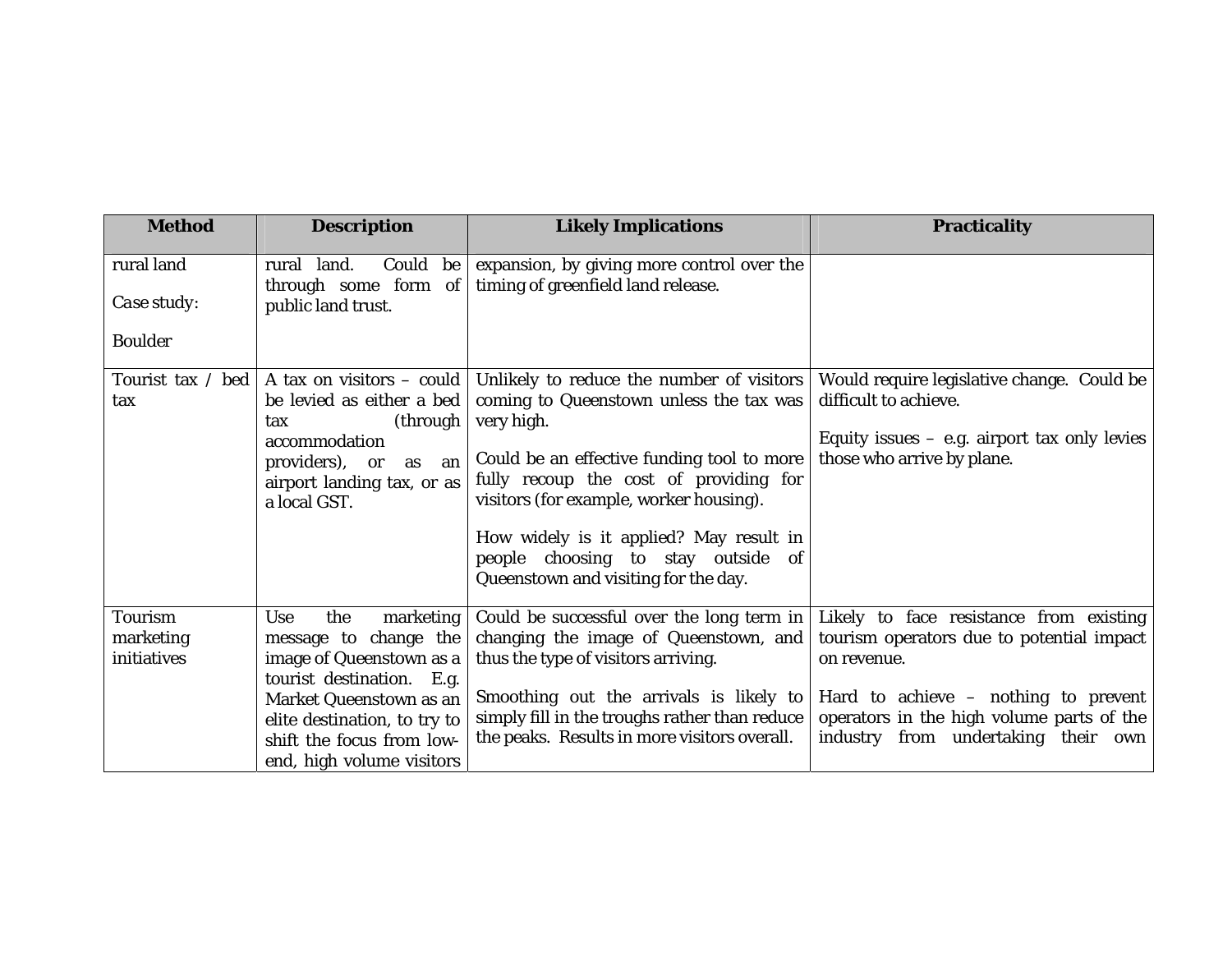| <b>Method</b>                                                                 | <b>Description</b>                                                                                                                                                                                                                                               | <b>Likely Implications</b>                                                                                                          | <b>Practicality</b>                                                                                                                                                              |
|-------------------------------------------------------------------------------|------------------------------------------------------------------------------------------------------------------------------------------------------------------------------------------------------------------------------------------------------------------|-------------------------------------------------------------------------------------------------------------------------------------|----------------------------------------------------------------------------------------------------------------------------------------------------------------------------------|
|                                                                               | to high-value long stay<br>visitors.<br>Alternatively,<br>reduce<br>marketing altogether to<br>try to attract less people<br>to Queenstown.<br>Or, try to smooth out the<br>peaks and troughs to<br>make more stable visitor<br>arrivals throughout the<br>year. |                                                                                                                                     | marketing campaigns.<br>Could be more successful if national<br>tourism marketing campaigns follow a<br>consistent approach.                                                     |
| <b>Transferable</b><br>development<br>rights<br>Case study:<br><b>Boulder</b> | Create TDR regime so<br>that development rights<br>outside an "urban fence"<br>can be traded for rights<br>inside the urban area.                                                                                                                                | May encourage intensification.<br>Does not reduce total growth numbers, but<br>merely redistributes location of new<br>development. | Difficult to administer.<br>Requires careful<br>tracking<br>record<br>where<br>system<br>to<br>development rights have been traded from<br>and to.                               |
| <b>Differential</b><br>targeted rates                                         | differential<br><b>Set</b><br><b>or</b><br>targeted rates through the<br>LTCCP and annual plan<br>process to place higher                                                                                                                                        | Could be used to more fully recover the<br>costs to the community imposed by certain<br>types of activities.                        | Provided for in Local Government Act.<br>Relatively easy to achieve. Rates can be a<br>politically volatile issue, as demonstrated in<br>Auckland recently with the ARC regional |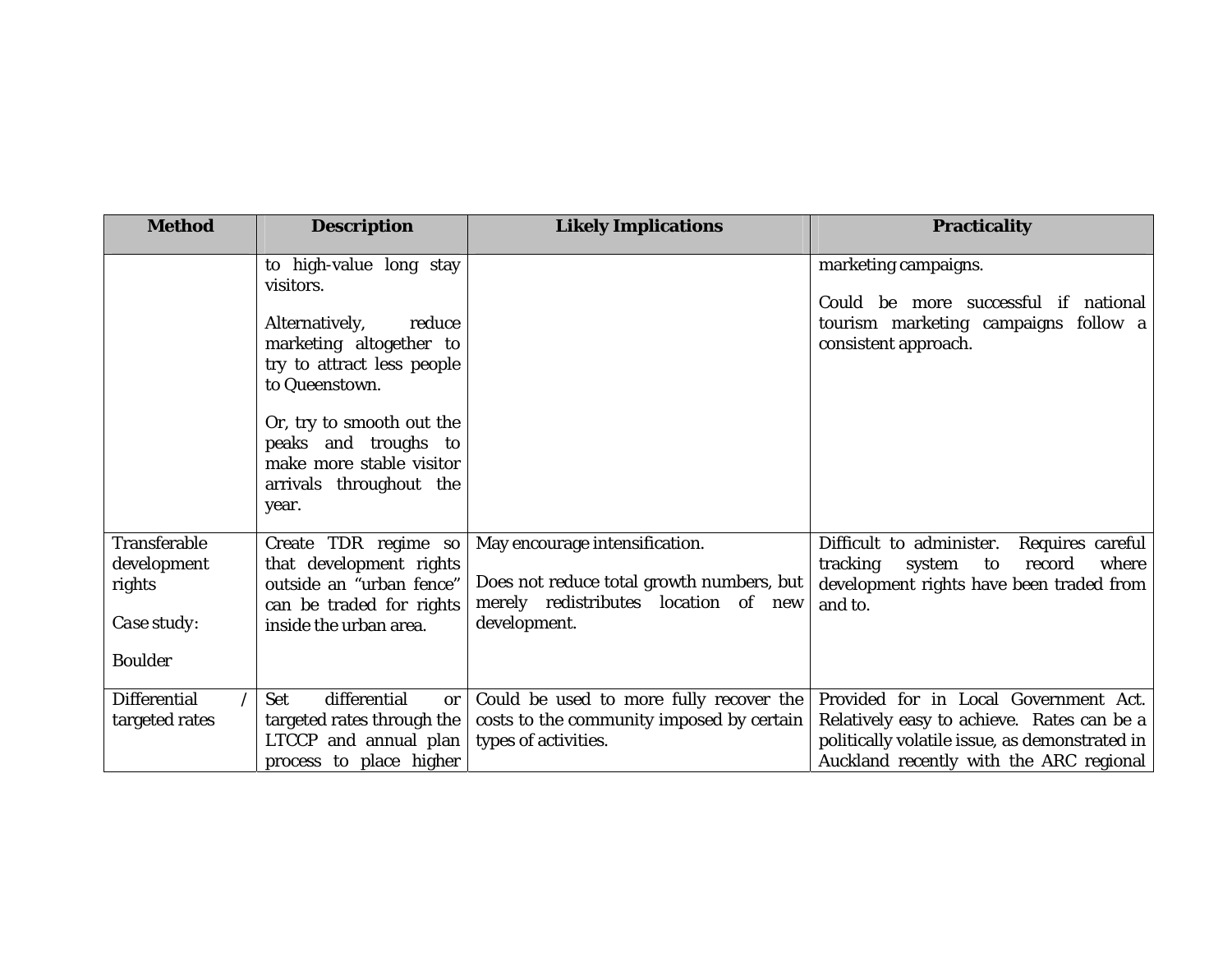| <b>Method</b>                                                                | <b>Description</b>                                                                                                                                                                    | <b>Likely Implications</b>                                                                                                                                                                                                                                                                                   | <b>Practicality</b>                                                                                                                                                                                                                                                                     |
|------------------------------------------------------------------------------|---------------------------------------------------------------------------------------------------------------------------------------------------------------------------------------|--------------------------------------------------------------------------------------------------------------------------------------------------------------------------------------------------------------------------------------------------------------------------------------------------------------|-----------------------------------------------------------------------------------------------------------------------------------------------------------------------------------------------------------------------------------------------------------------------------------------|
|                                                                              | share of the costs on some<br>sectors.                                                                                                                                                |                                                                                                                                                                                                                                                                                                              | rates.                                                                                                                                                                                                                                                                                  |
| <b>Development Cap</b><br>Case Studies:<br>Whistler, Banff                   | Set an absolute limit on<br>development<br>or<br>population size through<br>the District Plan or a<br>specific act of parliament.                                                     | Growth limited to<br>a certain number<br>(population size, number of dwellings or<br>number of beds).<br>Restricts supply and therefore likely to lead<br>to increased housing costs. Could result in<br>a changing population over time, with more<br>high income earners and a less diverse<br>population. | Would require strong justification of both<br>the need for a cap, as well as the level at<br>which the cap is set. Infrastructure capacity<br>or environmental carrying capacity may be<br>the most robust bases. Would be difficult to<br>establish through the district plan process. |
| Rationing<br>of<br>development<br>approvals<br>Case study:<br><b>Boulder</b> | Develop a system which<br>sets some form of limit on<br>number<br>the<br><sub>of</sub><br>development<br>approvals<br>issued in any year. The<br>limit could be annually<br>adjusted. | Restrained supply in the face of high<br>demand is likely to create shortages and<br>price increases.<br>Such systems tend to encourage developers<br>to build large, expensive houses in order to<br>generate higher profits <sup>2</sup> . This could be<br>countered by providing exemptions for low      | Systems of this nature have been used in<br>many overseas cities and towns, such as<br>Boulder,<br>Colorado,<br>Petaluma,<br>and<br>California.<br>In New Zealand, this would need to be<br>implemented under the RMA through a<br>change to the district plan, as the Building         |
|                                                                              | Could<br>applied<br>to  <br>be                                                                                                                                                        | income housing, although this may be                                                                                                                                                                                                                                                                         | Act is solely for addressing health and                                                                                                                                                                                                                                                 |

<sup>2</sup> Source: Nelson and Duncan (1995). Growth Management Principles and Practices, American Planning Association.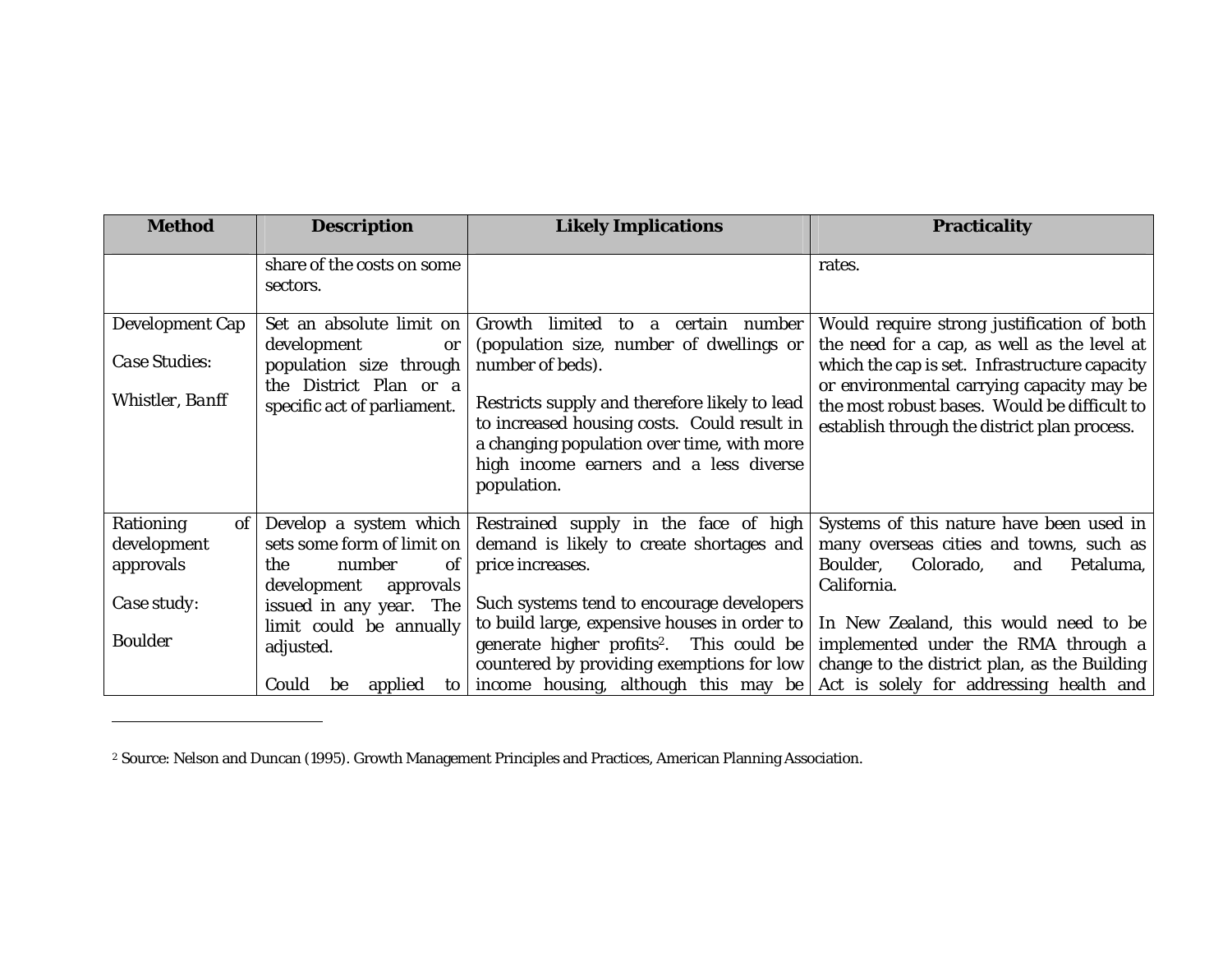| <b>Method</b> | <b>Description</b>                                                                                                                                                                                                                                                            | <b>Likely Implications</b>       | <b>Practicality</b>                                                                                                                                                                                                 |
|---------------|-------------------------------------------------------------------------------------------------------------------------------------------------------------------------------------------------------------------------------------------------------------------------------|----------------------------------|---------------------------------------------------------------------------------------------------------------------------------------------------------------------------------------------------------------------|
|               | of <sub>1</sub><br>certain<br>types<br>development.<br><b>Permits</b><br>could<br>be<br>allocated by competition,<br>based on the quality of<br>design, provision<br>of<br>public amenities etc to<br>quality<br>encourage<br>developments<br>(e.g.<br>Petaluma, California). | difficult to define and enforce. | safety aspects of building work. A plan<br>change of this nature would have major<br>implications on landowners' ability to use<br>and develop their land, so would be<br>expected to face strong legal challenges. |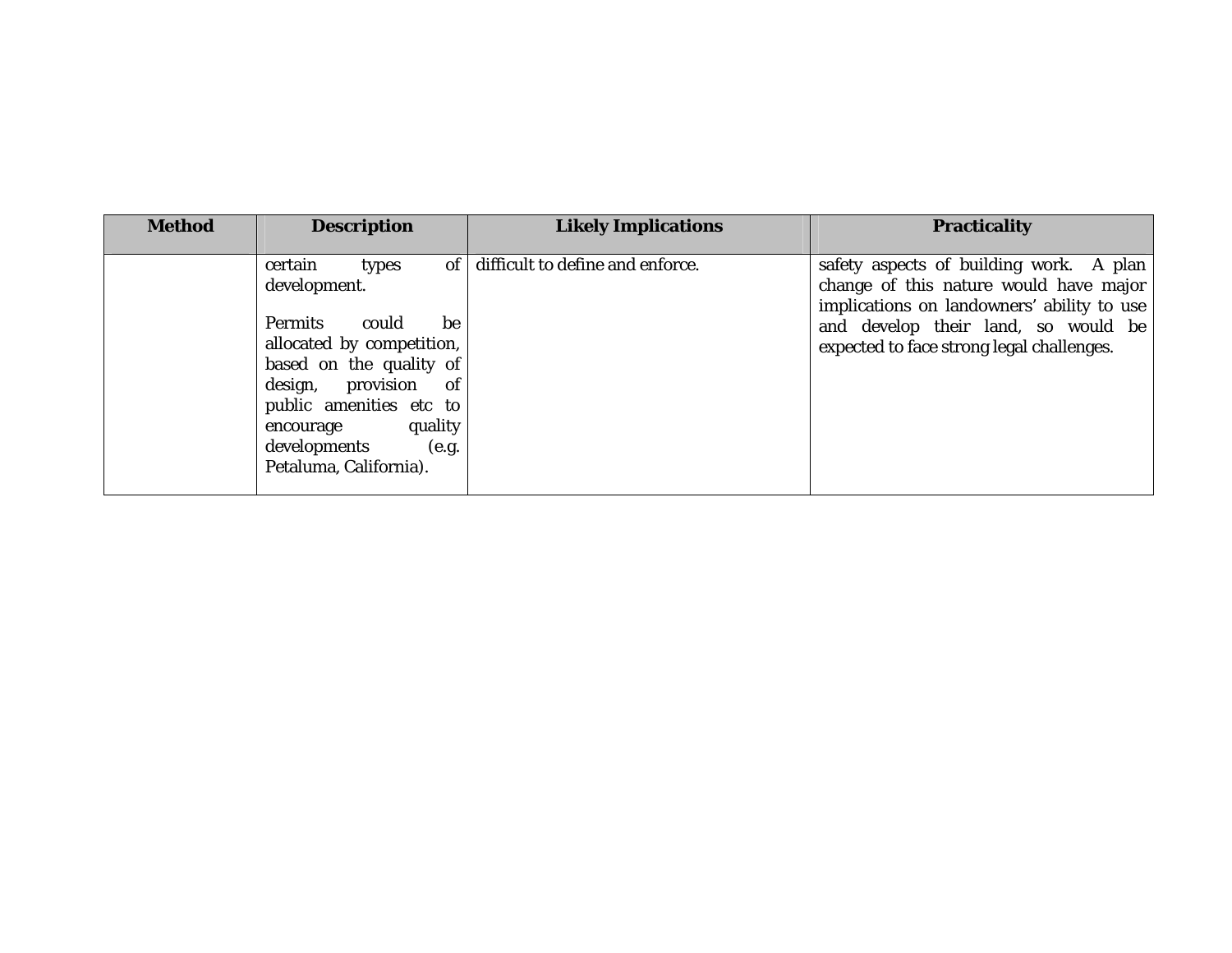# **4 Overseas Case Studies**

There are few (if any) New Zealand examples of growth limiting mechanisms being applied by local authorities. Various growth management mechanisms are in place around New Zealand, such as Auckland's Metropolitan Urban Limits, but no known examples of local authorities seeking to actively limit the total amount of growth.

The following case studies examine the implementation of growth limiting policies in overseas towns and cities, focusing on mountain resort towns.

**4.1 Whistler, British Columbia, Canada** 

**Whistler has a number of similarities with Queenstown. Whistler is**  a thriving destination alpine resort community and by 2002 was reaching its capacity as dictated by its 1989 growth policy. Whistler has just under 10,000 permanent residents and 14,200 people working full or part-time, with 2 million visitors each year. Development is occurring faster than anticipated.

**4.1.1 Development Cap** 

 $\overline{\phantom{a}}$ 

In order to maintain the natural environment in the Whistler area, the 1993 Official Community Plan of the Resort Municipality of Whistler capped future development. This cap, which appears to be mainly regulated by zoning constraints, density controls, and limits on bed units, combined with strong levels of development oriented to the high-end recreational market, resulted in soaring land and housing prices. For example, the average selling price of a home rose from \$468,000 in 1996 to \$818,000 in 1999.3

The Official Community Plan4 and the Zoning Bylaw impose relatively strict controls on development in Whistler, mostly through relatively conventional controls relating to aspects such as density, building height, design and location of buildings and such like. The Official Community Plan states that proposed amendments to the OCP or Zoning Bylaw, especially those which would significantly increase the accommodation capacity within the existing

<sup>3</sup> http://www.cmhc-schl.gc.ca/en/imquaf/afho/afadv/pore/usdele/case2.cfm#

<sup>4</sup> http://www.whistler.ca/var/readingRoomFiles/ocp4-2002.pdf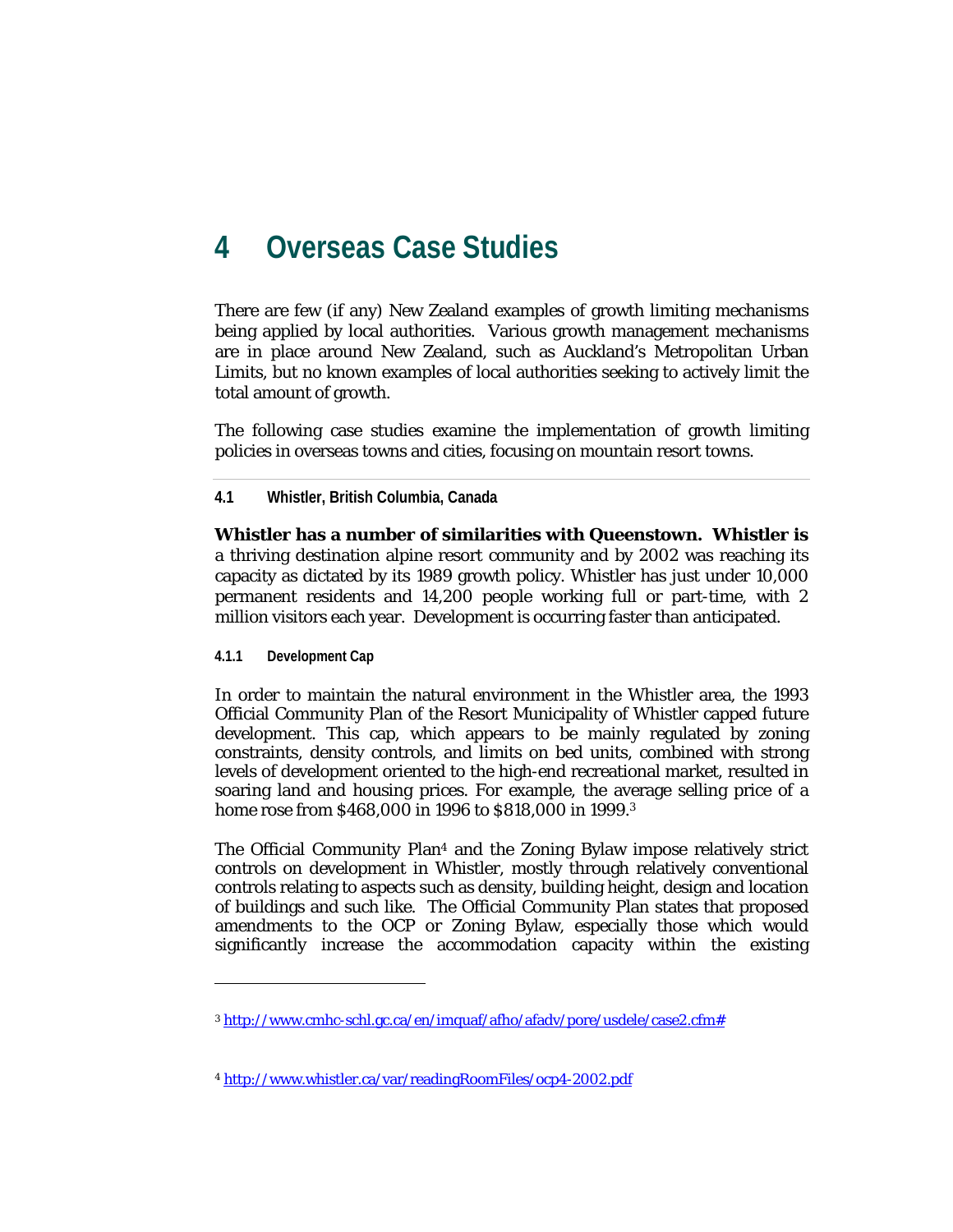Municipal boundaries, will only be approved under very special circumstances, and must comply with the criteria specified in the Plan, which are relatively specific, and relate to a range of concerns such as landscape and environmental sensitivity, infrastructure capacity, employee housing, community support for the proposal, design and appearance and others. These criteria were prepared to ensure that the goals and objectives of the Official Community Plan and the Comprehensive Development Plan are satisfied.

#### **4.1.2 Community Planning Process**

In June 2002, The Resort Municipality of Whistler launched *Whistler. It's our Future*, a planning process that grew out of discussions to develop a comprehensive sustainability plan for the community<sup>5</sup>. This process is intended to build on the Comprehensive Development Plan and Official Community Plan (similar to Queenstown's District Plan), and create an enduring vision for the future of Whistler, and to address a wide range of community issues, such as affordability, employee housing, growth, transportation, education and environmental concerns. In many respect this process is similar to the Tomorrow's Queenstown community planning process, but with greater resourcing and longer timeframes.

#### **4.1.3 Worker Housing**

Whistler also has an Employee Housing Service Charge by-law, enacted in 1990, which requires all developers of commercial, industrial and tourist accommodation in Whistler to contribute to the affordable housing stock. This was designed to overcome housing affordability problems, particularly for service workers. Developers can fulfill their obligations either through the construction of affordable housing for employees or through the contribution of cash-in-lieu of development to an employee restricted housing fund. Since its inception, the by-law and the housing fund have resulted in the development of approximately 1,000 affordable housing units. The Municipal Council has allowed the development of bed units to exceed the cap of 52,500 outlined in the 1993 Official Community Plan as long as the development is for employeerestricted housing.

The Whistler Housing Authority (WHA) oversees the development of employee restricted housing in Whistler using the Employee Housing Fund. The WHA, a wholly owned subsidiary of the Resort Municipality of Whistler, is legally responsible for employee-restricted housing developments. The WHA started as the Whistler Valley Housing Society, a charitable, volunteer, non-profit society.

 $\overline{\phantom{a}}$ 

<sup>5</sup> http://www.whistlerfuture.com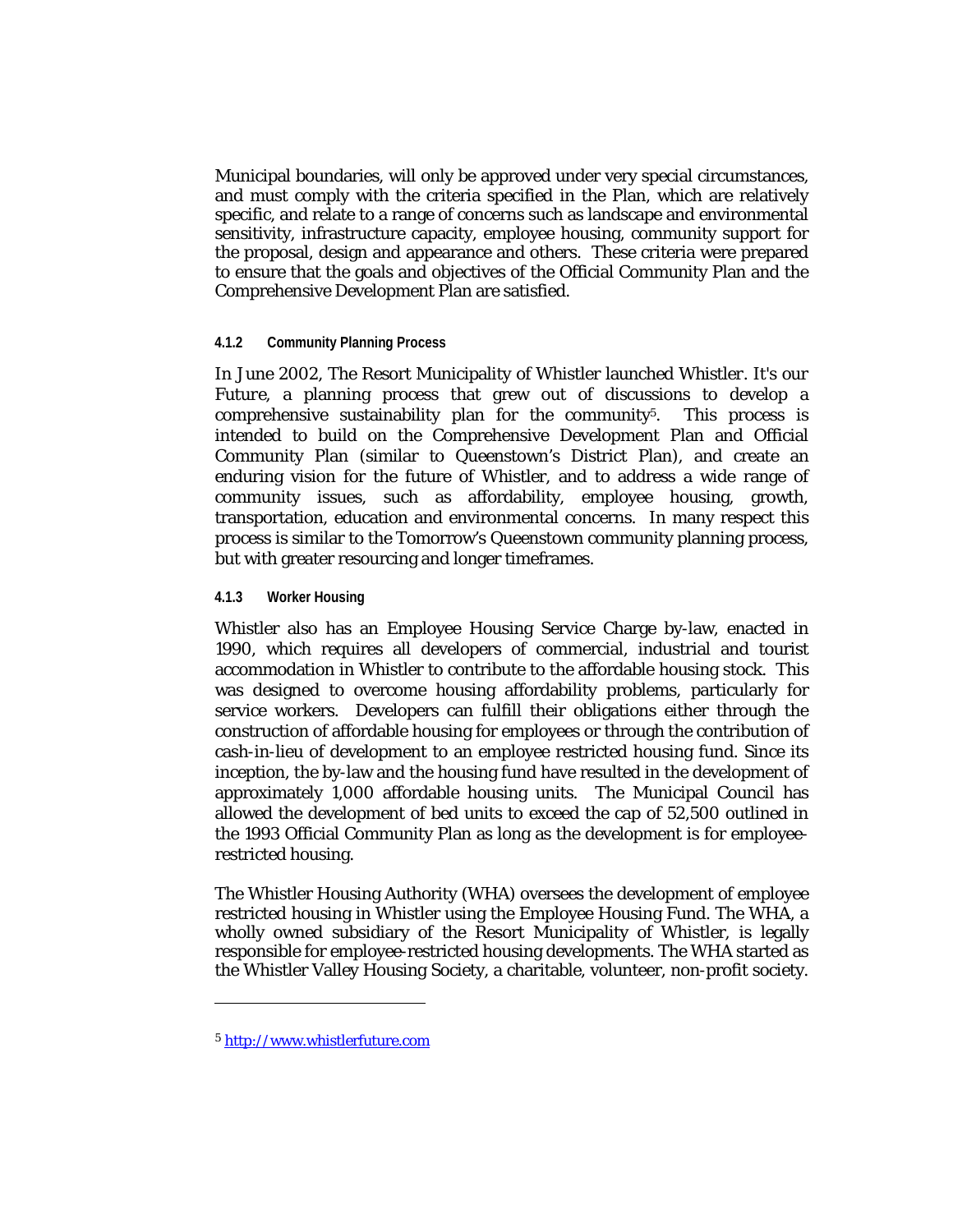The Society was formed by local businesses and government, and was given a start up fund of \$6 million from development levies collected by the Municipality.

Eligibility for the employee-assisted housing is determined using a point system. Those who have lived and worked in Whistler the longest are given priority. The other criteria applied are: being of a legal working age, having Canadian citizenship or landed immigrant status, and having worked at least 20 hours per week for the past twelve months in a business located within Whistler municipal boundaries.

Purchasers of employee-assisted housing cannot expect significant gains in the re-sale of their housing. A covenant is placed on the sale of the dwelling ensuring that the housing always remains employee restricted housing. Purchasers of WHA housing must resell to the municipality or a Whistler resident.6

#### **4.2 Steamboat Springs, Colorado, USA**

Steamboat Springs is a mountain resort town of a similar size to Queenstown (population of around 10,000, with approximately 20,000 in the wider Routt County area. Tourism is currently the mainstay of the Steamboat Springs economy, with an estimated 70% of the local economy attributed directly or indirectly to the tourism industry. Routt County's population grew by nearly 40% from 1990 to 20007.

#### **4.2.1 Urban Boundaries**

 $\overline{\phantom{a}}$ 

The City of Steamboat Springs and Routt County jointly adopted the Steamboat Springs Area Community Plan in 1995, which is currently undergoing the process of a five-year update. The Community Plan represents the long-term vision for the community addressing physical development, growth and conservation of resources within and outside the City.8

The 1995 Plan sets the delineation of a compact and defined urban area as one of its primary goals. As such, the plan puts a significant emphasis on infill

<sup>6</sup> http://www.cmhc-schl.gc.ca/en/imquaf/afho/afadv/pore/usdele/case2.cfm#

<sup>7</sup> http://www.steamboatchamber.com/comm/2003ataglance.pdf

<sup>8</sup> http://www.yampavalley.info/comm\_plan0002.asp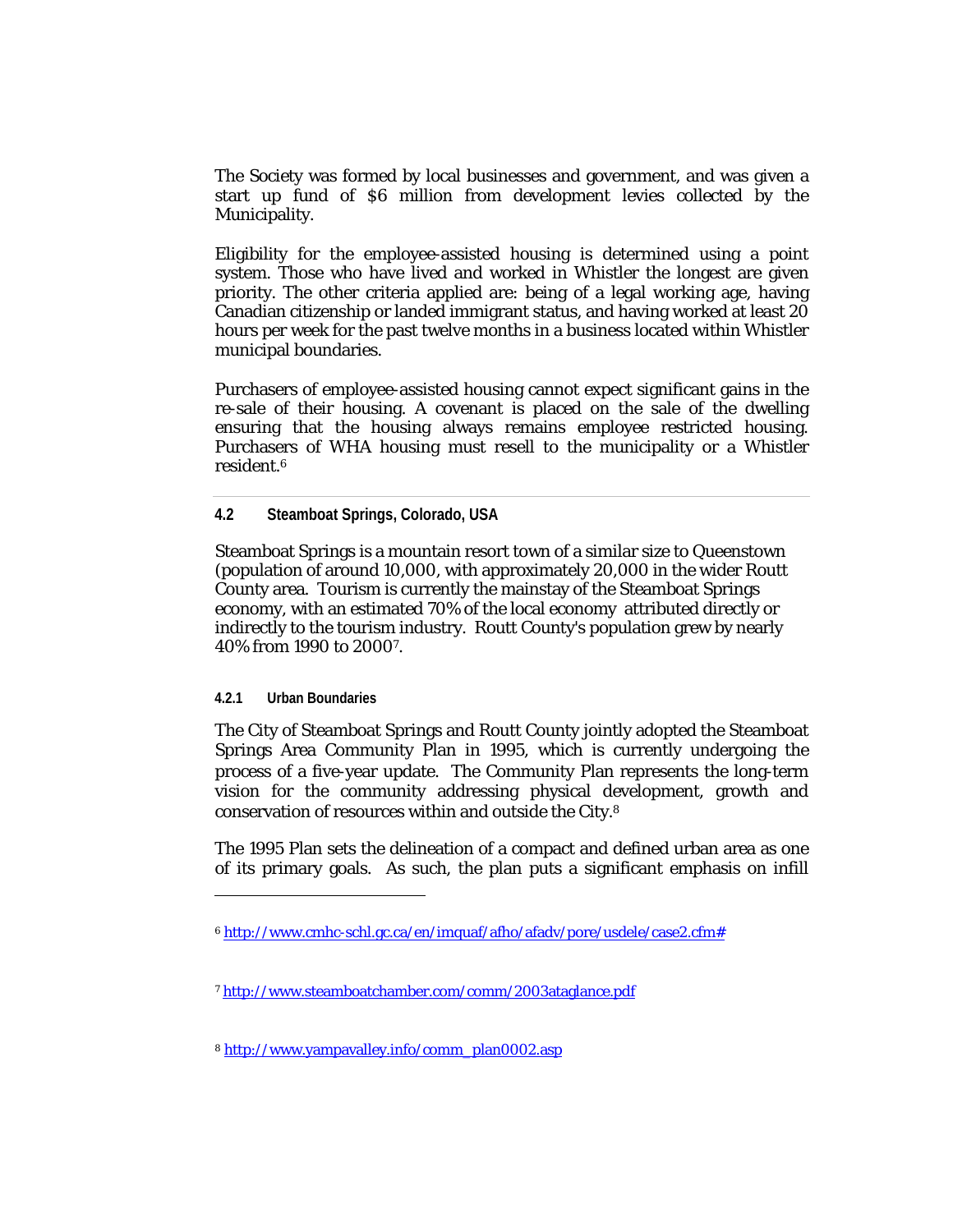within the existing urban area. It also defines urban boundaries, or areas where water, sewer, and other urban infrastructure could be made available. While the urban boundaries are not intended to be permanent, they are intended to reflect a specific area which should be largely built-out before the boundaries are adjusted. Outside of this area rural development patterns will be promoted and urban development discouraged. The boundaries reflect extensive community input. The boundaries were based on three primary criteria, including:

- © The desire to maintain the character of each planning area as development occurs,
- © The use of major natural or geographic features (e.g. ridges, rivers or streams) to define boundaries that could be maintained over time, and
- © The ability to provide urban services (e.g. water, wastewater, police protection, schools) cost effectively.9

**4.3 Town of Banff, Alberta Province, Canada** 

Banff is a Canadian mountain resort town of 6,000 people, but has a key point of difference from Queenstown, in that it is located within a National Park. This means that Parks Canada, the federal government's parks authority, can set very strict limits on growth and development and is not answerable to private landowners.

**4.3.1 Population Cap** 

 $\overline{\phantom{a}}$ 

The Banff National Park Management Plan 1997 set a number of policies relating to development of the Town of Banff<sup>10</sup>. These include:

1. The preparation of a community plan (Municipal Development Plan) for the Town of Banff.

2. The plan will provide for a balanced community with a residential capacity, including residences on commercial lands, of fewer than 10,000 permanent

<sup>9</sup> http://www.yampavalley.info/downloads/cplanduse.pdf

<sup>10</sup> http://parkscanada.pch.gc.ca/pn-np/ab/banff/plan/plan1f\_e.asp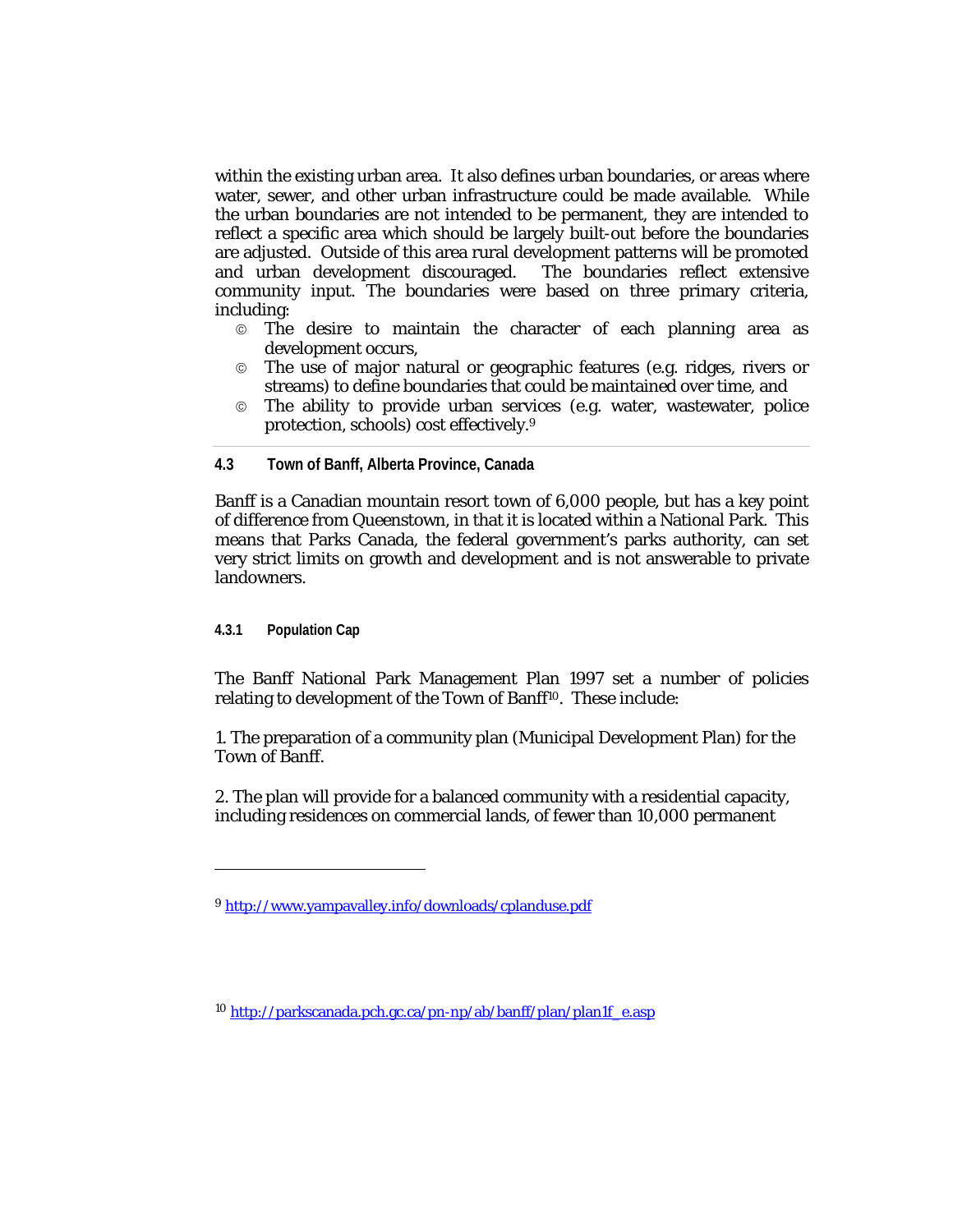residents. The over-riding intent is that the town will never qualify for city status.

3. The boundary of the Town of Banff, as defined in the National Parks Act, will not be expanded.

4. Parks Canada and the Town of Banff are committed to the principle of Needto-Reside (this limits home ownership in Banff is limited to those who either own businesses or are employed within Banff National Park).

The strict population cap and need-to-reside guideline is able to be achieved within this context of centralised control of land in Banff through its national park status. It is extremely doubtful that such policies would be successful in Queenstown, as most of the land in Queenstown is privately owned.

**4.4 Boulder, Colorado, USA** 

Boulder City is located in Colorado, USA and with a population of just over 100,000 people it is significantly larger than Queenstown.

Since the 1970's, Boulder City has implemented controls on growth rates to protect its "small town" environment. A comprehensive paper on growth management in Boulder is published on the website of the Office of the City Attorney, City of Boulder<sup>11</sup>.

**4.4.1 Transferable Development Rights** 

In 1995 Boulder adopted a voluntary, incentive-based programme of Transferable Development Rights (TDR's). The programme provides bonus density beyond that for which the property would be otherwise eligible, as an incentive to persuade landowners of properties in the targeted "sending areas" to participate. The "sending areas" tend to be areas of conservation value or productive agricultural land, and conservation easements are applied to sending sites. Where the landowner has immediate cash requirements, the County occasionally purchases a conservation easement on some or all of the sending site and, sometimes, the County then makes available to the market some TDR units attributable to that site.

l

<sup>11</sup> http://www.ci.boulder.co.us/cao/x-bgmcs1.html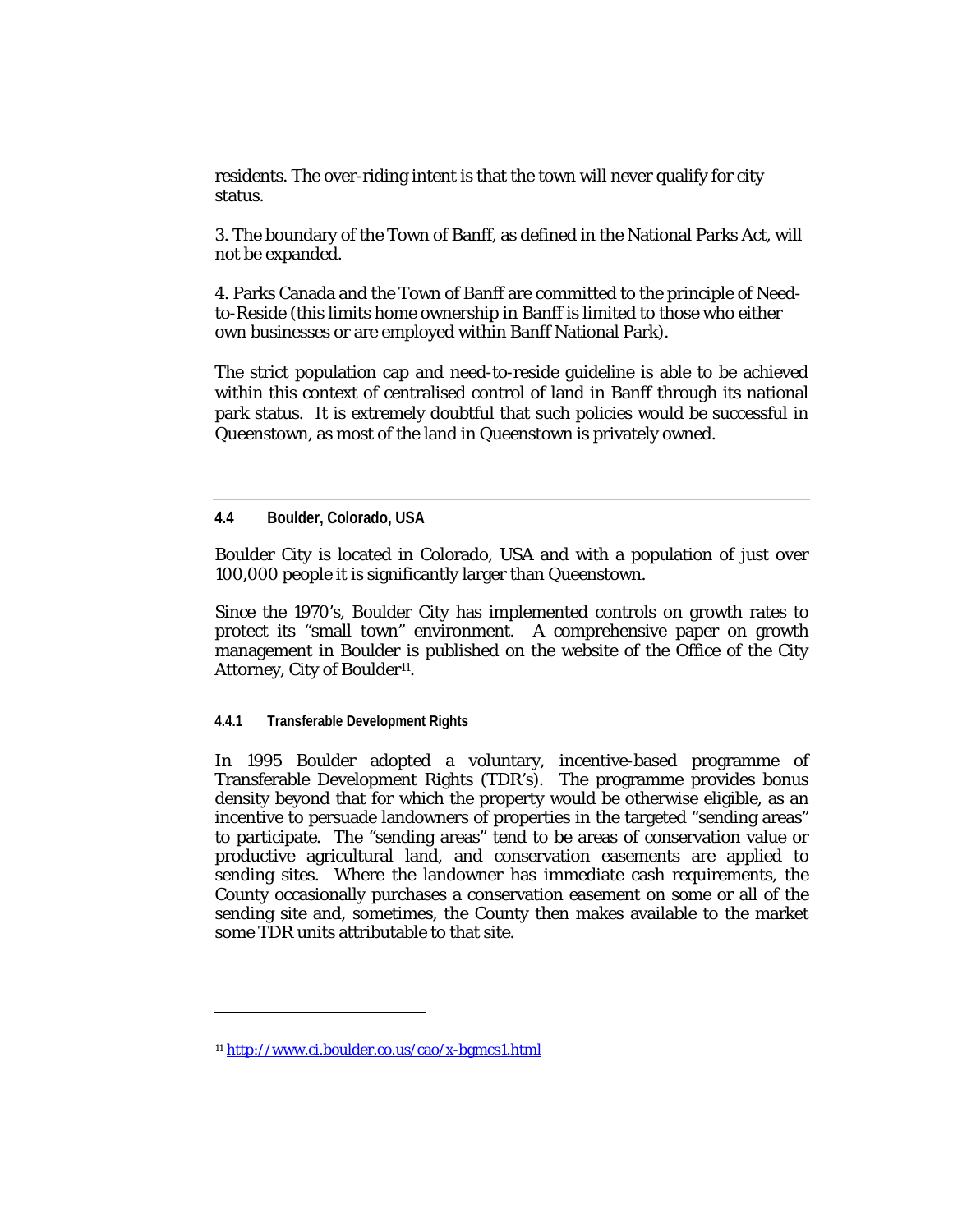Site-specific sending areas adopted legislatively and designated by map and receiving areas are approved, based on individual applications, according to TDR standards. There is no "banking" of units by the County or other entity.

#### **4.4.2 Open Space Acquisition**

Open space acquisition as a significant growth management tool. By 1999, the City had acquired 24,000 ha of open space, funded via a local sales tax. Open space has been used to preserve recreational opportunities, contain urban expansion, prevent annexation by other authorities for urban growth, and to prevent new transport corridors being built.

#### **4.4.3 Rationing Development Approvals**

Since the late 1970's the City has implemented "Residential Rate Control" which rations the supply of building permits to cap the growth rate at no more then 2% per year. The combination of these policies, and others that limit housing density, have succeeded in keeping population at around 100,000 and preserving aspects of the "small town" town environment and surrounding mountain setting. Over the past 5 years the average annual population growth rate has been under 0.5%.

Whilst many of its current residents are happy with the strategy, effects have included inflated house prices and problems with housing affordability for those in basic service industries; unbalanced growth with congestion due to workers commuting into the City; and growth being pushed out into surrounding communities.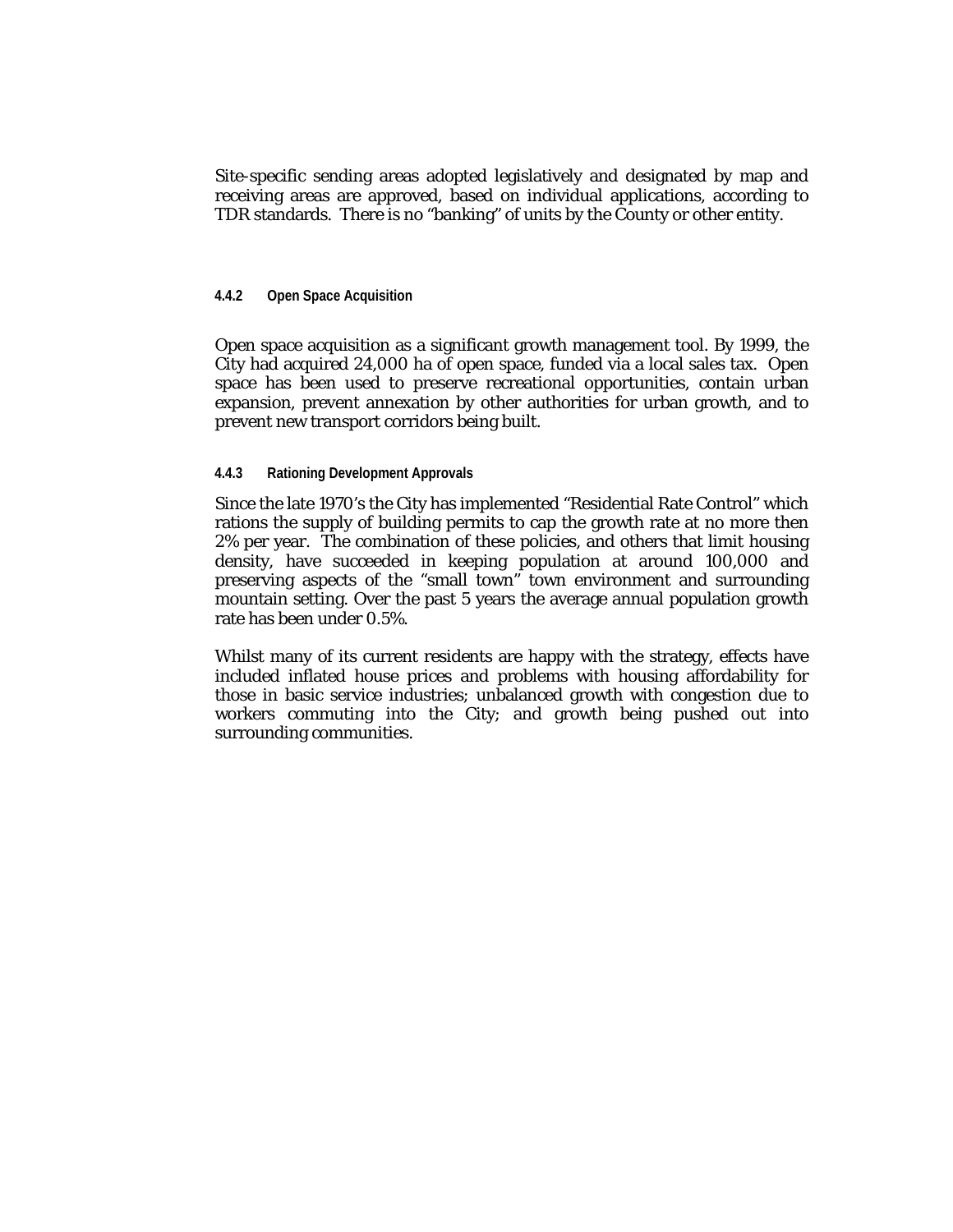# **5 Conclusions**

The option of pursuing an active policy of slowing or limiting the rate of development or population growth of the District has been suggested by many members of the community through various consultation processes in recent years.

This discussion paper outlines a number of possible methods of slowing or limiting growth, and examines the possible implications and practicality of each.

The Local Government Act is permissive, and does not rule out methods of this nature. Any policy approach to slow or limit growth would need to be made in consultation with the local community, and would need to be explained in the Long Term Council Community Plan. A strong mandate from the local community would be essential to implementing any methods to slow or limit growth – without strong support from the local community, such interventions would be ill fated.

The Local Government Act does not provide specific provisions which enable local authorities to easily slow or limit growth. Some methods may rely partly on the Local Government Act for their implementation (e.g. development contributions, infrastructure connections), but generally any controls on development are imposed under the Resource Management Act 1991 (RMA), and implemented at a local level through the District Plan.

The purpose of the RMA is to promote sustainable management of natural and physical resources. It could potentially be argued (with adequate justification) in certain circumstances that slowing or limiting growth is necessary to achieve this purpose. The Act is not prescriptive on the methods to be used to achieve sustainable management, but leaves this discretion to Councils. Territorial local authorities can regulate land uses through a District Plan. This could potentially include methods to limit or slow growth, but would be subject to a public process which include the right of appeal to the Environment Court, and then potentially to the High Court on points of law. This necessitates very strong justification for any proposed regulation. Due to the high value of land in the District, and the intense interest in the District by land developers, it is almost certain that any new regulatory proposal to slow or limit growth in Queenstown would be appealed to the Environment Court (and possibly further). A high degree of analytical rigour and justification will therefore be required.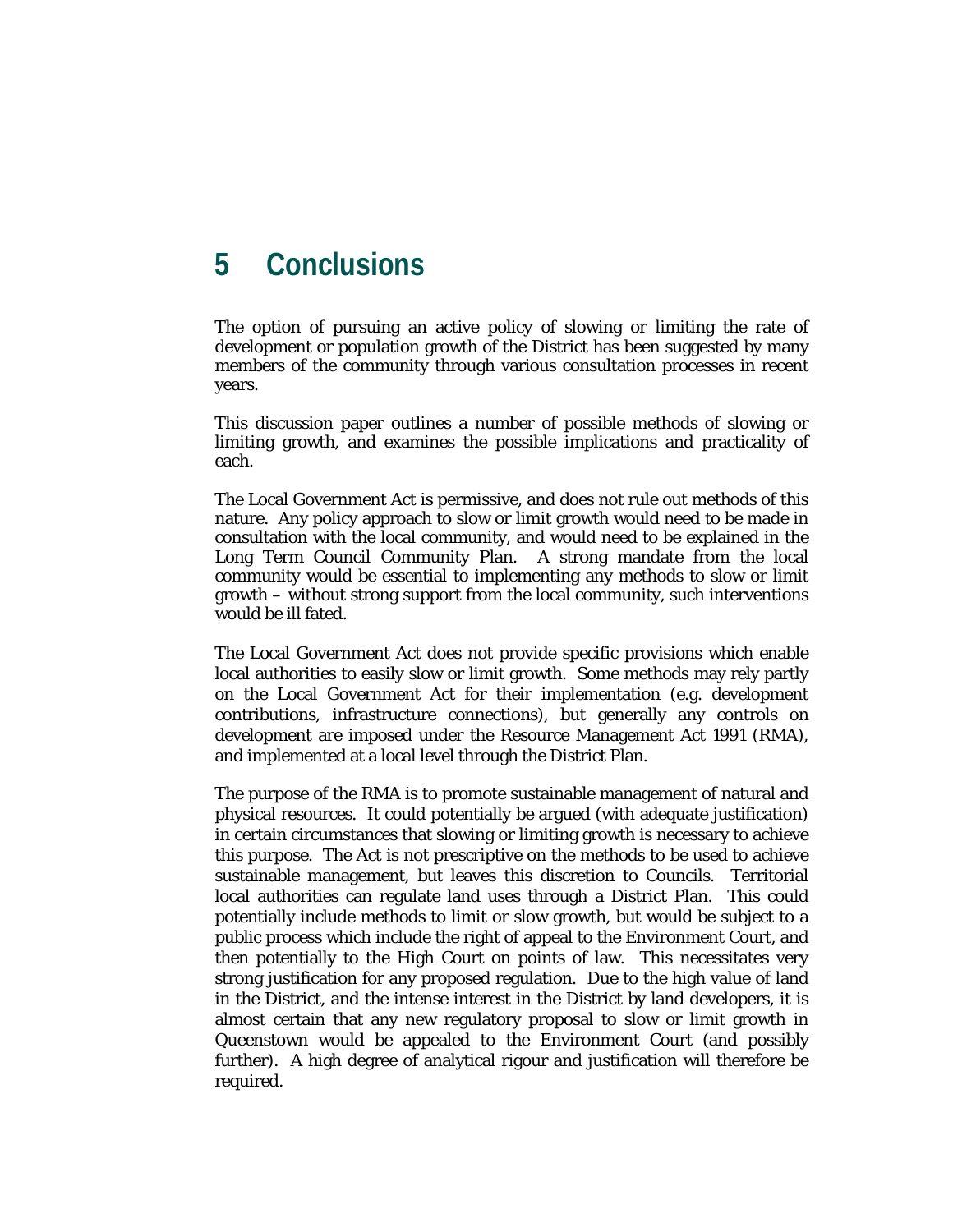A range of possible methods are outlined in this report. Some are more related to managing growth, while others aim to actually slow or limit growth. The diagram overleaf places the methods outlined in this report along a philosophical continuum.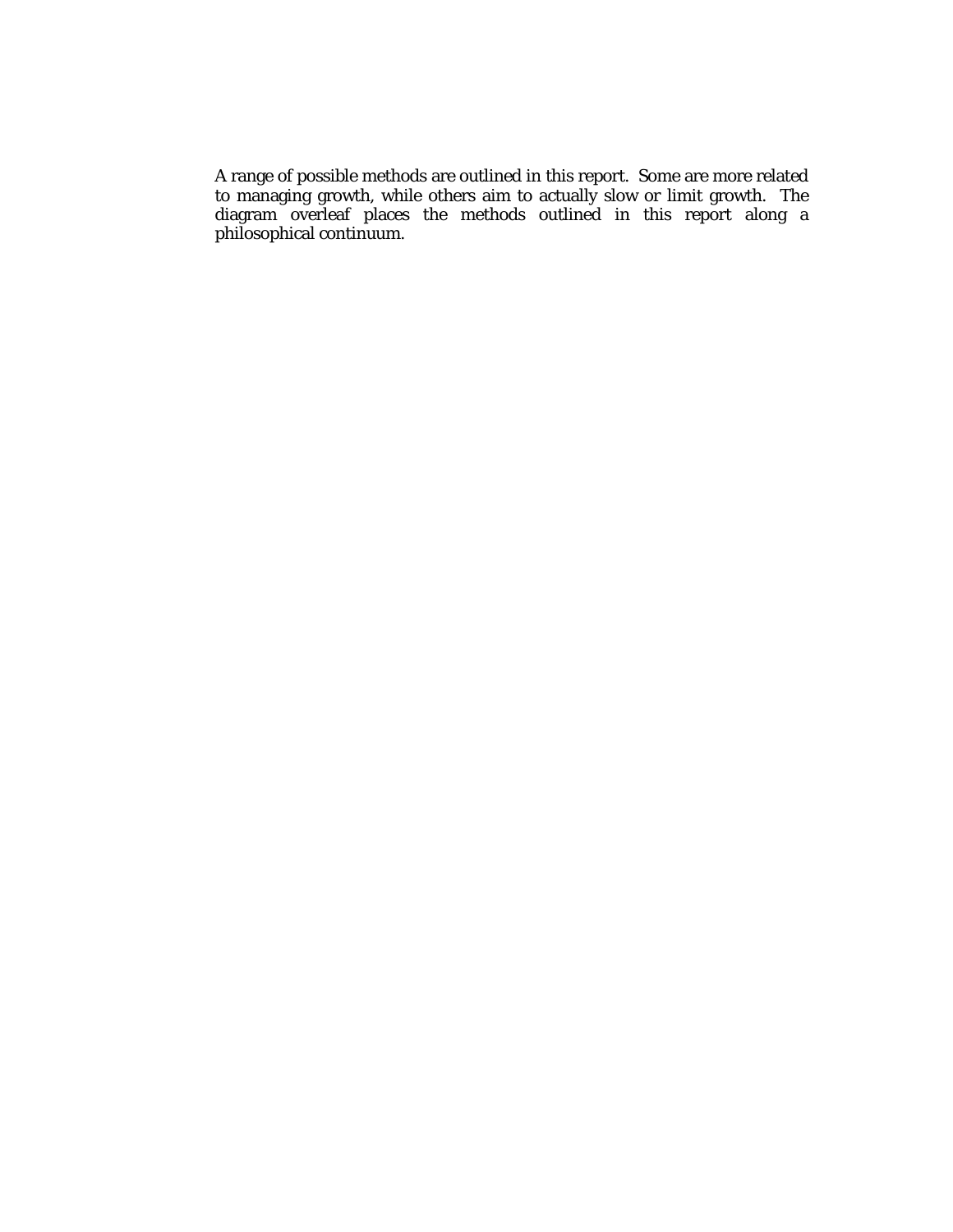#### Current QLDC District Plan Policy Position Tomorrow's Queenstown Policy Position Wanaka 2020 Policy Position Urban Growth **Boundary** Development cap Stricter controls on the establishment of new visitor accommodation (or all new developments) Limit Infrastructure provision Prohibit new visitor accommodation Purchase / covenant Rationing development Laissez faire, minimal orno controls Manage effects of development, accommodate growth Actively manage growth (e.g. control type, location and timing of development), but neutral on amount of growth Slow thegrowth Limit or cap growth **A Continuum of Philosophical Positions with respect to Growth and Development**

rural land (greenbelt)

Tourist tax / bed tax

Tourism marketing

**intititives** 

approvals

The coloured bars indicate where the various methods sit on the philosophical continuum, and relative to the current QLDC District plan position. The long bars indicate that some methods have a range of possible positions, depending on how they are used, or how strictly they are applied.

Differential / targetted rates

Transferable Development Rights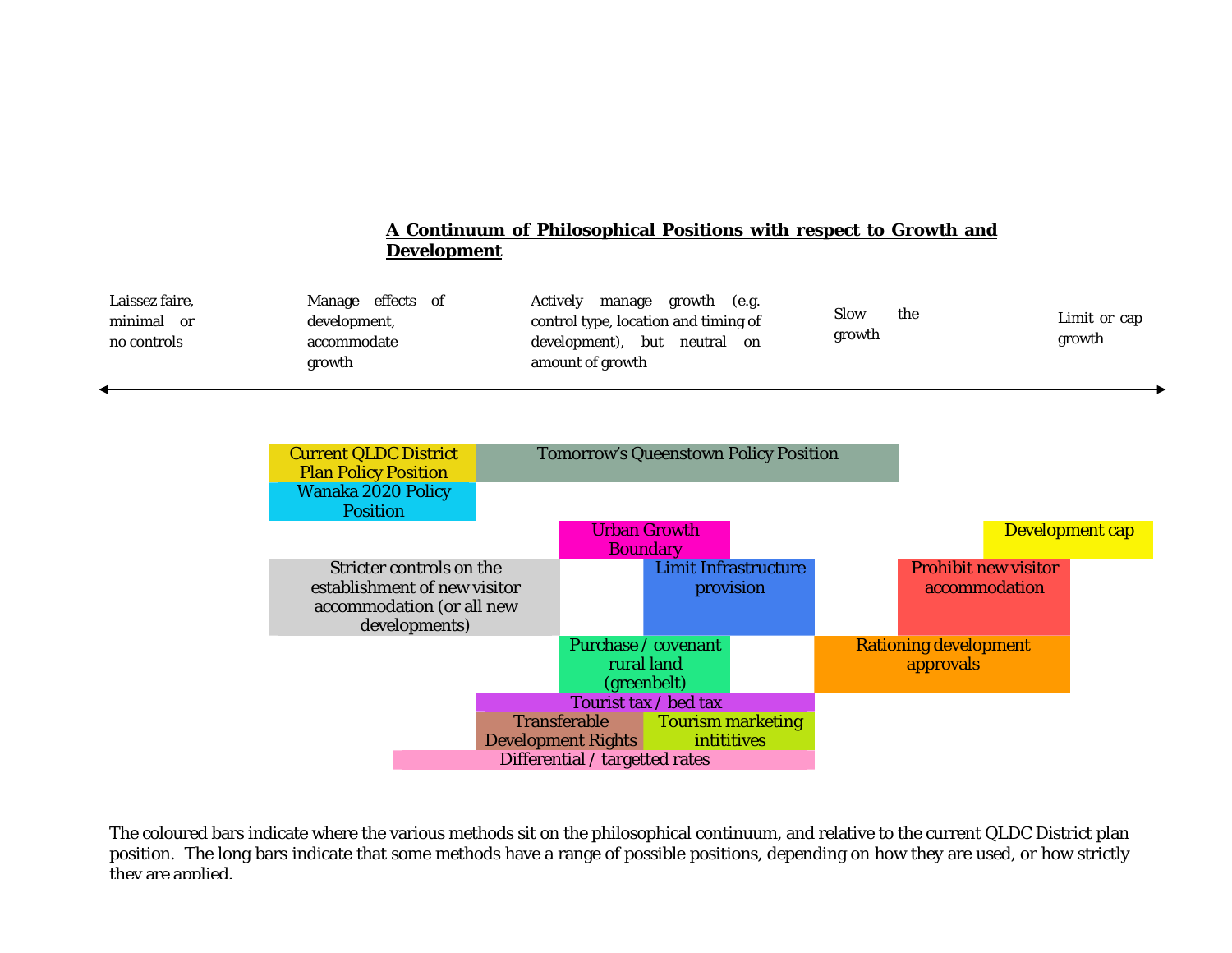The methods closest to the left of the continuum (closest to QLDC's current policy position) would generally be the easiest to achieve, as they represent a comparatively minor shift from current policies. A major shift to the right of the continuum (towards slowing and limiting growth) would generally be much harder to achieve, and would require much more justification. Such a move would also be more politically volatile.

Ultimately, if QLDC decided, after consultation with the local community, that it wished to pursue a policy approach of more actively managing, slowing or limiting growth, it would require a toolbox of methods to achieve this. No single method on its own will be the "silver bullet". It will require a concerted effort to shift and re-align the policies and actions of Council and other allied organisations across a range of areas if such an approach is to be successful. For example, it would be foolish for Council to try to limit visitor beds if Destination Queenstown was agressively marketing Queenstown to the mass tourism market. Similarly, a limit on infrastructure provision is unlikely to be successful without a strong urban growth boundary in place.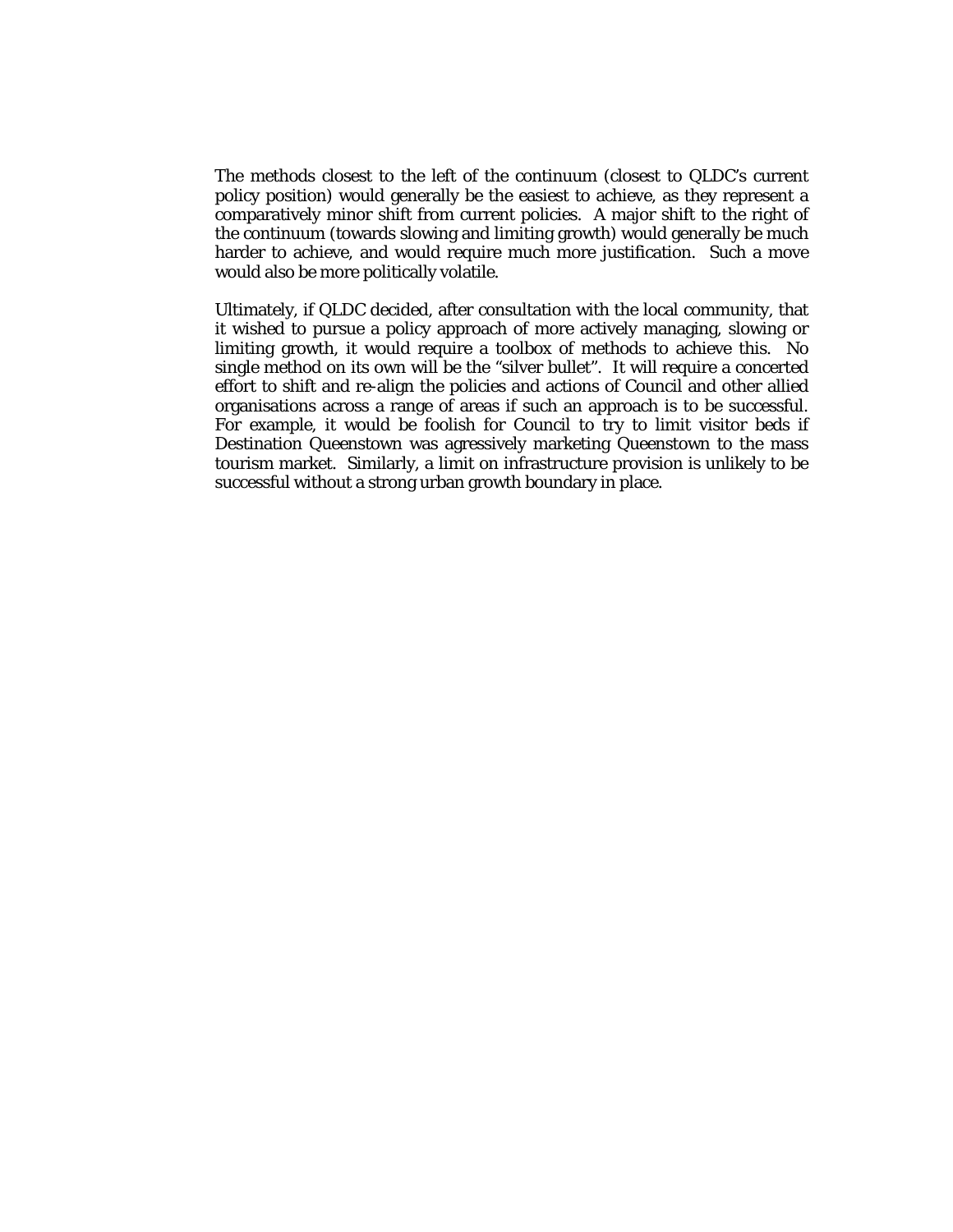### Bibliography for Wanaka and Queenstown Growth Options

| Subject             | <b>Document and contents</b>                                                    | <b>Author</b>                 | Year |
|---------------------|---------------------------------------------------------------------------------|-------------------------------|------|
| <b>Statistics</b>   | Wanaka and Queenstown Lakes District - Vital Statistics 2001 - text and         | Civic Corp (CC)               | 2002 |
|                     | diagrams (no tables)                                                            |                               |      |
| Capacity            | Dwelling infill capacity under district plan $-$ for $TQ -$ tables              | CC                            | 2002 |
| Population          | Population and dwelling projections to $2021 -$ for TQ – tables                 | CC                            | 2002 |
| <b>QT</b> Entrances | Eastern entrance to Queenstown – prepared for $TQ$ - presentation               | CC                            | 2002 |
| QT entrances        | Queenstown entrances study – background information for TQ                      | CC                            | 2002 |
| Growth              | Growth directions and strategy – for $TQ$ – presentation                        | CC                            | 2002 |
| directions for      |                                                                                 |                               |      |
| QT                  |                                                                                 |                               |      |
| Rural living        | Toolbox for future rural living development                                     | CC                            | 2002 |
| QT airport          | Queenstown airport – for $TQ$ – presentation                                    | CC                            | 2002 |
| Rural living        | Development of rural living opportunities $-$ for TQ                            | CC                            | 2002 |
| Growth              | Urban growth management for TQ                                                  | CC                            | 2002 |
| management          |                                                                                 |                               |      |
| <b>Statistics</b>   | Property Report 2001-2002                                                       | <b>Robertson Valuations</b>   | 2002 |
| Market demand       | Market demand for housing and development costs– for $TQ$ – presentation,       | <b>Barry Robertson</b>        | 2002 |
|                     | tables and calculations                                                         |                               |      |
| Visitor             | Accommodation monitor - 1996-April 03 – Stats NZ – tables – for all NZ and      | <b>Statistics New Zealand</b> | 2003 |
| accommodation       | <b>QLDC</b>                                                                     |                               |      |
| Open Space          | Notes on Parks and Open space – for Wakatipu Basin - tables and text            | Ken Gousmett                  | 2002 |
| Infrastructure      | Infrastructure Review - water, wastewater, stormwater, refuse, roading - for TQ | Chris Gregory                 | 2002 |
|                     | – presentation                                                                  |                               |      |
| <b>Statistics</b>   | Snapshot of Queenstown – presentation to $TQ$                                   | CC                            | 2002 |
| District plan       | Potential deficiencies of the proposed district plan – paper for TQ             | CC                            | 2002 |
| District plan       | Proposed district plan – presentation for $TQ$                                  | CC                            | 2002 |
| QT Airport          | Queenstown airport passenger projections - report                               | <b>McDermott Fairgray</b>     | 1997 |